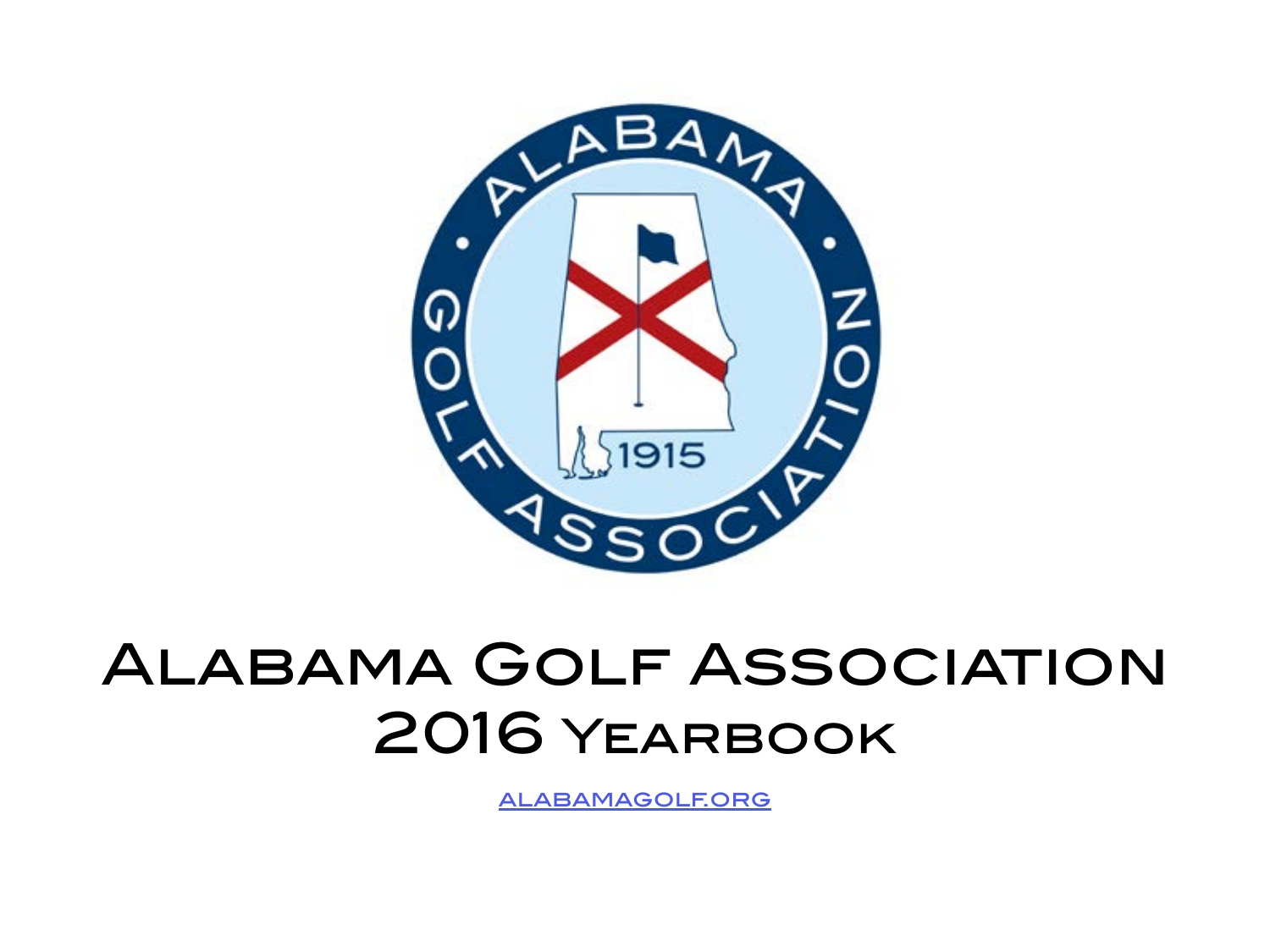## TABLE OF CONTENTS

| <b>AGA MEMBER CLUBS LIST</b>                                    | 3   |
|-----------------------------------------------------------------|-----|
| <b>WOMEN'S STATE SENIOR CHAMPIONSHIP</b>                        | 5   |
| <b>STATE FOUR-BALL CHAMPIONSHIP</b>                             | 11  |
| <b>STATE SENIOR CHAMPIONSHIP</b>                                | 17  |
| <b>STATE AMATEUR CHAMPIONSHIP</b>                               | 24  |
| <b>WOMEN'S STATE AMATEUR CHAMPIONSHIP</b>                       | 35  |
| <b>GIRLS' STATE JUNIOR CHAMPIONSHIP</b>                         | 43  |
| <b>WOMEN'S STROKE PLAY CHAMPIONSHIP</b>                         | 49  |
| <b>BOYS STATE JUNIOR CHAMPIONSHIP</b>                           | 53  |
| <b>STATE MATCH PLAY CHAMPIONSHIP</b>                            | 66  |
| <b>WOMEN'S STATE FOUR-BALL CHAMPIONSHIP</b>                     | 71  |
| <b>STATE MID-AMATEUR CHAMPIONSHIP</b>                           | 76  |
| <b>SENIOR FOUR-BALL CHAMPIONSHIP</b>                            | 81  |
| <b>SOUTHERN JUNIOR CUP</b>                                      | 85  |
| <b>WOMEN'S SOUTHEASTERN CHALLENGE</b>                           | 88  |
| <b>LIST OF ALABAMA GOLF ASSOCIATION PRESIDENTS</b>              | 91  |
| <b>LIST OF WOMEN'S ALABAMA GOLF ASSOCIATION PRESIDENTS</b>      | 92  |
| <b>LIST OF ALABAMA GOLF ASSOCIATION OFFICERS AND DIRECTORS</b>  | 93  |
| LIST OF WOMEN'S ALABAMA GOLF ASSOCIATION OFFICERS AND DIRECTORS | 98  |
| <b>ALABAMA GOLF ASSOCIATION BY-LAWS</b>                         | 107 |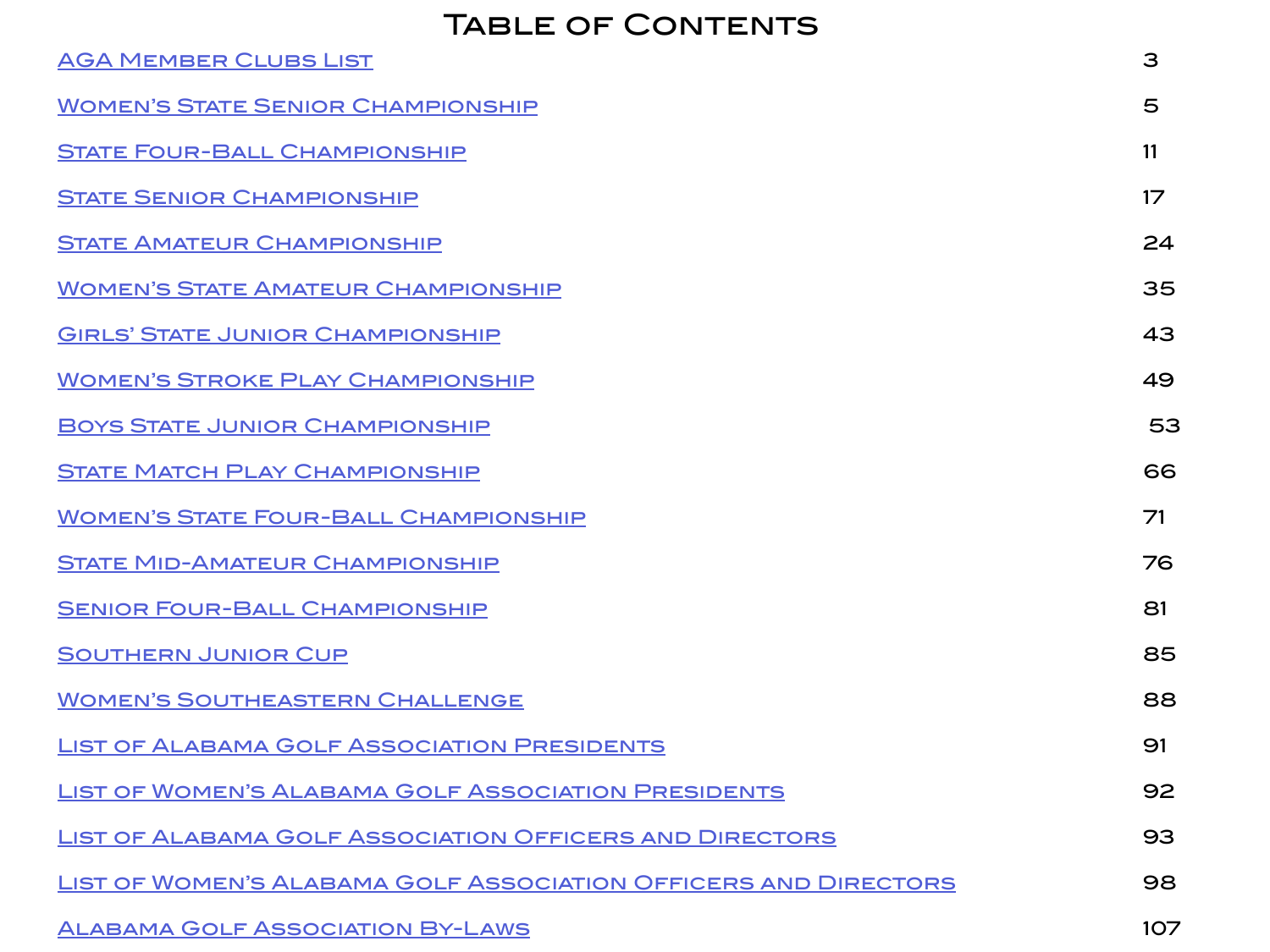<span id="page-2-0"></span>

# Alabama Golf Association **MEMBER CLUBS**



ALABAMA JUNIOR GOLF ASSOCIATION ANNISTON COUNTRY CLUB ARROWHEAD GOLF & CC AUBURN UNIVERSITY CLUB AZALEA CITY GOLF COURSE BALLANTRAE GOLF CLUB BENT BROOK GOLF CLUB BEST EVER GOLF ASSOCIATION BIG SPRING LAKE COUNTRY CLUB BLACKBERRY TRAIL GOLF COURSE BURNINGTREE COUNTRY CLUB CAHABA FALLS COUNTRY CLUB CAMBRIAN RIDGE GOLF COURSE CANE CREEK GOLF CLUB CANEBRAKE GOLF CLUB CAPITOL HILL GOLF CLUB CASTLE PINES COUNTRY CLUB CC OF BIRMINGHAM CHEROKEE RIDGE COUNTRY CLUB CHESLEY OAKS GOLF COURSE CIDER RIDGE GOLF CLUB COLONIAL GOLF CLUB COOSA PINES COUNTRY CLUB COTTON CREEK CLUB COUNTRY CLUB OF ALABAMA COUNTRY CLUB OF BREWTON COUNTRY CLUB OF MOBILE CROSS CREEK GOLF CLUB CYPRESS LAKES GOLF & CC CYPRESS TREE GOLF COURSE DECATUR COUNTRY CLUB

DEERFIELD GOLF CLUB DEMOPOLIS COUNTRY CLUB DOTHAN COUNTRY CLUB DRIVING FORCE WOMEN'S GC EAGLE POINT GOLF COURSE ENTERPRISE COUNTRY CLUB EUFAULA COUNTRY CLUB FARMLINKS GOLF CLUB FOX RUN GOLF ASSOCIATION GADSDEN COUNTRY CLUB GLENLAKES GOLF CLUB GOLF CLUB AT CUMBERLAND LAKE GOOSEPOND COLONY GRAND NATIONAL GOLF COURSE GRAYSON VALLEY COUNTRY CLUB GREENVILLE COUNTRY CLUB GREYSTONE FARMS GOLF CLUB GREYSTONE GOLF CLUB GULF SHORES GOLF CLUB GUNTER'S LANDING GOLF CLUB HAMPTON COVE HEATHERWOOD COUNTRY CLUB HERON LAKES COUNTRY CLUB HIDDEN MEADOWS GOLF COURSE HIGHLAND OAKS GOLF COURSE HIGHLAND PARK GOLF HOLLY HILLS GOLF COURSE HOOVER COUNTRY CLUB HUNTSVILLE COUNTRY CLUB INDIAN HILLS COUNTRY CLUB INDIAN PINES GOLF COURSE

INVERNESS COUNTRY CLUB JACKSON GOLF ASSOCIATION KIVA DUNES LAGOON PARK GOLF COURSE LAKE FOREST Y&CC LAKEVIEW COUNTRY CLUB LAKEWOOD GOLF CLUB LAKEWOOD GOLF COURSE LEDGES COUNTRY CLUB LIMESTONE SPRINGS MAGNOLIA GROVE MARION MILITARY INSTITUTE GC MONTGOMERY COUNTRY CLUB MOORE'S MILL GOLF CLUB MOUNTAIN BROOK CLUB MOUNTAIN VIEW GOLF CLUB MUSGROVE COUNTRY CLUB NORTHRIVER YACHT CLUB OL' COLONY OLD OVERTON CLUB OXMOOR VALLEY - SUNBELT PENINSULA GOLF CLUB PINE HILL COUNTRY CLUB PINE TREE COUNTRY CLUB POINT UNIVERSITY GOLF CLUB PRATTVILLE COUNTRY CLUB QUAIL CREEK GOLF COURSE MGA QUAIL CREEK RESORT QUAIL WALK COUNTRY CLUB REDMONT RECREATION CLUB RIVERCHASE COUNTRY CLUB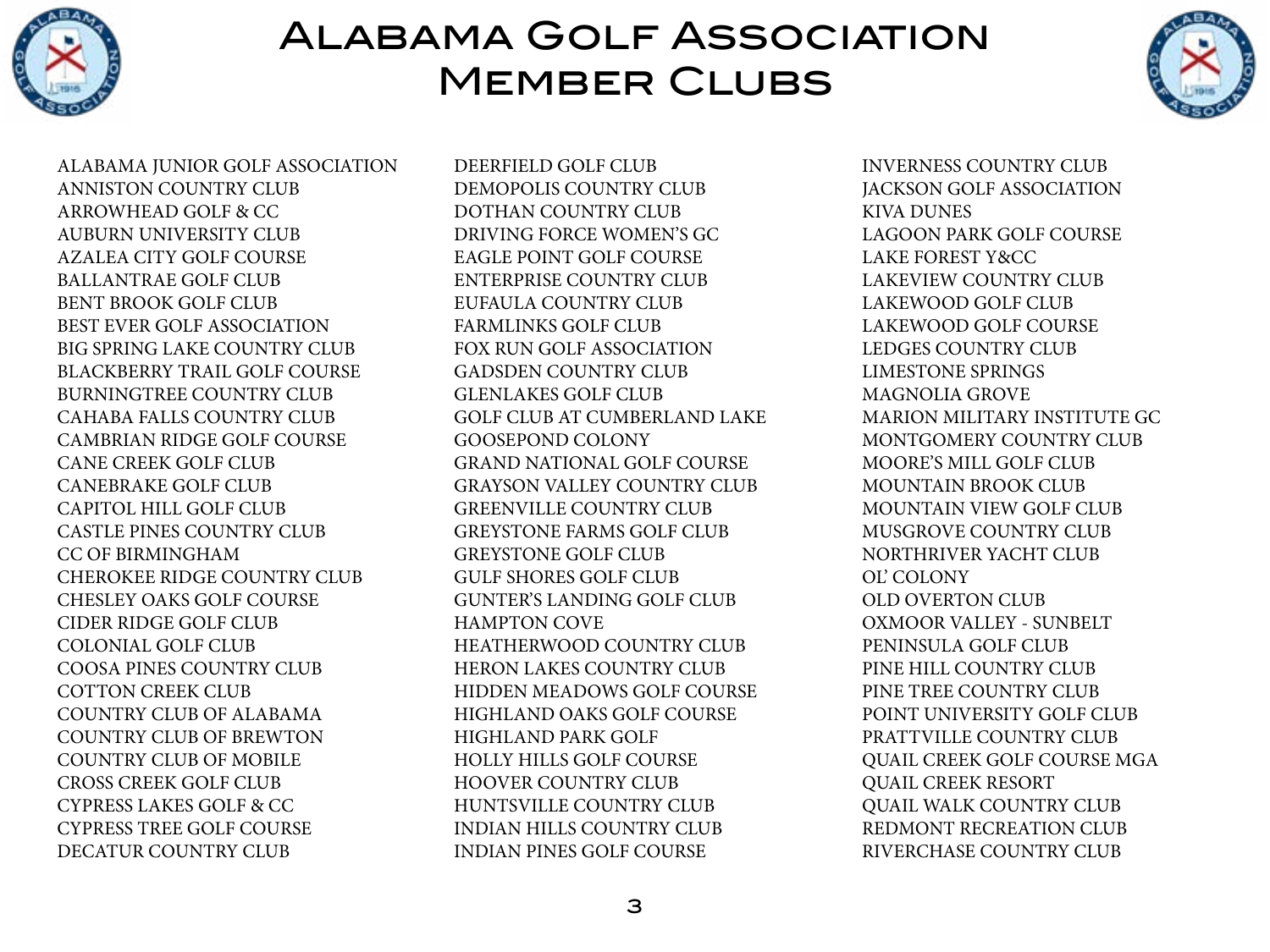ROCK CREEK GOLF CLUB SAUGAHATCHEE COUNTRY CLUB SELMA COUNTRY CLUB SHOAL CREEK SILVER LAKES - SUNBELT SILVER WINGS GOLF COURSE SOUTHERN GAYLES GOLF CLUB SPRING HILL GOLF CLUB STEELWOOD CC STILLWATERS GOLF TALLAPOOSA LAKES GOLF CLUB TERRAPIN HILLS COUNTRY CLUB THE LINKS AT REDSTONE THE LINKS OF TUSCALOOSA THE PINES OF MILLBROOK THE SHOALS TIMBER CREEK GOLF CLUB TIMBER RIDGE GOLF CLUB TIMBERLINE GOLF CLUB TP COUNTRY CLUB TROY COUNTRY CLUB TRUSSVILLE COUNTRY CLUB TURTLE POINT YACHT & C C VALLEY HILL COUNTRY CLUB VANITY FAIR GOLF & TENNIS CLUB VESTAVIA COUNTRY CLUB VULCAN GOLF CLUB WILLOW POINT GOLF & C C WOODWARD COUNTRY CLUB WYNLAKES COUNTRY CLUB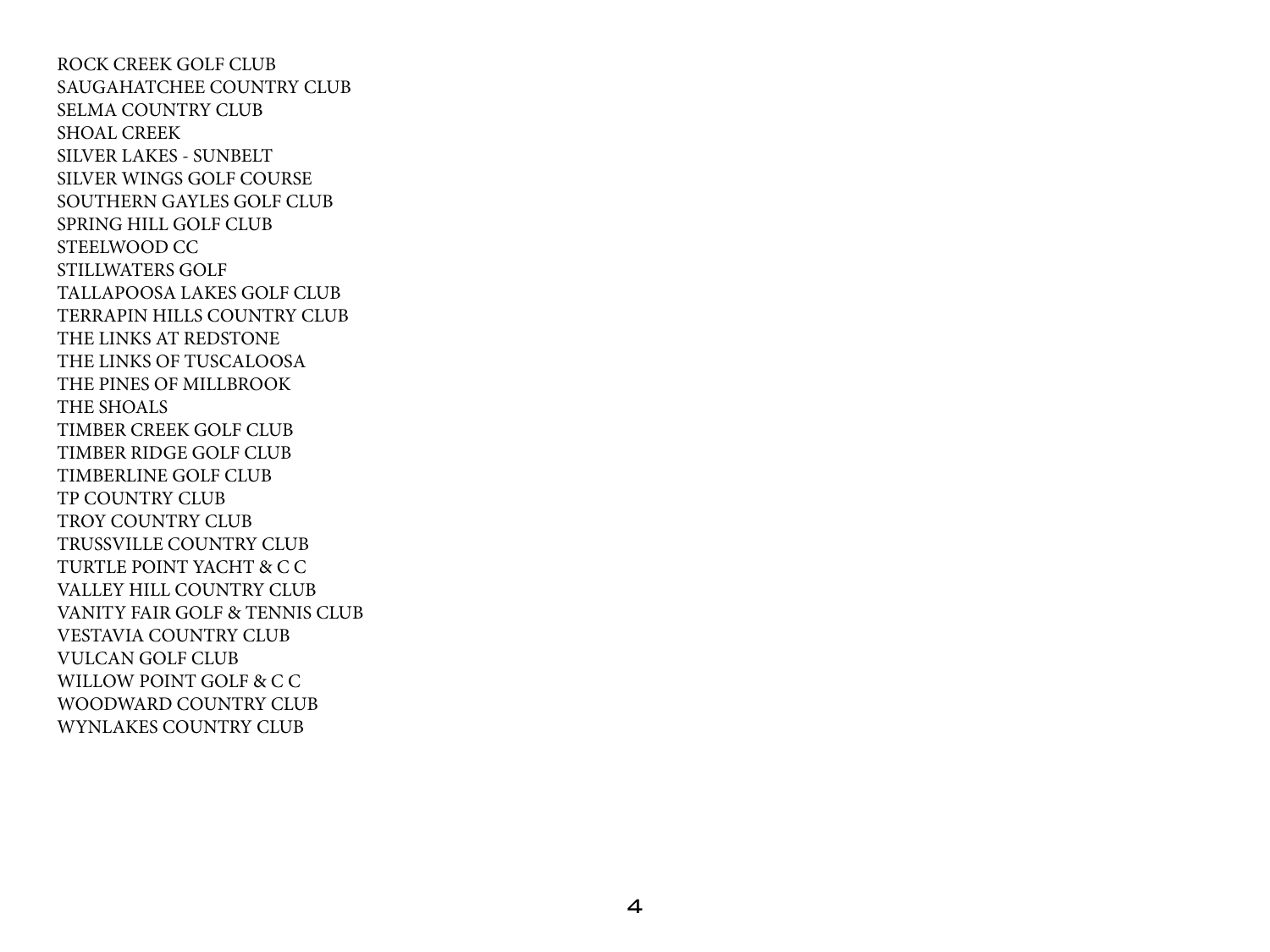

<span id="page-4-0"></span>

# 2016 Women's State Senior Champion Susan West Timberline Golf Club, Calera, AL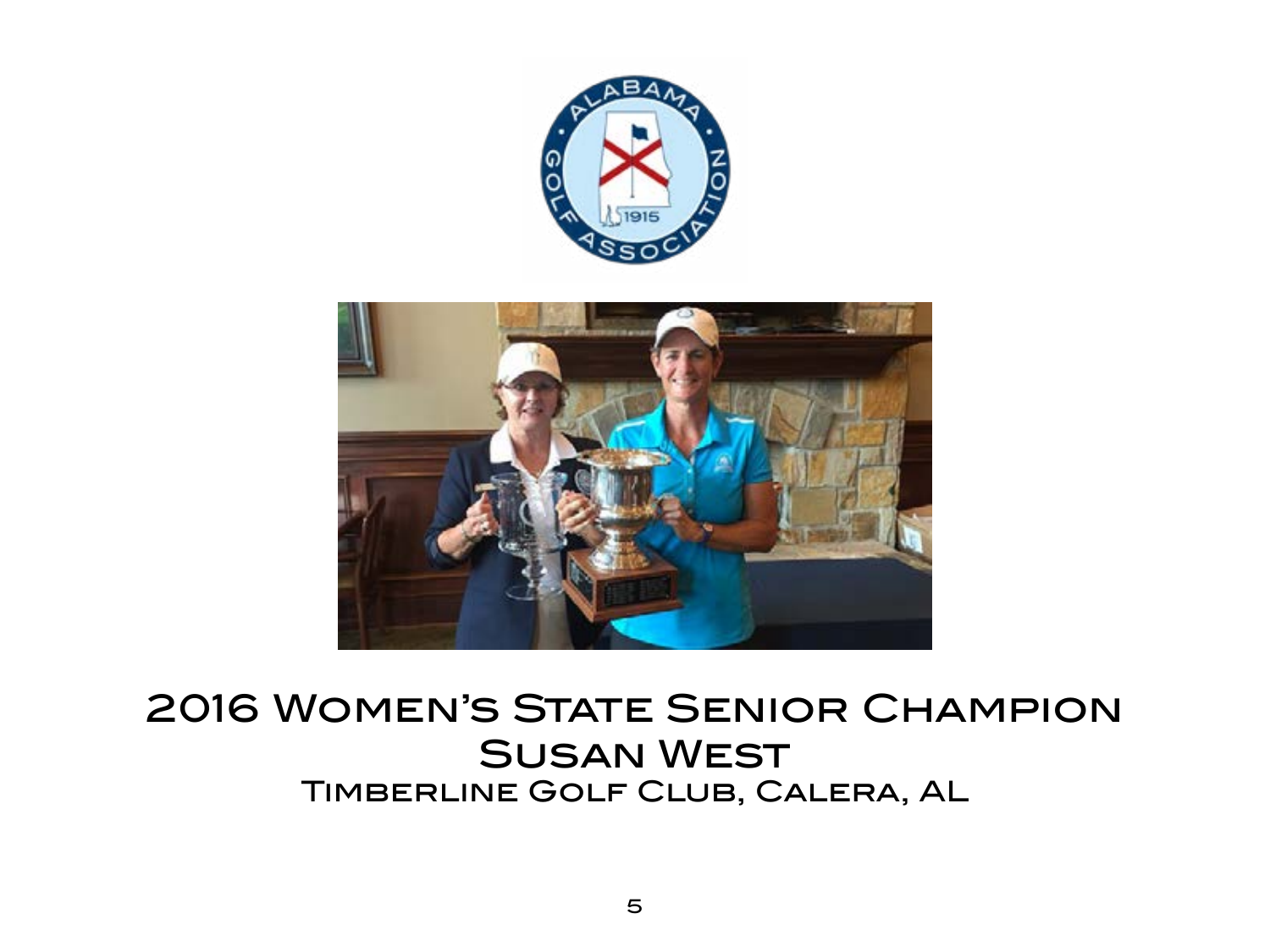# 2016 Women's State Senior Championship **RESULTS**

#### **CHAMPIONSHIP**

| Susan West, Tuscaloosa, Ala.        | $74 - 71 - 71 - 216 (+3)$       |
|-------------------------------------|---------------------------------|
| Martha Lang, Birmingham, Ala.       | $81-73-73-227 (+14)$            |
| Tami Green, Fairhope, Ala.          | $80-76-76-232 (+19)$            |
| Chris Spivey, Pell City, Ala.       | $76 - 79 - 77 - 232 + 19$       |
| Nancy Schlich, Auburn, Ala.         | $85 - 73 - 75 - 233 + 20$       |
| Ann Lanier, Fairhope, Ala.          | $79 - 77 - 81 - 237 + 24$       |
| Lucie King, Tuscaloosa, Ala.        | $81 - 75 - 82 - 238 + 25$       |
| Nancy Gavin, Jacksons Gap, Ala.     | $84 - 83 - 82 - 249 + 36$       |
|                                     |                                 |
|                                     |                                 |
| Sarah Vandervoort, Montgomery, Ala. | $76 - 75 - 78 - 229 + 16$       |
| Barbee Bryant, Birmingham, Ala.     | $79 - 83 - 80 - 242 + 29$       |
| Debbie Atchley, Pelham, Ala.        | $87 - 81 - 82 - 250 (+37)$      |
| Sue Solomon, Birmingham, Ala.       | $86 - 80 - 90 - 256 (+43)$      |
| Sandra Smith, Birmingham, Ala.      | $83 - 82 - 92 - 257 + 44)$      |
| Janet Haines, Birmingham, Ala.      | $84 - 84 - 92 - 260 + 47$       |
| Candy Mitchell, Springville, Ala.   | $79 - 88 - 95 - 262 + 49$       |
|                                     | <u> TOURNAMENT - IST FLIGHT</u> |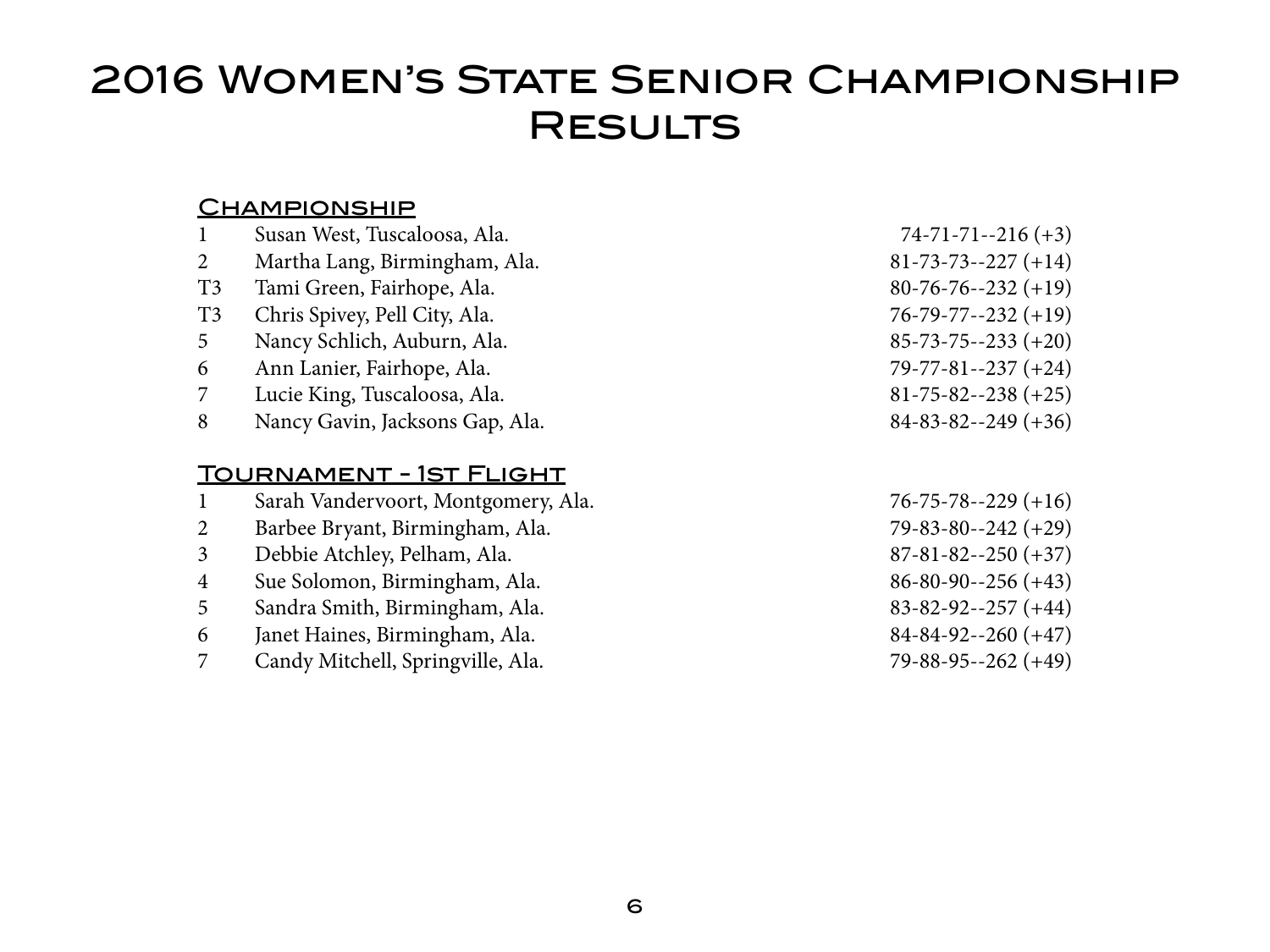## Women's Senior Results Cont.

### Tournament - 2nd Flight

- Melanie Smith, Hoover, Ala. 82-88-75--245 (+32)
- Lora Annello, Leeds, Ala. 86-87-81--254 (+41)
- Jessie Hsia, Tuscaloosa, Ala. 86-91-79--256 (+43)
- Antoinette Aila, Ozark, Ala. 81-88-92--261 (+48)
- Jan Berry, Madison, Ala. 97-82-87--266 (+53)
- Cindy Norton, Fairhope, Alabama 93-87-93--273 (+60)
- Patricia Taylor, Birmingham, Ala. 97-84-93--274 (+61)

## Tournament - 3rd Flight

 Essie McGhee, Montgomery, Ala. 94-88-88--270 (+57) T2 Lynn Glover, Birmingham, Ala. 97-88-87--272 (+59) T2 Ande Jones, Florence, Ala. 96-88-88--272 (+59) Deb Stewart, Fairhope, Ala. 98-87-88--273 (+60) Sharon Kellum, Leeds, Ala. 92-93-89--274 (+61) Jane McGriff, Mountain Brook, Ala. 95-89-91--275 (+62) Bok Stamper, Chelsea, Ala. 90-93-93--276 (+63)

#### Tournament - 4th Flight

- Lisa Jones, Guntersville, Ala. 97-89-80--266 (+53)
- Sharon Mills, Deatsville, Ala. 102-84-90--276 (+63)
- Vicki Hogue, Cropwell, Ala. 90-99-88--277 (+64)
- Vicki Oda, Montgomery, Ala. 89-98-91--278 (+65)
- Margie Kirkland, Birmingham, Ala. 92-94-93--279 (+66)
- Sadie Ross, Monroeville, Ala. 99-95-93--287 (+74)
- Mavis Hines, Citronelle, Ala. 97-97-99--293 (+80)
- Warren Cain, Birmingham, Ala. 98-96-106--300 (+87)
- 
-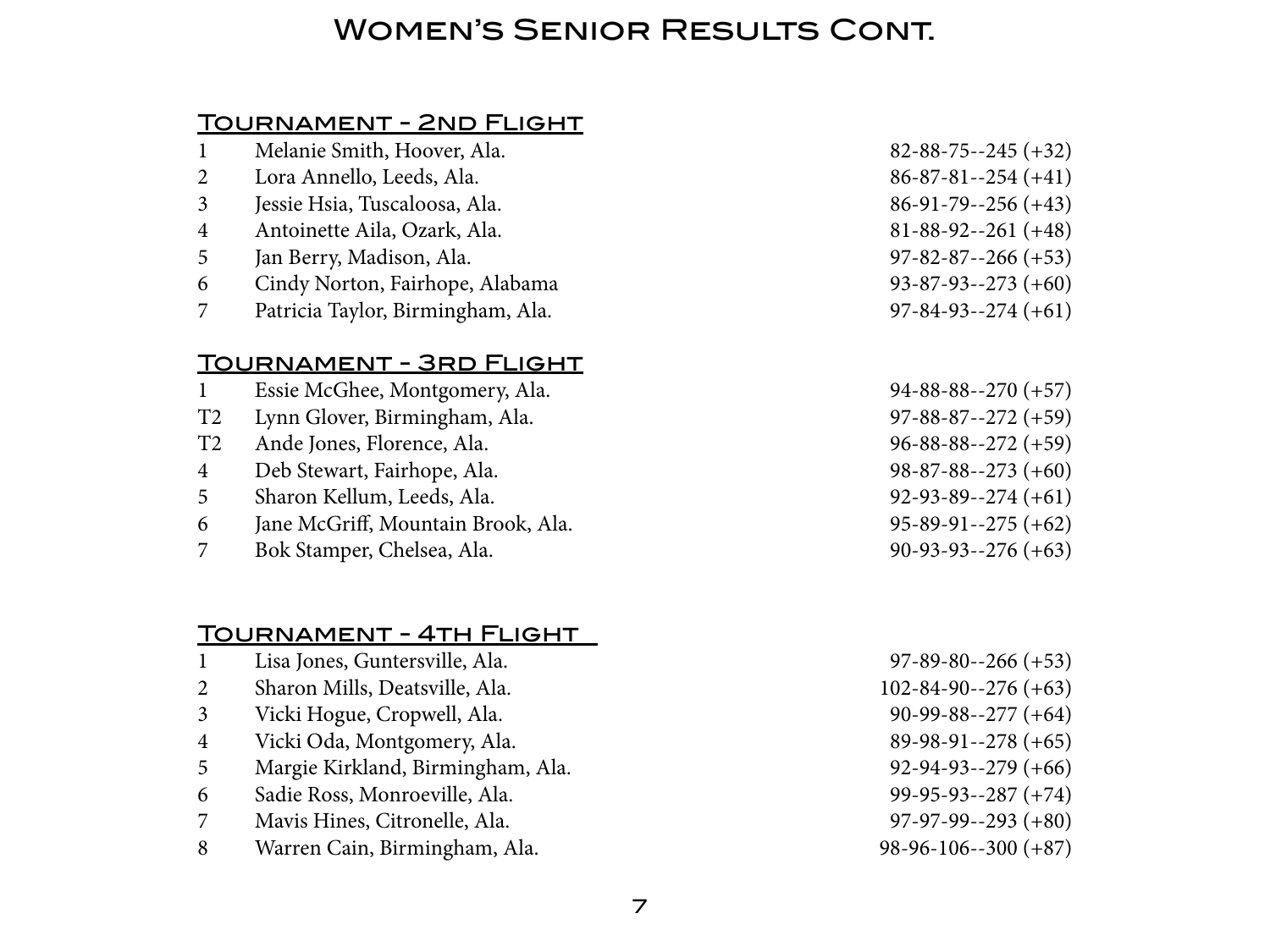## Women's Senior Results Cont.

## Tournament - 5th Flight

| $\mathbf 1$    | Sharon Alexander, Millbrook, Ala.    | $93-102-91-286(+73)$           |
|----------------|--------------------------------------|--------------------------------|
| $\overline{2}$ | Terry Pierson, Monroeville, Ala.     | $98-97-104-299 (+86)$          |
| 3 <sup>1</sup> | Susan McDaniel, Hoover, Ala.         | $102 - 103 - 96 - -301 (+88)$  |
| $\overline{4}$ | Mary Dean Gray, Birmingham, Ala.     | $96-109-99-304 (+91)$          |
| 5              | Stephanie Johnson, Bay Minette, Ala. | $103 - 101 - 106 - -310 (+97)$ |
| Т6             | Diane Hill, Birmingham, Ala.         | $117 - 104 - 94 - 315 (+102)$  |
| Т6             | Jacqueline Mott, Foley, Ala.         | $108-97-110-315 (+102)$        |
| 8              | Sarah Hazen, Chatom, Ala.            | $122 - 108 - 106 - 336 (+123)$ |
|                |                                      |                                |

### Super Senior

|                | Linda Burns, Decatur, Ala.        | $89-92-181 (+39)$       |
|----------------|-----------------------------------|-------------------------|
| $\overline{2}$ | Avonne Shelton, Decatur, Ala.     | $91-93-184 (+42)$       |
| $\overline{3}$ | Carolyn Blue, Foley, Ala.         | $92-93-185 (+43)$       |
| $\overline{4}$ | Kate Kiefer, Birmingham, Ala.     | $98-92-190 (+48)$       |
| 5              | Wanda Venhuizen, Chelsea, Ala.    | $98-104-202 (+60)$      |
| 6              | Delores Teague, Decatur, Ala.     | $100-108-208(+66)$      |
| $\overline{7}$ | Bobbie Gordon, Decatur, Ala.      | $104-113-217 (+75)$     |
| 8              | Shirley Hammons, Somerville, Ala. | $112 - 117 - 229 (+87)$ |
| 9              | Cathy Clayton, Helena, Ala.       | $122 - 109 - 231 (+89)$ |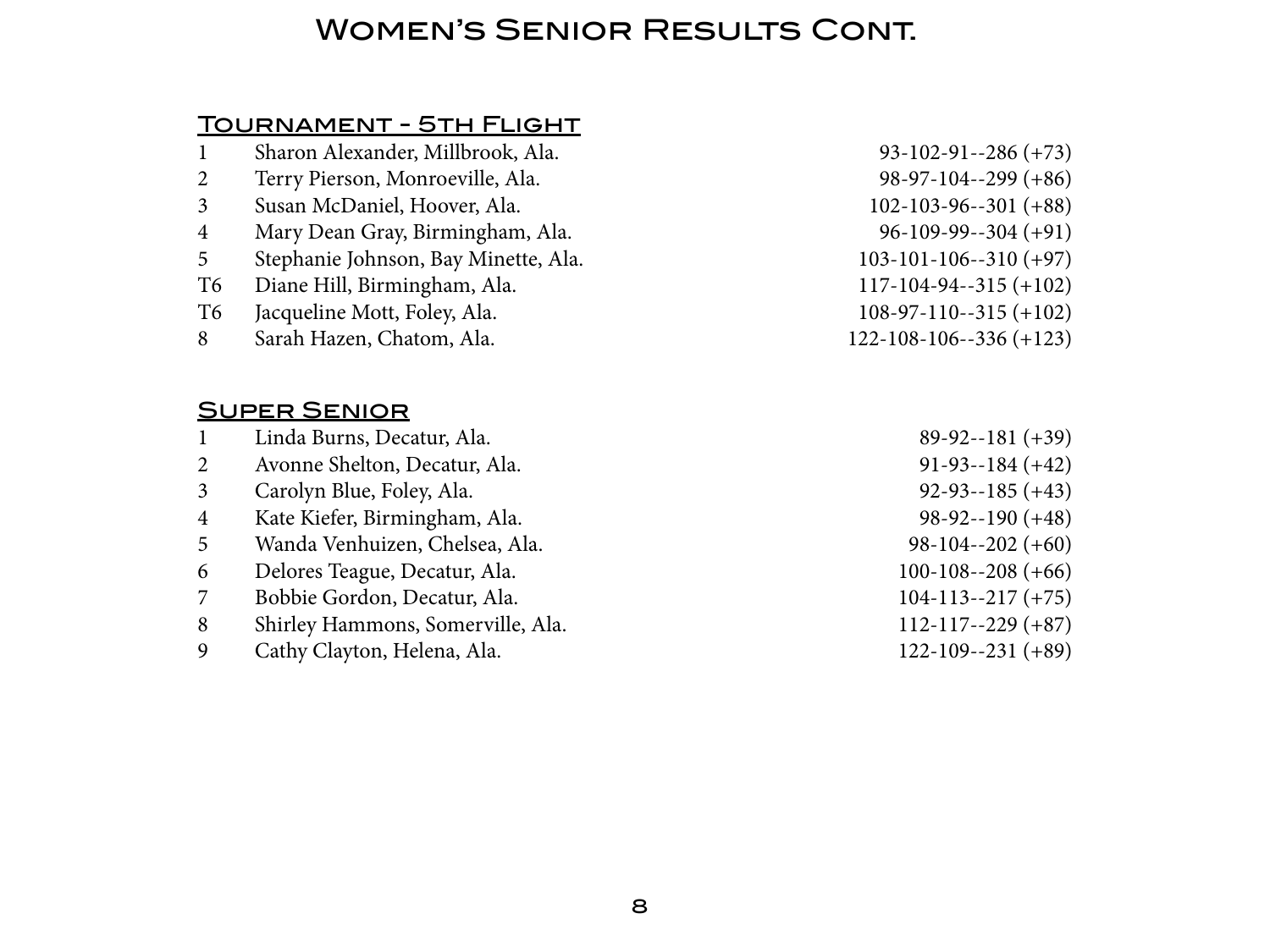## Past Women's Senior Champions

### WOMEN'S STATE SENIOR (2011-present)

| <b>YEAR</b> | <b>WINNER</b> | <b>SCORE SITE</b> |                                |
|-------------|---------------|-------------------|--------------------------------|
| 2016        | Susan West    | 216               | Timberline Golf Club           |
| 2015        | Susan West    | 228               | Glenlakes Golf Club            |
| 2014        | Tami Green    | 238               | Heron Lakes Country Club       |
| 2013        | Martha Lang   | 237               | Mountain Brook Club            |
| 2012        | Sue Raines    | 222               | Huntsville Country Club        |
| 2011        | Tami Green    | 232               | Prattville Golf & Country Club |
|             |               |                   |                                |

#### WOMEN'S STATE SENIOR (1973-2010)

| YEAR | WINNER           | <b>SITE</b>                     |
|------|------------------|---------------------------------|
| 2010 | Tami Green       | <b>Cypress Lakes</b>            |
| 2009 | Martha Lang      | Arrowhead Country Club          |
| 2008 | Harriet Cauthen  | Cypress Bend at Cotton Creek    |
| 2007 | Martha Lang      | Heron Lakes Country Club        |
| 2006 | Chris Spivey     | Selma Country Club              |
| 2005 | Chris Spivey     | Dothan Country Club             |
| 2004 | Chris Spivey     | Redstone Arsenal GC             |
| 2003 | Mary Isbell      | Indian Hills Country Club       |
| 2002 | Mary Isbell      | <b>Burningtree Country Club</b> |
| 2001 | Mary Isbell      | Country Club of Ozark           |
| 2000 | Chris Spivey     | Country Club of Brewton         |
| 1999 | Mary Isbell      | Willow Point G & Country Club   |
| 1998 | Mary Isbell      | Arrowhead Country Club          |
| 1997 | Mary Isbell      | Vestavia Country Club           |
| 1996 | Mary Isbell      | Andalusia Country Club          |
| 1995 | Mary Isbell      | Terri Pines Country Club        |
| 1994 | Harriet Cauthen  | Glenlakes Country Club          |
| 1993 | Quida Cunningham | <b>Inverness Country Club</b>   |
| 1992 | Bobbie Hallmark  | <b>Burningtree Country Club</b> |
| 1991 | Barbara Jones    | Troy Country Club               |
| 1990 | Janet Fulton     | Mountain Brook Club             |
| 1989 | Maisie Stripling | Valley Hill Country Club        |
| 1988 | June Mayson      | <b>StillWaters Resort</b>       |
| 1987 | June Mayson      | Country Club of Mobile          |
| 1986 | Gloria Ellers    | Grayson Valley Country Club     |
|      |                  |                                 |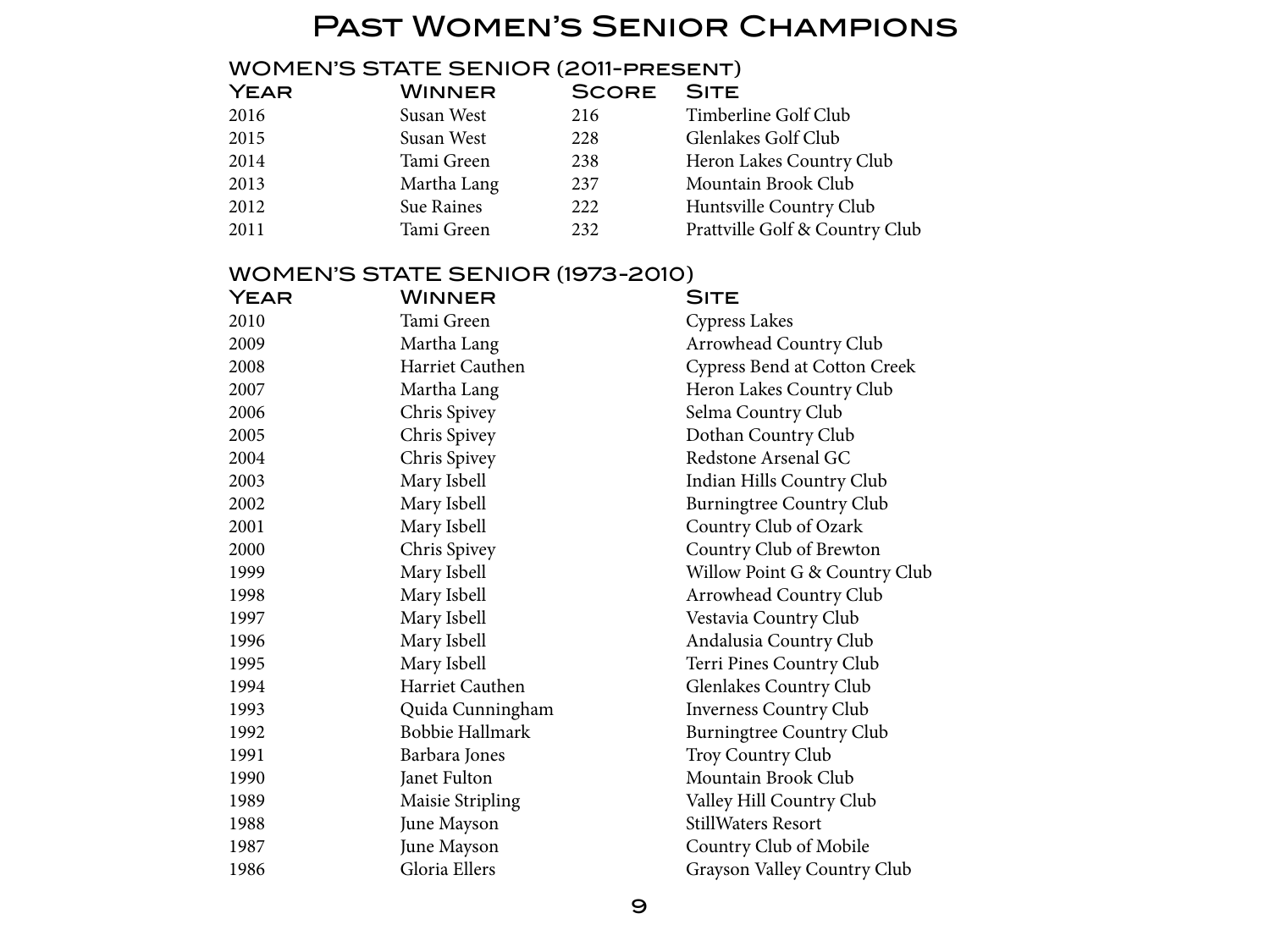## Past Women's Senior Champions Cont.

| 1985 | <b>Hazel Burns</b>   |
|------|----------------------|
| 1984 | June Mayson          |
| 1983 | Ruth Garrison        |
| 1982 | <b>Betty Mixon</b>   |
| 1981 | Carolyn Smith        |
| 1980 | Carolyn Smith        |
| 1979 | <b>Ruth Garrison</b> |
| 1978 | Gloria Ellers        |
| 1977 | Gloria Ellers        |
| 1976 | Sally Shertzer       |
| 1975 | Gloria Ellers        |
| 1974 | Sally Shertzer       |
| 1973 | Ceil Watkins         |
|      |                      |

Olympia Spa Resort Lake Forest Y & Country Club StillWaters Resort Dothan Country Club Bonnie Crest Country Club Country Club of Mobile Country Club of Tuscaloosa Skyline Country Club Willow Point Country Club Huntsville Country Club Gulf Shores Country Club Selma Country Club Montgomery Country Club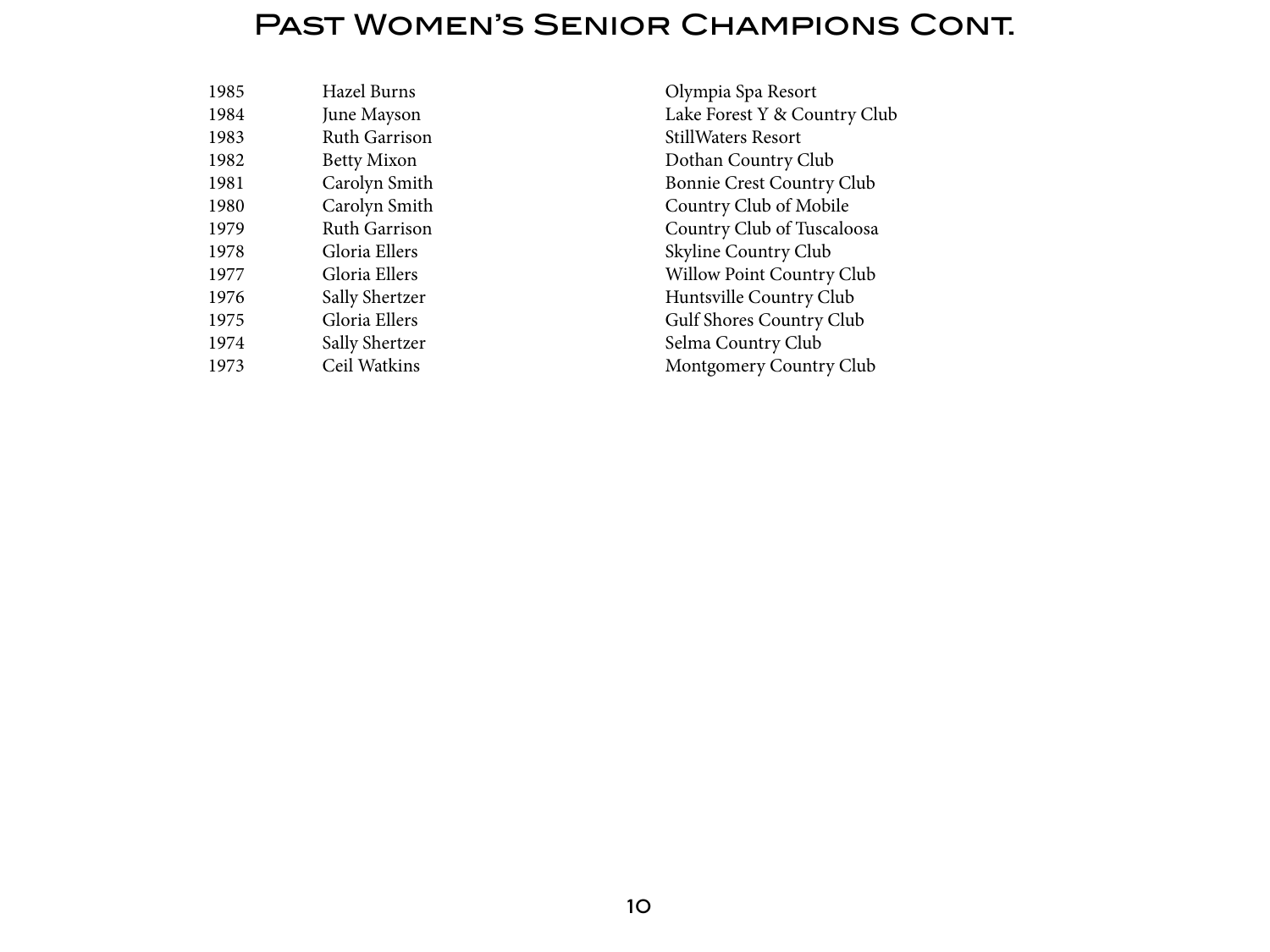<span id="page-10-0"></span>

# **2016 STATE FOUR-BALL CHAMPIONS** Robert Nelson & Steve Hudson Wynlakes Country Club, Montgomery , AL

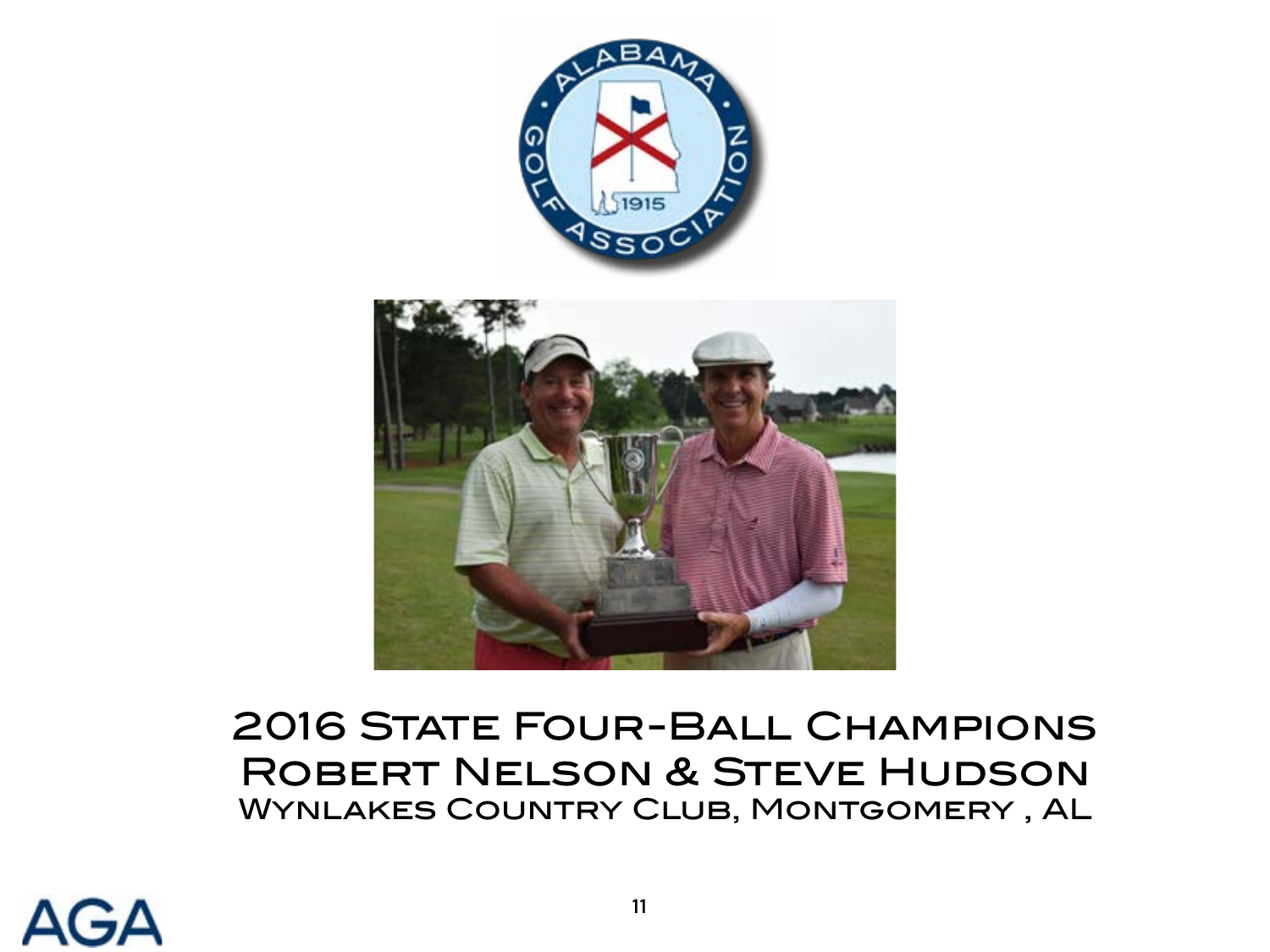# 2016 STATE FOUR-BALL CHAMPIONSHIP RESULTS

## Stroke Play Results

| $69-64-133(-11)$<br>T1<br>Will Swift, Hoover, Ala. - Clay Guerin, Birmingham, Ala.<br>Trip Smalley, Mobile, Ala. - Matt Ritchie, Mobile, Ala.<br>T1 | $63 - 70 - 133(-11)$ |
|-----------------------------------------------------------------------------------------------------------------------------------------------------|----------------------|
|                                                                                                                                                     |                      |
|                                                                                                                                                     |                      |
| $65 - 68 - 133(-11)$<br>T1<br>Steve Hudson, Birmingham, Ala. - Robert Nelson, Fairhope, Ala.                                                        |                      |
| T1<br>Matthew Gourgeot, Decatur, Ala. - Woodie Eubanks, Trussville, Ala.<br>$68-65-133(-11)$                                                        |                      |
| T <sub>5</sub><br>Alex Green, Point Clear, Ala. - Steven Setterstrom Jr., Mobile, Ala.<br>$67 - 67 - 134$ (-10)                                     |                      |
| T <sub>5</sub><br>Blake Mozley, Albertville, Ala. - Robson Copenhaver, Scottsboro, Ala.<br>$66 - 68 - 134 (-10)$                                    |                      |
| T7<br>$68-67-135(-9)$<br>Bo Farlow, Birmingham, Ala. - Steven Groover, Birmingham, Ala.                                                             |                      |
| T7<br>$69-66-135(-9)$<br>Jordan Maynor, Andalusia, Ala. - William Chambers, Andalusia, Ala.                                                         |                      |
| T <sub>7</sub><br>Richard Douglas, Trussville, Ala. - Forrest Crabtree, Mobile, Ala.<br>$70-65-135(-9)$                                             |                      |
| T7<br>Matt Johnson, Dothan, Ala. - Hunter Bronson, Montgomery, Ala.<br>$69-66-135(-9)$                                                              |                      |
| <b>T11</b><br>Daniel Creel, Florence, Ala. - Bill Brewster, Florence, Ala.<br>$73 - 63 - 136(-8)$                                                   |                      |
| Emile Vaughan, Pike Road, Ala. - Shaw Pritchett, Montgomery, Ala.<br><b>T11</b><br>$68-68-136(-8)$                                                  |                      |
| Taylor Jones, Birmingham, Ala. - Taylor Hereford, Hoover, Ala.<br>$71-65-136(-8)$<br><b>T11</b>                                                     |                      |
| Lance Evans, Oxford, Ala. - Cypress Hathorn, Pell City, Ala.<br>$67 - 70 - 137$ (-7)<br>T <sub>14</sub>                                             |                      |
| Vic Kyatt III, Birmingham, Ala. - Andy McRae, Hoover, Ala.<br>$72 - 65 - 137(-7)$<br>T <sub>14</sub>                                                |                      |
| Stan Sherlin, Montgomery, Ala. - Walker Grant, Montgomery, Ala.<br>$68-69-137(-7)$<br>T <sub>14</sub>                                               |                      |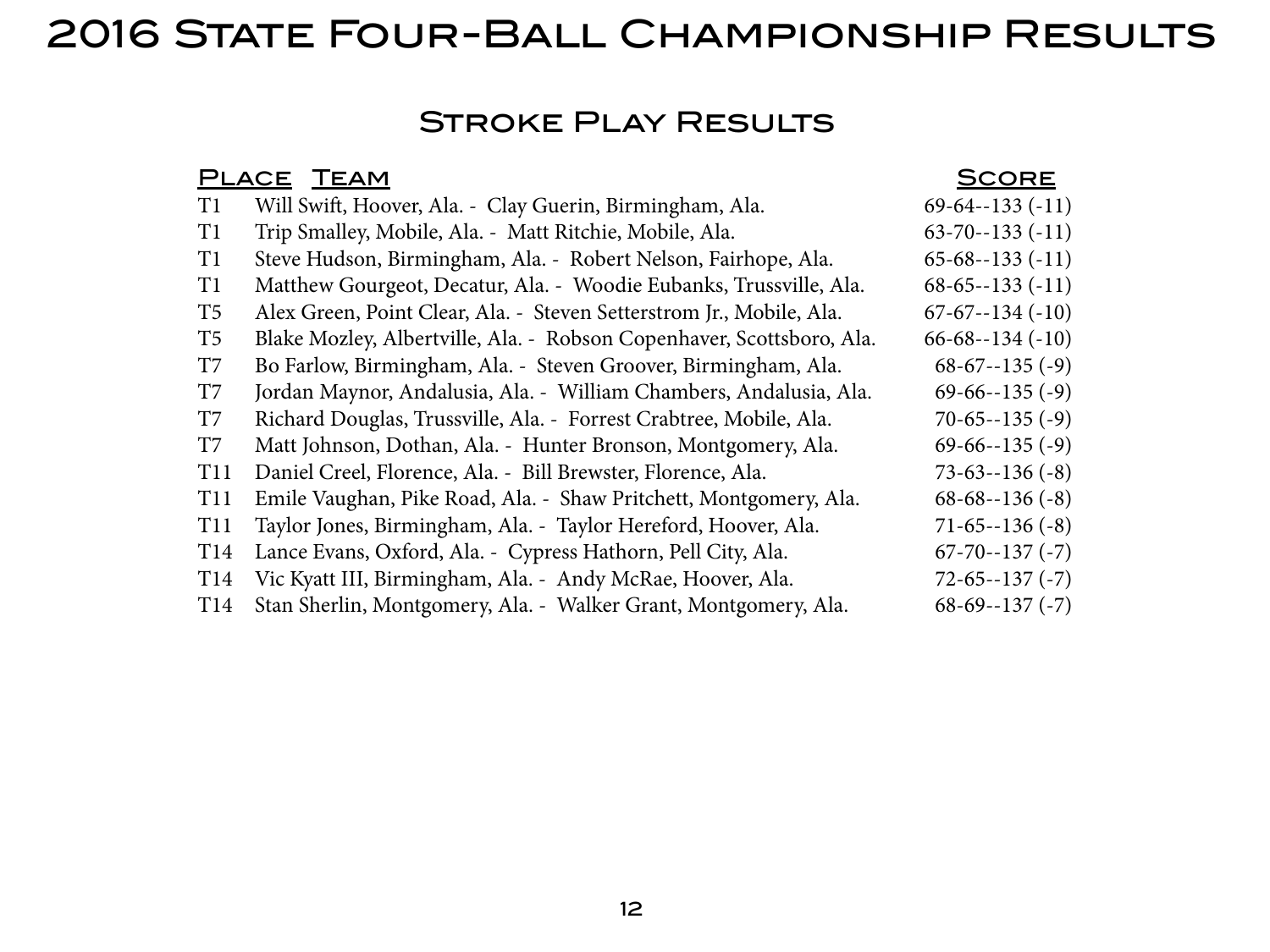## Four-Ball Championship Results Cont.

### FAILED TO QUALIFY FOR MATCH PLAY

| Scott Weaver, Madison, Ala. - Ryan Campbell, Meridianville, Ala.      | $69-69-138(-6)$      |
|-----------------------------------------------------------------------|----------------------|
| Hamp Andrews, Mobile, Ala. - Joe Robertson, Prattville, Ala.          | $69-69-138(-6)$      |
| Matthew Myers, Auburn, Ala. - Tanner Guthrie, Auburn, Ala.            | $69 - 70 - 139(-5)$  |
| Robbie Cotten, Brewton, Ala. - Tripp Owens, Brewton, Ala.             | $70-69-139(-5)$      |
| Joey Holley, Troy, Ala. - Chase Rogers, Troy, Ala.                    | $69 - 70 - 139(-5)$  |
| Ty Thompson, Point Clear, Ala. - Jordy Hayden, Fairhope, Ala.         | $71-69-140(-4)$      |
| Clint Compton, Albertville, Ala. - Mike Lewis, Guntersville, Ala.     | $66 - 74 - 140(-4)$  |
| Kevin Terrell, Brewton, Ala. - McGowin Miller, Alexander City, Ala.   | $70 - 70 - 140(-4)$  |
| Tony Parrish, Prattville, Ala. - Clark Alexander, Prattville, Ala.    | $70-71-141$ (-3)     |
| Jonathan Spann, Florence, Ala. - Alan Allgood, Fairhope, Ala.         | $73-69-142$ (-2)     |
| Tobin Ayers, Auburn, Ala. - Mitch Pugh, Auburn, Ala.                  | $73-69-142$ (-2)     |
| Kyle Demeester, Madison, Ala. - Cody Causey, Elmore, Ala.             | $73-69-142$ (-2)     |
| Kevin Carden, Hoover, Ala. - John Randall, Tuscaloosa, Ala.           | $69 - 73 - 142(-2)$  |
| Michael Smith, Auburn, Ala. - Jeff Chastain, Aubrurn, Ala.            | $73 - 70 - 143(-1)$  |
| Phillip Provost, Birmingham, Ala. - Brandon Scarborough, Auburn, Ala. | $73 - 70 - 143(-1)$  |
| Paul McGee, Birmingham, Ala. - Steve Bailey, Jacksonville, Ala.       | $72 - 71 - 143$ (-1) |
| Trevor McKee, Hoover, Alabama - Patrick McGowan, Birmingham, Ala.     | $75-68-143(-1)$      |
| Jeremy Burns, Birmingham, Ala. - Nick Wintermantel, Vestavia, Ala.    | $70-76-146 (+2)$     |
| Joe Guthrie, Auburn, Ala. - Garrison Guthrie, Auburn, Ala.            | $73 - 74 - 147 (+3)$ |
| Will Pearce, Selma, Ala. - William Free, Marion Junction, Ala.        | $75 - 72 - 147 (+3)$ |
| Elliott Jones, Tuscaloosa, Ala. - Dustin Brown, Tuscaloosa, Ala.      | $72 - 77 - 149 (+5)$ |
| Bill Best, Tuscaloosa, Alabama - Will Humber, Tuscaloosa, Ala.        | $77 - 73 - 150 (+6)$ |
| Gary Stephenson, Joppa, Ala. - Brandon Elder, Union Grove, Ala.       | $78 - 73 - 151 (+7)$ |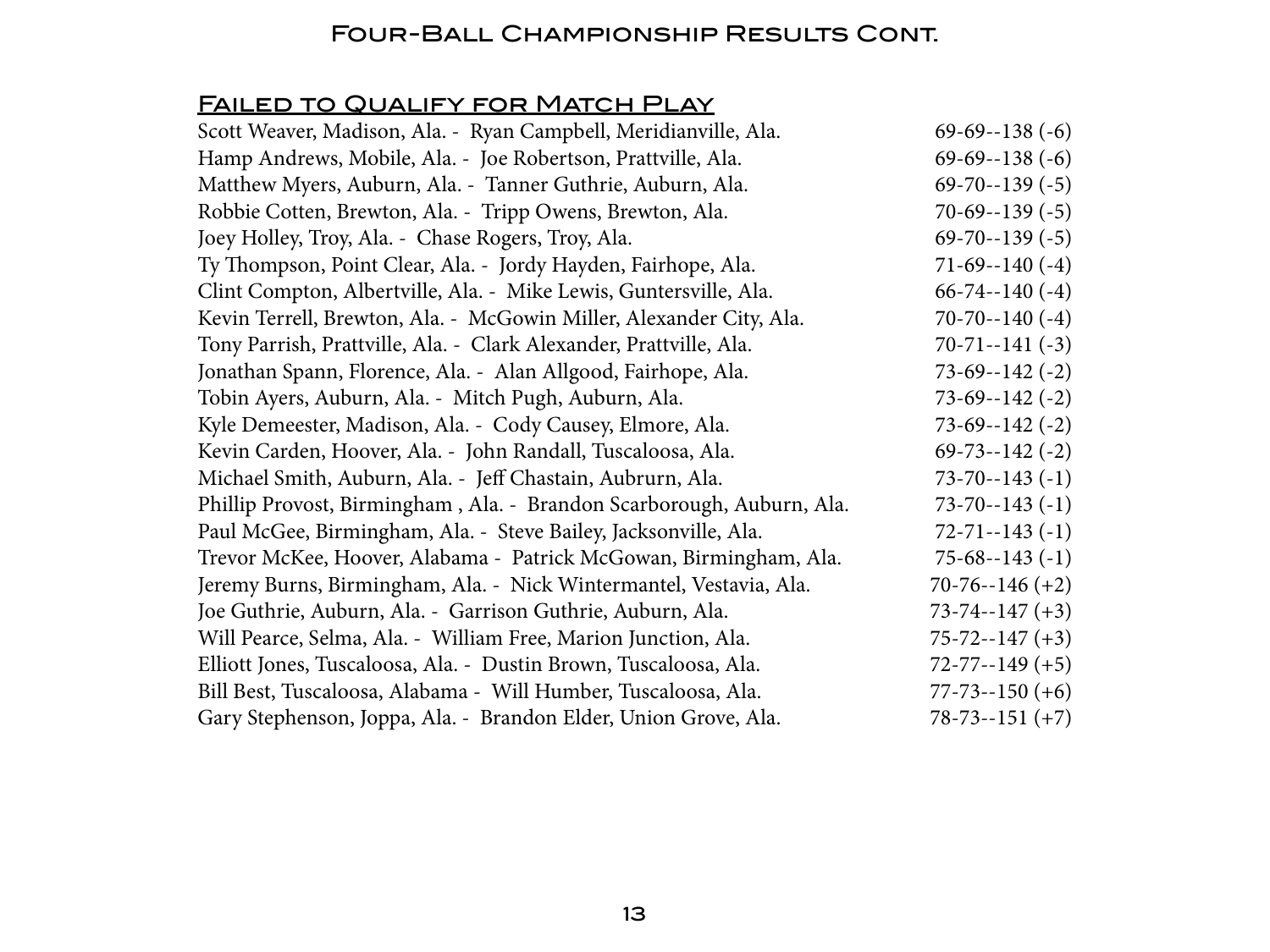## Four-Ball Match Play Results

## Round of 16 Results

| (1) Steve Hudson / Robert Nelson      | def. | (16) | Vic Kyatt III / Andy McRae          | 19 holes       |
|---------------------------------------|------|------|-------------------------------------|----------------|
| (8) Matt Johnson / Hunter Bronson     | def. | (9)  | Richard Douglas / Forrest Crabtree  | $1 \text{ up}$ |
| (4) Emile Vaughan / Shaw Pritchett    | def. | (13) | Trip Smalley / Matt Ritchie         | $2$ and $1$    |
| (5) Taylor Jones / Taylor Hereford    | def. | (12) | Alex Green / Steven Setterstrom Jr. | 3 and 2        |
| (2) Will Swift / Clay Guerin          | def. | (15) | Lance Evans / Cypress Hathorn       | $1 \text{ up}$ |
| (7) Bo Farlow / Steven Groover        | def. | (10) | Jordan Maynor / William Chambers    | $2$ and $1$    |
| (3) Matthew Gourgeot / Woodie Eubanks | def. | (14) | Stan Sherlin / Walker Grant         | 6 and 5        |
| (6) Daniel Creel / Bill Brewster      | def. | (11) | Blake Mozley / Robson Copenhaver    | $2$ and $1$    |
| <u>QUARTERFINAL RESULTS</u>           |      |      |                                     |                |
| (1) Steve Hudson / Robert Nelson      | def. | (9)  | Matt Johnson / Hunter Bronson       | 3 and 1        |
| (12) Taylor Jones / Taylor Hereford   | def. | (13) | Emile Vaughan / Shaw Pritchett      | 3 and 1        |
| (10) Bo Farlow / Steven Groover       | def. | (2)  | Will Swift / Clay Guerin            | 3 and 2        |
| (11) Daniel Creel / Bill Brewster     | def. | (3)  | Matthew Gourgeot / Woodie Eubanks   | $1 \text{ up}$ |
| <u>SEMIFINAL RESULTS</u>              |      |      |                                     |                |
| (1) Steve Hudson / Robert Nelson      | def. | (5)  | Taylor Jones / Taylor Hereford      | $1 \text{ up}$ |
| (10) Bo Farlow / Steven Groover       | def. |      | (11) Daniel Creel / Bill Brewster   | 1 up           |
|                                       |      |      |                                     |                |

## CHAMPIONSHIP MATCH FINAL RESULTS

| (1) Steve Hudson / Robert Nelson |  | def. (10) Bo Farlow / Steven Groover | $2$ and $1$ |
|----------------------------------|--|--------------------------------------|-------------|
|----------------------------------|--|--------------------------------------|-------------|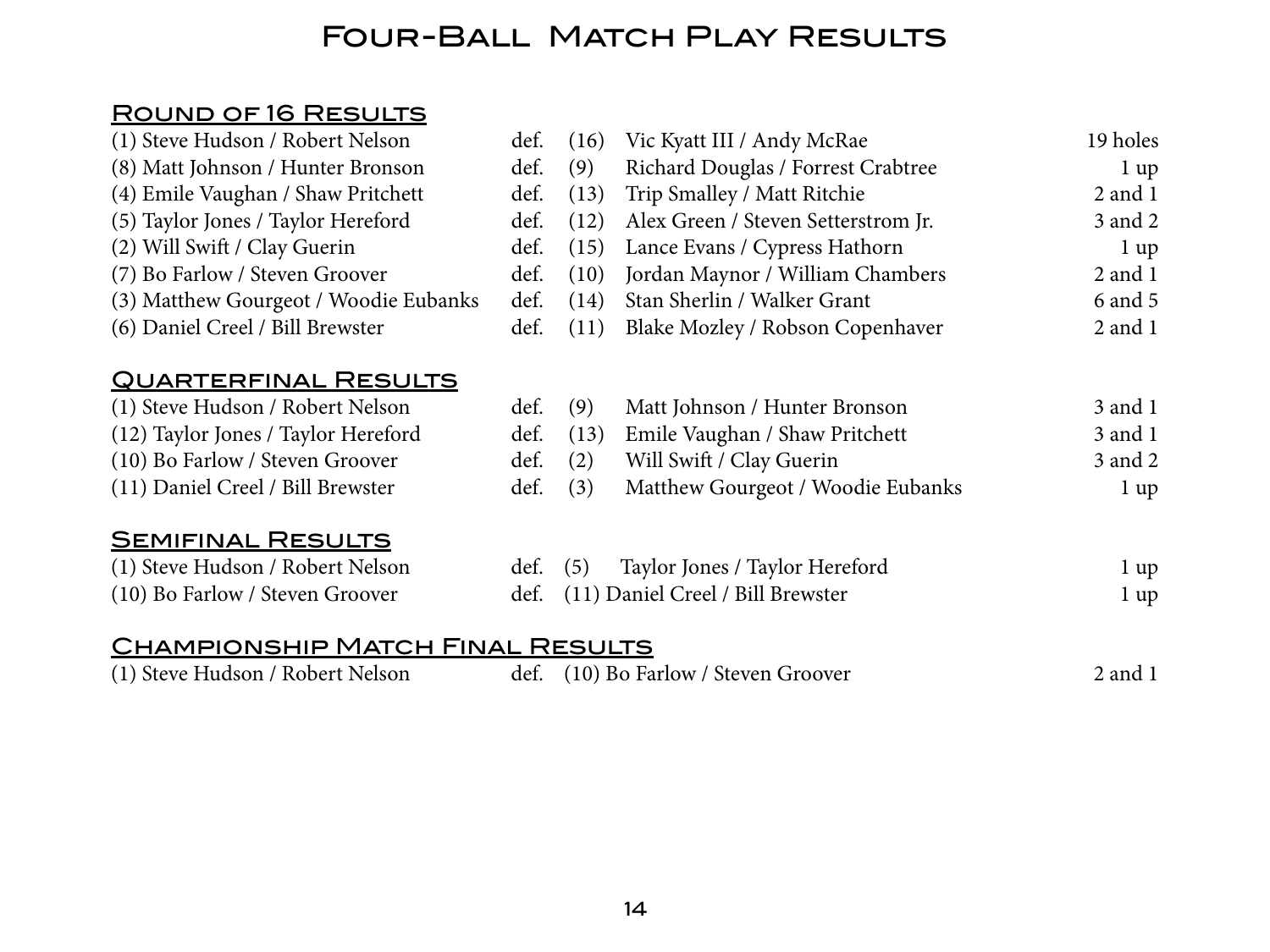## PAST STATE FOUR-BALL CHAMPIONS

#### STATE FOUR-BALL (2011-present)

| <b>YEAR</b> | <b>WINNER &amp; RUNNER-UP</b>        | <b>SCORE</b> | <b>SITE</b>                       |
|-------------|--------------------------------------|--------------|-----------------------------------|
| 2016        | Robert Nelson & Steve Hudson         | $2$ and $1$  | Wynlakes Country Club             |
|             | def. Bo Farlow & Steven Groover      |              |                                   |
| 2015        | Matt Gourgeot & Tony Olive           | 5 and 3      | Turtle Point Yacht & Country Club |
|             | def. Joey Holley & Chase Rogers      |              |                                   |
| 2014        | Wilson McDonald & Ty Thompson        | $2$ and $1$  | Steelwood                         |
|             | def. Hunter Bronson & Brinson Holder |              |                                   |
| 2013        | Hunter Bronson & Brinson Holder      | $2$ and $1$  | NorthRiver Yacht Club             |
|             | def. Bo Farlow & John Fulkerson      |              |                                   |
| 2012        | Tommy Coggin & Doug Davis            | 4 and 2      | Canebreak Club                    |
|             | def. Vic Kyatt, III & Andy McRae     |              |                                   |
| 2011        | Woodie Eubanks & Forrest Crabtree    | 3 and 2      | Lakewood Golf Club                |
|             | def. Del Wood, III & Alan Coshatt    |              |                                   |

## STATE FOUR-BALL (1983-2010)

| <b>YEAR</b> | WINNER                             | <b>SITE</b>        |
|-------------|------------------------------------|--------------------|
| 2010        | Alex Balog & John Hanson           | Pine Tree C        |
| 2009        | Adam West & Blake West             | NorthRiver         |
| 2008        | Adam West & Blake West             | Wynlakes G         |
| 2007        | Alan Coshatt & Del Wood, III       | Greystone (        |
| 2006        | Joe Guthrie & Andrew Medley        | <b>Willow Poil</b> |
| 2004        | Patton Kizzire & Gator Todd        | Musgrove C         |
| 2003        | Lance Walker & Wesley Pate         | Limestone 9        |
| 2002        | Joey Dzwonkowski & Richard Jeffers | Indian Hills       |
| 2001        | John Coles & Stan Sherlin          | The Ledges         |
| 2000        | Sollie Foy & Lee Williams          | Kiva Dunes         |
| 1999        | Brian Wright & John Fulkerson      | Riverchase         |
| 1998        | David Barnett & Matt Tanner        | <b>Willow Poil</b> |
| 1997        | Eric Hamilton & Patrick Cushman    | Musgrove C         |
| 1996        | Joey Dzwonkowski & Richard Jeffers | Kiva Dunes         |
| 1995        | Mike Greer & Robbie Cotton         | Old Overto         |
| 1994        | Terry Mobley & Joey Holley         | Green Valle        |
| 1993        | Tom Jungkind & David Minshew       | CC of Birm         |
| 1992        | Mike Greer & John Stewart          | Riverchase         |
|             |                                    |                    |

Pine Tree Country Club NorthRiver Yacht Club Wynlakes Golf & Country Club Greystone Golf & Country Club Willow Point Golf & Country Club Musgrove Country Club Limestone Springs Indian Hills Country Club The Ledges Riverchase Country Club Willow Point Golf & Country Club Musgrove Country Club Old Overton Club Green Valley Country Club CC of Birmingham (East) Riverchase Country Club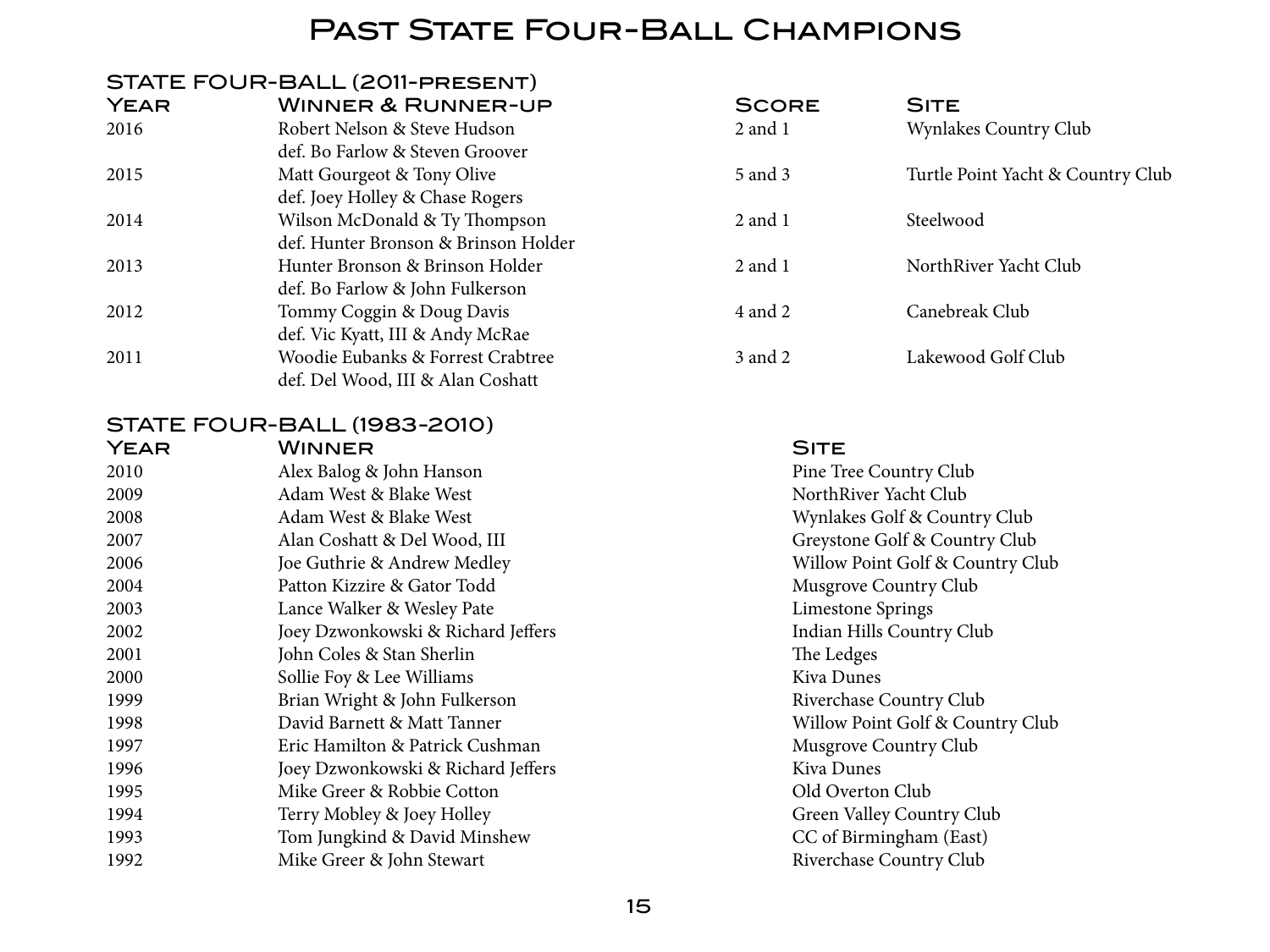## PAST STATE FOUR-BALL CHAMPIONS CONT.

| 1991 | Lynn Farquhar & Patrick Levio             |
|------|-------------------------------------------|
| 1990 | Thomas A. Jones, Jr. & Frank W Vines, Jr. |
| 1989 | Benjamin C. Dowdey & Joe F. Terrell       |
| 1988 | Benjamin C. Dowdey & Joe F. Terrell       |
| 1987 | Sam Farlow & Mailon Kent                  |
| 1986 | Sam Farlow & Mailon Kent                  |
| 1985 | Sam Farlow & Mailon Kent                  |
| 1984 | Benjamin C. Dowdey & Joe F. Terrell       |
| 1983 | Benjamin C. Dowdey & Joe F. Terrell       |
|      |                                           |

Green Valley Country Club Wynlakes Golf & Country Club Wynlakes Golf & Country Club NorthRiver Yacht Club NorthRiver Yacht Club NorthRiver Yacht Club NorthRiver Yacht Club NorthRiver Yacht Club Riverchase Country Club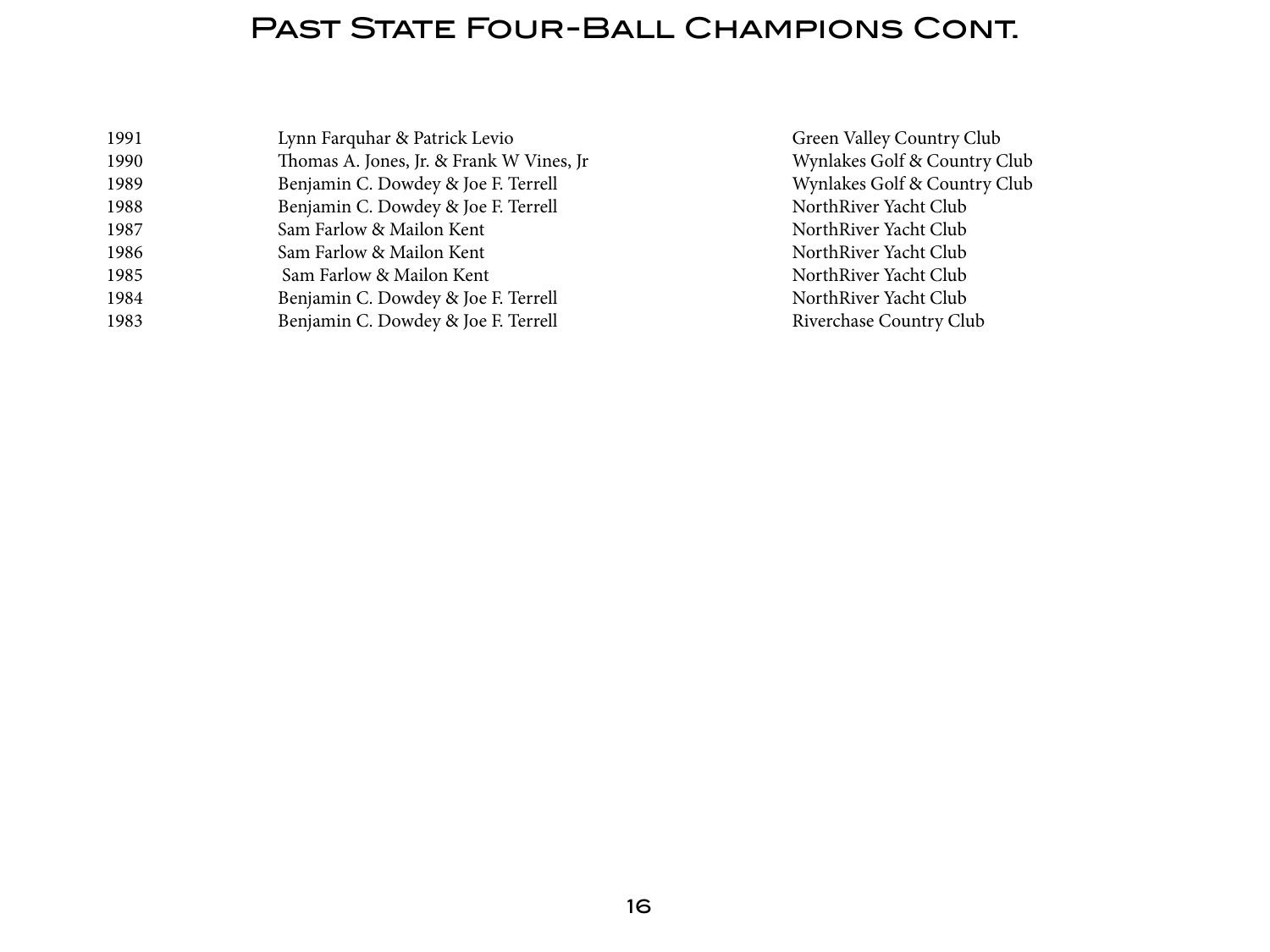

<span id="page-16-0"></span>

# **2016 STATE SENIOR CHAMPION** Bryan Askew Huntsville Country Club, Huntsville, AL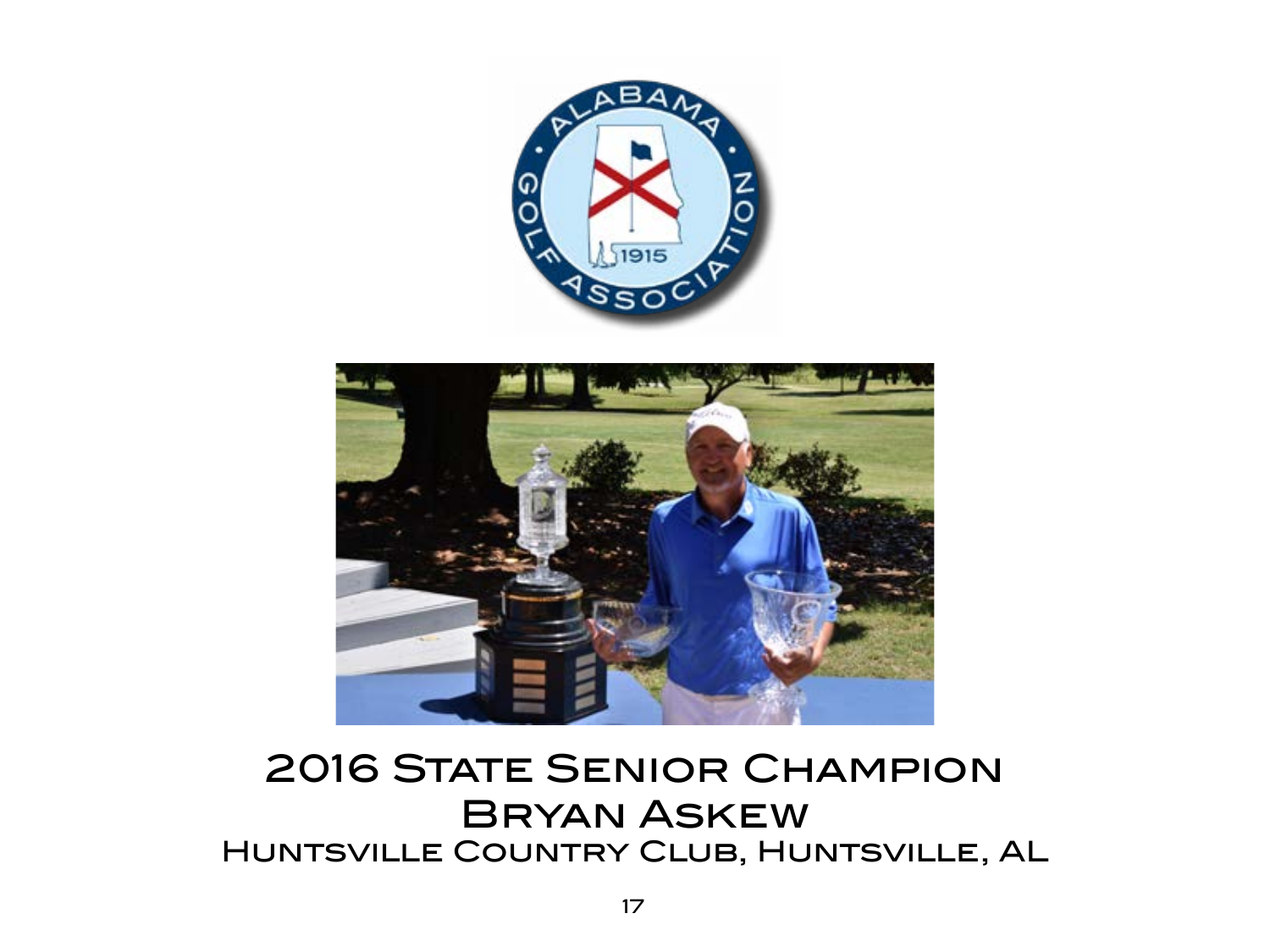# **2016 STATE SENIOR CHAMPIONSHIP RESULTS**

#### Final Results 50-64 Overall Championship

| $\mathbf{1}$    | Bryan Askew, Decatur, Ala.          | $71 - 70 - 70 - 211(-2)$   |
|-----------------|-------------------------------------|----------------------------|
| $\overline{c}$  | Del Wood III, Vestavia Hills, Ala.  | $69-75-69-213$ (Even)      |
| $\overline{3}$  | Emile Vaughan, Pike Road, Ala.      | $70-71-73-214 (+1)$        |
| 4               | David Head, Sterrett, Ala.          | $74 - 70 - 71 - -215 (+2)$ |
| T5              | Crute Parker, Athens, Ala.          | $69 - 75 - 73 - 217 + 4$   |
| T5              | Flip Bradley, Huntsville, Ala.      | $74 - 73 - 70 - 217 + 4$   |
| 7               | Paul Garner, Selma, Ala.            | $71 - 74 - 73 - 218 (+5)$  |
| T8              | Al DelGreco, Birmingham, Ala.       | $74 - 73 - 72 - 219 + 6$   |
| T8              | Scot Schroder, Hoover, Ala.         | $70-74-75-219(+6)$         |
| T <sub>10</sub> | Tony Olive, Florence, Ala.          | $78 - 70 - 72 - 220 (+7)$  |
| T10             | Walker Grant, Montgomery, Ala.      | $72 - 77 - 71 - 220$ (+7)  |
| T <sub>12</sub> | Cal Stanford, Florence, Ala.        | $73 - 75 - 73 - 221 (+8)$  |
| T <sub>12</sub> | Claud Cooper, Birmingham, Ala.      | $70-80-71-221 (+8)$        |
| T <sub>12</sub> | Robbie Cotten, Brewton, Ala.        | $73 - 70 - 78 - 221 (+8)$  |
| 15              | David Hancock, Greenville, Ala.     | $75 - 73 - 74 - 222$ (+9)  |
| T <sub>16</sub> | Mark Corley, Huntsville, Ala.       | $73 - 78 - 73 - 224 + 11$  |
| T16             | Steve Hudson, Birmingham, Ala.      | $72 - 74 - 78 - 224 + 11$  |
| 18              | Tony Parrish, Prattville, Ala.      | $74 - 75 - 76 - 225 (+12)$ |
| T <sub>19</sub> | Clayton Calkins, Jacksonville, Ala. | $76 - 77 - 73 - 226 + 13$  |
| T <sub>19</sub> | Gary Tucker, Huntsville, Ala.       | $77 - 76 - 73 - 226 (+13)$ |
| T19             | Ray Halbrooks, Hartselle, Ala.      | $70 - 78 - 78 - 226 + 13$  |
| T19             | Robert Pewitt, Birmingham, Ala.     | $76 - 75 - 75 - 226 + 13$  |
| T <sub>19</sub> | Tom Davis, Hoover, Ala.             | $78 - 74 - 74 - 226 + 13$  |
| T24             | Bill Griffin, Birmingham, Ala.      | $73 - 79 - 75 - 227 (+14)$ |
| T24             | Bill Scrip, Huntsville, Ala.        | $78 - 74 - 75 - 227 (+14)$ |
| T24             | Charlie Thomas, Leesburg, Ala.      | $78 - 74 - 75 - 227 + 14$  |
| T <sub>24</sub> | Ralph Mathews, Andalusia, Ala.      | $74-73-80-227 (+14)$       |
|                 |                                     |                            |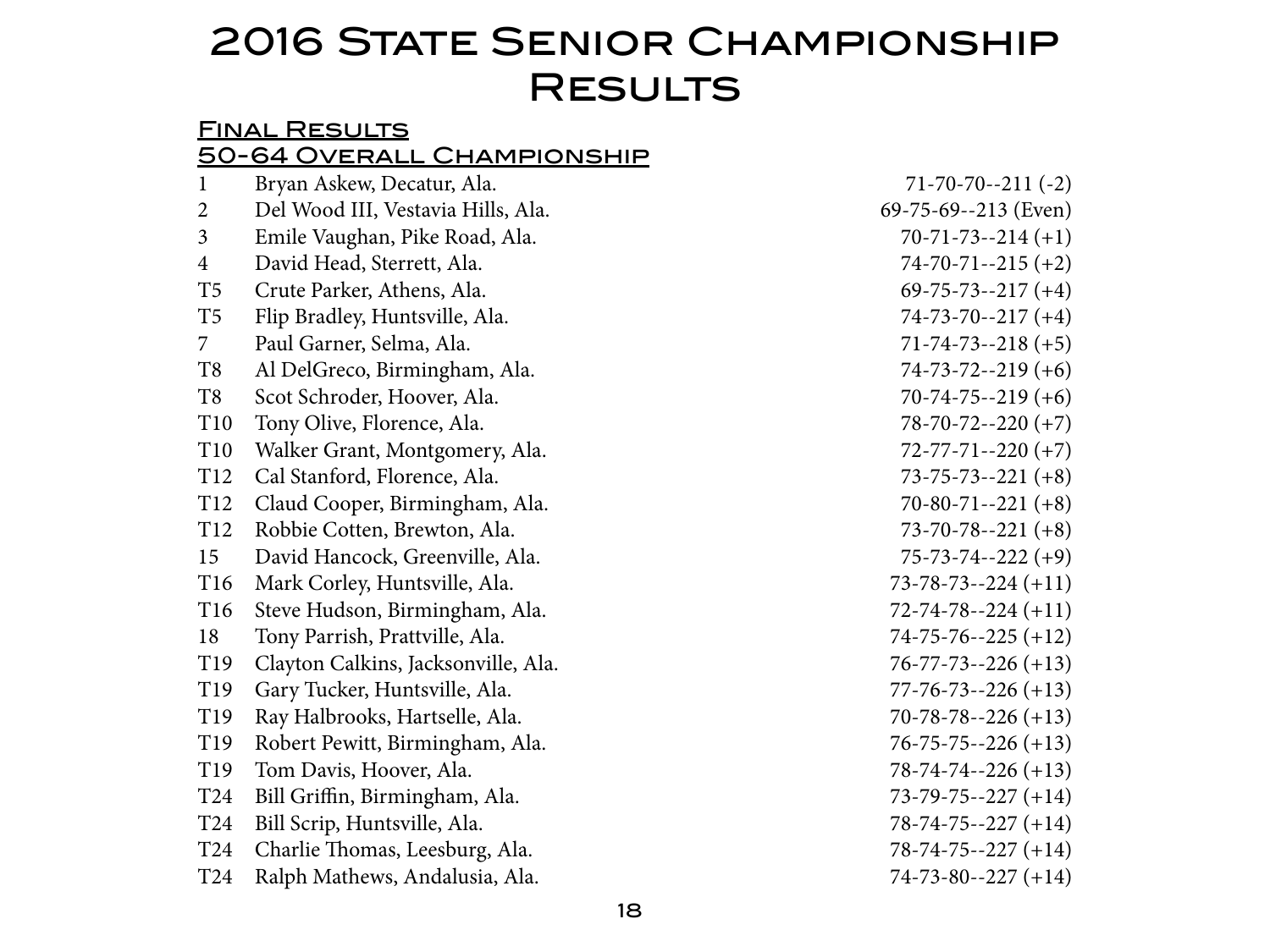## **STATE SENIOR RESULTS CONT.**

| T <sub>28</sub> | Eric Post, Huntsville, Ala.        | $75 - 73 - 80 - 228 + 15$  |
|-----------------|------------------------------------|----------------------------|
| T <sub>28</sub> | George Walker, Mobile, Ala.        | $77 - 72 - 79 - 228 + 15$  |
| 30              | Evans Quinlivan, Huntsville, Ala.  | $76 - 78 - 76 - 230 (+17)$ |
| T31             | Gene Clements, Florence, Ala.      | $75 - 79 - 77 - 231 (+18)$ |
| T31             | Kevin Newton, Birmingham, Ala.     | $74-80-77-231 (+18)$       |
| T31             | Mark Moe, Madison, Ala.            | $74 - 77 - 80 - 231 (+18)$ |
| T31             | Patrick Lamar, Huntsville, Ala.    | $75 - 79 - 77 - 231 (+18)$ |
| T <sub>35</sub> | Ronny Woodall, Scottsboro, Ala.    | $76 - 79 - 77 - 232 + 19$  |
| T35             | Tom Jungkind, Hoover, Ala.         | $81 - 77 - 74 - 232 + 19$  |
| T37             | Bill Moquin, Huntsville, Ala.      | $76 - 79 - 79 - 234 + 21$  |
| <b>T37</b>      | David Dougherty, Auburn, Ala.      | $77 - 81 - 76 - 234 (+21)$ |
| T37             | Skip Andrews, Huntsville, Ala.     | $75 - 81 - 78 - 234 + 21$  |
| 40              | Earle Bidez, Birmingham, Ala.      | $79 - 74 - 82 - 235 (+22)$ |
| 41              | Michael Blankenship, Harvest, Ala. | $78 - 78 - 80 - 236 (+23)$ |
| 42              | Donnie Cooper, Huntsville, Ala.    | 79-78-80--237 (+24)        |
| 43              | Rick Houston, Huntsville, Ala.     | $77 - 80 - 81 - 238 + 25$  |
| T44             | Dana Amberson, Decatur, Ala.       | 76-74-NC--NC (NC)          |
| T44             | Doug Schram, Madison, Ala.         | 77-78-NS--NS (NS)          |
| T44             | John Coles III, Birmingham, Ala.   | 76-76-WD--WD (WD)          |
| T44             | John Lyon, Birmingham, Ala.        | 74-78-WD--WD (WD)          |
| T44             | Mike McFarland, Birmingham, Ala.   | 74-79-NC--NC (NC)          |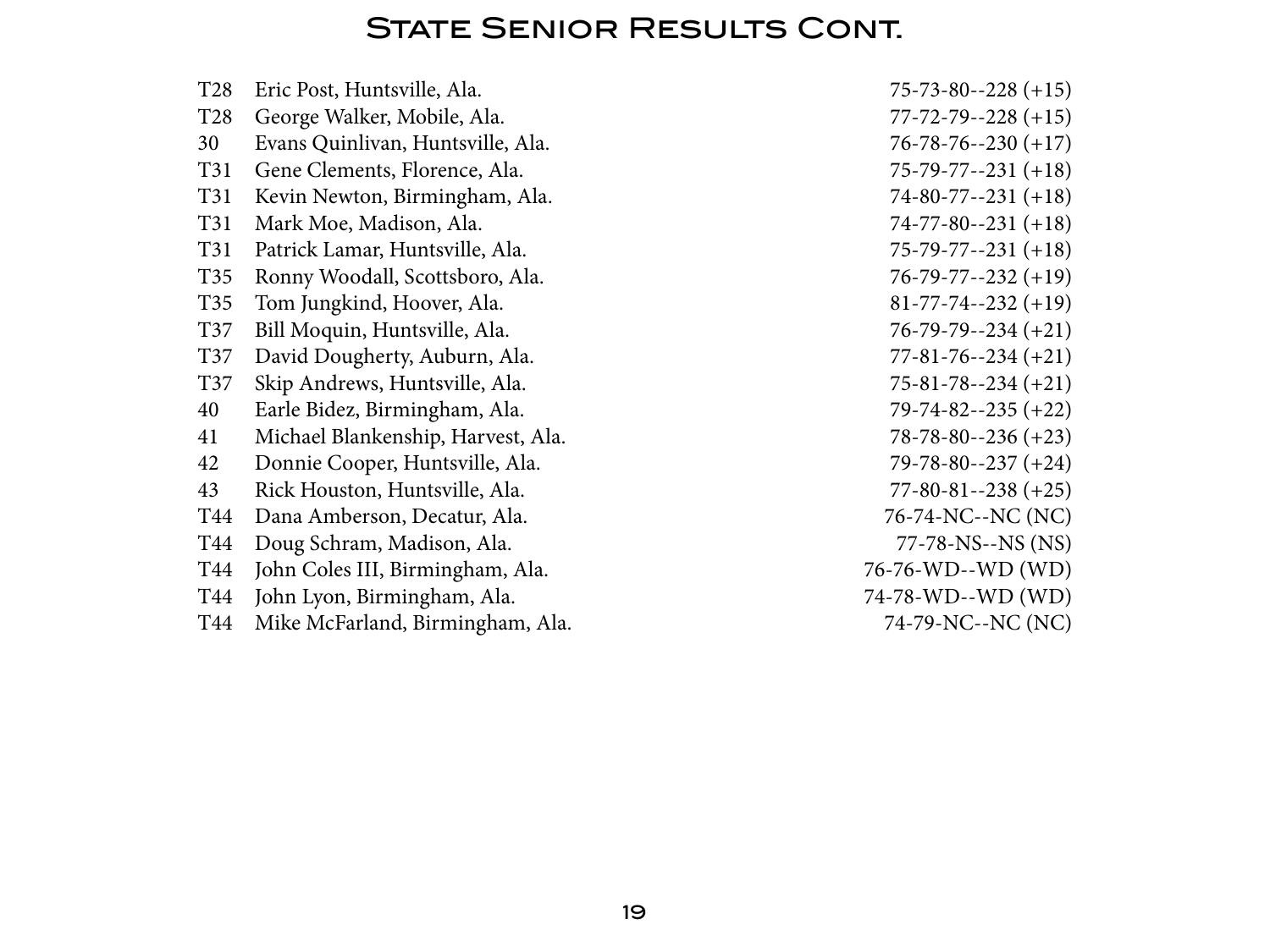## **STATE SENIOR** Age Division Results

## 50-56 Age Division

| $\mathbf 1$     | Bryan Askew, Decatur, Ala.          | $71 - 70 - 70 - 211(-2)$   |
|-----------------|-------------------------------------|----------------------------|
| 2               | Del Wood III, Vestavia Hills, Ala.  | $69-75-69-213$ (Even)      |
| T3              | Crute Parker, Athens, Ala.          | $69 - 75 - 73 - 217 (+4)$  |
| T3              | Flip Bradley, Huntsville, Ala.      | $74 - 73 - 70 - 217 (+4)$  |
| 5               | Paul Garner, Selma, Ala.            | $71 - 74 - 73 - 218 (+5)$  |
| T6              | Al DelGreco, Birmingham, Ala.       | $74-73-72-219(+6)$         |
| Т6              | Scot Schroder, Hoover, Ala.         | $70-74-75-219(+6)$         |
| T8              | Tony Olive, Florence, Ala.          | $78 - 70 - 72 - 220$ (+7)  |
| T8              | Walker Grant, Montgomery, Ala.      | $72 - 77 - 71 - 220 (+7)$  |
| T <sub>10</sub> | Claud Cooper, Birmingham, Ala.      | $70-80-71-221 (+8)$        |
| T <sub>10</sub> | Robbie Cotten, Brewton, Ala.        | $73 - 70 - 78 - 221 (+8)$  |
| 12              | Mark Corley, Huntsville, Ala.       | $73 - 78 - 73 - 224 + 11$  |
| 13              | Tony Parrish, Prattville, Ala.      | $74 - 75 - 76 - 225 (+12)$ |
| T <sub>14</sub> | Clayton Calkins, Jacksonville, Ala. | $76 - 77 - 73 - 226 + 13$  |
| T <sub>14</sub> | Gary Tucker, Huntsville, Ala.       | $77 - 76 - 73 - 226 (+13)$ |
| T14             | Ray Halbrooks, Hartselle, Ala.      | $70 - 78 - 78 - 226 (+13)$ |
| T17             | Bill Scrip, Huntsville, Ala.        | $78 - 74 - 75 - 227 + 14$  |
| T17             | Charlie Thomas, Leesburg, Ala.      | $78 - 74 - 75 - 227 + 14$  |
| 19              | Eric Post, Huntsville, Ala.         | $75 - 73 - 80 - 228 + 15$  |
| 20              | Evans Quinlivan, Huntsville, Ala.   | $76 - 78 - 76 - 230 (+17)$ |
| T21             | Gene Clements, Florence, Ala.       | $75 - 79 - 77 - 231 (+18)$ |
| T21             | Kevin Newton, Birmingham, Ala.      | $74-80-77-231 (+18)$       |
| T21             | Mark Moe, Madison, Ala.             | $74-77-80-231(+18)$        |
| 24              | John Lyon, Birmingham, Ala.         | 74-78-WD--WD (WD)          |
|                 |                                     |                            |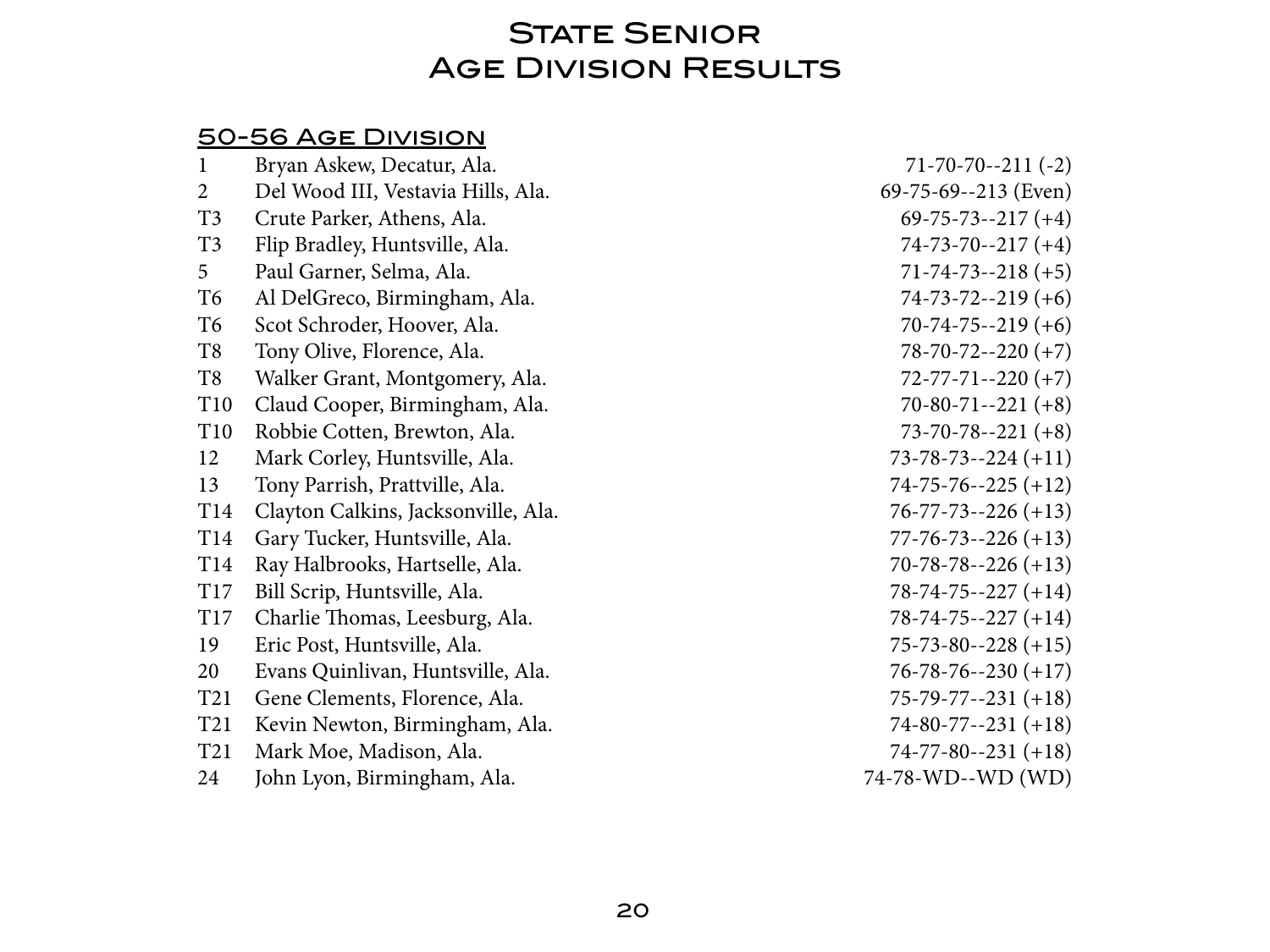## **STATE SENIOR AGE DIVISION RESULTS CONT.**

## 57-64 Age Division

| Emile Vaughan, Pike Road, Ala.     | $70-71-73-214(+1)$         |
|------------------------------------|----------------------------|
| David Head, Sterrett, Ala.         | $74 - 70 - 71 - -215$ (+2) |
| Cal Stanford, Florence, Ala.       | $73 - 75 - 73 - 221 (+8)$  |
| David Hancock, Greenville, Ala.    | $75 - 73 - 74 - 222$ (+9)  |
| Steve Hudson, Birmingham, Ala.     | $72 - 74 - 78 - 224 + 11$  |
| Robert Pewitt, Birmingham, Ala.    | $76 - 75 - 75 - 226 + 13$  |
| Tom Davis, Hoover, Ala.            | $78 - 74 - 74 - 226 + 13$  |
| Bill Griffin, Birmingham, Ala.     | $73-79-75-227 (+14)$       |
| Ralph Mathews, Andalusia, Ala.     | $74-73-80-227 (+14)$       |
| George Walker, Mobile, Ala.        | $77 - 72 - 79 - 228 + 15$  |
| Patrick Lamar, Huntsville, Ala.    | $75 - 79 - 77 - 231 (+18)$ |
| Ronny Woodall, Scottsboro, Ala.    | $76 - 79 - 77 - 232 + 19$  |
| Tom Jungkind, Hoover, Ala.         | $81 - 77 - 74 - 232 + 19$  |
| Bill Moquin, Huntsville, Ala.      | $76 - 79 - 79 - 234 + 21$  |
| David Dougherty, Auburn, Ala.      | $77 - 81 - 76 - 234 + 21$  |
| Skip Andrews, Huntsville, Ala.     | $75 - 81 - 78 - 234 (+21)$ |
| Earle Bidez, Birmingham, Ala.      | $79 - 74 - 82 - 235 + 22$  |
| Michael Blankenship, Harvest, Ala. | $78 - 78 - 80 - 236 + 23$  |
| Donnie Cooper, Huntsville, Ala.    | $79 - 78 - 80 - 237 + 24$  |
| Rick Houston, Huntsville, Ala.     | $77 - 80 - 81 - 238 + 25$  |
| Dana Amberson, Decatur, Ala.       | 76-74-NC--NC (NC)          |
| Doug Schram, Madison, Ala.         | 77-78-NS--NS (NS)          |
| John Coles III, Birmingham, Ala.   | 76-76-WD--WD (WD)          |
| Mike McFarland, Birmingham, Ala.   | 74-79-NC--NC (NC)          |
|                                    |                            |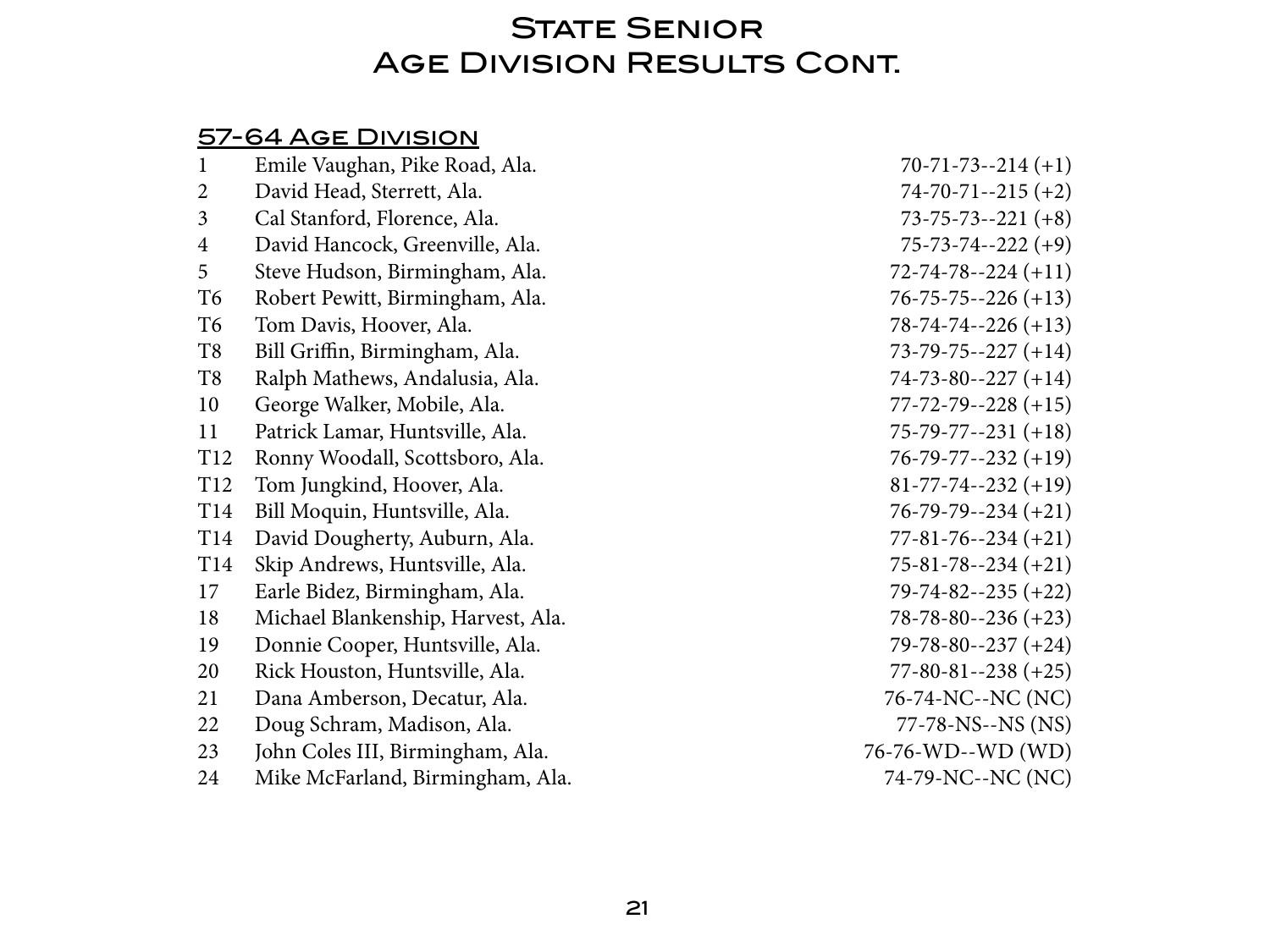## **STATE SENIOR AGE DIVISION RESULTS CONT.**

### 65 & Up Age Division

| $\mathbf{1}$    | Ron Aldy, Tuscaloosa, Ala.         | $71-73-74-218 (+5)$        |
|-----------------|------------------------------------|----------------------------|
| 2               | Wayne Gardner, Mobile, Ala.        | $74 - 73 - 73 - 220$ (+7)  |
| $\mathfrak{Z}$  | Allen Hasbrouck, Huntsville, Ala.  | $73 - 77 - 71 - 221$ (+8)  |
| 4               | Fred Clark, Mobile, Ala.           | $73 - 72 - 78 - 223 + 10$  |
| T <sub>5</sub>  | John Gibbs, Oneonta, Ala.          | $73 - 76 - 78 - 227 + 14$  |
| T <sub>5</sub>  | Michael Brown, Huntsville, Ala.    | $79 - 75 - 73 - 227 + 14$  |
| 7               | Don Blanton, Selma, Ala.           | $74 - 78 - 77 - 229 + 16$  |
| 8               | George Barnes, Huntsville, Ala.    | $80 - 76 - 77 - 233 + 20$  |
| T <sub>9</sub>  | Bobby Locklear, Albertville, Ala.  | $75 - 82 - 78 - 235 (+22)$ |
| T <sub>9</sub>  | Jerry Taylor, Huntsville, Ala.     | $79 - 80 - 76 - 235 (+22)$ |
| T <sub>9</sub>  | Terry Kent, Cullman, Ala.          | $76 - 79 - 80 - 235 (+22)$ |
| 12              | Roscoe Johnson, Hampton Cove, Ala. | $82 - 80 - 79 - 241 (+28)$ |
| T <sub>13</sub> | Robert Stacy, Huntsville, Ala.     | $79 - 87 - 82 - 248 + 35$  |
| T <sub>13</sub> | Scott Fulmore, Madison, Ala.       | $81 - 83 - 84 - 248 + 35$  |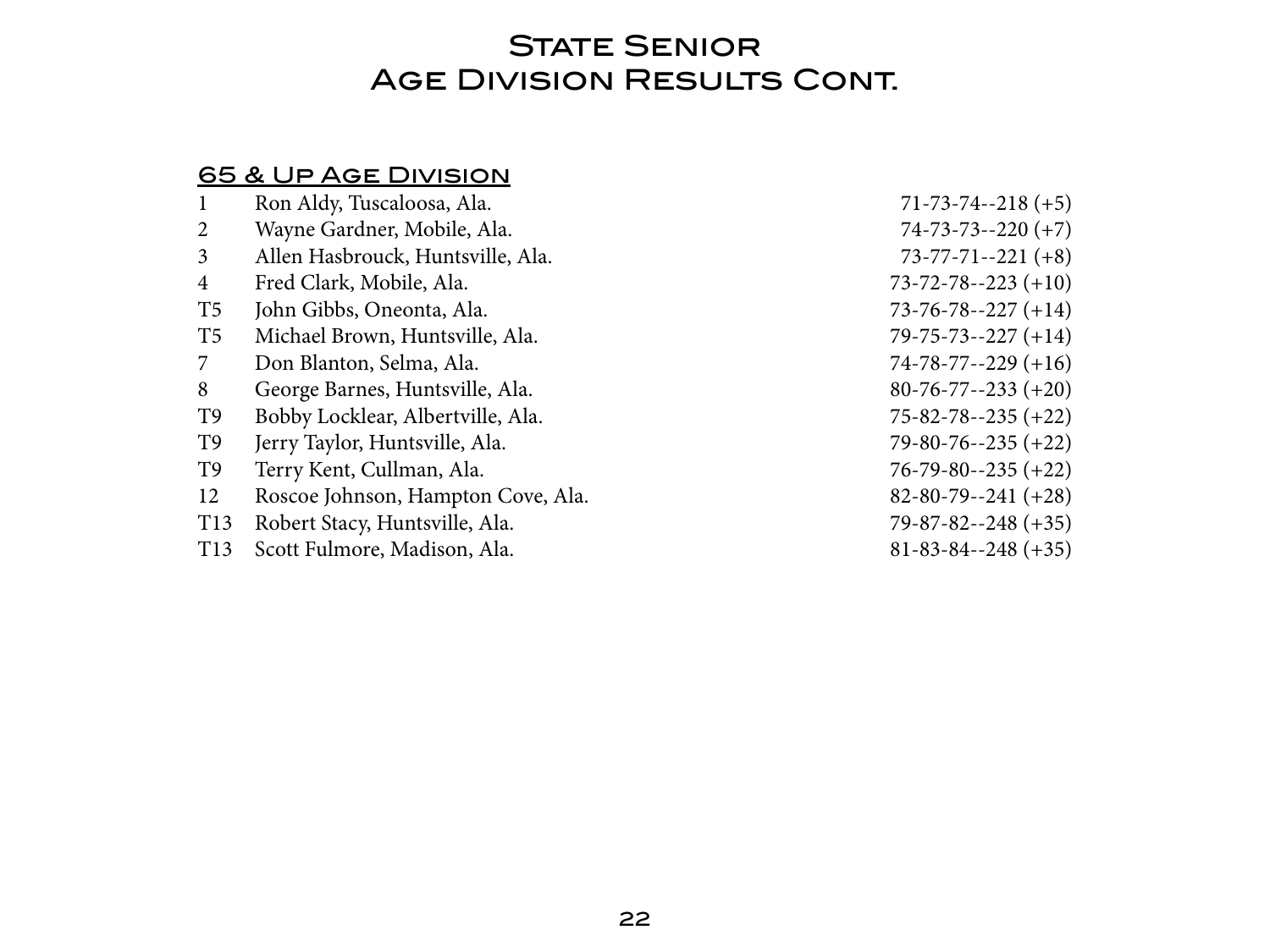## PAST STATE SENIOR CHAMPIONS

## STATE SENIOR (2011-present)

| <b>YEAR</b> | <b>WINNER</b> | <b>SCORE</b> | <b>SITE</b>                  |
|-------------|---------------|--------------|------------------------------|
| 2016        | Bryan Askew   | 211          | Huntsville Country Club      |
| 2015        | David Hancock | 208          | Musgrove Country Club        |
| 2014        | Steve Hudson  | 208          | Selma Country Club           |
| 2013        | Emile Vaughn  | 214          | Wynlakes Golf & Country Club |
| 2012        | Tom Junkind   | 209          | NorthRiver Yacht Club        |
| 2011        | Steve Hudson  | 211          | Saugahatchee Country Club    |

## STATE SENIOR (1998-2010)

| <b>YEAR</b> | <b>WINNER</b>    | <b>SITE</b> |
|-------------|------------------|-------------|
| 2010        | Ralph Mathews    | Countr      |
| 2009        | Don Blanton      | Selma       |
| 2008        | <b>Bob Dumas</b> | Riverch     |
| 2007        | Emile Vaughan    | Limest      |
| 2006        | Frank Johnson    | Auburi      |
| 2005        | Richard Jeffers  | Musgro      |
| 2004        | Sam Farlow       | Hoover      |
| 2003        | Sam Farlow       | Countr      |
| 2002        | Sam Farlow       | Selma (     |
| 2001        | Sam Farlow       | Musgro      |
| 2000        | Sam Farlow       | Gadsde      |
| 1999        | Joe Terrell      | Countr      |
| 1998        | Sam Farlow       | Countr      |
|             |                  |             |

2011 **Country Club of Brewton** Selma Country Club Riverchase Country Club Limestone Springs Auburn University Club Musgrove Country Club Hoover Country Club Country Club of Mobile Selma Country Club Musgrove Country Club Gadsden Country Club Country Club of Brewton Country Club of Brewton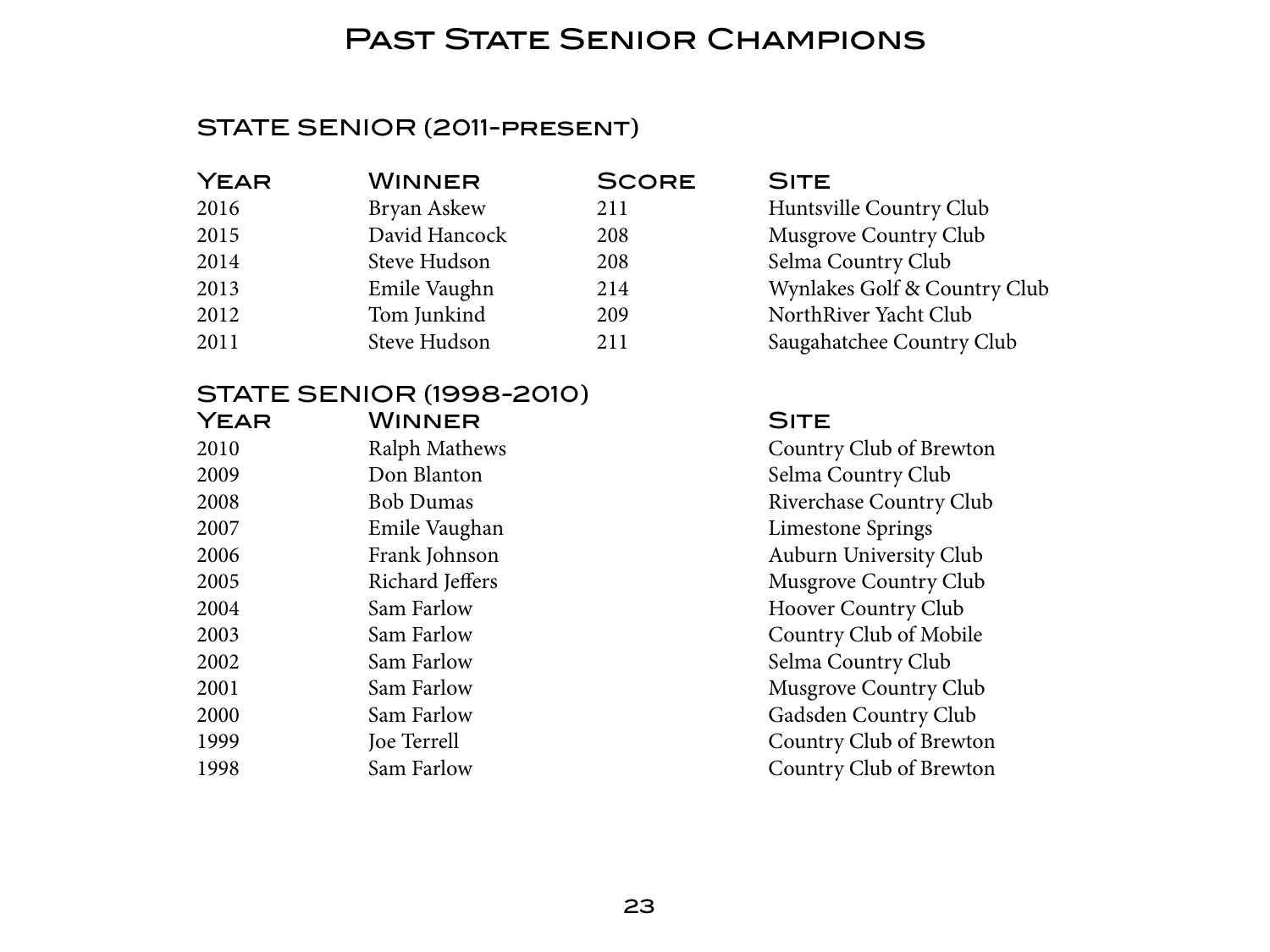

<span id="page-23-0"></span>

# 2016 Men's State Amateur Champion **TURK PETTIT** Country Club of Birmingham, Birmingham, AL

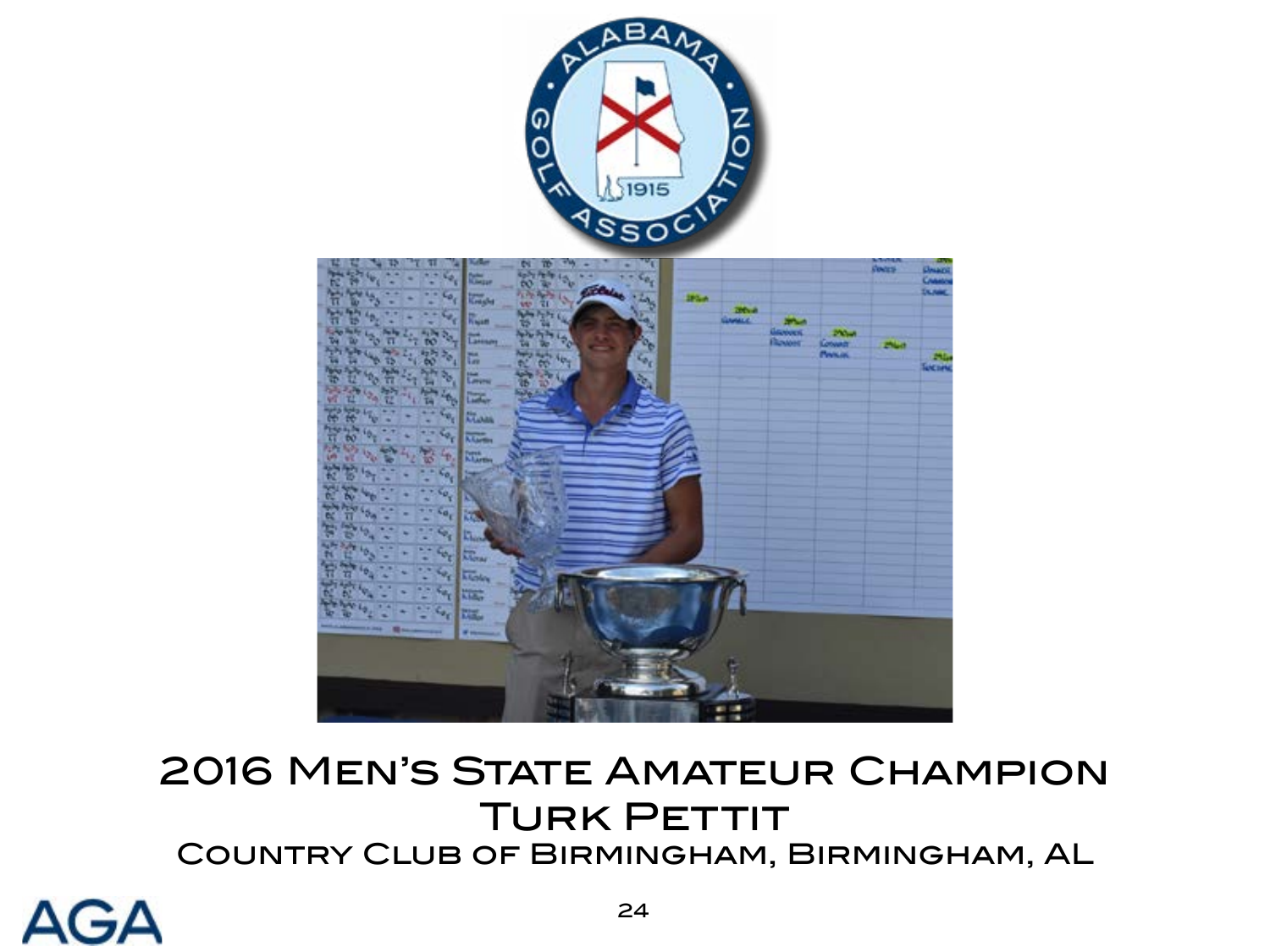## 100th Men's state Amateur Results

### PLACE COMPETITOR SCORE

| $\mathbf{1}$    | Turk Pettit, Auburn, Ala.            |    | $70-69-68-71-278$ (-6)          |
|-----------------|--------------------------------------|----|---------------------------------|
| $\overline{2}$  | Patrick Martin, Birmingham, Ala.     |    | $71-70-66-72-279$ (-5)          |
| $\mathfrak{Z}$  | Tyler Hitchner, Tuscaloosa, Ala.     |    | $69-67-76-70-282$ (-2)          |
| T4              | Garrett Johnson, Kimberly, Ala.      |    | $68-69-71-75-283$ (-1)          |
| T4              | James Medley, Athens, Ala.           |    | $68 - 71 - 71 - 73 - 283$ (-1)  |
| 6               | Woodie Eubanks, Trussville, Ala.     |    | 73-72-67-72--284 (Even)         |
| T7              | Taylor Eyster, Birmingham, Ala.      |    | $72 - 72 - 72 - 69 - 285$ (+1)  |
| T7              | Bo Hayes, Southside, Ala.            |    | $67 - 72 - 72 - 74 - 285$ (+1)  |
| T9              | Connor Slane, Helena, Ala.           |    | $71 - 72 - 71 - 72 - 286$ (+2)  |
| T9              | Will Cannon, Birmingham, Ala.        |    | $71-68-73-74-286$ (+2)          |
| T <sub>9</sub>  | William Walker III, Tuscaloosa, Ala. |    | $71-74-69-72-286 (+2)$          |
| 12              | Forrest Gamble, Birmingham, Ala.     |    | $73 - 71 - 73 - 71 - 288$ (+4)  |
| T13             | Steven Groover, Birmingham, Ala.     |    | $71 - 72 - 72 - 74 - 289$ (+5)  |
| T <sub>13</sub> | Clint Provost, Birmingham, Ala.      |    | $65 - 75 - 74 - 75 - 289$ (+5)  |
| T <sub>15</sub> | Alex Mahlik, Madison, Ala.           |    | $74 - 71 - 72 - 73 - 290$ (+6)  |
| T15             | Alan Coshatt, Birmingham, Ala.       |    | $70-76-73-71-290$ (+6)          |
| 17              | Patrick Twesme, Florence, Ala.       |    | $74-74-73-71-292$ (+8)          |
| 18              | Robson Copenhaver, Scottsboro, Ala.  |    | $74 - 73 - 75 - 71 - 293$ (+9)  |
| T <sub>19</sub> | Clay Guerin, Birmingham, Ala.        |    | $72 - 72 - 73 - 77 - 294$ (+10) |
| T <sub>19</sub> | Matt Johnson, Dothan, Ala.           |    | $71 - 73 - 73 - 77 - 294$ (+10) |
| T <sub>19</sub> | Robert Nelson, Fairhope, Ala.        |    | 70-78-73-73--294 (+10)          |
| T <sub>19</sub> | Vic Kyatt III, Birmingham, Ala.      |    | $75 - 74 - 71 - 74 - 294$ (+10) |
| T19             | John Snoddy, Birmingham, Ala.        |    | $71-74-75-74-294$ (+10)         |
| T <sub>19</sub> | Davis Thompson, Auburn, Ala.         |    | $72 - 72 - 75 - 75 - 294$ (+10) |
| T <sub>25</sub> | Forrest Knight, Jemison, Ala.        |    | $66-71-83-75--295 (+11)$        |
| T <sub>25</sub> | Ben Fuller, Birmingham, Ala.         |    | 72-70-76-77--295 (+11)          |
| T <sub>25</sub> | Harlan Winn, Birmingham, Ala.        |    | $74-71-72-78-295 (+11)$         |
| T <sub>25</sub> | Daniel Creel, Florence, Ala.         |    | $71 - 75 - 74 - 75 - 295 (+11)$ |
| T <sub>29</sub> | Robby Prater, Birmingham, Ala.       |    | $72 - 76 - 71 - 77 - 296 + 12$  |
| T <sub>29</sub> | Steven Setterstrom Jr., Mobile, Ala. |    | $71 - 72 - 72 - 81 - 296$ (+12) |
| T <sub>29</sub> | Sam Audia III, Birmingham, Ala.      |    | $76 - 72 - 75 - 73 - 296 + 12$  |
| T <sub>29</sub> | Blake Schambeau, Hoover, Ala.        | 25 | $72 - 73 - 75 - 76 - 296 + 12$  |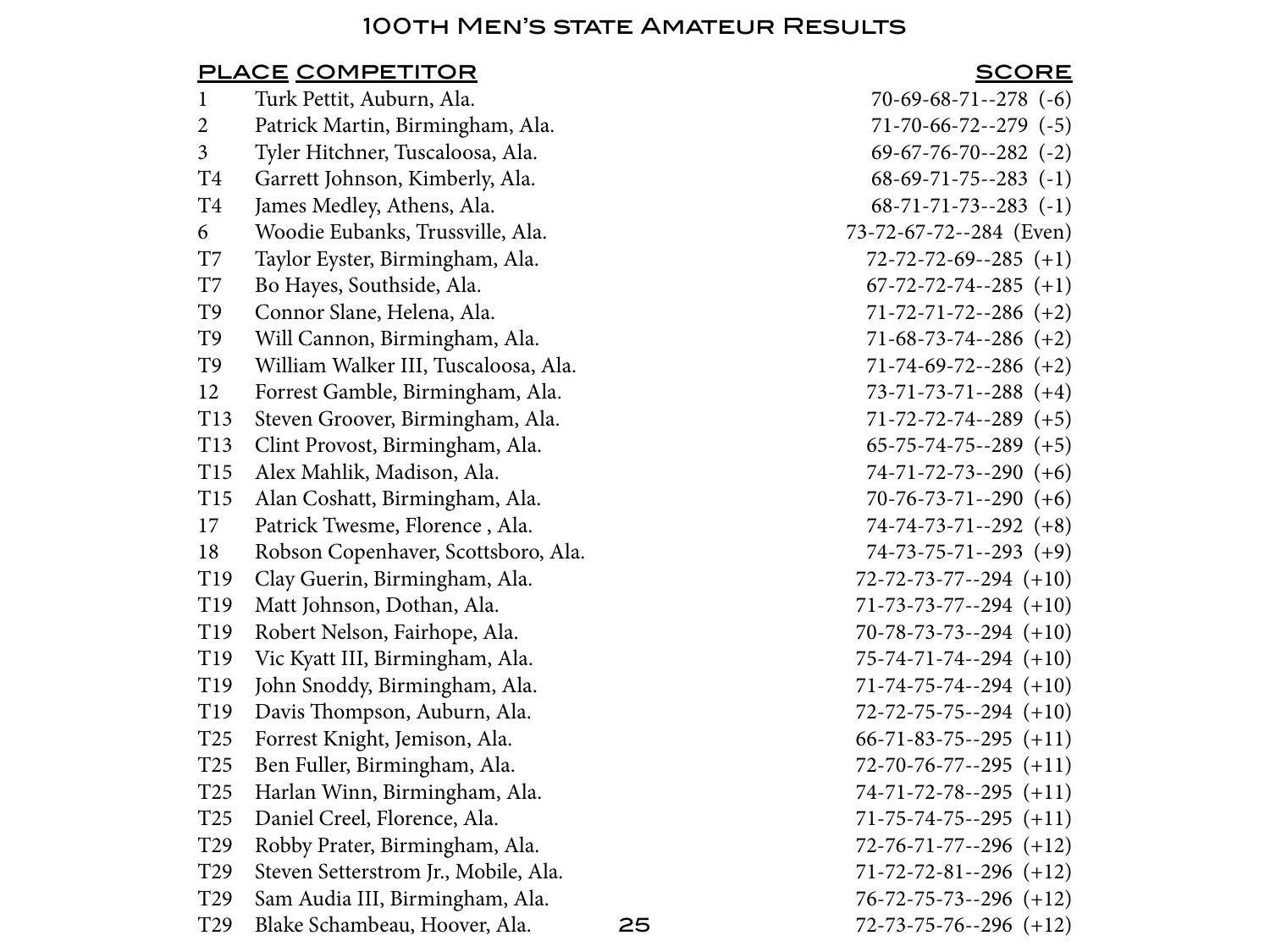| 33              | Matthew Gourgeot, Decatur, Ala.    |    | $71 - 75 - 75 - 76 - 297$ (+13)   |
|-----------------|------------------------------------|----|-----------------------------------|
| T34             | Ivan Truss, Clanton, Ala.          |    | $75 - 73 - 78 - 72 - 298 + 14$    |
| T34             | Ben Moody, Vestavia Hills, Ala.    |    | $78-71-76-73-298 (+14)$           |
| T <sub>36</sub> | Bobby Spiller, Birmingham, Ala.    |    | $72 - 75 - 76 - 76 - 299$ (+15)   |
| T36             | Freeman Fite, Anniston, Ala.       |    | $75 - 76 - 74 - 74 - 299$ (+15)   |
| T38             | Austin Sparks, Red Bay, Ala.       |    | $75 - 75 - 73 - 77 - 300 + 16$    |
| T38             | Will Thrash, Prattville, Ala.      |    | $70 - 75 - 78 - 77 - 300$ (+16)   |
| <b>T40</b>      | Bo Farlow, Birmingham, Ala.        |    | $79 - 72 - 75 - 75 - 301$ (+17)   |
| <b>T40</b>      | John Hayden, Birmingham, Ala.      |    | $74 - 74 - 73 - 80 - -301$ (+17)  |
| <b>T40</b>      | Matthew Myers, Auburn, Ala.        |    | $72 - 73 - 81 - 75 - 301$ (+17)   |
| <b>T40</b>      | Jordy Hayden, Fairhope, Ala.       |    | $78 - 72 - 77 - 74 - 301$ (+17)   |
| T44             | Alan Allgood, Fairhope, Ala.       |    | $79 - 70 - 79 - 74 - 302$ (+18)   |
| T44             | Ike Alexander, Florence, Ala.      |    | $72 - 77 - 76 - 77 - 302 + 18$    |
| T46             | Stewart Whitt, Athens, Ala.        |    | $75 - 75 - 76 - 77 - 303 + 19$    |
| T46             | Brooks Rabren, Andalusia, Ala.     |    | $75 - 74 - 80 - 74 - 303$ (+19)   |
| 48              | Matt Lorenz, Gulf Shores, Ala.     |    | $78-70-74-82-304$ (+20)           |
| T49             | Haymes Snedeker, Point Clear, Ala. |    | $71 - 77 - 77 - 80 - 305$ (+21)   |
| T49             | Connor Doyal, Homewood, Ala.       |    | $71 - 71 - 86 - 77 - 305$ (+21)   |
| T51             | Richard Douglas, Trussville, Ala.  |    | $75 - 70 - 82 - 79 - 306$ (+22)   |
| T <sub>51</sub> | James Salter, Auburn, Ala.         |    | $73 - 73 - 74 - 86 - 306$ (+22)   |
| T <sub>53</sub> | Sheldon Statkewicz, Mobile, Ala.   |    | $78 - 73 - 81 - 75 - 307$ (+23)   |
| T <sub>53</sub> | John Wright, Gulf Shores, Ala.     |    | $75 - 75 - 80 - 77 - 307$ (+23)   |
| T <sub>53</sub> | Reagan Harrell, Guntersville, Ala. |    | $74 - 76 - 77 - 80 - 307$ (+23)   |
| T56             | Hawkins Tatum, Birmingham, Ala.    |    | $75 - 75 - 76 - 82 - 308$ $(+24)$ |
| T <sub>56</sub> | Hank Lawson, Birmingham, Ala.      |    | $74 - 76 - 78 - 80 - 308$ (+24)   |
| T58             | Shane Wright, Montgomery, Ala.     |    | $72 - 79 - 81 - 77 - 309$ (+25)   |
| T <sub>58</sub> | Matt Stuart, Birmingham, Ala.      |    | 79-72-78-80--309 (+25)            |
| T60             | Emile Vaughan, Pike Road, Ala.     |    | $75 - 74 - 81 - 80 - 310$ (+26)   |
| T60             | John Catanzaro, Gadsden, Ala.      |    | $80 - 71 - 81 - 78 - 310 + 26$    |
| <b>T60</b>      | Hunter Battles, Tuscumbia, Ala.    |    | $73 - 72 - 80 - 85 - 310$ (+26)   |
| 63              | Neil Gannaway, Birmingham, Ala.    |    | $76 - 74 - 82 - 79 - 311$ (+27)   |
| T64             | Andy McRae, Hoover, Ala.           |    | $71 - 75 - 81 - 89 - 316 (+32)$   |
| T64             | Harrison Mink, Birmingham, Ala.    |    | $73 - 77 - 90 - 76 - 316 (+32)$   |
| 66              | J. Michael Riley, Mobile, Ala.     | 26 | $79-69-86-84-318 (+34)$           |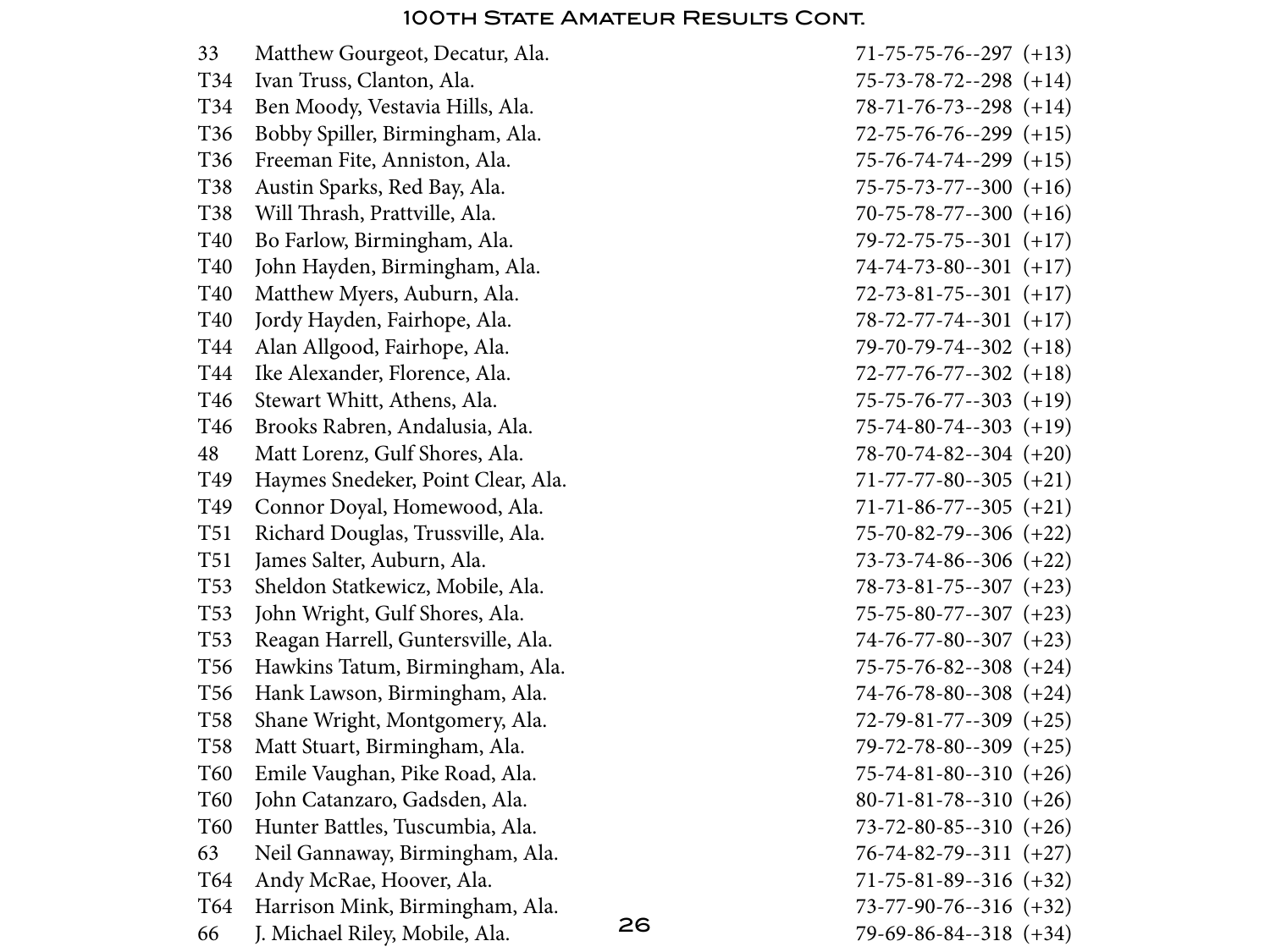### Failed to Qualify

| T67 | Bradley Hamner, Owens Cross Roads, Ala. |    | $77 - 75 - 152 (+10)$   |
|-----|-----------------------------------------|----|-------------------------|
| T67 | Richard Jeffers, Mobile, Ala.           |    | $76 - 76 - 152$ (+10)   |
| T67 | Richard Sexton III, Chelsea, Ala.       |    | $75 - 77 - 152 (+10)$   |
| T67 | Seth Sargent, Birmingham, Ala.          |    | $73-79-152 (+10)$       |
| T67 | Will Swift, Hoover, Ala.                |    | $80 - 72 - 152 + 10$    |
| T67 | Addison Nix, Auburn, Ala.               |    | $76 - 76 - 152 (+10)$   |
| T67 | Thomas Luther, Hoover, Ala.             |    | $77 - 75 - 152 (+10)$   |
| T67 | Tobin Ayers, Auburn, Ala.               |    | $74 - 78 - 152$ (+10)   |
| T75 | Blake West, Montgomery, Ala.            |    | $78 - 75 - 153 + 11$    |
| T75 | Del Wood III, Vestavia Hills, Ala.      |    | $74-79-153 (+11)$       |
| T75 | Jake DeZoort, Tuscaloosa, Ala.          |    | $77 - 76 - 153 (+11)$   |
| T75 | Steve Hudson, Birmingham, Ala.          |    | $81-72-153 (+11)$       |
| T75 | Taylor McCullum, Birmingham, Ala.       |    | $74-79-153 (+11)$       |
| T75 | Matt Ritchie, Mobile, Ala.              |    | $78 - 75 - 153 + 11$    |
| T75 | John Coles III, Birmingham, Ala.        |    | $79-74-153 (+11)$       |
| T75 | Jake Tiffin, Hartselle, Ala.            |    | $78 - 75 - 153 + (-11)$ |
| T75 | Blair Hamm, Pleasant Grove, Ala.        |    | $77 - 76 - 153 (+11)$   |
| T75 | Scott Urquhart, Madison, Ala.           |    | $75 - 78 - 153$ $(+11)$ |
| T85 | Adam Jacobs, Arab, Ala.                 |    | $77 - 77 - 154 (+12)$   |
| T85 | Daniel Schroder, Hoover, Ala.           |    | $74-80-154 (+12)$       |
| T85 | Jake Nolen, Birmingham, Ala.            |    | $76 - 78 - 154 (+12)$   |
| T85 | Ryan Campbell, Meridianville, Ala.      |    | $77 - 77 - 154 (+12)$   |
| T85 | Scott Weaver, Madison, Ala.             |    | $74-80-154 (+12)$       |
| T85 | Chris Jones, Birmingham, Ala.           |    | $80-74-154 (+12)$       |
| T85 | J. P. Cave, Mobile, Ala.                |    | $75-79-154 (+12)$       |
| T85 | Spencer Arnold, Mobile, Ala.            |    | $80-74-154 (+12)$       |
| T85 | Zack Holton, Birmingham, Ala.           |    | $79 - 75 - 154 (+12)$   |
| T94 | Blake Watts, Fort Payne, Ala.           |    | $76 - 79 - 155 (+13)$   |
| T94 | Flip Bradley, Huntsville, Ala.          |    | $76 - 79 - 155 (+13)$   |
| T94 | Hunter Bronson, Montgomery, Ala.        |    | $79-76-155 (+13)$       |
| T94 | Caleb O'Toole, Pinson, Ala.             |    | $73 - 82 - 155 (+13)$   |
| T94 | William Buhl, Fairhope, Ala.            |    | $78-77-155 (+13)$       |
| T99 | Matthew Parker, Birmingham, Ala.        | 27 | $77 - 79 - 156 (+14)$   |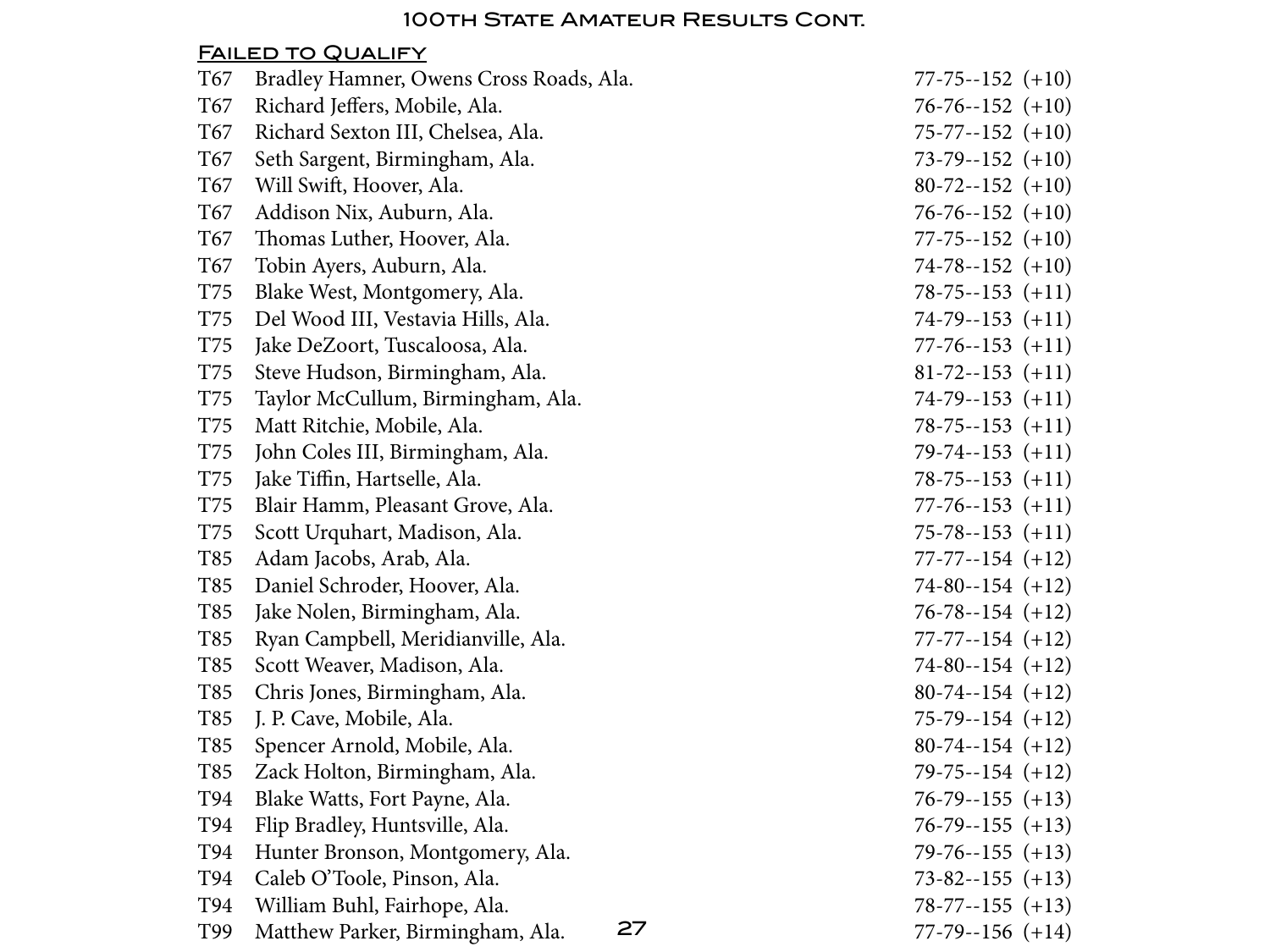| T99 | Charles Wood, Spanish Fort, Ala.        | $77 - 79 - 156 (+14)$ |
|-----|-----------------------------------------|-----------------------|
| T99 | Parker Kinzer, Trussville, Ala.         | $80-76-156 (+14)$     |
|     | T102 Brinson Holder, Point Clear, Ala.  | $82 - 75 - 157 (+15)$ |
|     | T102 Kyle Demeester, Madison, Ala.      | $80-77-157(+15)$      |
|     | T102 Cody O'Toole, Oneonta, Ala.        | $76-81-157(+15)$      |
|     | T102 David Baker, Auburn, Ala.          | $81-76-157 (+15)$     |
|     | T102 Lance Evans, Oxford, Ala.          | $77 - 80 - 157 (+15)$ |
|     | T102 Taylor Hereford, Hoover, Ala.      | $77 - 80 - 157 (+15)$ |
|     | T102 Erich Egui, Hoover, Ala.           | $77 - 80 - 157 (+15)$ |
|     | T109 Lee Birchall, Birmingham, Ala.     | $80-78-158 (+16)$     |
|     | T109 Bart Barnes, Troy, Ala.            | $81-77-158 (+16)$     |
|     | T109 Alan Anderson, Toney, Ala.         | $81-77-158 (+16)$     |
|     | T109 Chandler Pulliam, Birmingham, Ala. | $77 - 81 - 158 (+16)$ |
|     | T109 Ty Thompson, Point Clear, Ala.     | $81-77-158 (+16)$     |
|     | T114 Tom Jungkind, Hoover, Ala.         | $78 - 81 - 159 (+17)$ |
|     | T114 Joey Holley, Troy, Ala.            | $82 - 77 - 159 (+17)$ |
|     | T114 Zac McCurdy, Fort Payne, Ala.      | $79-80-159 (+17)$     |
|     | T114 McGowin Miller, Brewton, Ala.      | $78-81-159 (+17)$     |
|     | T114 Torrie Coghlin, Irondale, Ala.     | $83-76-159 (+17)$     |
|     | T114 Jason DeJiacomo, Birmingham, Ala.  | $81-78-159 (+17)$     |
|     | T114 Brendan Keller, Huntsville, Ala.   | $81-78-159 (+17)$     |
|     | T114 Bernard Scott, Trussville, Ala.    | $79-80-159 (+17)$     |
|     | T114 Billy Pritchard, Birmingham, Ala.  | $82 - 77 - 159 (+17)$ |
|     | T123 Ashton Nix, Auburn, Ala.           | $76 - 84 - 160 (+18)$ |
|     | T123 Matthew Wallace, Trinity, Ala.     | $79-81-160 (+18)$     |
|     | Bo Bradford, Dothan, Ala.               | $79-81-160 (+18)$     |
|     | T123 John Eiland Jr, Headland, Ala.     | $78 - 82 - 160 (+18)$ |
|     | T123 Mike Blasey, Birmingham, Ala.      | $80-80-160 (+18)$     |
|     | T128Bill Scrip, Huntsville, Ala.        | $84-77-161 (+19)$     |
|     | T128 Jeff Hall, Madison, Ala.           | $82-79-161 (+19)$     |
|     | T128 Joseph Fortner, Birmingham, Ala.   | $80-81-161 (+19)$     |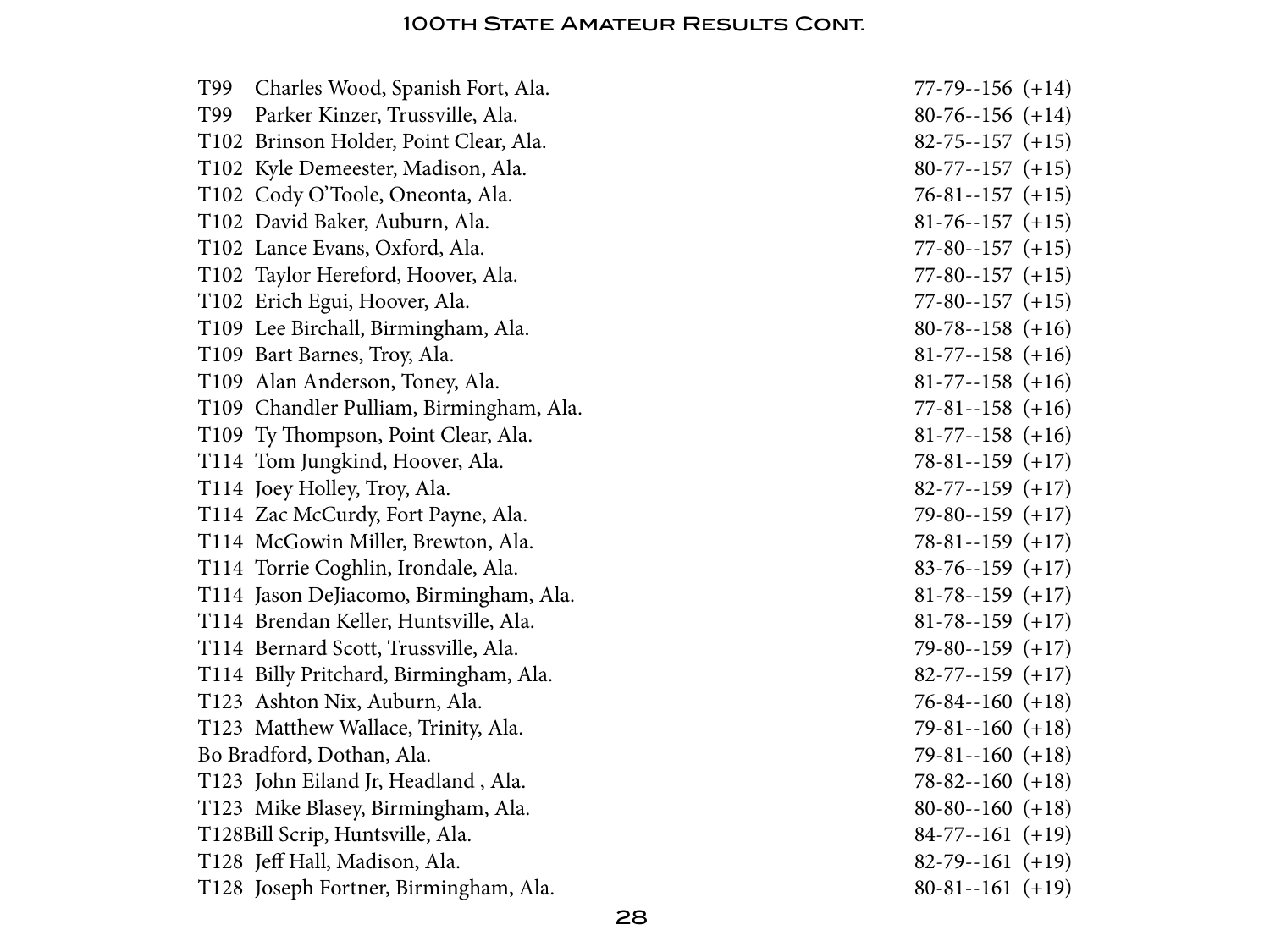|     | T128 Jordan Maynor, Andalusia, Ala.    | $78-83-161 (+19)$     |
|-----|----------------------------------------|-----------------------|
|     | T128 Landon Carner, Birmingham, Ala.   | $77 - 84 - 161 (+19)$ |
|     | T133 Payton Massey, Theodore, Ala.     | $84-78-162 (+20)$     |
|     | T133 Jack Goldasich, Birmingham, Ala.  | $79 - 83 - 162 (+20)$ |
|     | T135 Tommy West, Montgomery, Ala.      | $80-83-163 (+21)$     |
|     | T135 Harrison Martin, Gadsden, Ala.    | $83 - 80 - 163 (+21)$ |
|     | T137 Shaw Pritchett, Montgomery, Ala.  | $82 - 82 - 164 (+22)$ |
|     | T137 Stewart Miller, Oneonta, Ala.     | $78-86-164 (+22)$     |
|     | T137 Ryan Nance, Hoover, Ala.          | $77-87-164 (+22)$     |
|     | T137 Walker Jamison, Auburn, Ala.      | $82 - 82 - 164$ (+22) |
|     | T137 Tyler Bowen, Birmingham, Ala.     | $81-83-164 (+22)$     |
|     | T137 Gene Yu, Vestavia Hills, Ala.     | $86 - 78 - 164 (+22)$ |
|     | T143 Trip Smalley, Mobile, Ala.        | $81-84-165 (+23)$     |
|     | T143 David Baker, Madison, Ala.        | $82 - 83 - 165 (+23)$ |
|     | T143 Rob Richards, Haleyville, Ala.    | $83 - 82 - 165 (+23)$ |
|     | T146 Jeffrey Dunn, Montgomery, Ala.    | $84 - 82 - 166 (+24)$ |
|     | T146 Richard Schmidt, Birmingham, Ala. | $81-85-166 (+24)$     |
|     | T146 Will Smartt II, Huntsville, Ala.  | $80-86-166 (+24)$     |
|     | T149 Scott Boyett, Madison, Ala.       | $85 - 82 - 167$ (+25) |
|     | T149 Nick Lee, Guntersville, Ala.      | $82-85-167$ (+25)     |
| 151 | Evan Holland, Guntersville, Ala.       | $82-86-168 (+26)$     |
| 152 | Justin Bowie, Toney, Ala.              | $85-86-171 (+29)$     |
| 153 | Carter Henley, Auburn, Ala.            | $88-88-176 (+34)$     |
|     | T154 Bill Moquin, Huntsville, Ala.     | 84-WD--WD (WD)        |
|     | T154 Robbie Cotten, Brewton, Ala.      | 75-WD--WD (WD)        |
|     | T154 Dustin Travis, Anniston, Ala.     | 81-NS--NS (NS)        |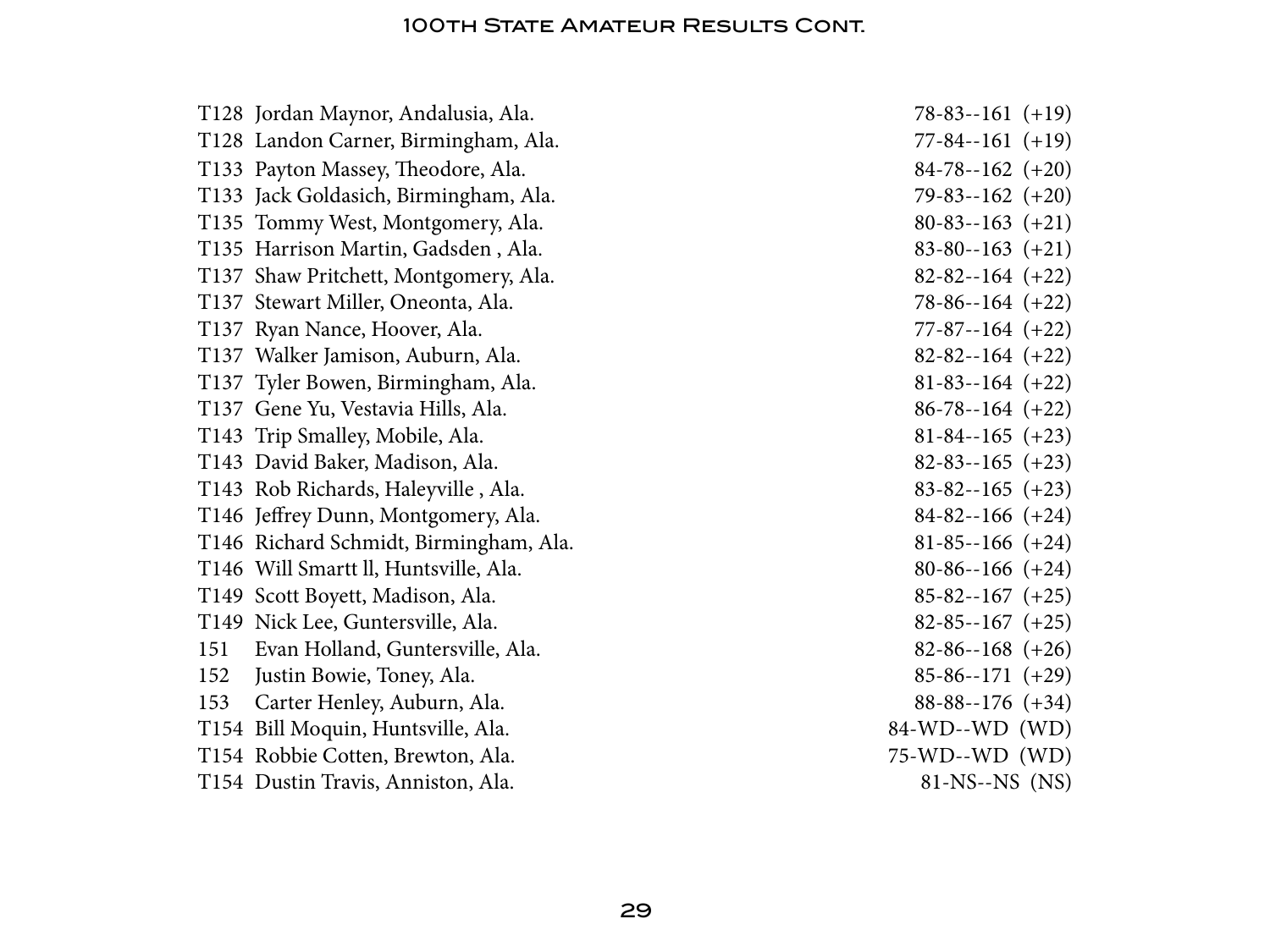#### STROKE PLAY (1955-present)

| <u>YEAR</u><br><b>WINNER</b>    | <u>SCORE</u> | <u>SITE</u>                       |
|---------------------------------|--------------|-----------------------------------|
| Turk Pettit                     | 278          | Country Club of Birmingham        |
| Will Cannon, Hoover             | 272          | Mountain Brook Club               |
| Will Cannon, Hoover             | 280          | Lakewood Golf Club                |
| Michael Johnson, Birmingham     | 272          | Hoover Country Club               |
| Andy McRae, Hoover              | $137**$      | Kiva Dunes                        |
| Smylie Kaufman, Vestavia Hills  | 272          | FarmLinks Golf Club               |
| Hunter Hamrick, Montgomery      | 279          | Turtle Point Yacht & Country Club |
| Hunter Hamrick, Montgomery      | 282          | Greystone Golf & Country Club     |
| Will Wilcox, Pell City          | 275          | Willow Point Golf & Country Club  |
| Garrett Osborn, Birmingham      | 274          | Country Club of Mobile            |
| Ben Moody, Tuscaloosa           | 273          | NorthRiver Yacht Club             |
| Will Swift, Birmingham          | 275          | <b>Limestone Springs</b>          |
| Lance Goodson, Birmingham       | 280          | Bent Brook Golf Course            |
| Clark Brown, Birmingham         | 280          | Cotton Creek Club                 |
| Will Swift, Birmingham          | 281          | Hoover Country Club               |
| Tyler McKeever, Auburn          | 287          | Country Club of Birmingham        |
| Payton Osborn, Birmingham       | 279          | Willow Point Golf & Country Club  |
| Payton Osborn, Birmingham       | 290          | Turtle Point Yacht & Country Club |
| Scott Weatherly, Fort Payne     | 277          | Riverchase Country Club           |
| Richard Jeffers, Mobile         | 287          | Country Club of Mobile            |
| John Coles III, Moody           | 285          | Saugahatchee Country Club         |
| Jason Brown, Decatur            | 278          | Pine Tree Country Club            |
| Eric Hamilton, Anniston         | 275          | <b>Burningtree Country Club</b>   |
| Bob Frazer, Selma               | 279          | Green Valley Country Club         |
| Stewart Cink, Florence          | 277          | <b>Cotton Creek</b>               |
| Winston Walker, Huntsville      | 286          | Willow Pont Golf & Country Club   |
| Robbie Cotten, Brewton          | 278          | Valley Hill Country Club          |
| John Wright, Gulf Shores        | 292          | Country Club of Birmingham        |
| Sam Farlow Birmingham           | 286          | Country Club of Mobile            |
| Sam Farlow, Birmingham          | 284          | Saugahatchee Country Club         |
| Sam Farlow, Birmingham          | 279          | NorthRiver Yacht Club             |
| Tom Jones, Fort Payne           | 295          | Turtle Point Golf & Country Club  |
| Talbert Griffin III, Montgomery | 210†         | Montgomery Country Club           |
| Sam Farlow, Birmingham          | 292          | Pine Tree Country Club            |
|                                 |              |                                   |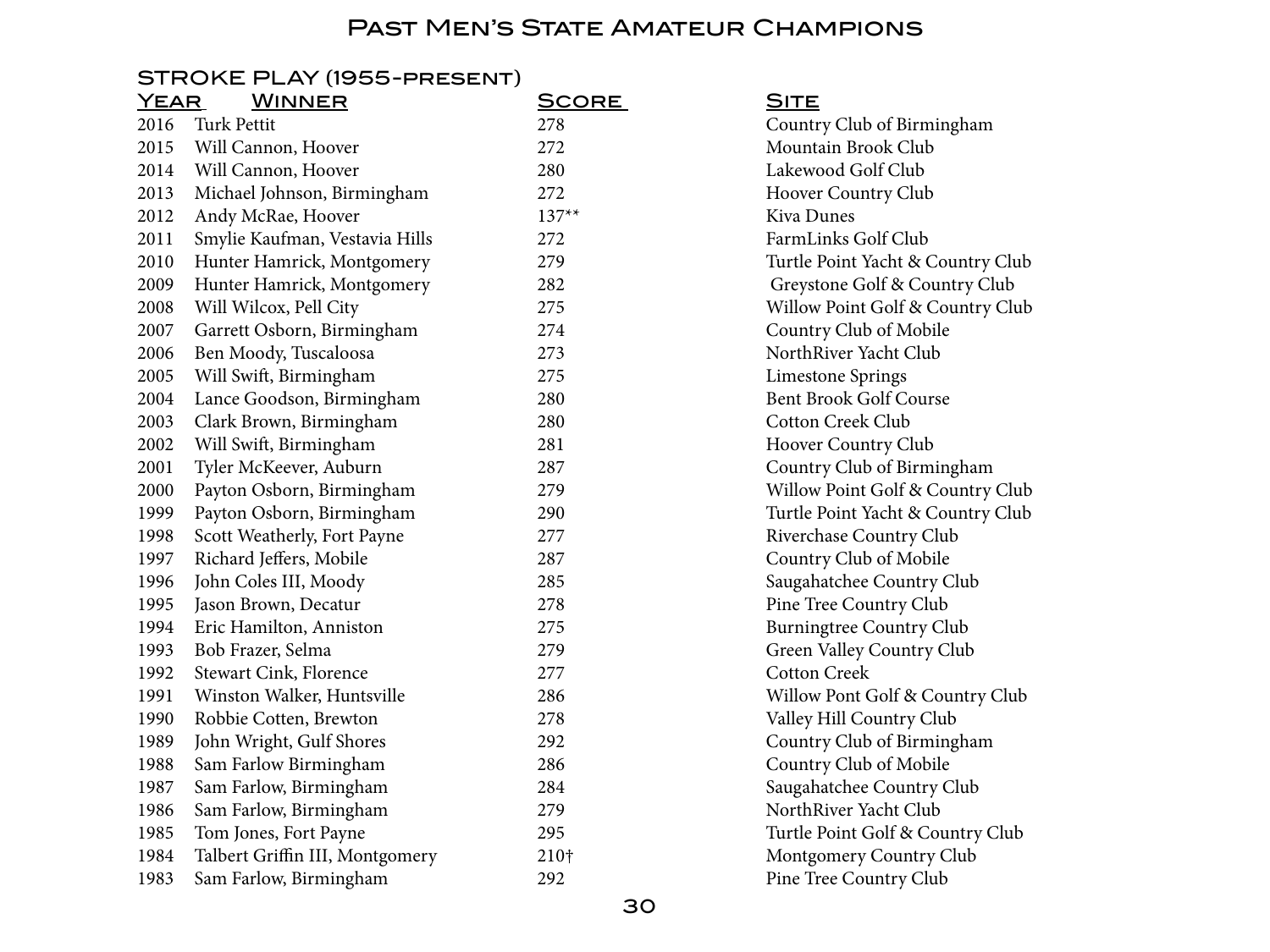| John Fridge III, Mobile            | 292              | Dothan Country Club               |
|------------------------------------|------------------|-----------------------------------|
| Steve Lowery, Birmingham           | 290              | Willow Point Golf & Country Club  |
| Cecil Ingram III, Birmingham       | 287              | Riverchase Country Club           |
| Jud Stockard, Florence             | 290              | Saugahatchee Country Club         |
| Steve Goldstein, Huntsville        | 288              | Valley Hill Country Club          |
| Ronny Mobley, Brundidge            | 295              | Country Club of Mobile            |
| Richard Anthony, Birmingham        | 284              | Turtle Point Yacht & Country Club |
| <b>Buddy Gardner, Montgomery</b>   | 294              | Olympia Spa Country Club          |
| <b>Buddy Gardner, Montgomery</b>   | 291              | Country Club of Birmingham        |
| Phillip Hancock, Greenville        | 274              | Burningtree Country Club          |
| Charles Krenkel, Birmingham        | 210†             | Montgomery Country Club           |
| Jackie Cummings, Tuscaloosa        | 293              | Vestavia Country Club             |
| Craig Clemons, Opp                 | 290              | Willow Point Golf & Country Club  |
| Charles (Bubba) Major, Birmingham  | 271              | Selma Country Club                |
| Hubert Green, Birmingham           | 285              | Turtle Point Yacht & Country Club |
| Hubert Green, Birmingham           | 281              | Dothan Country Club               |
| B.R. (Mac) McLendon Jr, Montgomery | 288              | Indian Hills Country Club         |
| Jackie Cummings, Tuscaloosa        | 221 <sup>†</sup> | Country Club of Mobile            |
| M C Fitts, Tuscaloosa              | 280              | Huntsville Country Club           |
| M C Fitts, Tuscaloosa              | 280              | <b>Anniston Country Club</b>      |
| B R (Mac) McLendon Jr, Montgomery  | 283              | Montgomery Country Club           |
| Jackie Cummings, Tuscaloosa        | 297              | Country Club of Birmingham        |
| Bob Woodfin Jr, Selma              | 280              | Selma Country Club                |
| Art Gleason Jr, Selma              | 284              | Gadsden Country Club              |
| Elbert Jemison Jr, Birmingham      | 299              | Country Club of Mobile            |
| Elbert Jemison Jr, Birmingham      | 287              | Mountain Brook Club               |
| Nelson DeBardeleben, Birmingham    | 281              | Country Club of Tuscaloosa        |
| Frank (Sonny) Holt II, Selma       | 283              | Montgomery Country Club           |
|                                    |                  |                                   |

\*Pensacola was a part of the original formation of the Alabama Golf Association, which included western Florida. The association changed its By-Laws to include only the State of Alabama in 1955. In 1955, the format was changed to 72 Holes at Stroke Play.

\*\* reduced to 36 holes due to weather †reduced to 54 holes due to weather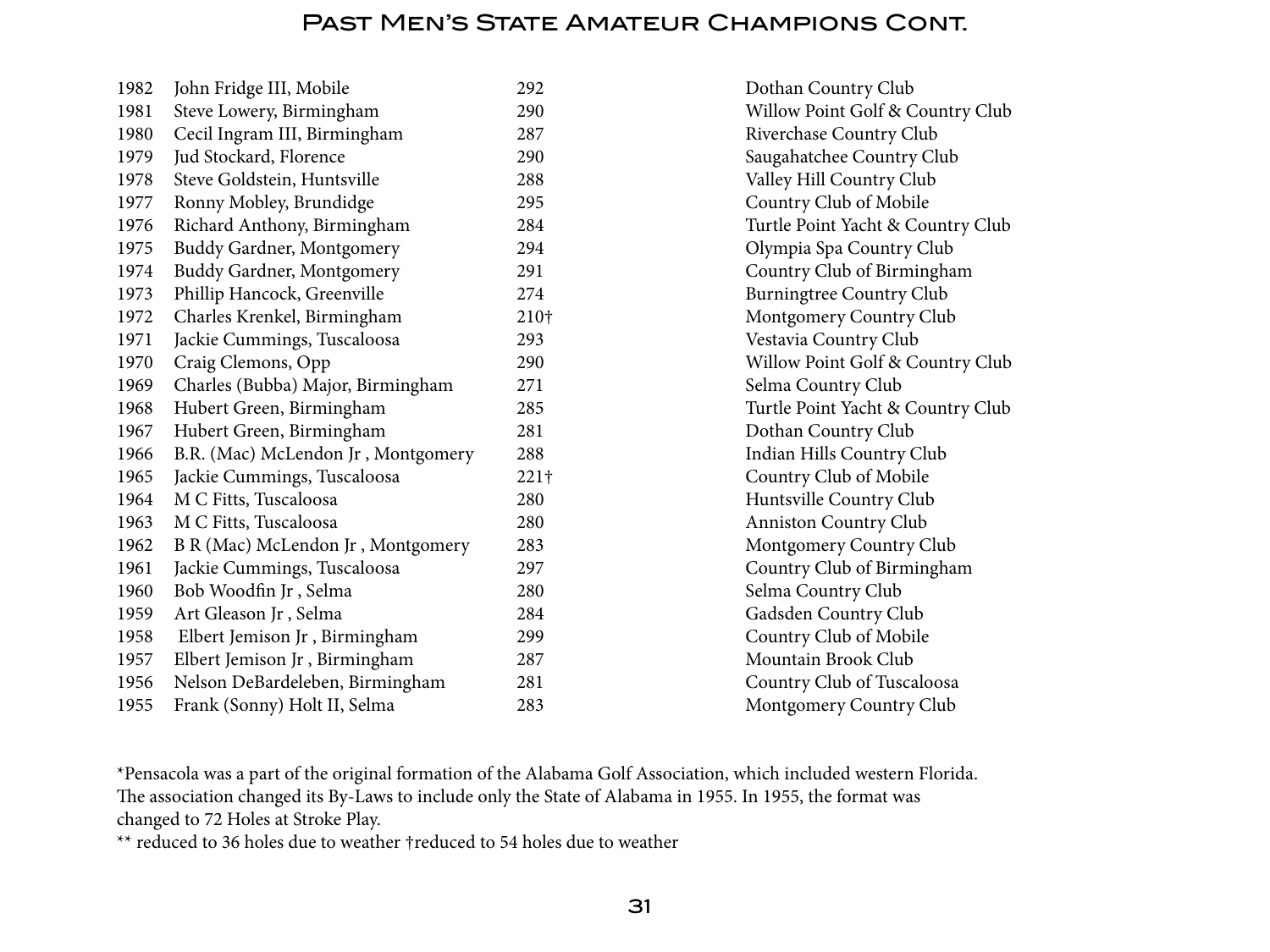MATCH PLAY (1915-1954)

|      | <u>YEAR WINNER/RUNNER-UP</u> | <u>SCORE</u>    | <b>SITE</b>                  |
|------|------------------------------|-----------------|------------------------------|
| 1954 | Billy O'Connor, Tuscaloosa   | $2$ and $1$     | Anniston Country Club        |
|      | def. Tommy Nicol             |                 |                              |
| 1953 | Marion Vickers, Mobile       | $1 \text{ up}$  | Country Club of Mobile       |
|      | def. Sonny Holt              |                 |                              |
| 1952 | Pat Poyner, Dothan           | 10 and 8        | Dothan Country Club          |
|      | def. Jack Horner             |                 |                              |
| 1951 | M. C. Fitts, Tuscaloosa      | 2 up            | Selma Country Club           |
|      | def. Lewie Crisman           |                 |                              |
| 1950 | Jimmy Ryan, Greenville       | 6 and 5         | Gadsden Country Club         |
|      | def. Elbert Jemison          |                 |                              |
| 1949 | Gardner Dickinson Jr, Dothan | 5 and 4         | Montgomery Country Club      |
|      | def. Buddy DeBardeleben      |                 |                              |
| 1948 | Gordon Smith III, Mobile     | $2$ and $1$     | Pensacola Country Club*      |
|      | def. Weldon Doe              |                 |                              |
| 1947 | Gordon Smith III, Mobile     | $1 \text{ up}$  | Mountain Brook Club          |
|      | def. Press Thornton, Sr.     |                 |                              |
| 1946 | Jack Horner, Montgomery      | 2 and 1         | <b>Anniston Country Club</b> |
|      | def. Peek Leslie             |                 |                              |
| 1945 | Scudday Horner, Montgomery   | 3 and 1         | Country Club of Mobile       |
|      | Harry Pritchett              |                 |                              |
| 1944 | Scudday Horner, Montgomery   | $2$ and $1$     | Montgomery Country Club      |
|      | Fred Broadway                |                 |                              |
| 1943 | Harry Pritchett, Tuscaloosa  | 2 and 1         | Selma Country Club           |
|      | Gordon Smith, Jr.            |                 |                              |
| 1942 | Sam Perry, Birmingham        | 5 and 4         | Country Club of Birmingham   |
|      | def. Gordon Smith, Jr.       |                 |                              |
| 1941 | Sam Perry, Birmingham        | 2 and 1         | <b>Anniston Country Club</b> |
|      | Johnny Thames                |                 |                              |
| 1940 | Scudday Horner, Montgomery   | 8 and 6         | Country Club of Mobile       |
|      | def. Sam Perry               |                 |                              |
| 1939 | Weldon Doe, Montgomery       | 3 and 2         | Montgomery Country Club      |
|      | def. Ken Rogers              |                 |                              |
| 1938 | Lewis Crisman, Selma         | 1 <sub>up</sub> | Selma Country Club           |
|      | def. Harry Pritchett         |                 |                              |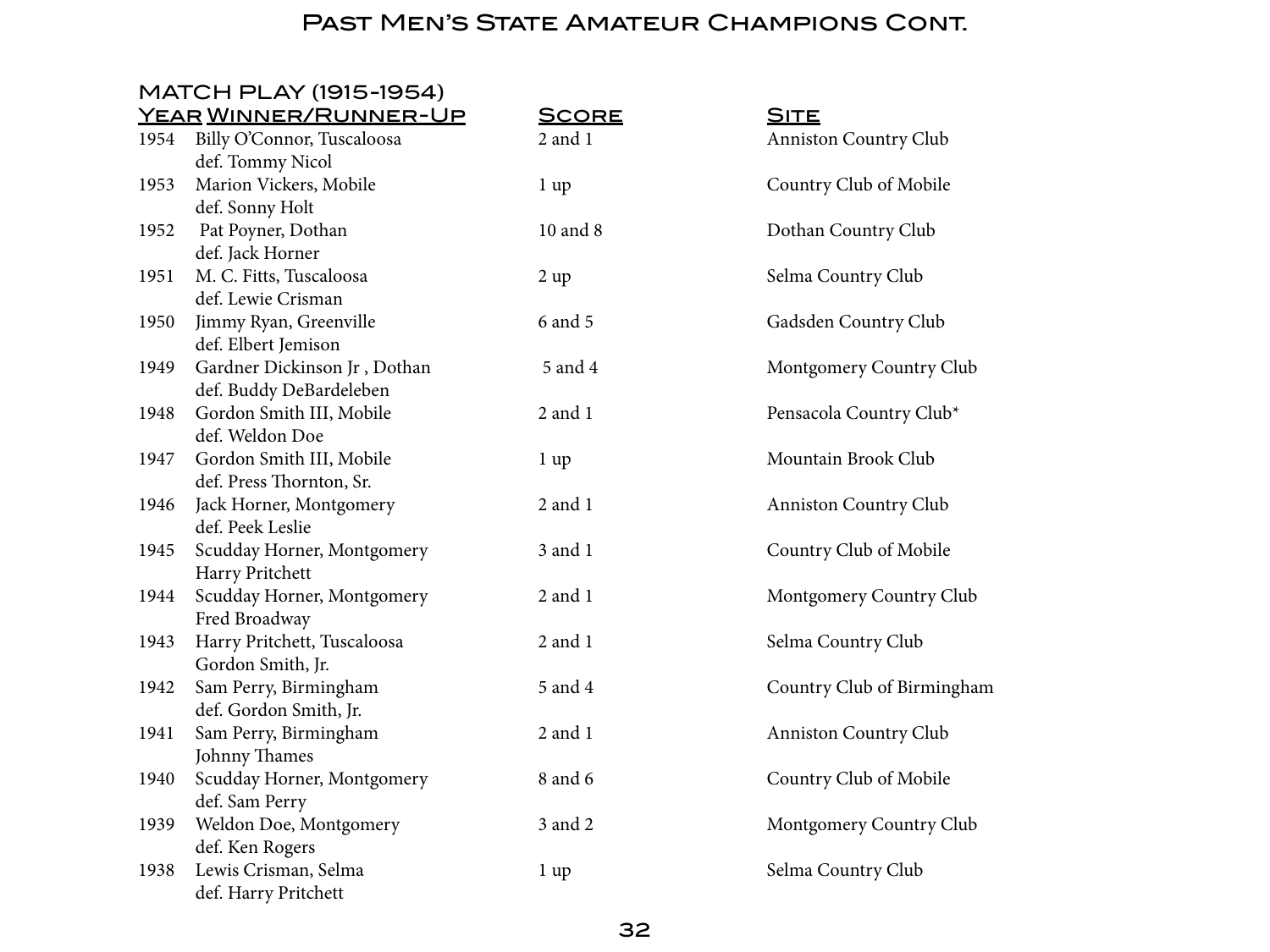| 1937 | Duncan McDavid, Pensacola<br>def. Lewie Chrisman       | 1 <sub>up</sub> | Pensacola Country Club*    |
|------|--------------------------------------------------------|-----------------|----------------------------|
| 1936 | Johnny Morris, Birmingham<br>def. Ed Finch             | 7 and 6         | Country Club of Birmingham |
| 1935 | Sam Perry, Birmingham<br>def. Frank Sitz               | 10 and 9        | Country Club of Mobile     |
| 1934 | Files Crenshaw, Montgomery<br>def. Blue Harris         | 11 and 10       | Montgomery Country Club    |
| 1933 | Johnny Thames, Birmingham<br>def. Frank Blackford      | 5 and 4         | Country Club of Birmingham |
| 1932 | W L Cope, Mobile<br>def. Glenn Crisman                 | 5 and 4         | Pensacola Country Club*    |
| 1931 | Gordon Smith Jr, Mobile<br>def. Harry Pritchett        | 9 and 7         | Country Club of Mobile     |
| 1930 | W L Cope, Mobile<br>def. Sam Perry                     | 38 holes        | Montgomery Country Club    |
| 1929 | Sam Perry, Birmingham<br>def. J.B. Barfield            | 4 and 3         | Roebuck Country Club       |
| 1928 | Harry Pritchett, Tuscaloosa<br>def. Gordon Smith, Jr.  | 2 and 1         | Country Club of Mobile     |
| 1927 | Bob Munger, Birmingham<br>def. Bill Moughon            | 4 and 3         | Country Club of Birmingham |
| 1926 | Glenn Crisman, Selma<br>def. Charles Cullom            | 7 and 5         | Montgomery Country Club    |
| 1925 | Glenn Crisman, Selma<br>def. H.W. Woodward             | 10 and 9        | Country Club of Mobile     |
| 1924 | Jimmy Hillhouse, Birmingham score<br>def. Jenks Gillem | unknown         | Roebuck Country Club       |
| 1923 | Glenn Crisman, Selma<br>def. Bob Gregory               | 5 and 4         | Country Club of Mobile     |
| 1922 | Henry Seibels, Birmingham<br>def. John W. Tullis       | 7 and 5         | Montgomery Country Club    |
| 1921 | Dr. A B Harris, Birmingham<br>def. Leslie Brownlee     | 5 and 3         | Roebuck Country Club       |
| 1920 | Files Crenshaw, Montgomery<br>def. W. Temple Seibels   | 7 and 5         | Montgomery Country Club    |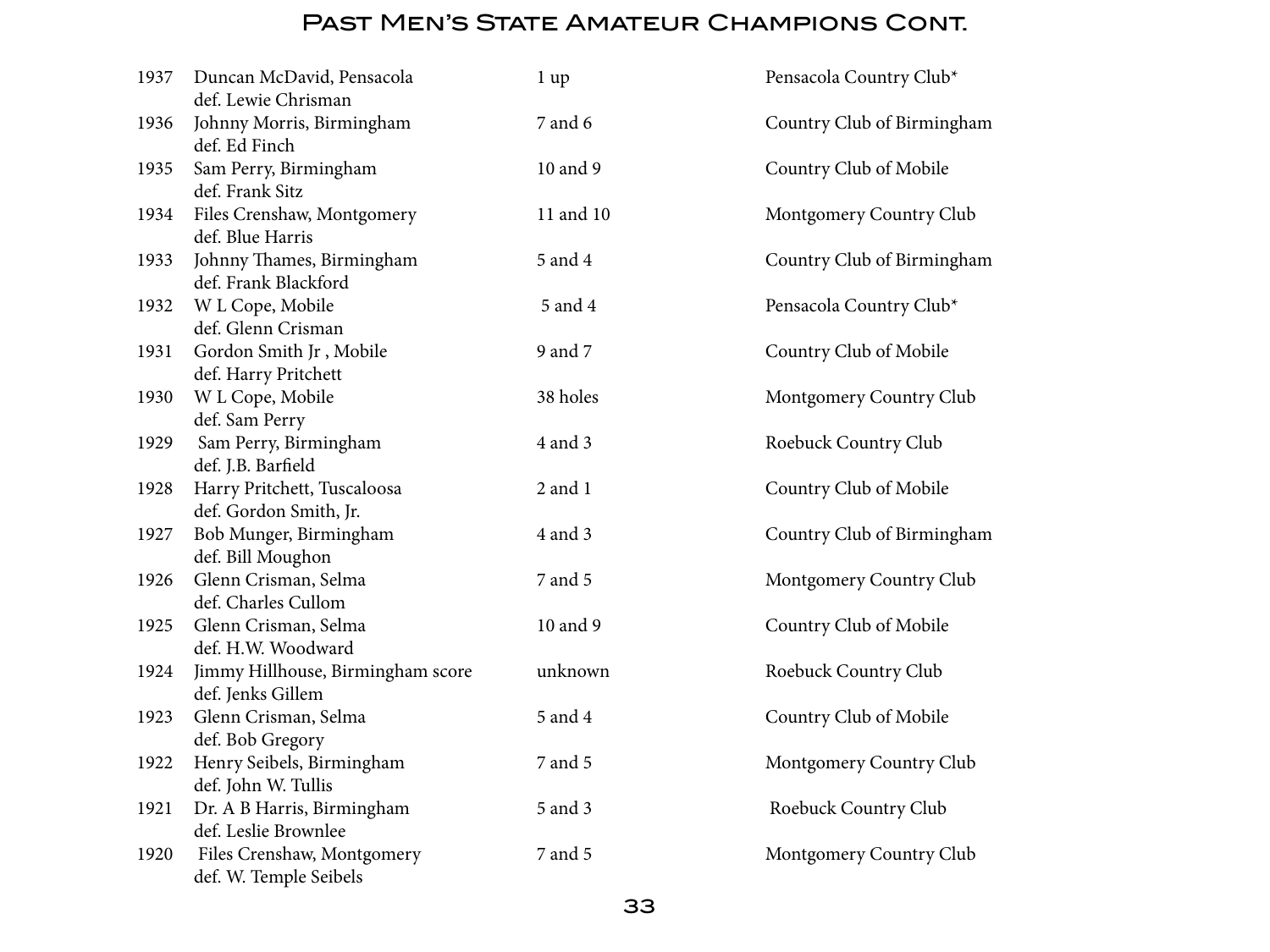| 1919 | Bob Gregory, Birmingham<br>def. Bob Brooke                             | l up      | Country Club of Birmingham |
|------|------------------------------------------------------------------------|-----------|----------------------------|
|      | 1918 Tournament pre-empted by WWI<br>1917 Tournament pre-empted by WWI |           |                            |
| 1916 | Dr. A. B. Harris, Birmingham<br>def. E.M. Tutwiler, Jr.                | 4 and 3   | Roebuck Country Club       |
| 1915 | Jack Allison, Birmingham<br>def. Norborne R. Clarke                    | 13 and 12 | Montgomery Country Club    |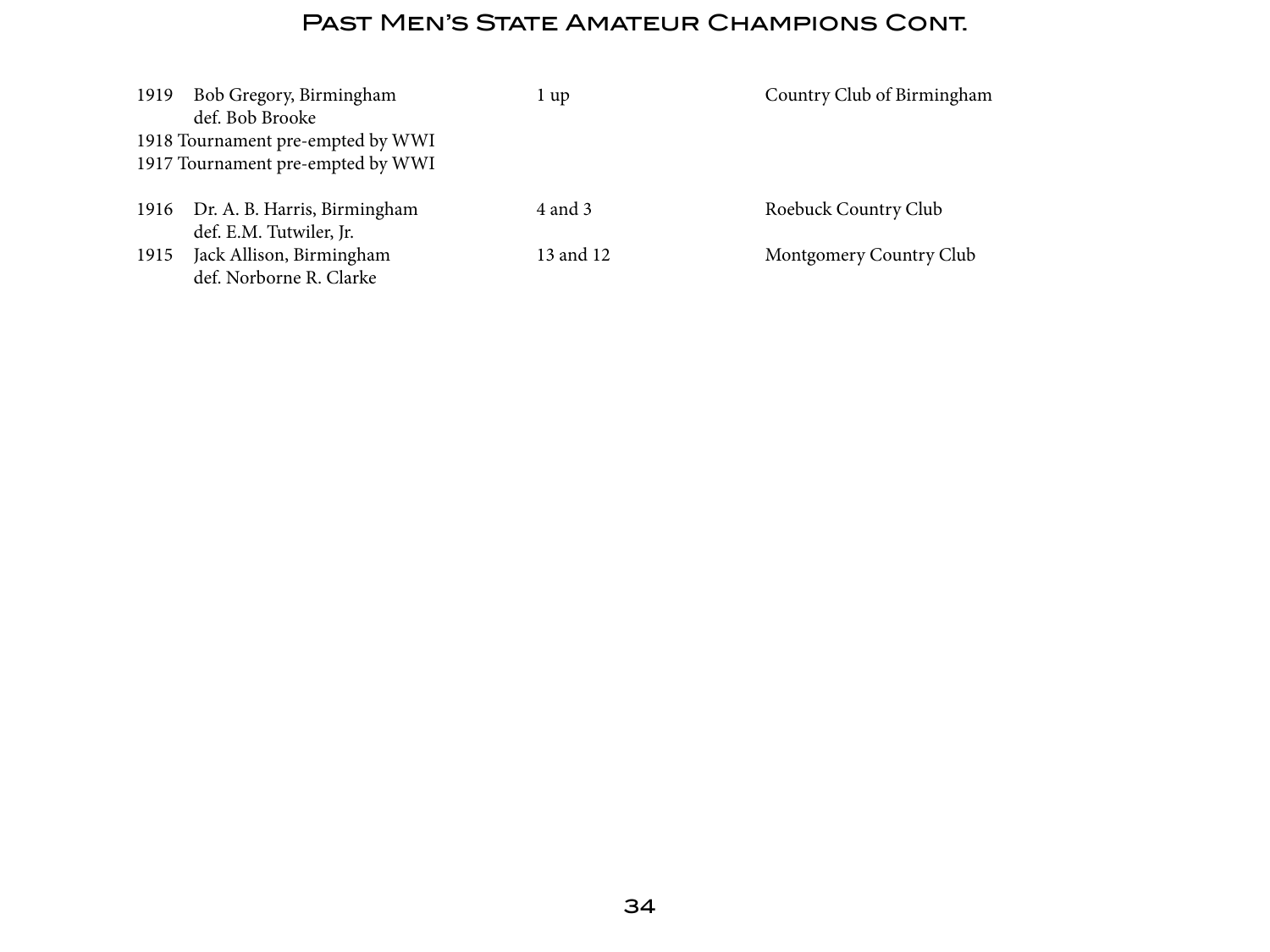<span id="page-34-0"></span>

# 2016 Women's State Amateur Champion Elaine Wood Musgrove Country Club, Jasper, AL

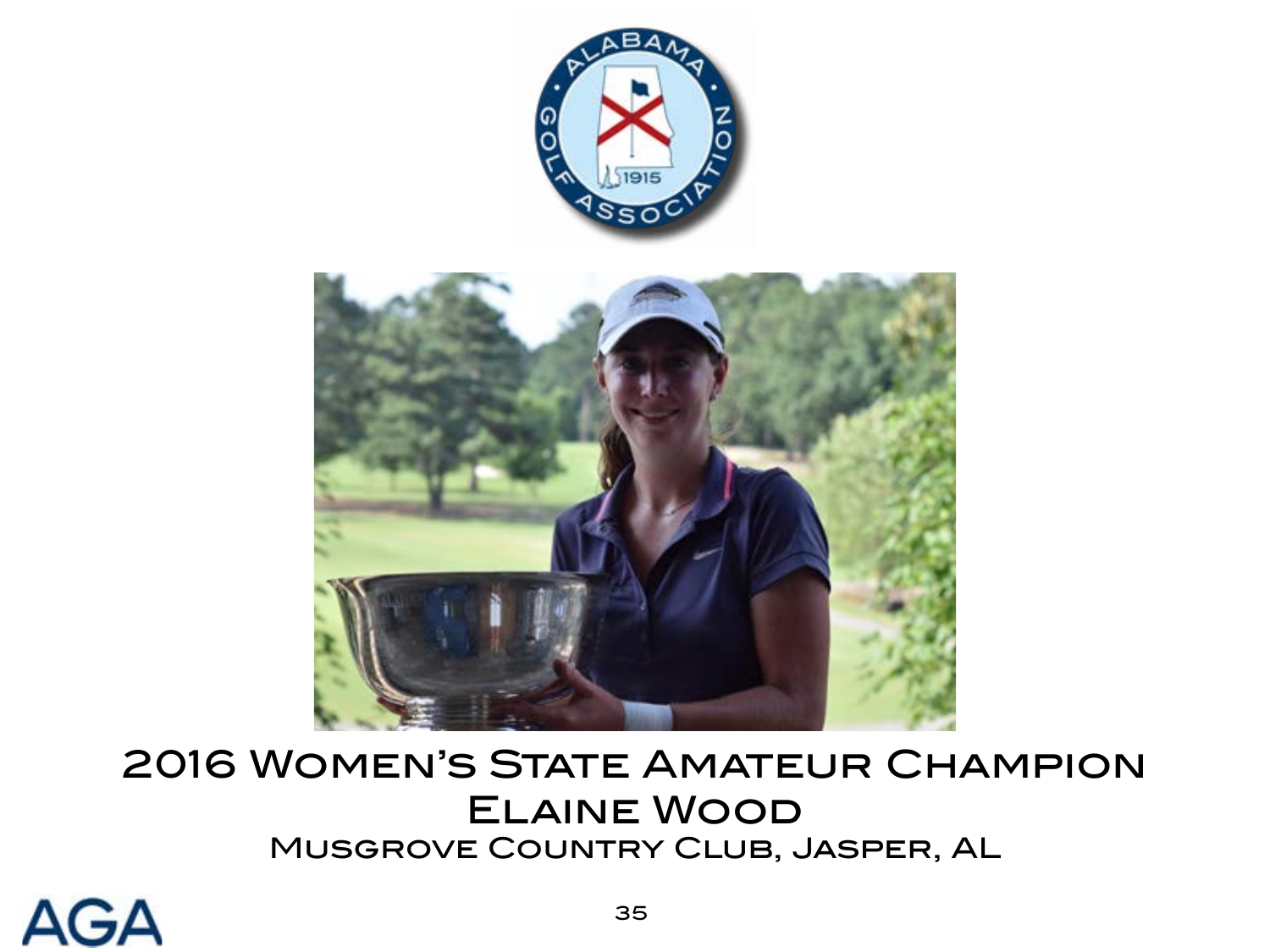# 2016 Women's Amateur Results

## Championship Bracket

## **SEMIFINAL**

(4) Virginia Green, Point Clear, Ala. (75) def. (9) Jesse Lawley, Rainbow City, Ala. (78), 1 up (2) Elaine Wood, Spanish Fort, Ala. (74) def. (14) Theresa Mahlik, Madison, Ala. (80), 3 and 2

## **FINAL**

(2) Elaine Wood, Spanish Fort, Ala. (74) def. (4) Virginia Green, Point Clear, Ala. (75), 3 and 2

## **CHAMPIONSHIP FIRST FLIGHT**

## **SEMIFINAL**

(1) Holly Robinson, Birmingham, Ala. (81) def. (4) Heather Gillenwaters, Madison, Ala. (82), 4 and 3 (10) Alexis Berger, Alabaster, Ala. (88) def. (3) Ashley Crane, Pike Road, Ala. (82), 3 and 2

## **FINAL**

(1) Holly Robinson, Birmingham, Ala. (81) def. (10) Alexis Berger, Alabaster, Ala. (88), 5 and 3

## **CHAMPIONSHIP CONSOLATION SEMIFINAL**

(13) Sophie Burks, Montgomery, Ala. (79) def. (1) LeeAnn Cahoon, Prattville, Ala. (71), 3 and 1 (3) Jordan Susce, Birmingham, Ala. (74) def. (15) Heather Nail, Hartselle, Ala. (80), 2 and 1

## **FINAL**

(3) Jordan Susce, Birmingham, Ala. (74) def. (13) Sophie Burks, Montgomery, Ala. (79), 19 Holes

#### **CHAMPIONSHIP FIRST FLIGHT CONSOLATION SEMIFINAL**

(5) Ryan MacVicar, Tuscaloosa, Ala. (83) def. (9) Stephenie Fowler, Tuscaloosa, Ala. (87), 4 and 3 (7) Nancy Schlich, Auburn, Ala. (86) def. (14) Raegan Thompson, Anniston, Ala. (91), 5 and 4

## **FINAL**

(5) Ryan MacVicar, Tuscaloosa, Ala. (83) def. (7) Nancy Schlich, Auburn, Ala. (86), 3 and 2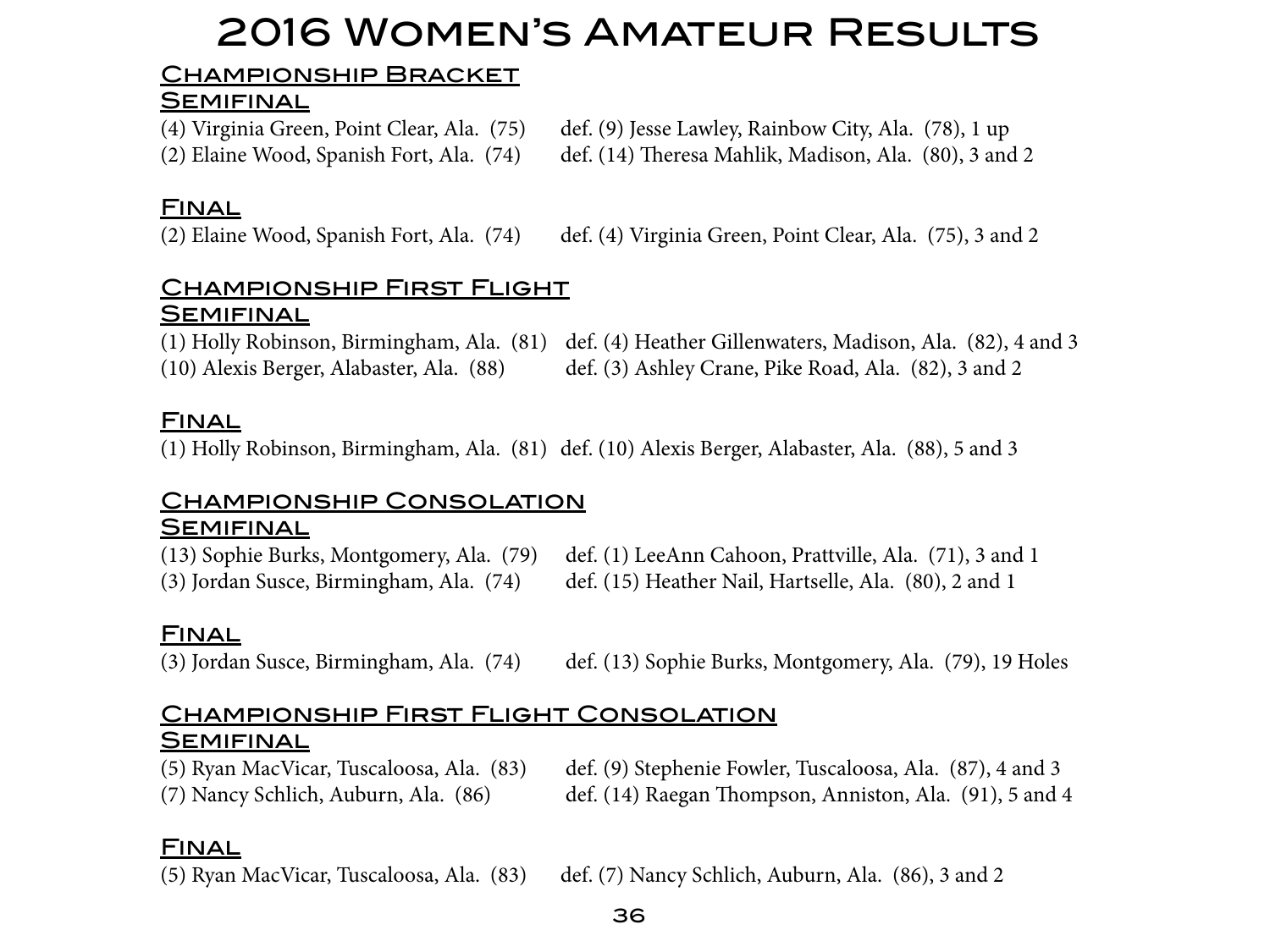#### Women's State Amateur Championship Results Cont.

### Tournament First Flight

#### **FINAL**

(1) Candy Mitchell, Springville, Ala. (83) def. (2) Lynn Glover, Birmingham, Ala. (84), 4 and 3

## Tournament Second Flight

#### **FINAL**

(2) Keri Rutledge, Birmingham, Ala. (95) def. (1) Diane Sartain, Jasper, Ala. (92), 3 and 1

#### Tournament First Flight Consolation **FINAL**

(3) Laura Ulz, Houston, Ala. (88) def. (4) Sharon Kellum, Leeds, Ala. (91), 6 and 5

#### Tournament Second Flight Consolation **FINAL**

(4) Susan McDaniel, Hoover, Ala. (103) def. (3) Sue Arroyo, Athens, Ala. (101), 7 and 6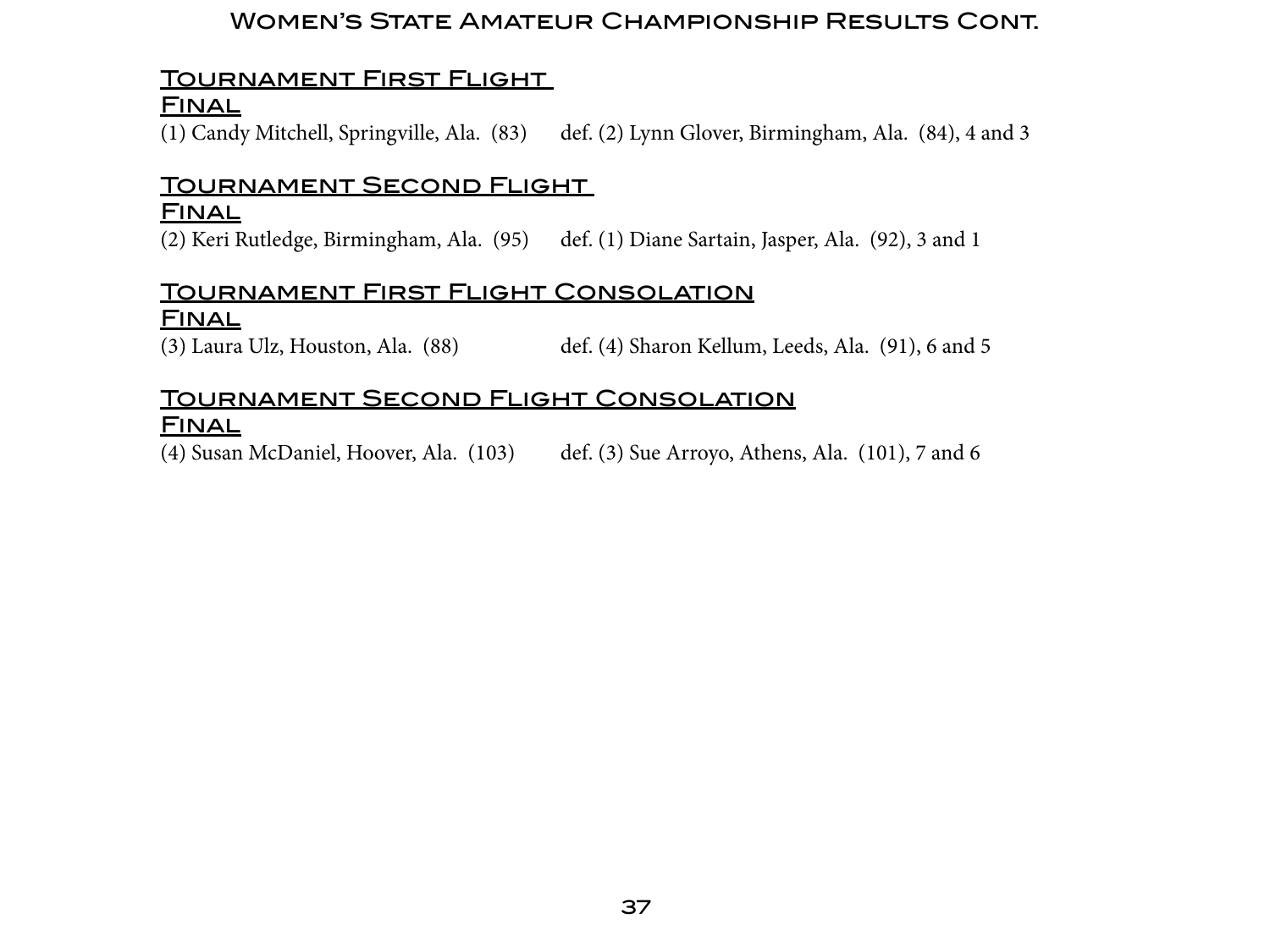| <b>YEAR</b><br>2016 | WINNER/RUNNER-UP<br>Elaine Wood         | <b>SCORE</b>   | <b>SITE</b>                      |
|---------------------|-----------------------------------------|----------------|----------------------------------|
|                     | def. Virginia Green                     | 3 and 2        | Musgrove Country Club            |
| 2015                | Heather Nail                            |                |                                  |
|                     | def. Kathy Hartwiger                    | $1 \text{ up}$ | Gadsden Country Club             |
| 2014                | Elaine Wood                             |                |                                  |
|                     | def. Virginia Green                     | 2 and 1        | NorthRiver Yacht Club            |
| 2013                |                                         |                |                                  |
|                     | Cammie Gray<br>def. Lea Green           |                | Lakewood Golf Club               |
|                     |                                         | 3 and 2        |                                  |
| 2012                | Kathy Hartwiger<br>def. Alison Hovatter |                |                                  |
|                     |                                         | 2 and 1        | Hoover Country Club              |
| 2011                | Kathy Hartwiger                         |                |                                  |
|                     | def. Gabi Oubre                         | 6 and 4        | Heron Lake Country Club          |
| 2010                | Kathy Hartwiger                         |                |                                  |
|                     | def. Karlin Beck                        | 37 holes       | Ol' Colony Golf Complex          |
| 2009                | Jordan Hardy                            |                |                                  |
|                     | def. Haley Lawrence                     | 4 and 3        | Willow Point Golf & Country Club |
| 2008                | Sara Grantham                           |                |                                  |
|                     | def. Kathy Hartwiger                    | 3 and 2        | Timberline Golf Club             |
| 2007                | Kathy Hartwiger                         |                |                                  |
|                     | def. Melissa Gooden                     | $1 \text{ up}$ | Country Club of Birmingham       |
| 2006                | Kathy Hartwiger                         |                |                                  |
|                     | def. Connie Bousquet-Miller             | 7 and 6        | Cypress Lakes Golf & CC          |
| 2005                | Kathy Hartwiger                         |                |                                  |
|                     | def. JudyTaylor                         | 14 and 12      | Cypress Lakes Golf & CC          |
| 2004                | Kathy Hartwiger                         |                |                                  |
|                     | def. Cynthia Parrish                    | 10 and 8       | Heron Lakes Country Club         |
| 2003                | Kathy Hartwiger                         |                |                                  |
|                     | def. Annie Kirkland                     | 8 and 6        | Greystone Golf & Country Club    |
| 2002                | Kathy Hartwiger                         |                |                                  |
|                     | def. Annie Kirkland                     | 4 and 3        | Riverchase Country Club          |
| 2001                | Beth Chandler                           |                |                                  |
|                     | def. Tami Green                         | 38 holes       | Dothan National Golf Club        |
| 2000                | Chris Spivey                            |                |                                  |
|                     | def. Jamie Weaver                       | 2 and 1        | Huntsville Country Club          |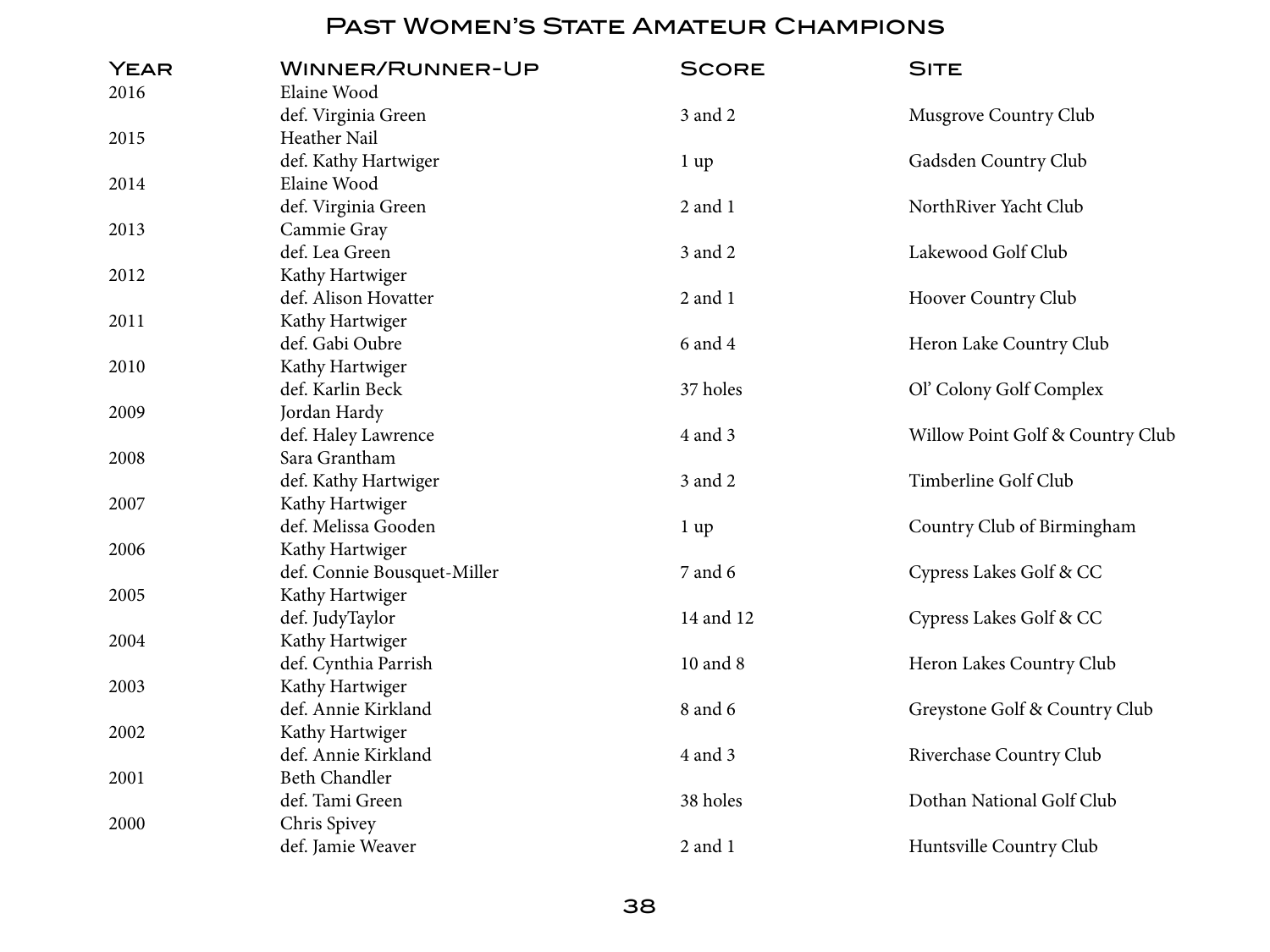| 1999 | Kathy Hartwiger          |          |                               |
|------|--------------------------|----------|-------------------------------|
|      | def. Jamie Weaver        | 3 and 2  | <b>Inverness Country Club</b> |
| 1998 | Virginia Derby Grimes    |          |                               |
|      | def. Kathy Hartwiger     | 4 and 3  | Saugahatchee Country Club     |
| 1997 | <b>Beth Williams</b>     |          |                               |
|      | def. Kathy Hartwiger     | 38 holes | Old Overton Club              |
| 1996 | Chris Spivey             |          |                               |
|      | def. Lester Isbell       | 2 and 1  | Valley Hill Country Club      |
| 1995 | Virginia Derby Grimes    |          |                               |
|      | Chris Spivey (2nd Place) | $69*$    | Greystone Golf & Country Club |
| 1994 | Virginia Derby Grimes    |          |                               |
|      | def. Julie LeVan         | 8 and 7  | Dothan Country Club           |
| 1993 | Virginia Derby           |          |                               |
|      | def. Julie LeVan         | 6 and 5  | Anniston Country Club         |
| 1992 | Missy Tuck               |          |                               |
|      | def. Kelli Sanders       | 5 and 4  | Montgomery Country Club       |
| 1991 | Missy Tuck               |          |                               |
|      | def. Chris Spivey        | 9 and 8  | Grayson Valley Country Club   |
| 1990 | Chris Spivey             |          |                               |
|      | def. Monica Hilger       | 2 up     | Skyline Country Club          |
| 1989 | Virginia Derby           |          |                               |
|      | def. Claire Kyzar        | 7 and 6  | Country Club of Birmingham    |
| 1988 | Laurie Burns Franks      |          |                               |
|      | def. Kim Wilcox          | 4 and 3  | Olympia Spa Resort            |
| 1987 | Claire Kyzar             |          |                               |
|      | def.Michele Drinkard     | 2 up     | Oak Hills Country Club        |
| 1986 | Chris Spivey             |          |                               |
|      | def. Lynn Bradley        | 10 and 8 | Valley Hill Country Club      |
| 1985 | Mary Isbell              |          |                               |
|      | def. Chris Spivey        | 7 and 6  | Riverchase Country Club       |
| 1984 | Diane Dean               |          |                               |
|      | def. June Mayson         | 5 and 4  | Gulf Shores Country Club      |
| 1983 | Mary Isbell              |          |                               |
|      | def. Claire Kyzar        | 4 and 3  | Grayson Valley Country Club   |
| 1982 | Claire Kyzar             |          |                               |
|      | def. June Mayson         | 4 and 2  | Skyline Country Club          |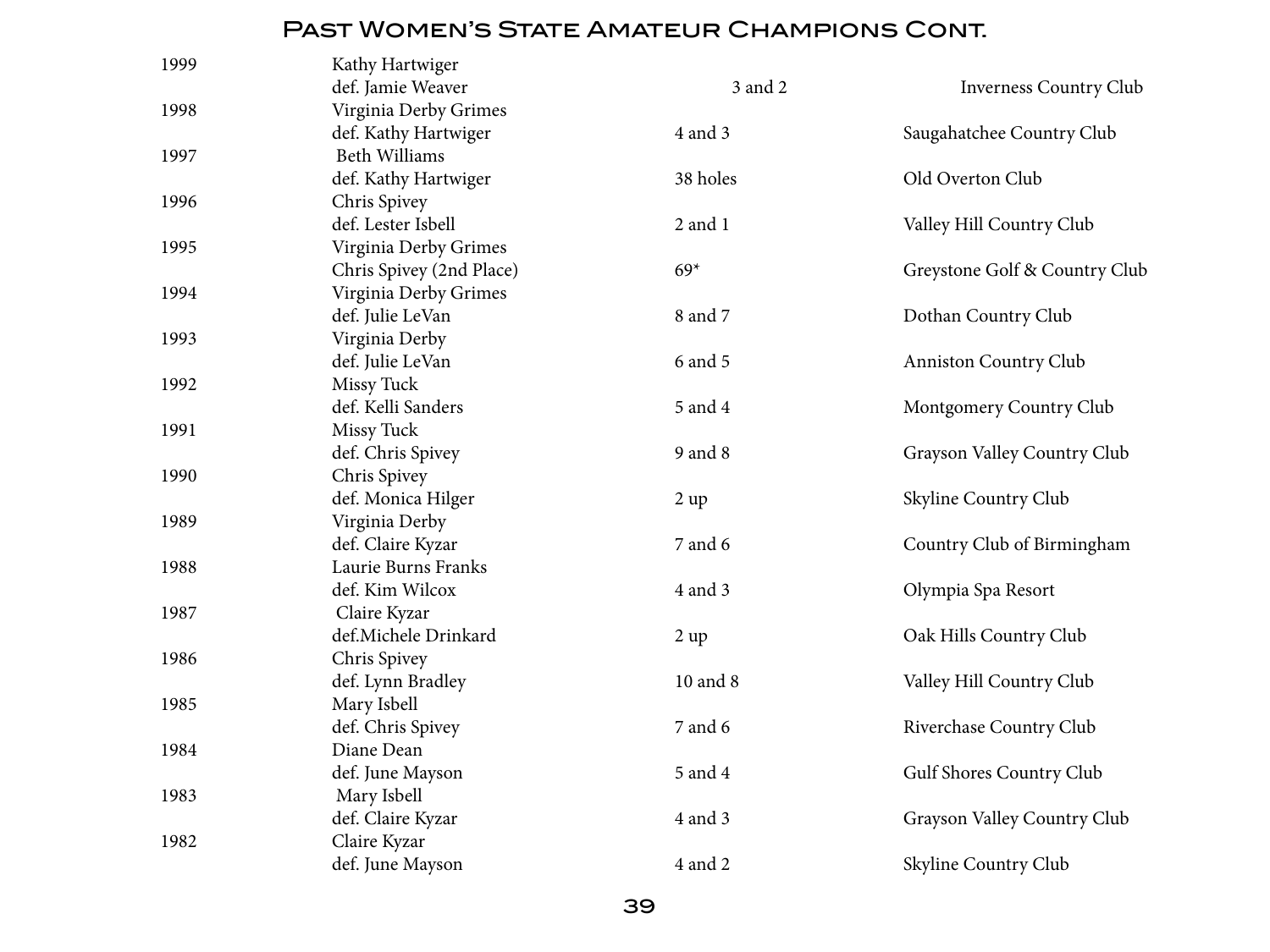| 1981 | <b>Betty Mixon</b>    |                 |                                   |
|------|-----------------------|-----------------|-----------------------------------|
|      | def. Mary Isbell      | 5 and 3         | Anniston Country Club             |
| 1980 | Chris Spivey          |                 |                                   |
|      | def. Shannon McAleer  | 3 and 1         | Indian Hills Country Club         |
| 1979 | Mary Isbell           |                 |                                   |
|      | def. Jane Phillips    | 7 and 6         | Montgomery Country Club           |
| 1978 | Jane Reynolds         |                 |                                   |
|      | def. Chris Spivey     | 9 and 7         | Dothan Country Club               |
| 1977 | Jane Reynolds         |                 |                                   |
|      | def. Ouida Cunningham | 3 and 1         | Valley Hill Country Club          |
| 1976 | Jane Reynolds         |                 |                                   |
|      | def. Mrs. Pete Mixon  | $1 \text{ up}$  | Country Club of Birmingham        |
| 1975 | Jane Reynolds         |                 |                                   |
|      | def. Denise Snellman  | 3 and 2         | Burningtree Country Club          |
| 1974 | June Mayson           |                 |                                   |
|      | def. Ouida Cunningham | 3 and 1         | Country Club of Mobile            |
| 1973 | Martha Jones          |                 |                                   |
|      | def. Mrs. Pete Mixon  | 4 and 3         | Country Club of Tuscaloosa        |
| 1972 | Beth Barry            |                 |                                   |
|      | def. Martha Jones     | 2 up            | Huntsville Country Club           |
| 1971 | Beth Barry            |                 |                                   |
|      | def. Mrs. Pete Mixon  | 9 and 8         | Dothan Country Club               |
| 1970 | Beth Barry            |                 |                                   |
|      | def. Mrs. Pete Mixon  | 10 and 9        | Turtle Point Yacht & Country Club |
| 1969 | <b>Beth Barry</b>     |                 |                                   |
|      | def. Judy Jehle       | 8 and 7         | Vestavia Country Club             |
| 1968 | Kathy Farrer          |                 |                                   |
|      | def. Beth Barry       | 10 and 8        | Decatur Country Club              |
| 1967 | Joyce Ann Jackson     |                 |                                   |
|      | def. Beth Barry       | 2 and 1         | Skyline Country Club              |
| 1966 | Kathy Farrer          |                 |                                   |
|      | def. Beth Barry       | 1 <sub>up</sub> | Willowbrook Country Club          |
| 1965 | Carolyn Smith         |                 |                                   |
|      | def. Candy Phillips   | 7 and 6         | Selma Country Club                |
| 1964 | Sara Cone             |                 |                                   |
|      | def. Mary McCutcheon  | 37 holes        | Montgomery Country Club           |
|      |                       |                 |                                   |

40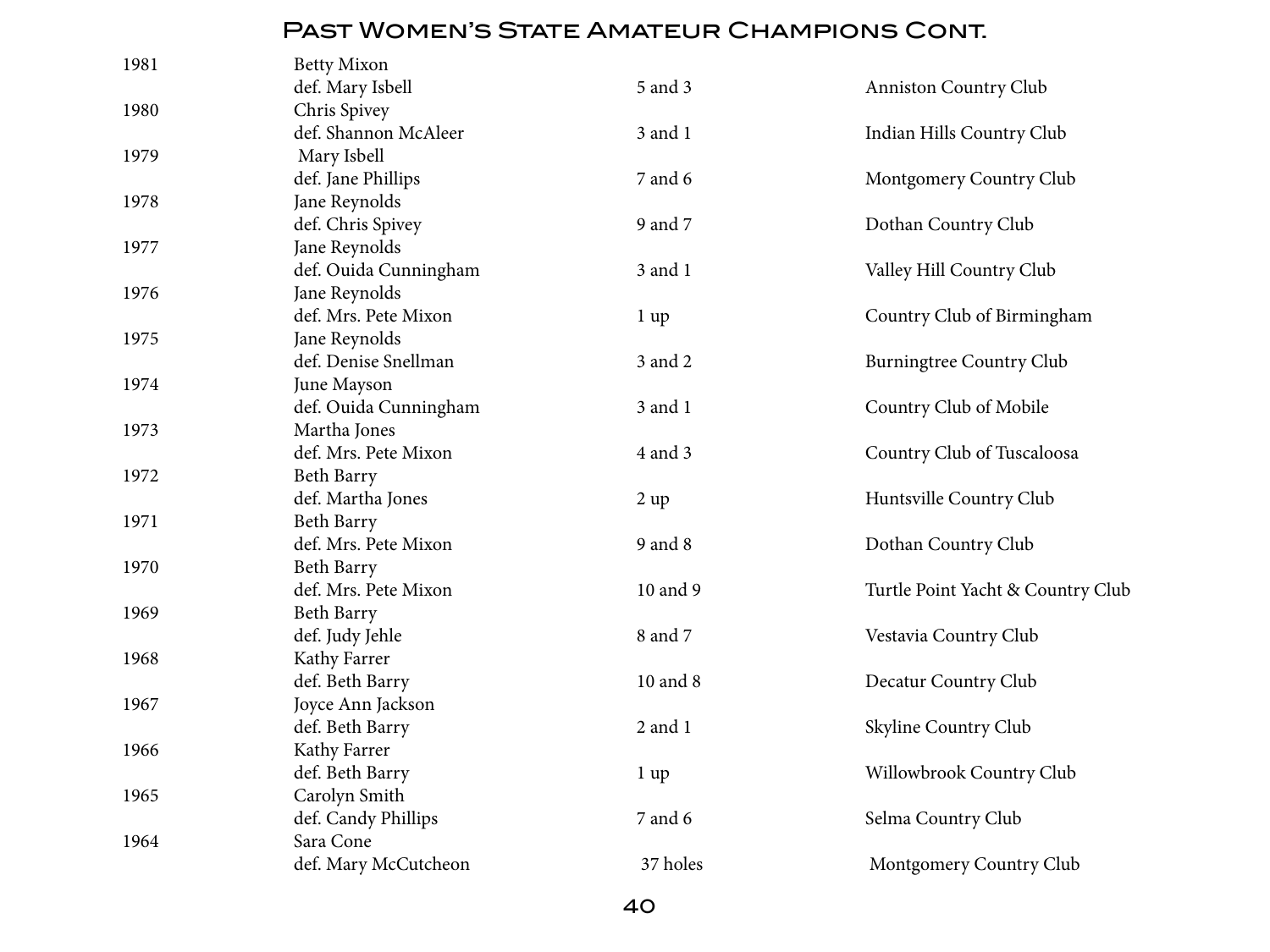| 1963 | Ann Upchurch             |                |                              |
|------|--------------------------|----------------|------------------------------|
|      | def. Carolyn Smith       | $1 \text{ up}$ | Country Club of Birmingham   |
| 1962 | June Mayson              |                |                              |
|      | def. Mrs. Sam Byrd       | 4 and 3        | Country Club of Mobile       |
| 1961 | Mrs. Sam Byrd            |                |                              |
|      | def. Carolyn Smith       | 3 and 2        | Country Club of Tuscaloosa   |
| 1960 | Minnie Lee Ashley        |                |                              |
|      | def. Mrs. Dolphus Pruett | 5 and 4        | Gadsden Country Club         |
| 1959 | June Mayson              |                |                              |
|      | def. Mary McCutcheon     | 5 and 3        | Mountain Brook Club          |
| 1958 | Minnie Lee Ashley        |                |                              |
|      | def. June Mayson         | 5 and 4        | Anniston Country Club        |
| 1957 | June Mayson              |                |                              |
|      | def. Mary McCutcheon     | 6 and 5        | Vestavia Country Club        |
| 1956 | Ann Upchurch             |                |                              |
|      | def. Mrs. Richard Metz   | 9 and 8        | Montgomery Country Club      |
| 1955 | Bee McWane               |                |                              |
|      | def. Joann Prentice      | 4 and 3        | Country Club of Mobile       |
| 1954 | Joann Prentice           |                |                              |
|      | def. Bee McWane          | 39 holes       | Dothan Country Club          |
| 1953 | Bee McWane               |                |                              |
|      | def. Joann Prentice      | 3 and 1        | Country Club of Tuscaloosa   |
| 1952 | Bee McWane               |                |                              |
|      | def. Joann Prentice      | 6 and 5        | Country Club of Birmingham   |
| 1951 | Mrs. Harry Webb          |                |                              |
|      | def. Ann Upchurch        | 2 and 1        | Gadsden Country Club         |
| 1950 | Bee McWane               |                |                              |
|      | def. Babs Blakely        | 7 and 6        | Mountain Brook Club          |
| 1949 | Bee McWane               |                |                              |
|      | def. Babs Blakely        | 4 and 3        | <b>Anniston Country Club</b> |
| 1948 | Bee McWane               |                |                              |
|      | def. Mrs. F.H. Roos      | 21 holes**     | Country Club of Mobile       |
| 1947 | Joy Culverhouse          |                |                              |
|      | def. Bee McWane          | 6 and 4        | Beauvoir CC (Montgomery CC)  |
| 1946 | Ann Samford              |                |                              |
|      | def. Mrs. Chester Zahn   | 2 and 1        | Country Club of Birmingham   |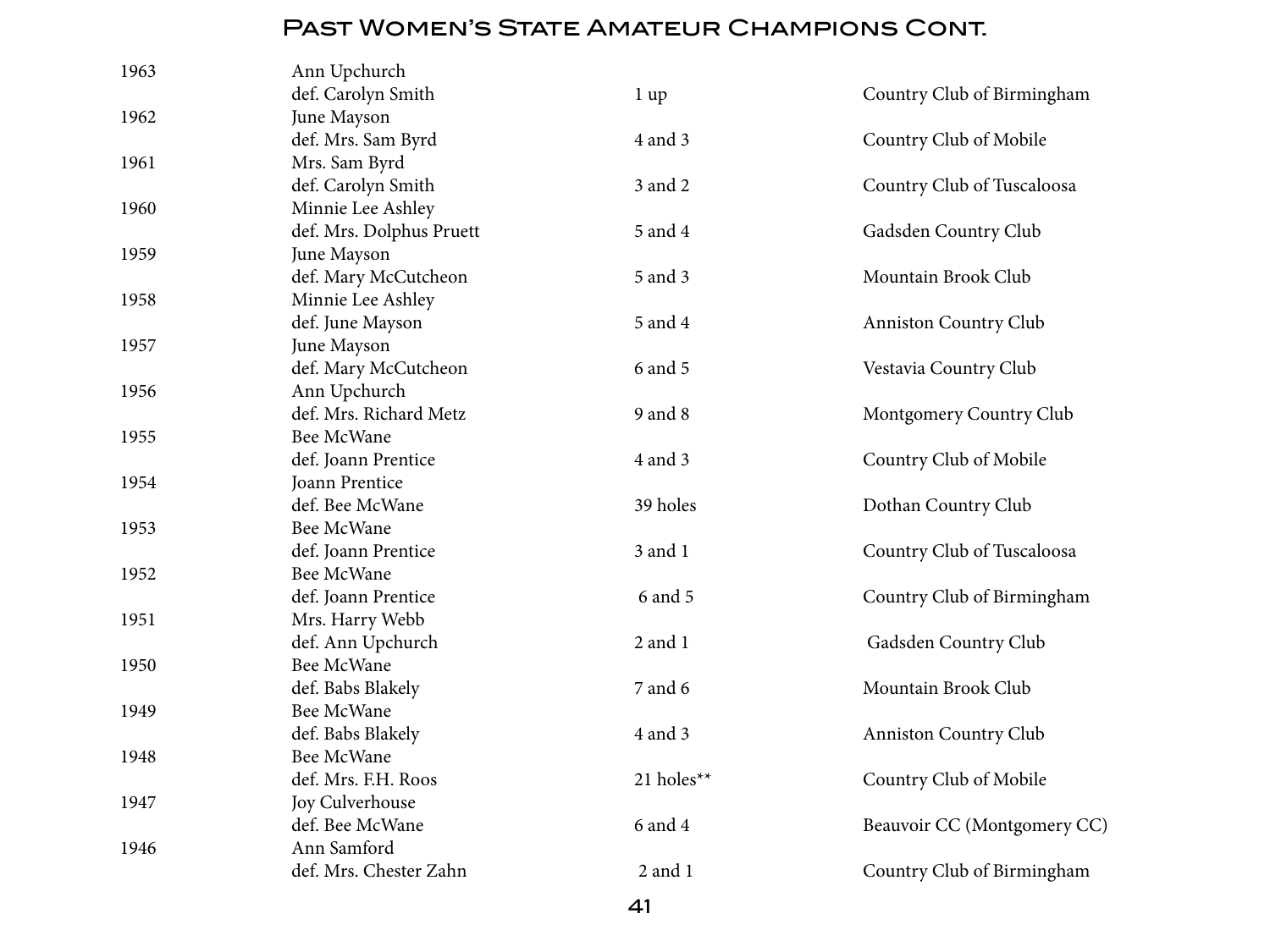1945 Championship Not Played (WWII) 1944 Championship Not Played (WWII) 1943 Championship Not Played (WWII) 1942 Championship Not Played (WWII) 1941 Joy McCann def. Mrs. Ed May 6 and 5 6 and 5 Country Club of Tuscaloosa 1940 Mrs. Roderick Trilck def. Mrs. Alan Knox 9 and 8 Country Club of Mobile 1939 Lucille Vredenburgh def. Mrs. Sam Friedman 3 and 2 3 Beauvoir CC (Montgomery CC) 1938 Mrs. Ralph Carter def. Joy McCann 10 and 9 Mountain Brook Club 1937 Mrs. Bee Cockrell def. Mrs. Carl Hess 4 and 3 Gadsden Country Club 1936 Mrs. Bee Cockrell def. Mrs. Roderick Trilck 6 and 4 Anniston Country Club 1935 Mrs. Roderick Trilck def. Mrs. Taylor Peck 2 and 1 Country Club of Mobile 1934 Adekine Liebold def. Margaret Smith 3 and 2 Country Club of Birmingham 1933 Margaret Smith def. Mrs. Bee Cockrell 3 and 2 Mountain Brook Club 1932 Margaret Smith def. Mrs. Frank Barnes 5 and 4 5 and 4 Beauvoir CC (Montgomery CC) 1931 Mrs. B. Cockrell def. Mrs. R. Trilck 2 and 1 Anniston Country Club 1930 Mrs. Carl Hess def. Mrs. Frank Barnes 2 up 2 up Anniston Country Club 1929 Mrs. H.S. Geismer def. Mrs. Carl Hess 5 and 3 Country Club of Birmingham

\*event shortened to 18 holes of stroke play due to Hurricane Opal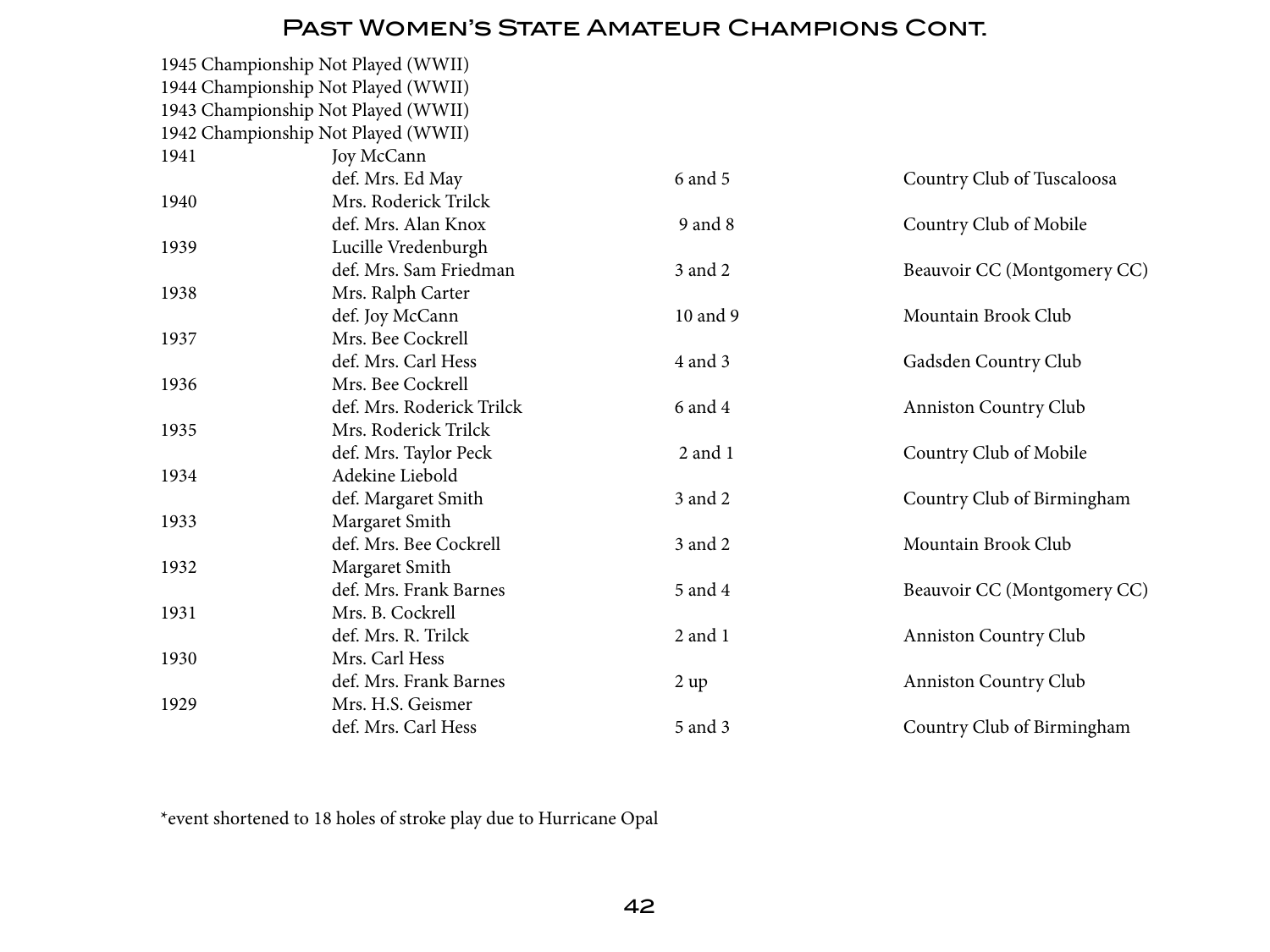



# 2016 Girls' State Junior Champion Micheala Williams Bent Brook Golf Club, Bessemer, AL

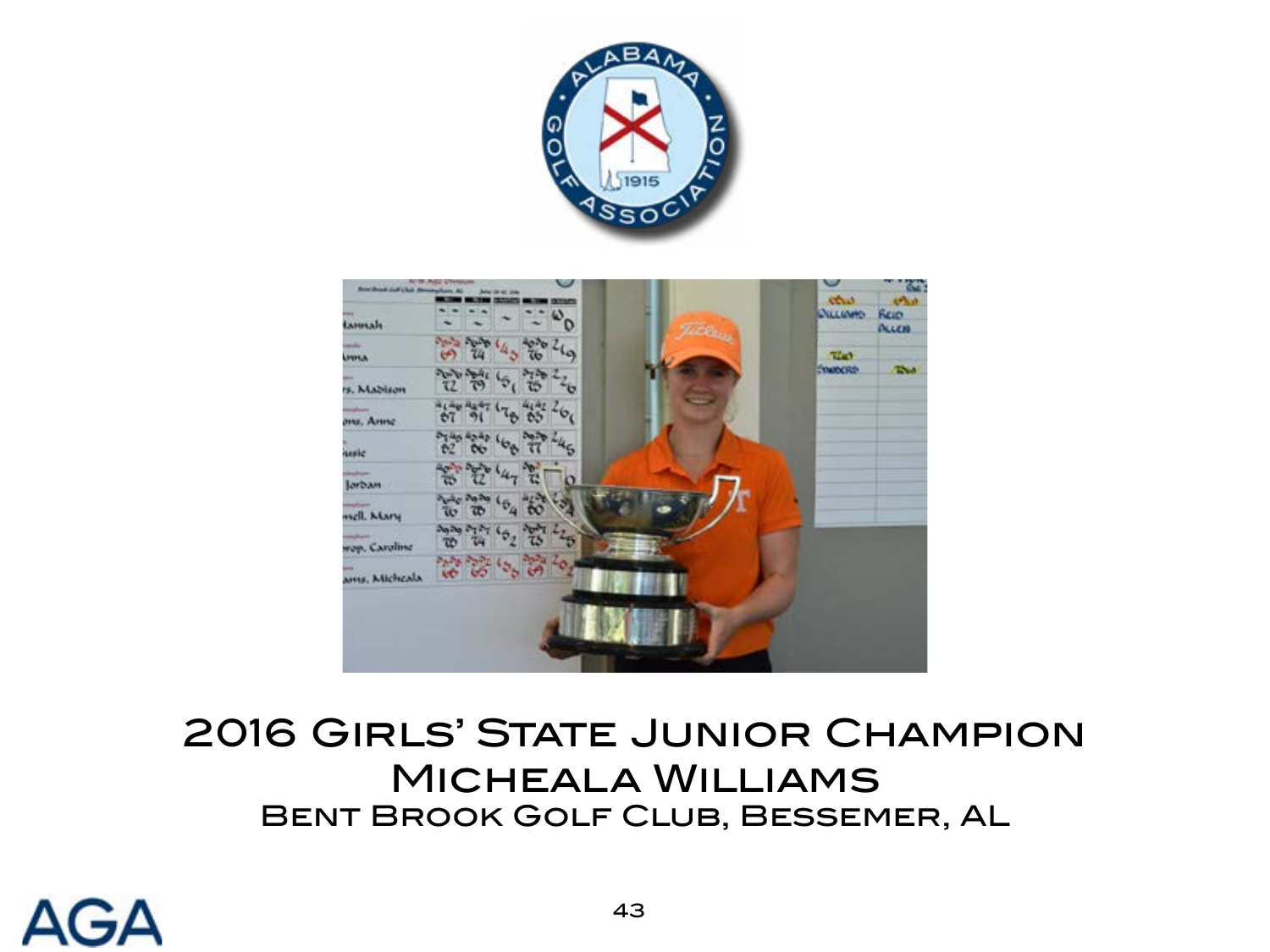# 2016 Girls' State Junior Results

|                 | (H.S. GRADUATION)<br><u>PLACE</u>           |                            |
|-----------------|---------------------------------------------|----------------------------|
|                 | <u> CHAMPIONSHIP (14-18)</u>                | <b>SCORE</b>               |
| 1               | Micheala Williams, Athens, Ala. (2016)      | $68-65-69-202(-14)$        |
| 2               | Michaela Morard, Huntsville, Ala. (2020)    | $71-69-63-203(-13)$        |
| $\mathfrak{Z}$  | Anna Reid, Demopolis, Ala. (2016)           | $69-74-76-219 (+3)$        |
| T4              | Jordan Susce, Birmingham, Ala. (2017)       | $75 - 72 - 73 - 220 (+4)$  |
| T4              | Mychael O'Berry, Hoover, Ala. (2017)        | $77 - 70 - 73 - 220 (+4)$  |
| T4              | Sophie Burks, Montgomery, Ala. (2017)       | $77 - 72 - 71 - 220$ (+4)  |
| 7               | Ally Williams, Athens, Ala. (2019)          | $76 - 73 - 73 - 222$ (+6)  |
| 8               | Karlee Allen, Berry, Ala. (2019)            | $69 - 77 - 77 - 223 + 7$   |
| T <sub>9</sub>  | Caroline Waldrop, Birmingham, Ala. (2018)   | $78 - 74 - 73 - 225 (+9)$  |
| T9              | Julie Baker, Hoover, Ala. (2017)            | $75 - 77 - 73 - 225 (+9)$  |
| T9              | Layne Dyar, Anniston, Ala. (2016)           | $79 - 76 - 70 - 225 (+9)$  |
| 12              | Madison Sanders, Clanton, Ala. (2016)       | $72 - 79 - 75 - 226 (+10)$ |
| 13              | Grayson Gladden, Helena, Ala. (2016)        | $76 - 78 - 74 - 228 + 12$  |
| 14              | Alyssa Burnett, Sheffield, Ala. (2017)      | $75 - 78 - 76 - 229 + 13$  |
| 15              | Caroline MacVicar, Tuscaloosa, Ala. (2019)  | $78 - 78 - 77 - 233 + 17$  |
| 16              | Mary Trammell, Birmingham, Ala. (2018)      | $76 - 78 - 80 - 234 + 18$  |
| 17              | Carson McKie, Hoover, Ala. (2018)           | $81 - 78 - 76 - 235 (+19)$ |
| 18              | Ryan MacVicar, Tuscaloosa, Ala. (2016)      | $81-79-77-237(+21)$        |
| T19             | Stephenie Fowler, Tuscaloosa, Ala. (2017)   | $79 - 84 - 80 - 243 (+27)$ |
| T <sub>19</sub> | Tori Roush, Fairhope, Ala. (2020)           | $84 - 78 - 81 - 243 + 27$  |
| 21              | Susie Stell, Troy, Ala. (2017)              | $82 - 86 - 77 - 245 (+29)$ |
| 22              | Kate MacVicar, Tuscaloosa, Ala. (2019)      | $88 - 82 - 80 - 250 (+34)$ |
| 23              | Emma Pittman, Pike Road, Ala. (2020)        | $87 - 83 - 81 - 251 (+35)$ |
| 24              | Grace Narrell, Union Grove, Ala. (2019)     | $82 - 87 - 91 - 260 + 44$  |
| T25             | Anne Simmons, Birmingham, Ala. (2017)       | $87-91-83-261 (+45)$       |
| T <sub>25</sub> | Emily Baker, Hoover, Ala. (2019)            | $87-87-87-261(+45)$        |
| T <sub>25</sub> | Sarah Kate Decarlo, Birmingham, Ala. (2020) | $85-91-85-261(+45)$        |
| 28              | Allison Howard, Newton, Ala. (2019)         | $89-88-88-265 (+49)$       |
| 29              | Lindsey Oxley, Helena, Ala. (2017)          | $91 - 88 - 87 - 266 (+50)$ |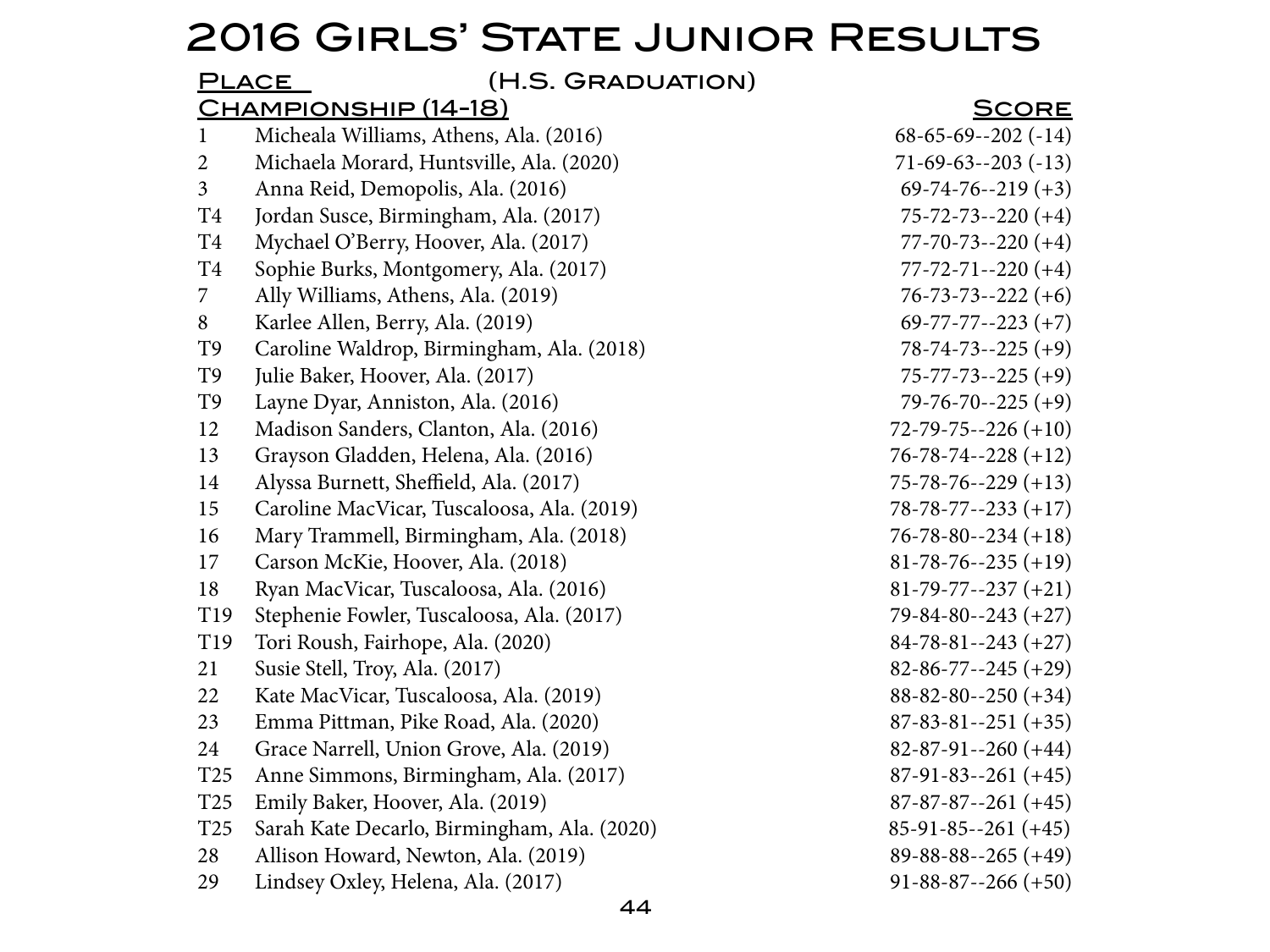### Girls' State Junior Results cont.

- Mary Shannon Kelley, Mobile, Ala. (2018) 90-92-87--269 (+53)
- Abbygayle Stacey, Trussville, Ala. (2020) 92-91-96--279 (+63)
- Kayla Huckeba, Oxford, Ala. (2018) 104-92-88--284 (+68)
- Hannah Pope, Florence, Ala. () WD (WD)

#### 16-18 Age Division

 Micheala Williams, Athens, Ala. (2016) 68-65-69--202 (-14) Anna Reid, Demopolis, Ala. (2016) 69-74-76--219 (+3) T3 Jordan Susce, Birmingham, Ala. (2017) 75-72-73--220 (+4) T3 Mychael O'Berry, Hoover, Ala. (2017) 77-70-73-220 (+4) T3 Sophie Burks, Montgomery, Ala. (2017) 77-72-71--220 (+4) T6 Caroline Waldrop, Birmingham, Ala. (2018) 78-74-73--225 (+9) T6 Julie Baker, Hoover, Ala. (2017) 75-77-73--225 (+9) T6 Layne Dyar, Anniston, Ala. (2016) 79-76-70--225 (+9) Madison Sanders, Clanton, Ala. (2016) 72-79-75--226 (+10) Grayson Gladden, Helena, Ala. (2016) 76-78-74--228 (+12) Alyssa Burnett, Sheffield, Ala. (2017) 75-78-76--229 (+13) Mary Trammell, Birmingham, Ala. (2018) 76-78-80--234 (+18) Carson McKie, Hoover, Ala. (2018) 81-78-76--235 (+19) Ryan MacVicar, Tuscaloosa, Ala. (2016) 81-79-77--237 (+21) Stephenie Fowler, Tuscaloosa, Ala. (2017) 79-84-80--243 (+27) Susie Stell, Troy, Ala. (2017) 82-86-77--245 (+29) Anne Simmons, Birmingham, Ala. (2017) 87-91-83--261 (+45) Lindsey Oxley, Helena, Ala. (2017) 91-88-87--266 (+50) Mary Shannon Kelley, Mobile, Ala. (2018) 90-92-87--269 (+53) Kayla Huckeba, Oxford, Ala. (2018) 104-92-88--284 (+68)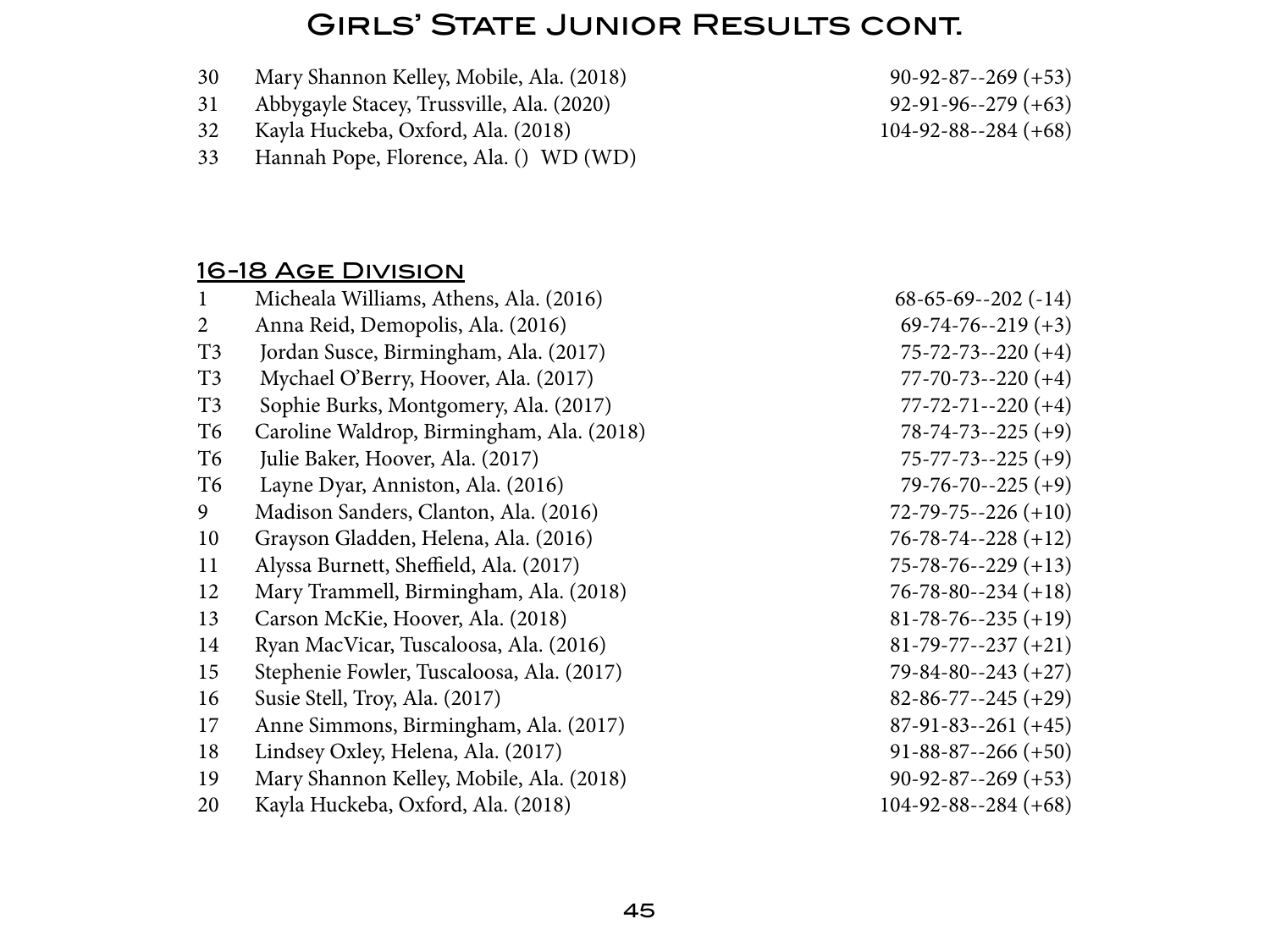### Girls' State Junior Results cont.

### 14-15 Age Division

| $\mathbf{1}$   | Michaela Morard, Huntsville, Ala. (2020)    | $71-69-63-203(-13)$        |
|----------------|---------------------------------------------|----------------------------|
| 2              | Ally Williams, Athens, Ala. (2019)          | $76 - 73 - 73 - 222$ (+6)  |
| 3              | Karlee Allen, Berry, Ala. (2019)            | $69-77-77-223(+7)$         |
| $\overline{4}$ | Caroline MacVicar, Tuscaloosa, Ala. (2019)  | $78 - 78 - 77 - 233 + 17$  |
| 5              | Tori Roush, Fairhope, Ala. (2020)           | $84 - 78 - 81 - 243 + 27$  |
| 6              | Kate MacVicar, Tuscaloosa, Ala. (2019)      | $88 - 82 - 80 - 250 (+34)$ |
| 7              | Emma Pittman, Pike Road, Ala. (2020)        | $87 - 83 - 81 - 251 (+35)$ |
| 8              | Grace Narrell, Union Grove, Ala. (2019)     | $82-87-91-260(+44)$        |
| T <sub>9</sub> | Emily Baker, Hoover, Ala. (2019)            | $87-87-87-261(+45)$        |
| T <sub>9</sub> | Sarah Kate Decarlo, Birmingham, Ala. (2020) | $85-91-85-261 (+45)$       |
| 11             | Allison Howard, Newton, Ala. (2019)         | $89-88-88-265 (+49)$       |
| 12             | Abbygayle Stacey, Trussville, Ala. (2020)   | $92-91-96-279(+63)$        |
|                | $A \wedge B \cap B$                         |                            |

#### <u>12-13 AGE DIVISION</u>

| $\mathbf{1}$ | Erika Allen, Berry, Ala. (2021)          | $79 - 77 - 73 - 229 + 13$ |
|--------------|------------------------------------------|---------------------------|
|              | Neysa Dechachutinan, Hoover, Ala. (2022) | $80-76-75-231 (+15)$      |
| $\mathbf{3}$ | Emilia Smith, Enterprise, Ala. (2020)    | $79 - 83 - 77 - 239 + 23$ |
| 4            | Robyn Blakey, Vandiver, Ala. (2021)      | $84-79-81-244(+28)$       |
| 5            | Reagan Malone, Arab, Ala. (2021)         | $108-97-87-292 (+76)$     |
|              |                                          |                           |

#### 9-11 Age Division

Polly Kate McCrackin, Helena, Ala. (2025) 58-59-51--168 (+60)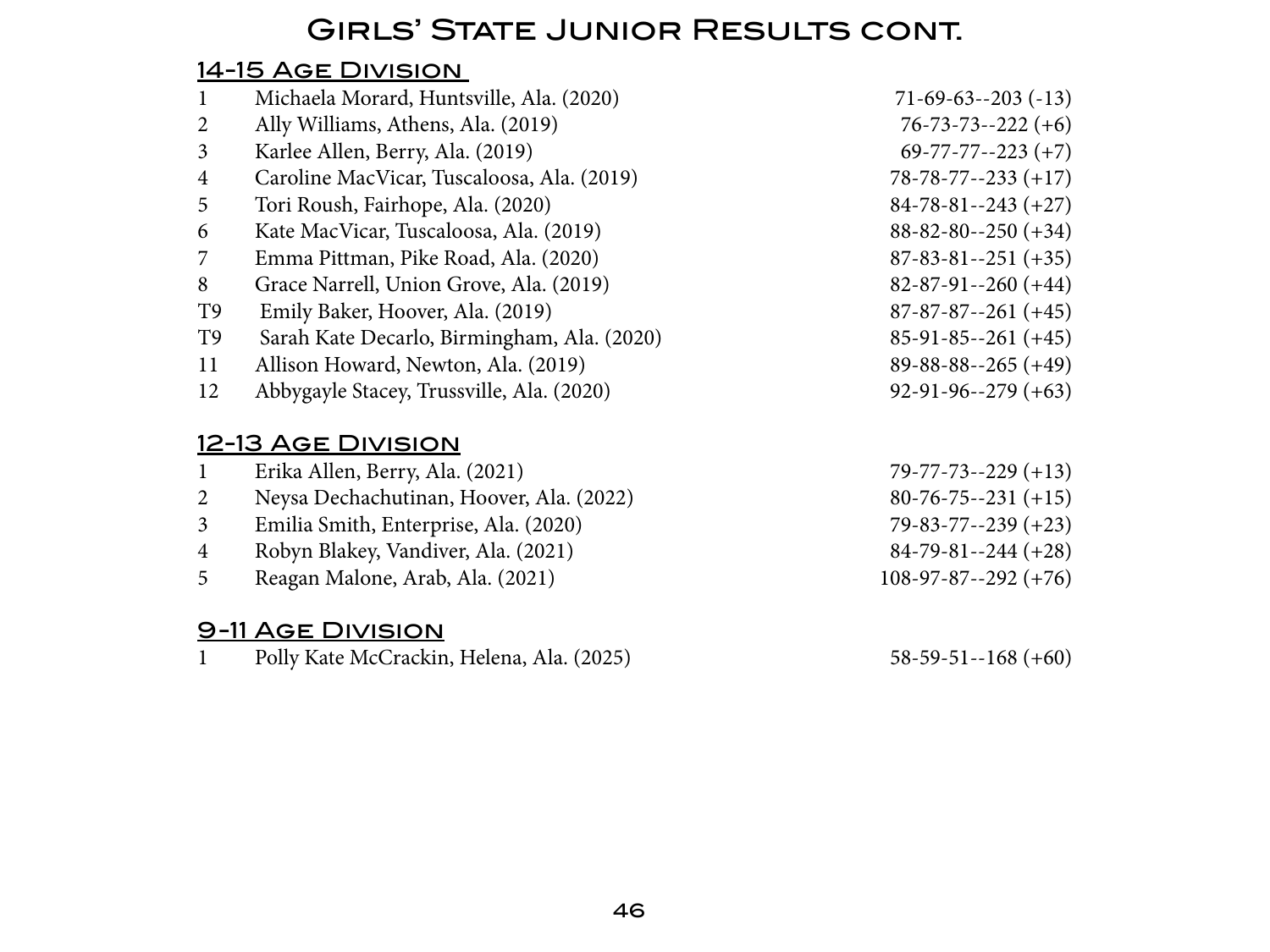### Past Girls' State Junior Champions

#### GIRL'S STATE JUNIOR (2011-present)

| <b>YEAR</b> | <b>WINNER</b>     | <b>SCORE</b> | <b>SITE</b> |
|-------------|-------------------|--------------|-------------|
| 2016        | Micheala Williams | 202          | Bent B      |
| 2015        | Michaela Morard   | 220          | Heron       |
| 2014        | Virginia Green    | $147*$       | T.P. Co     |
| 2013        | Tatum Jackson     | 214          | Decatu      |
| 2012        | Gabi Oubre'       | 216          | Troy C      |
| 2011        | Alex Harrell      | 216          | Countr      |

Bent Brook Golf Club Heron Lakes Country Club T.P. Country Club Decatur Country Club Troy Country Club Country Club of Birmingham

\*Reduced to 36 holes due to inclement weather

#### GIRL'S STATE JUNIOR (1999-2010)

| <b>YEAR</b> | <b>WINNER</b>         | <b>SITE</b>                    |
|-------------|-----------------------|--------------------------------|
| 2010        | <b>Bailey Gray</b>    | <b>Anniston Country Club</b>   |
| 2009        | Gabi Oubre'           | The Golf Club of the Wharf     |
| 2008        | Haley Wilson          | Selma Country Club             |
| 2007        | <b>Betsy Birchall</b> | Shoal Creek                    |
| 2006        | <b>Haley Sanders</b>  | Burningtree Country Club       |
| 2005        | Jordan Hardy          | Greystone Country Club         |
| 2004        | Jordan Hardy          | Pikeville Country Club         |
| 2003        | Alyson Mitchell       | <b>Enterprise Country Club</b> |
| 2002        | Laura Goodwin         | <b>Troy Country Club</b>       |
| 2001        | Amy Middleton         | Azalea City GC                 |
| 2000        | Amy Middleton         | Decatur Country Club           |
| 1999        | Kathy Birchall        | Grayson Valley Country Club    |

#### GIRL'S STATE JUNIOR (1963-1998)

| <b>WINNER</b>     |
|-------------------|
| Amy Middleton     |
| Lacy Shay Shelton |
| Mary Claire Dent  |
| Kami Smith        |
|                   |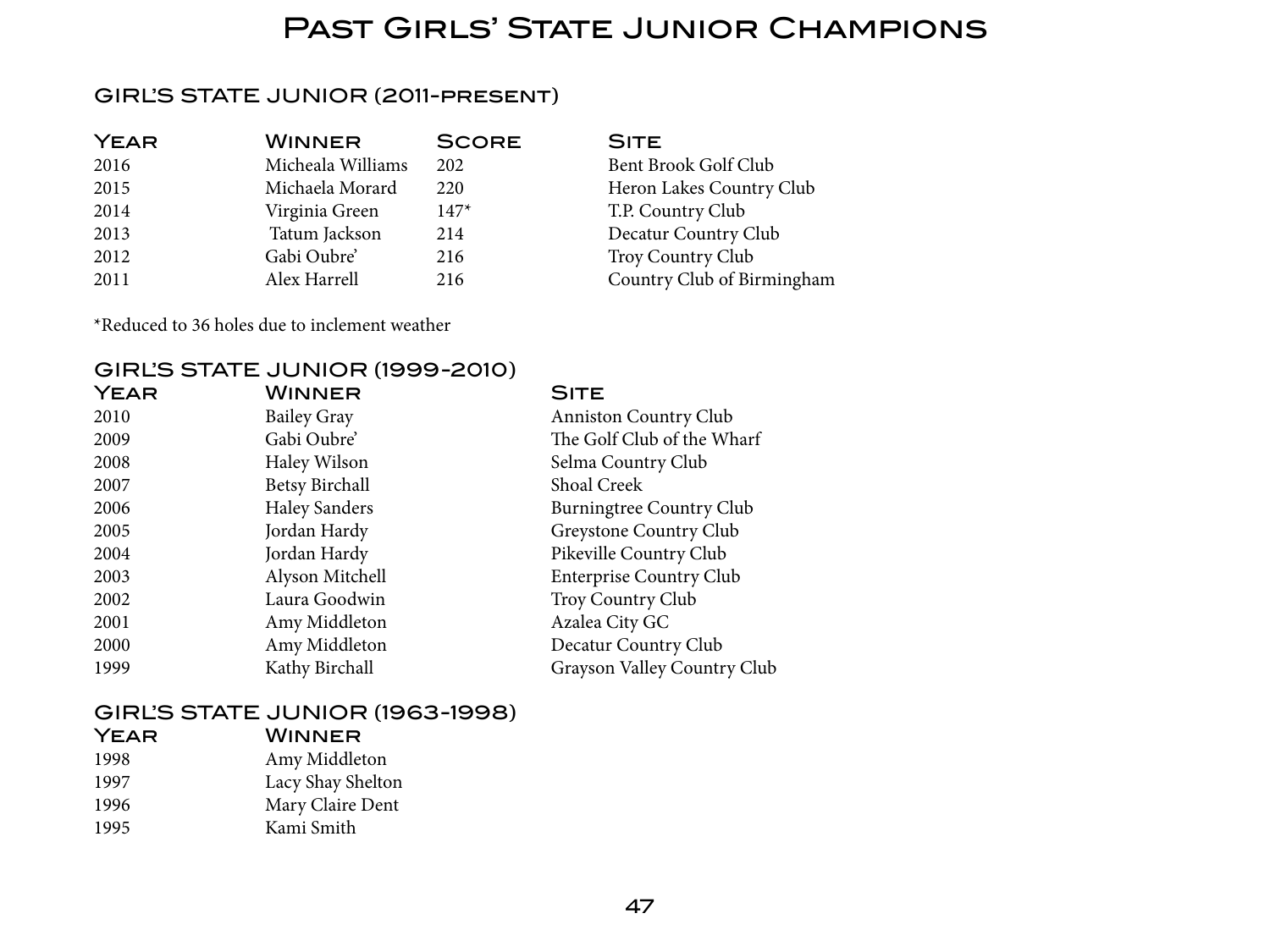### Past Girls' State Junior Champions Cont.

| 1994 | Margaret McDowell                   |
|------|-------------------------------------|
| 1993 | Kami Smith                          |
| 1992 | Stacy Buersmeyer                    |
| 1991 | Meg Lindsey                         |
| 1990 | Amy Miller                          |
| 1989 | Natalie Moore                       |
| 1988 | Lori Sherer                         |
| 1987 | <b>Missy Tuck</b>                   |
| 1986 | Missy Tuck                          |
|      | 1985 Girl's State Junior Not Played |
| 1984 | Lynn Bradley                        |
| 1983 | Nikki Payne                         |
| 1982 | <b>Beck Cross</b>                   |
| 1981 | Wendy Lawson                        |
| 1980 | Virginia Derby                      |
| 1979 | Johndra Culp                        |
| 1978 | Shannon McAleer                     |
| 1977 | Karen Mayson                        |
| 1976 | Shannon McAleer                     |
| 1975 | Leah Oldacre                        |
| 1941 | Kim Evans                           |
| 1973 | Rebecca Jordan                      |
| 1972 | Debbie Nelson                       |
| 1971 | Denise Snellman                     |
| 1970 | Martha Jones                        |
| 1969 | Martha Jones                        |
| 1968 | Martha Jones                        |
| 1967 | Martha Jones                        |
| 1966 | Beth Barry                          |
| 1965 | <b>Candy Phillips</b>               |
| 1964 | Carol Sanderson                     |
| 1963 | Judy Jehle                          |
|      |                                     |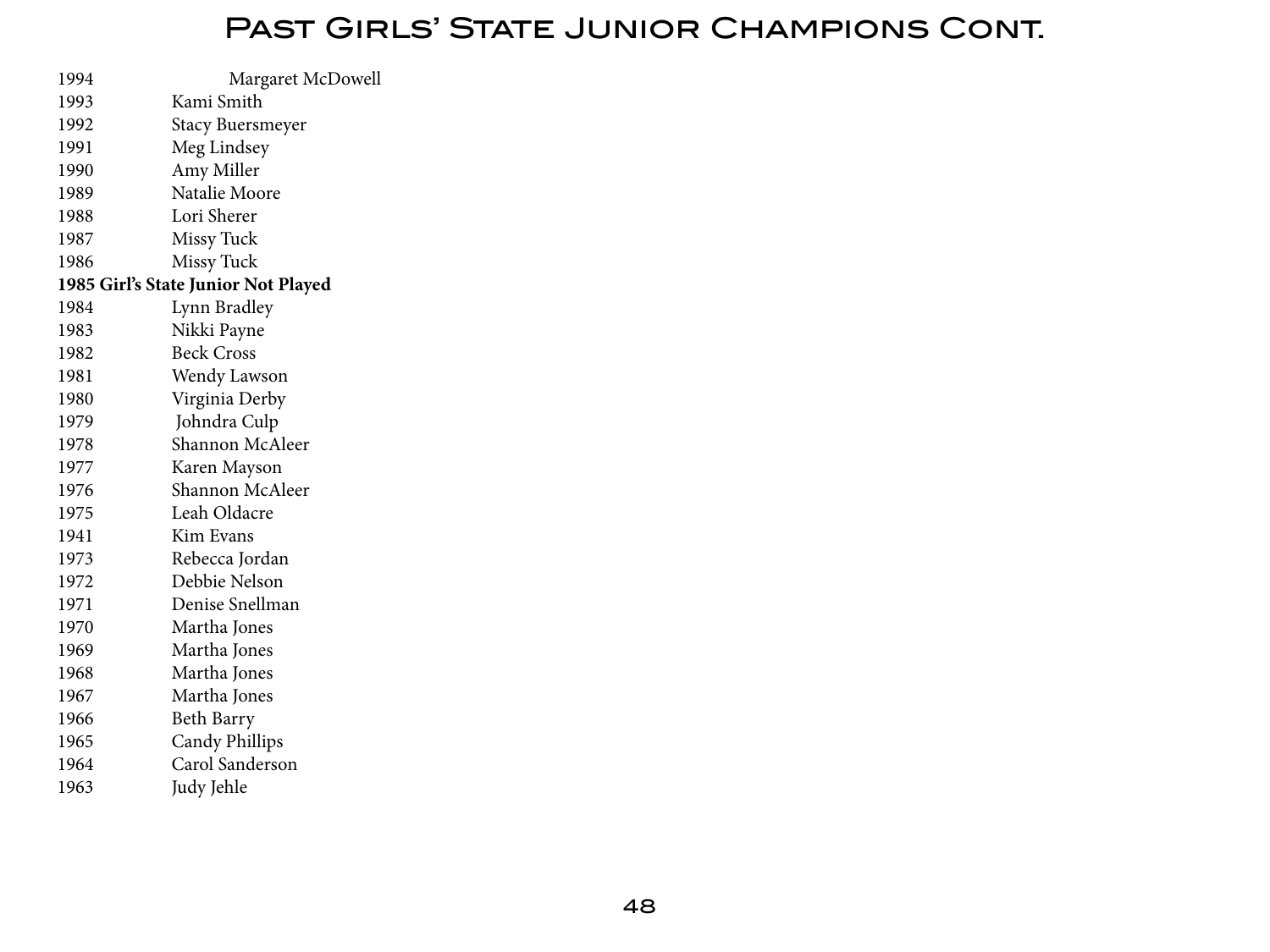



# 2016 Women's Stroke Play Champion Michaela Morard TP Country Club, Cullman, AL

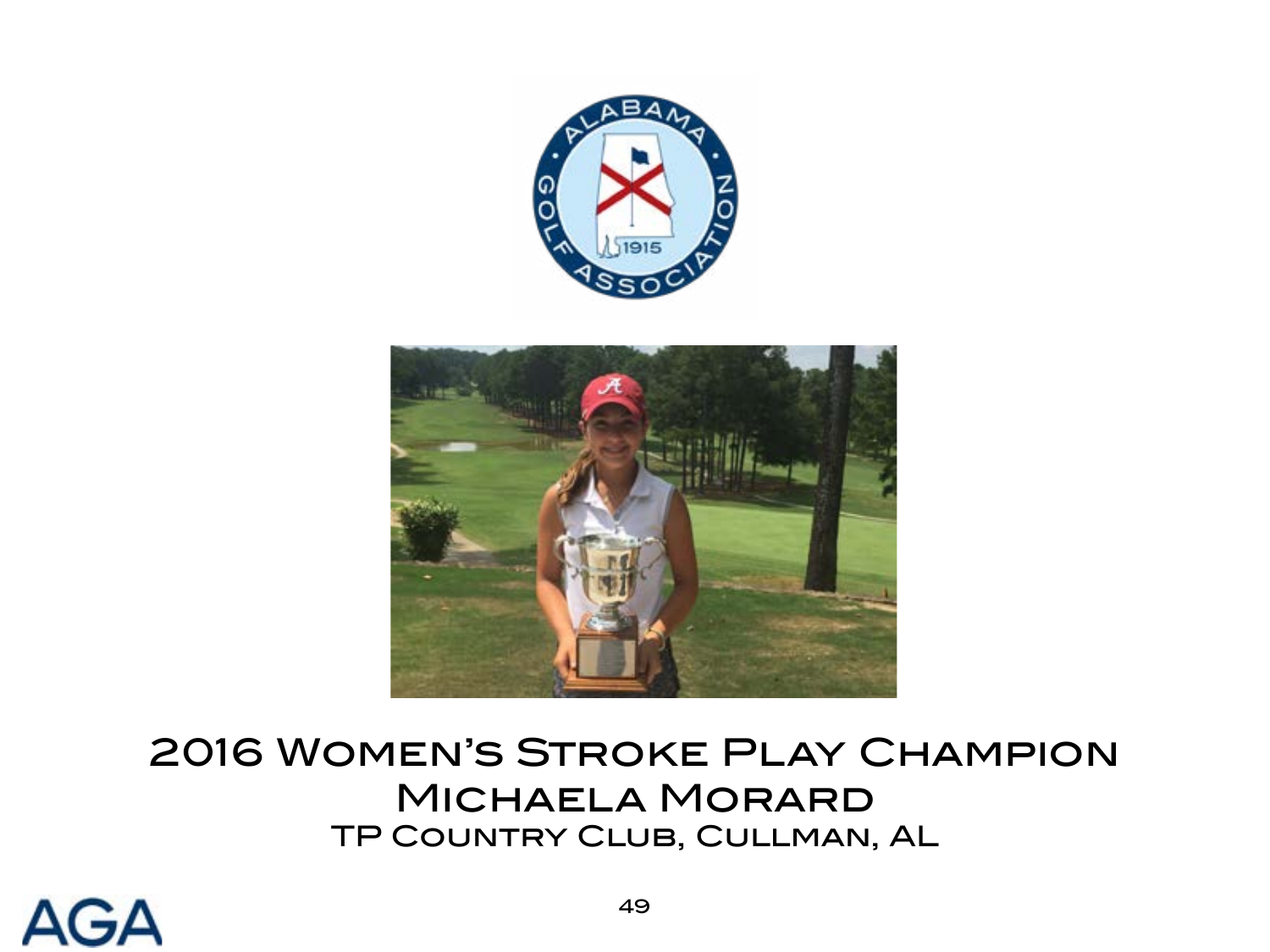# 2016 Women's Stroke Play Results

|                 | <u>CHAMPIONSHIP</u>                  | <u>SCORE</u>               |
|-----------------|--------------------------------------|----------------------------|
| 1               | Michaela Morard, Huntsville, Ala.    | $72 - 71 - 72 - 215(-1)$   |
| 2               | Cammie Gray, Northport, Ala.         | $72 - 70 - 76 - 218 (+2)$  |
| 3               | Micheala Williams, Athens, Ala.      | $73 - 72 - 75 - 220 + 4$   |
| $\overline{4}$  | Ally Williams, Athens, Ala.          | $73 - 74 - 78 - 225 (+9)$  |
| 5               | Elaine Wood, Spanish Fort, Ala.      | $79 - 71 - 77 - 227 (+11)$ |
| 6               | Arin Eddy, Hartselle, Ala.           | $74-79-76-229(+13)$        |
| T7              | Karlee Allen, Berry, Ala.            | $78 - 75 - 77 - 230 + 14$  |
| T7              | Layne Dyar, Anniston, Ala.           | $81 - 75 - 74 - 230 + 14$  |
| T7              | Susan West, Tuscaloosa, Ala.         | $79 - 76 - 75 - 230 + 14$  |
| 10              | LeeAnn Cahoon, Prattville, Ala.      | $79 - 81 - 75 - 235 (+19)$ |
| <b>T11</b>      | Linda Jeffery, Prattville, Ala.      | $77 - 81 - 78 - 236 (+20)$ |
| <b>T11</b>      | Ryan MacVicar, Tuscaloosa, Ala.      | $84 - 78 - 74 - 236 + 20$  |
| 13              | Hannah Sager, Wetumpka, Ala.         | $80 - 76 - 82 - 238 + 22$  |
| T14             | Anna Reid, Demopolis, Ala.           | $79 - 82 - 78 - 239 + 23$  |
| T14             | Brooklyn Terry, Muscle Shoals, Ala.  | $82 - 78 - 79 - 239 + 23$  |
| T14             | Jesse Lawley, Rainbow City, Ala.     | $81 - 80 - 78 - 239 + 23$  |
| 17              | Katelyn Gilmore, Muscle Shoals, Ala. | $83-79-80-242 (+26)$       |
| 18              | Emily Lankford, Huntsville, Ala.     | $84-80-79-243(+27)$        |
| 19              | Hali Lyle, Jasper, Ala.              | $86 - 78 - 81 - 245 (+29)$ |
| T <sub>20</sub> | Lucie King, Tuscaloosa, Ala.         | $84 - 83 - 81 - 248 + 32$  |
| <b>T20</b>      | Molly Norris, Winfield, Ala.         | $84 - 80 - 84 - 248 + 32$  |
| 22              | Heather Gillenwaters, Madison, Ala.  | $84 - 84 - 81 - 249 + 33$  |
| 23              | Laura Beth Yates, Lake View, Ala.    | $87 - 82 - 88 - 257 + 41$  |
| 24              | Morgan Prickett, Jacksonville, Ala.  | $88-90-80-258(+42)$        |
| 25              | Theresa Mahlik, Madison, Ala.        | $86 - 85 - 89 - 260 + 44$  |
| T <sub>26</sub> | Alexis Berger, Alabaster, Ala.       | $98-86-78-262 (+46)$       |
| T <sub>26</sub> | Chloe Borders, Jacksonville, Ala.    | $91-89-82-262 (+46)$       |
| 28              | Raegan Thompson, Anniston, Ala.      | $98-83-85--266 (+50)$      |
| 29              | Katelyn Wood, Gulf Shores, Ala.      | $89 - 83 - 97 - 269 + 53$  |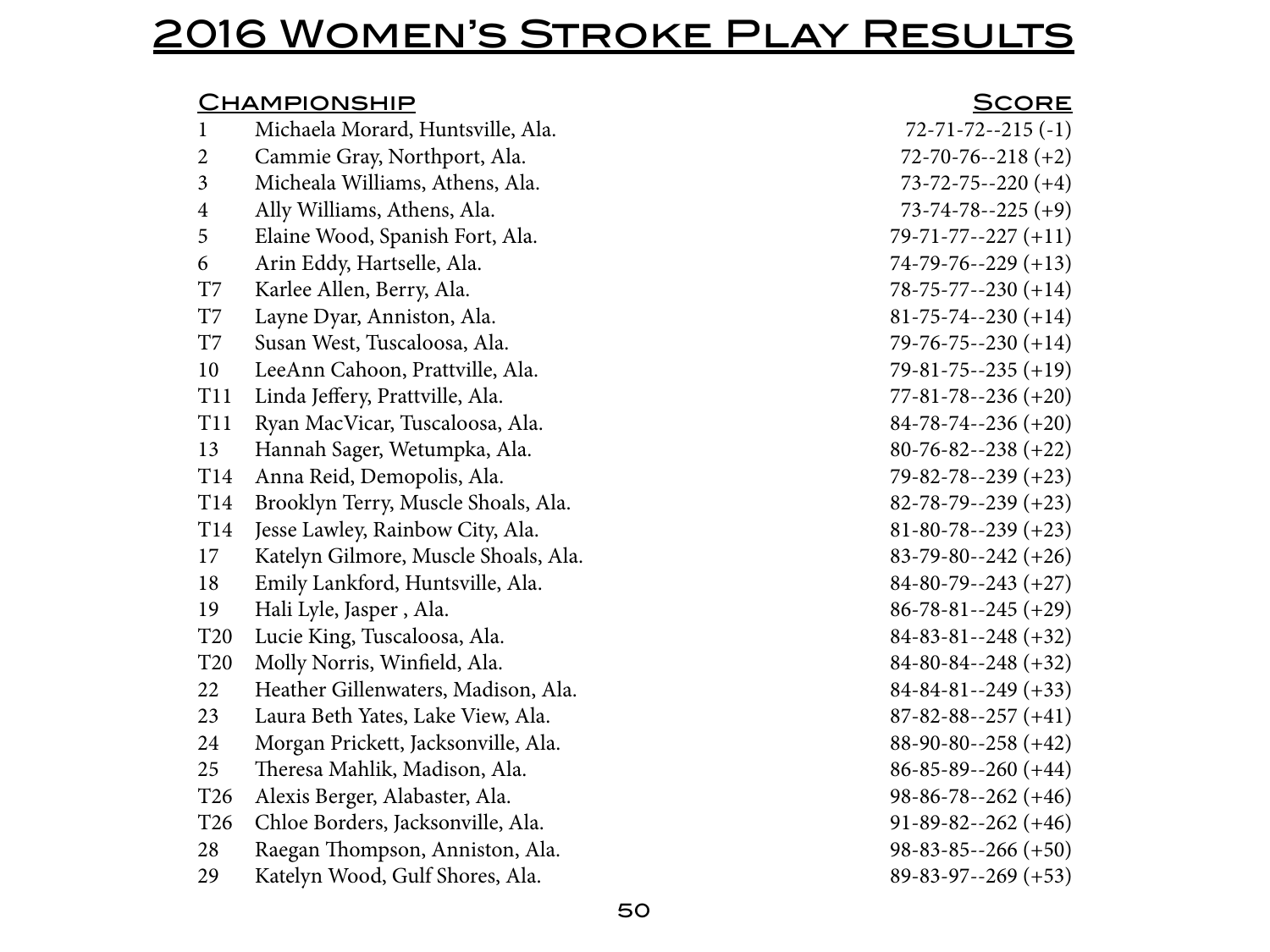#### Women's Stroke Play Results Cont.

#### Tournament - 1st Flight

- Ann Lanier, Fairhope, Ala. 87-77-72--236 (+20) Hanna Dyar, Anniston, Ala. 83-77-80--240 (+24) Melanie Smith, Hoover, Ala. 82-85-87--254 (+38) Tami Green, Fairhope, Ala. 82-89-85--256 (+40) Bok Stamper, Chelsea, Ala. 90-82-85--257 (+41) Debbie Atchley, Pelham, Ala. 86-83-89--258 (+42) Cati Harris, Arab, Ala. 83-88-88--259 (+43) Tournament - 2nd Flight Jessie Hsia, Tuscaloosa, Ala. 86-93-88--267 (+51) Keri Rutledge, Birmingham, Ala. 90-88-96--274 (+58) \*Shea Johnson, Guntersville, Ala. 94-96-94--284 (+68) Linda Burns, Decatur, Ala. 92-96-96--284 (+68) Cindy Norton, Fairhope, Ala. 97-94-95--286 (+70) Deb Stewart, Fairhope, Ala. 94-96-97--287 (+71) Claire Newby, Meridianville, Ala. 97-96-105--298 (+82) \*won scorecard playoff Tournament - 3rd Flight Leslie James, Decatur, Ala. 103-97-91--291 (+75) Maleah Durham, Pelham, Ala. 99-98-98--295 (+79) Janet Haines, Birmingham, Ala. 102-106-91--299 (+83)
- Susan McDaniel, Hoover, Ala. 106-97-103--306 (+90)
- Sierra Tidwell, Arab, Ala. 106-101-107--314 (+98)
- Sue Arroyo, Athens, Ala. 105-113-105--323 (+107)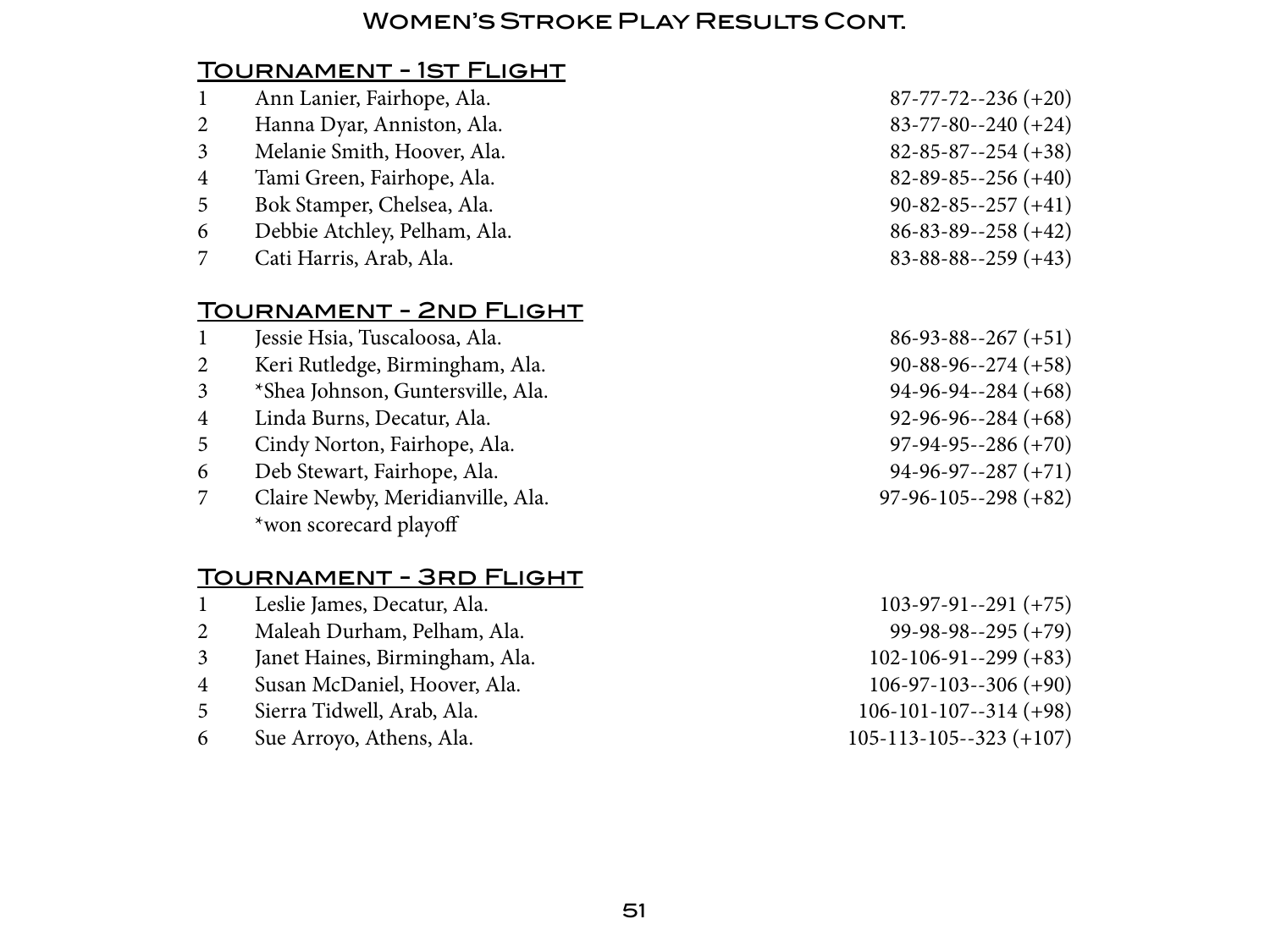#### Past Women's Stroke Play Champions

# WOMEN'S STATE STROKE PLAY (2011-present)

| YEAR | <b>WINNER</b>   | <b>SCORE</b> | <b>SITE</b> |
|------|-----------------|--------------|-------------|
| 2016 | Michaela Morard | 215          | TP Cou      |
| 2015 | Elaine Wood     | 218          | Shoal C     |
| 2014 | Alison Hovatter | 218          | Canebr      |
| 2013 | Cammie Gray     | 220          | Cherok      |
| 2012 | Cammie Gray     | 219          | Selma       |
| 2011 | Haley Lawrence  | 221          | Grayso      |

| <u>JIL</u> |                 |
|------------|-----------------|
|            | TP Country Club |

- Shoal Creek
- Canebrake Club
- Cherokee Ridge Country Club
- Selma Country Club
- Grayson Valley Country Club

#### WOMEN'S STATE STROKE PLAY (2011-present)

| <b>YEAR</b> | <b>WINNER</b>                       | <b>SITE</b>              |
|-------------|-------------------------------------|--------------------------|
| 2010        | Maegan Rice                         | Selma Country Club       |
| 2009        | <b>Betsy Birchall</b>               | Cherokee Ridge           |
| 2008        | Candace Schepperle                  | The Ledges               |
| 2007        | Karlin Beck                         | CypressBend              |
| 2006        | Jill Stupiansky                     | CypressBend              |
| 2005        | Jordan Hardy                        | <b>Cotton Creek Club</b> |
| 2004        | Kathy Hartwiger                     | <b>Cotton Creek Club</b> |
| 2003        | Annie Kirkland                      | CypressBend/Cotton Creek |
| 2002        | Kathy Hartwiger                     | <b>Cotton Creek Club</b> |
| 2001        | Anne Hutto                          | <b>Cotton Creek Club</b> |
| 2000        | Lacy Shelton                        | CypressBend/Cotton Creek |
| 1999        | Anne Hutto                          | <b>Cotton Creek Club</b> |
| 1998        | Anne Hutto                          | <b>Cotton Creek Club</b> |
| 1997        | Virginia Derby Grimes               | <b>Cotton Creek Club</b> |
| 1996        | Kathy Hartwiger                     | <b>Cotton Creek Club</b> |
| 1995        | Virginia Derby Grimes               | <b>Cotton Creek Club</b> |
| 1994        | Beth Barry                          | <b>Cotton Creek Club</b> |
|             | 1993 Women's Stroke Play Not Played |                          |
| 1992        | Missy Tuck                          | Country Club of Ozark    |
| 1991        | Beth Barry                          | Cotton Creek Club        |
| 1990        | Virginia Derby                      | Gulf Shores Golf Club    |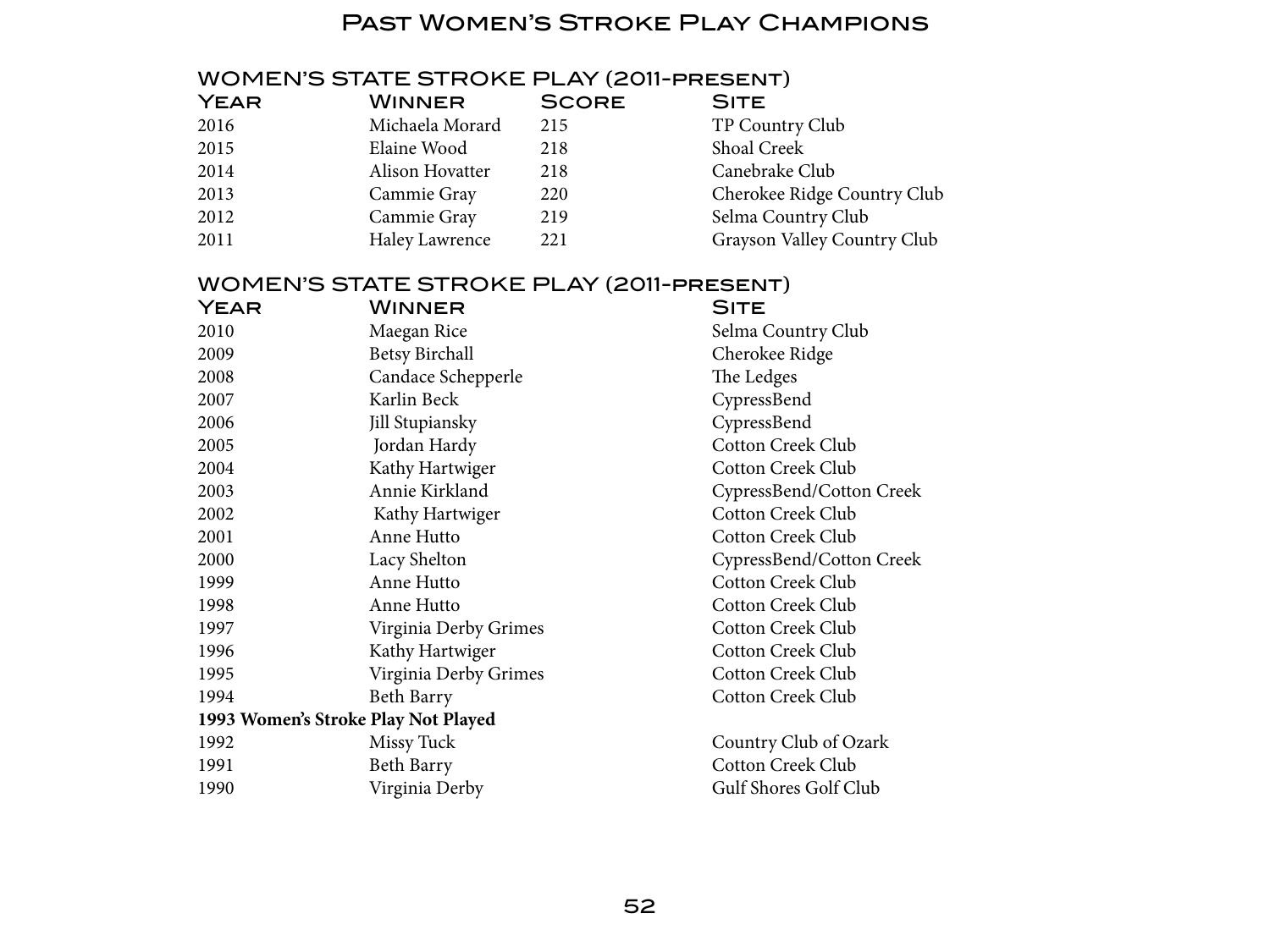

# **2016 BOYS STATE JUNIOR CHAMPION** JOHN RACCIATTI JR. Lakewood Golf Club, Point Clear, AL

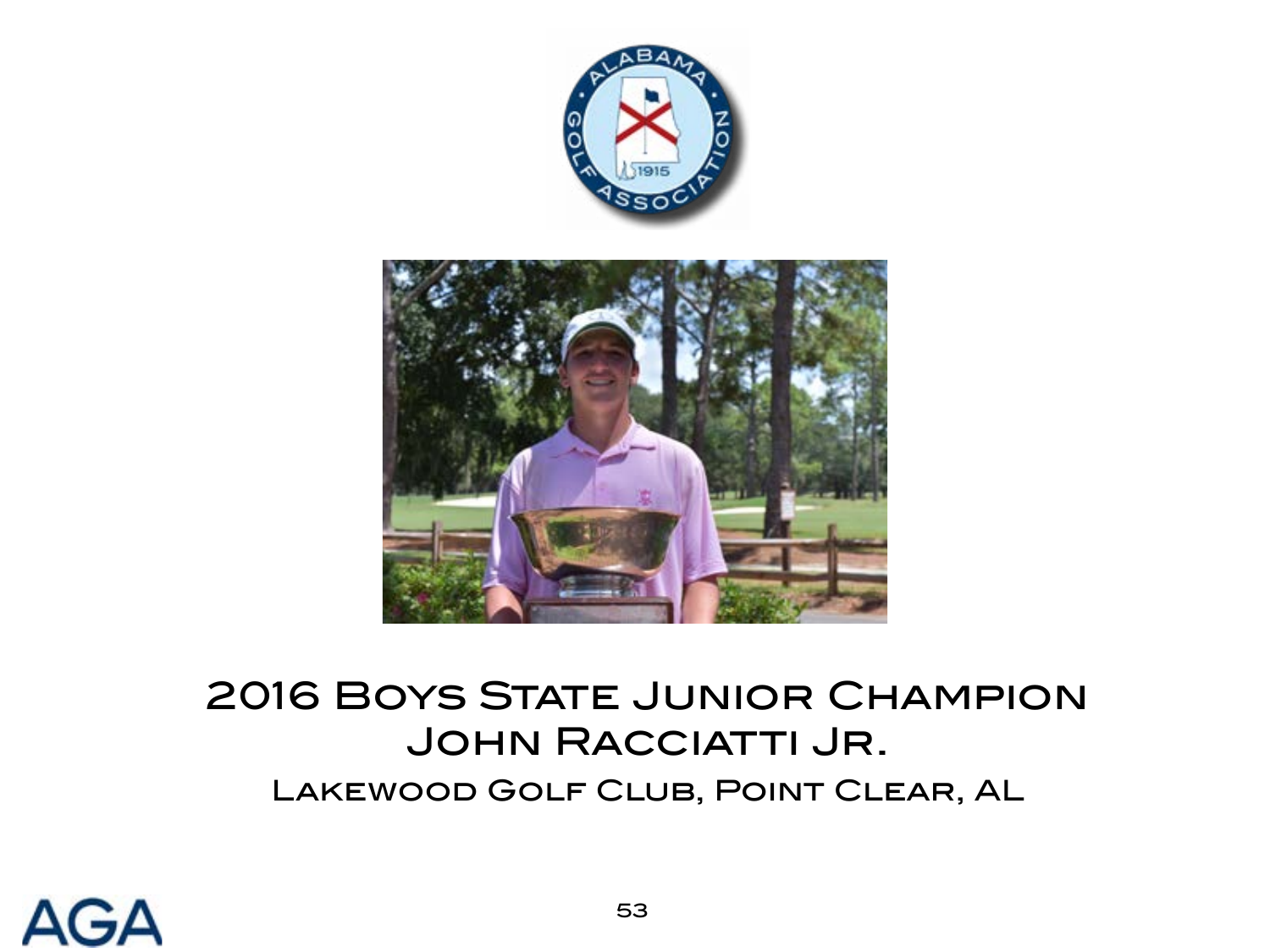# 2016 BOYS STATE JUNIOR RESULTS

| (H.S. GRADUATION)<br><u>PLACE</u> |                                           |                            |  |
|-----------------------------------|-------------------------------------------|----------------------------|--|
|                                   | <u>14-18 OVERALL DIVISION</u>             | <b>SCORE</b>               |  |
| $\mathbf{1}$                      | John Racciatti Jr, Fairhope, Ala. (2017)  | $70-70-65--205(-11)$       |  |
| $\overline{2}$                    | Will McFadden, Mobile, Ala. (2018)        | $74-65-69-208(-8)$         |  |
| 3                                 | Blake Schambeau, Hoover, Ala. (2016)      | $69 - 71 - 71 - 211(-5)$   |  |
| $\overline{4}$                    | John Catanzaro, Gadsden, Ala. (2017)      | $72 - 67 - 73 - 212$ (-4)  |  |
| T <sub>5</sub>                    | Connor Doyal, Homewood, Ala. (2017)       | $72 - 66 - 75 - 213$ (-3)  |  |
| T <sub>5</sub>                    | Hunter Battles, Tuscumbia, Ala. (2019)    | $72-69-72-213(-3)$         |  |
| 7                                 | Matt Lorenz, Gulf Shores, Ala. (2016)     | $75 - 70 - 69 - -214$ (-2) |  |
| 8                                 | Ethan Hagood, Hoover, Ala. (2018)         | $73 - 74 - 68 - -215(-1)$  |  |
| 9                                 | John Snoddy, Birmingham, Ala. (2017)      | 73-69-74--216 (Even)       |  |
| T10                               | Ike Alexander, Florence, Ala. (2017)      | $73 - 72 - 72 - 217 (+1)$  |  |
| T <sub>10</sub>                   | Sam Murphy, Decatur, Ala. (2017)          | $73 - 73 - 71 - 217 (+1)$  |  |
| T <sub>12</sub>                   | Connor Newton, Auburn, Ala. (2018)        | $67 - 73 - 79 - 219 (+3)$  |  |
| T <sub>12</sub>                   | Jack Goldasich, Birmingham, Ala. (2018)   | $74 - 72 - 73 - 219 + 3$   |  |
| T <sub>12</sub>                   | Tee Brown, Gadsden, Ala. (2017)           | $69 - 78 - 72 - 219 (+3)$  |  |
| T15                               | Chandler Pulliam, Birmingham, Ala. (2017) | $74 - 75 - 71 - 220 + 4$   |  |
| T15                               | Connor Reid, Opelika, Ala. (2018)         | $74-77-69-220 (+4)$        |  |
| T15                               | Dawson Atkinson, Trussville, Ala. (2018)  | $76 - 73 - 71 - 220 + 4$   |  |
| T15                               | Jonathan Eyster, Birmingham, Ala. (2016)  | $73 - 75 - 72 - 220 + 4$   |  |
| T15                               | Reynolds Lambert, Birmingham, Ala. (2019) | $71 - 77 - 72 - 220$ (+4)  |  |
| T <sub>20</sub>                   | Charles Wood, Spanish Fort, Ala. (2016)   | $72 - 77 - 72 - 221$ (+5)  |  |
| <b>T20</b>                        | Conner Sells, Mobile, Ala. (2017)         | $75 - 75 - 71 - 221$ (+5)  |  |
| T <sub>20</sub>                   | Drew Mathers, Mobile, Ala. (2016)         | $73 - 76 - 72 - 221$ (+5)  |  |
| <b>T20</b>                        | Jack Poole, Birmingham, Ala. (2017)       | $75 - 73 - 73 - 221 (+5)$  |  |
| <b>T20</b>                        | Jake DeZoort, Tuscaloosa, Ala. (2015)     | $74 - 72 - 75 - 221$ (+5)  |  |
| <b>T20</b>                        | Luke Shaw, Tuscaloosa, Ala. (2017)        | $69 - 75 - 77 - 221 (+5)$  |  |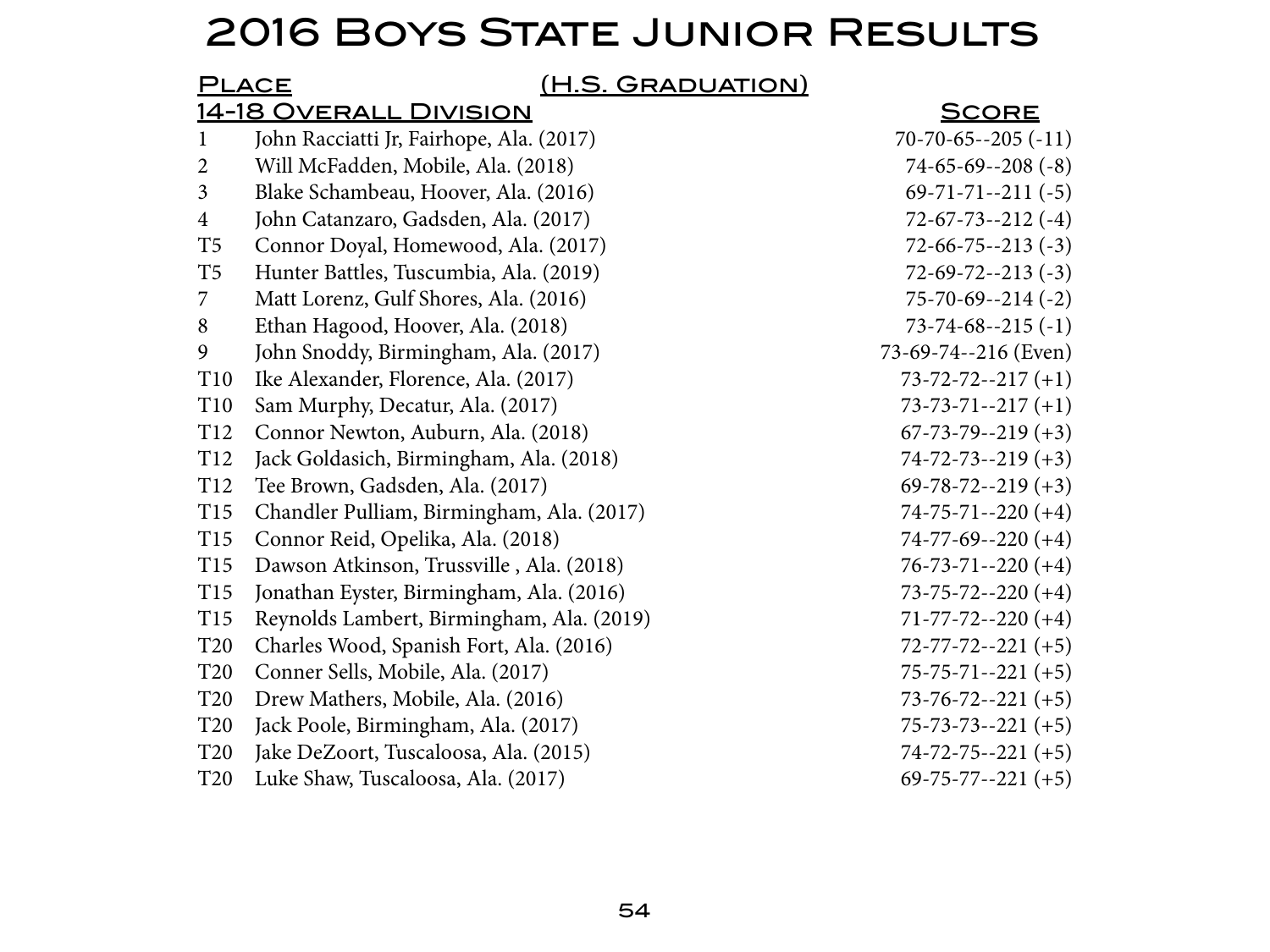| T <sub>20</sub> | Thomas Speigner, Headland, Ala. (2017)     | $74 - 74 - 73 - 221$ (+5)  |
|-----------------|--------------------------------------------|----------------------------|
| <b>T20</b>      | William Wethington, Gadsden, Ala. (2019)   | $72 - 77 - 72 - 221 (+5)$  |
| <b>T28</b>      | Caleb O'Toole, Pinson, Ala. (2017)         | $75 - 72 - 75 - 222$ (+6)  |
| <b>T28</b>      | Eli Hodges, Tuscumbia, Ala. (2016)         | $74 - 75 - 73 - 222$ (+6)  |
| T <sub>28</sub> | Ford Clegg, Birmingham, Ala. (2018)        | $70-76-76-222 (+6)$        |
| <b>T28</b>      | William Wann, Birmingham, Ala. (2019)      | $73 - 76 - 73 - 222$ (+6)  |
| T32             | Dawson Garrett, Fort Payne, Ala. (2020)    | $75 - 71 - 77 - 223 + 7$   |
| T32             | Harrison Martin, Gadsden, Ala. (2016)      | $77 - 70 - 76 - 223$ (+7)  |
| T32             | J. P. Cave, Mobile, Ala. (2020)            | $70 - 78 - 75 - 223 + 7$   |
| T32             | Landon Carner, Birmingham, Ala. (2018)     | $74 - 78 - 71 - 223 + 7)$  |
| T32             | Mac Murphy, Decatur, Ala. (2017)           | $73 - 74 - 76 - 223 + 7$   |
| <b>T37</b>      | Andrew Graves, Mobile, Ala. (2018)         | $76 - 75 - 73 - 224 (+8)$  |
| T37             | Carden McCay, Trussville, Ala. (2016)      | $73 - 76 - 75 - 224 (+8)$  |
| <b>T37</b>      | Rob Richards, Haleyville, Ala. (2018)      | $77 - 77 - 70 - 224 (+8)$  |
| T37             | Spencer Arnold, Mobile, Ala. (2016)        | $81-69-74-224 (+8)$        |
| <b>T37</b>      | Willis Hagan, Birmingham, Ala. (2017)      | $75 - 74 - 75 - 224 (+8)$  |
| T42             | Cody Maddox, Guin, Ala. (2017)             | $77 - 74 - 74 - 225 (+9)$  |
| T42             | Felix Ronderos, Mobile, Ala. (2018)        | $76 - 74 - 75 - 225 (+9)$  |
| T42             | Jordan Plunkett, Sterrett, Ala. (2018)     | $71-78-76-225 (+9)$        |
| T45             | Brendan Winters, Spanish Fort, Ala. (2019) | $74 - 78 - 74 - 226 + 10$  |
| T45             | Brock McNeely, Glencoe, Ala. (2019)        | $73 - 74 - 79 - 226 (+10)$ |
| T45             | Noah Whittington, Frisco City, Ala. (2016) | $77 - 75 - 74 - 226 (+10)$ |
| T45             | Tripp Law, Mountain Brook, Ala. (2020)     | $72 - 76 - 78 - 226 (+10)$ |
| T49             | Nick Robillard, Birmingham, Ala. (2017)    | $76 - 74 - 77 - 227 (+11)$ |
| T49             | Reed Love, Trussville, Ala. (2017)         | $75-79-73-227 (+11)$       |
| T49             | William Goldasich, Birmingham, Ala. (2019) | $75 - 74 - 78 - 227 (+11)$ |
| <b>T52</b>      | Brendan Keller, Huntsville, Ala. (2017)    | $75 - 75 - 78 - 228 + 12$  |
| <b>T52</b>      | Nicholas Welden, Birmingham, Ala. (2016)   | $75 - 73 - 80 - 228 + 12$  |
| 54              | Ryan Eshleman, Vestavia Hills, Ala. (2020) | $79 - 73 - 77 - 229 + 13$  |
| 55              | Hal Dove, Dothan, Ala. (2019)              | $73 - 78 - 79 - 230 + 14$  |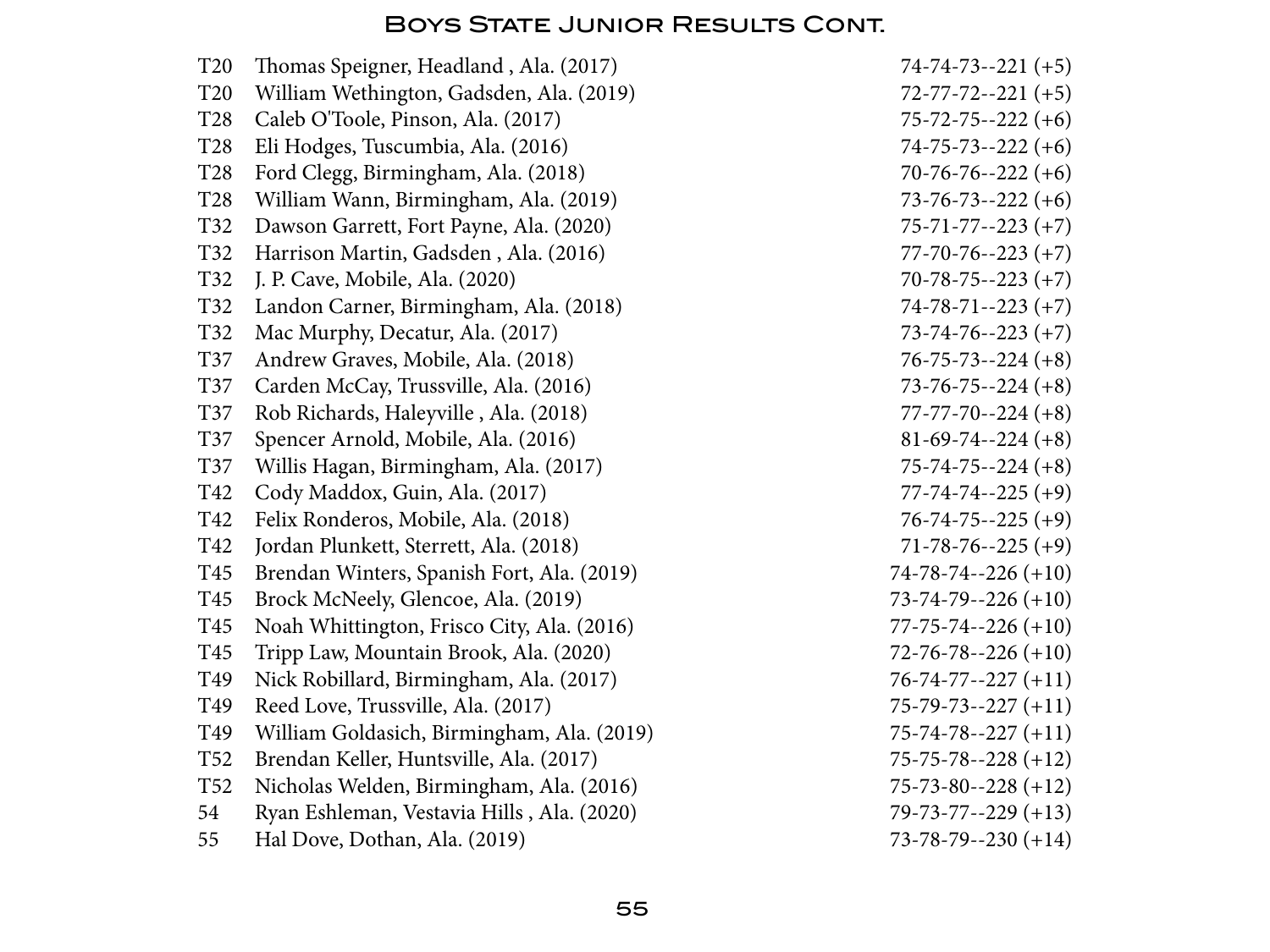|                 | T56 Addison Nix, Auburn, Ala. (2017)     | $76 - 76 - 80 - 232 + 16$  |
|-----------------|------------------------------------------|----------------------------|
| T56             | Mac Scott, Birmingham, Ala. (2020)       | $78 - 75 - 79 - 232 + 16$  |
| T <sub>56</sub> | Price Brown, Mobile, Ala. (2020)         | $78 - 73 - 81 - 232 + 16$  |
| T <sub>59</sub> | Justin Vincent, Athens, Ala. (2018)      | $79 - 75 - 79 - 233 + 17$  |
| T59             | Owen Burt, Millbrook, Ala. (2017)        | $79 - 75 - 79 - 233 + 17$  |
| 61              | Ross Napier, Hartselle, Ala. (2018)      | $79 - 75 - 80 - 234 + 18$  |
| T62             | Matt Stuart, Birmingham, Ala. (2019)     | $81 - 78 - 77 - 236 + 20$  |
| T <sub>62</sub> | Will Patrick, Oneonta, Ala. (2020)       | $76 - 83 - 77 - 236 (+20)$ |
| 64              | Dawson Farni, Saraland, Ala. (2020)      | $81 - 79 - 77 - 237 + 21$  |
| 65              | Eric Boutwell, Russellville, Ala. (2021) | $75 - 80 - 83 - 238 + 22$  |
| 66              | Brice Warden, Fairhope, Ala. (2020)      | $78 - 82 - 81 - 241 (+25)$ |
| 67              | Winston Smith, Birmigham, Ala. (2019)    | $78 - 79 - 86 - 243 + 27$  |

### Failed to Qualify for Final Round

| T <sub>68</sub> | Bay Simpson, Florence, Ala. (2017)         | $77-78(+11)$  |
|-----------------|--------------------------------------------|---------------|
| T <sub>68</sub> | Harrison Howell, Tuscaloosa, Ala. (2018)   | $78-77(+11)$  |
| T <sub>68</sub> | Matthew Smith, Athens, Ala. (2019)         | $75-80 (+11)$ |
| 71              | Trey Rose, Tuscaloosa, Ala. (2016)         | $80-76(+12)$  |
| T72             | Carter Henley, Auburn, Ala. (2016)         | $80-78(+14)$  |
| T72             | Reed Hereford, Hoover, Ala. (2018)         | $75-83 (+14)$ |
| T72             | Tanner Foster, Mobile, Ala. (2016)         | $79-79(+14)$  |
| 75              | Austin Chandler, Madison, Ala. (2017)      | $83-76 (+15)$ |
| T76             | Jack Henson, Fairhope, Ala. (2017)         | $80-80 (+16)$ |
| T76             | Rily McRoy, Huntsville, Ala. (2017)        | $79-81 (+16)$ |
| T78             | Benjamin Harris, Homewood, Ala. (2017)     | $78-83(+17)$  |
| T78             | Cole Pearson, Cullman, Ala. (2017)         | $83-78(+17)$  |
| <b>T78</b>      | J. Michael Riley, Mobile, Ala. (2016)      | $85-76(+17)$  |
| T78             | Tyler Simmons, Pleasant Grove, Ala. (2017) | $83-78(+17)$  |
| T82             | Cameron Spehar, Hartselle, Ala. (2019)     | $78-84(+18)$  |
| T82             | Jordan Hartsell, Hartselle, Ala. (2017)    | $81-81 (+18)$ |
| 84              | Will Richardson, Fairhope, Ala. (2018)     | $86-77 (+19)$ |
| T85             | Brant Bishop, Muscle Shoals, Ala. (2017)   | $81-83 (+20)$ |
|                 |                                            |               |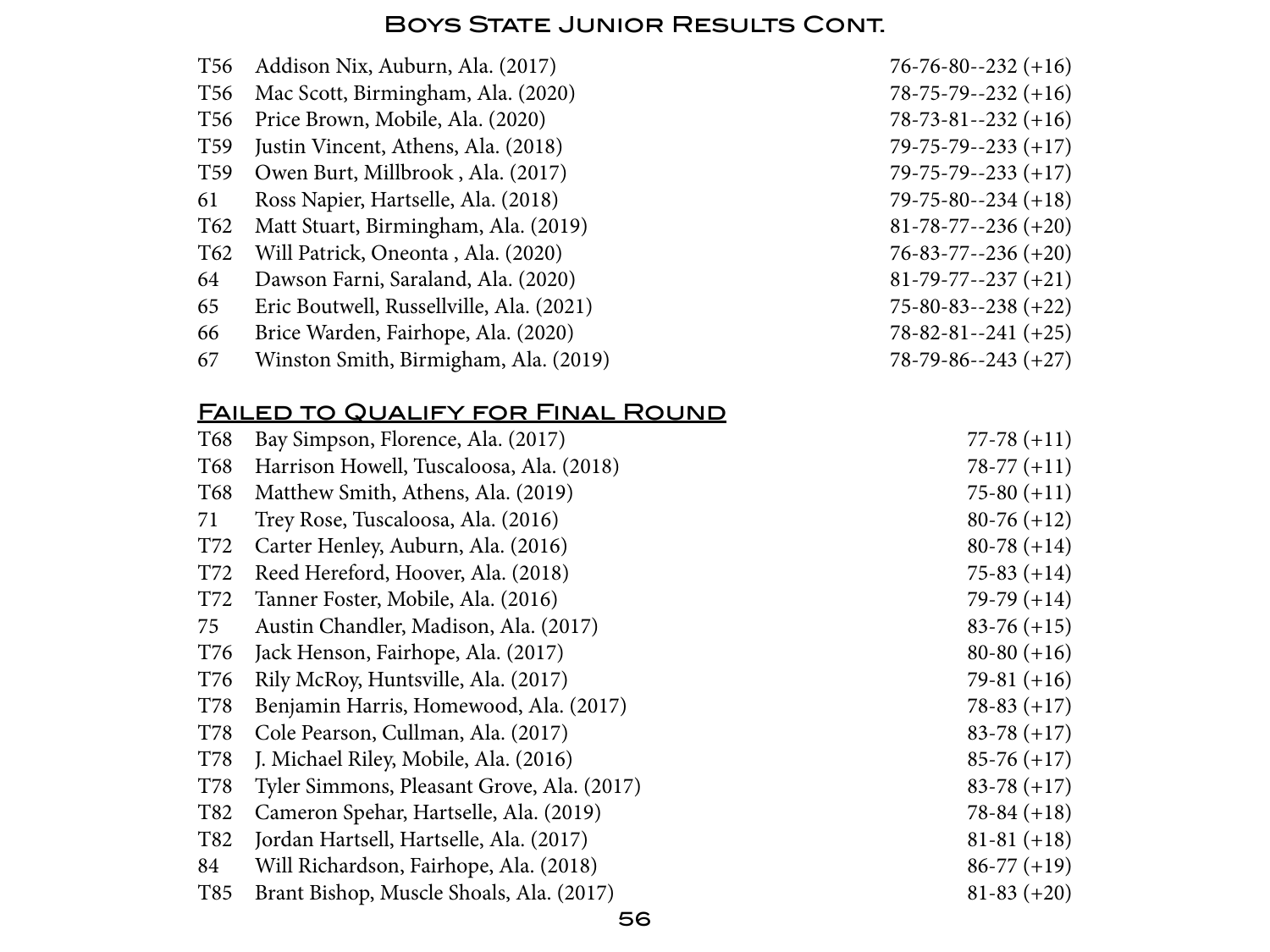| T85              | Landon Miles, Madison, Ala. (2018)             | $79-85 (+20)$   |
|------------------|------------------------------------------------|-----------------|
| T87              | Cameron Dailey, Fayette, Ala. (2018)           | $74-91 (+21)$   |
| T87              | Chase Foster, Theodore, Ala. (2018)            | $80-85 (+21)$   |
| 89               | James Roberts, Birmingham, Ala. (2018)         | $87-79(+22)$    |
| <b>T90</b>       | Andrew Ramey, Trussville, Ala. (2016)          | $79-88 (+23)$   |
| T90              | Chase Thompson, Jasper, Ala. (2016)            | $83-84 (+23)$   |
| T90              | Connor Floyd, Spanish Fort, Ala. (2019)        | $79-88 (+23)$   |
| T90              | Logan McCracken, Trussville, Ala. (2018)       | $87-80 (+23)$   |
| T90              | Noah Martino, Mobile, Ala. (2017)              | $82-85 (+23)$   |
| <b>T90</b>       | Taylor Simmons, Pleasant Grove, Ala. (2017)    | $83-84 (+23)$   |
| T <sub>96</sub>  | Blake Batchelor, Madison, Ala. (2018)          | $85-83 (+24)$   |
| T <sub>96</sub>  | Robbie Daves, Point Clear, Ala. (2019)         | $83-85 (+24)$   |
| T96              | Tanner Guthrie, Auburn, Ala. (2019)            | $86 - 82 (+24)$ |
| T99              | Johnny Nathan, Birmingham, Ala. (2020)         | $86-83(+25)$    |
| T <sub>99</sub>  | Riley Thrasher, Trinity, Ala. (2018)           | $87-82 (+25)$   |
| T <sub>101</sub> | Garrison Guthrie, Auburn, Ala. (2020)          | $86-84 (+26)$   |
| T <sub>101</sub> | Joe Paul Pennington, Spanish Fort, Ala. ()     | $86-84 (+26)$   |
|                  | T103 Houston Pierce, Fairhope, Ala. (2017)     | $87-89 (+32)$   |
| T <sub>103</sub> | Sam Brewbaker, Tuscaloosa, Ala. (2018)         | $88-88 (+32)$   |
| 105              | Jack Blair, Auburn, Ala. (2018)                | $88-93 (+37)$   |
| 106              | Patrick Minor, Jasper, Ala. (2019)             | $89-94 (+39)$   |
| 107              | Matthew Wagner, Brewton, Ala. (2020)           | $91-94 (+41)$   |
| 108              | Walt Cassady, Fairhope, Ala. (2019)            | $96-92 (+44)$   |
| 109              | Varun Yerramsetti, Vestavia Hills, Ala. (2017) | 79-DQ (DQ)      |
| T <sub>110</sub> | Austin Coggin, Vestavia Hills, Ala. (2019)     | 75-WD (WD)      |
|                  | T110 Jacob LeCroy, Anniston, Ala. (2019)       | 93-WD (WD)      |
|                  |                                                |                 |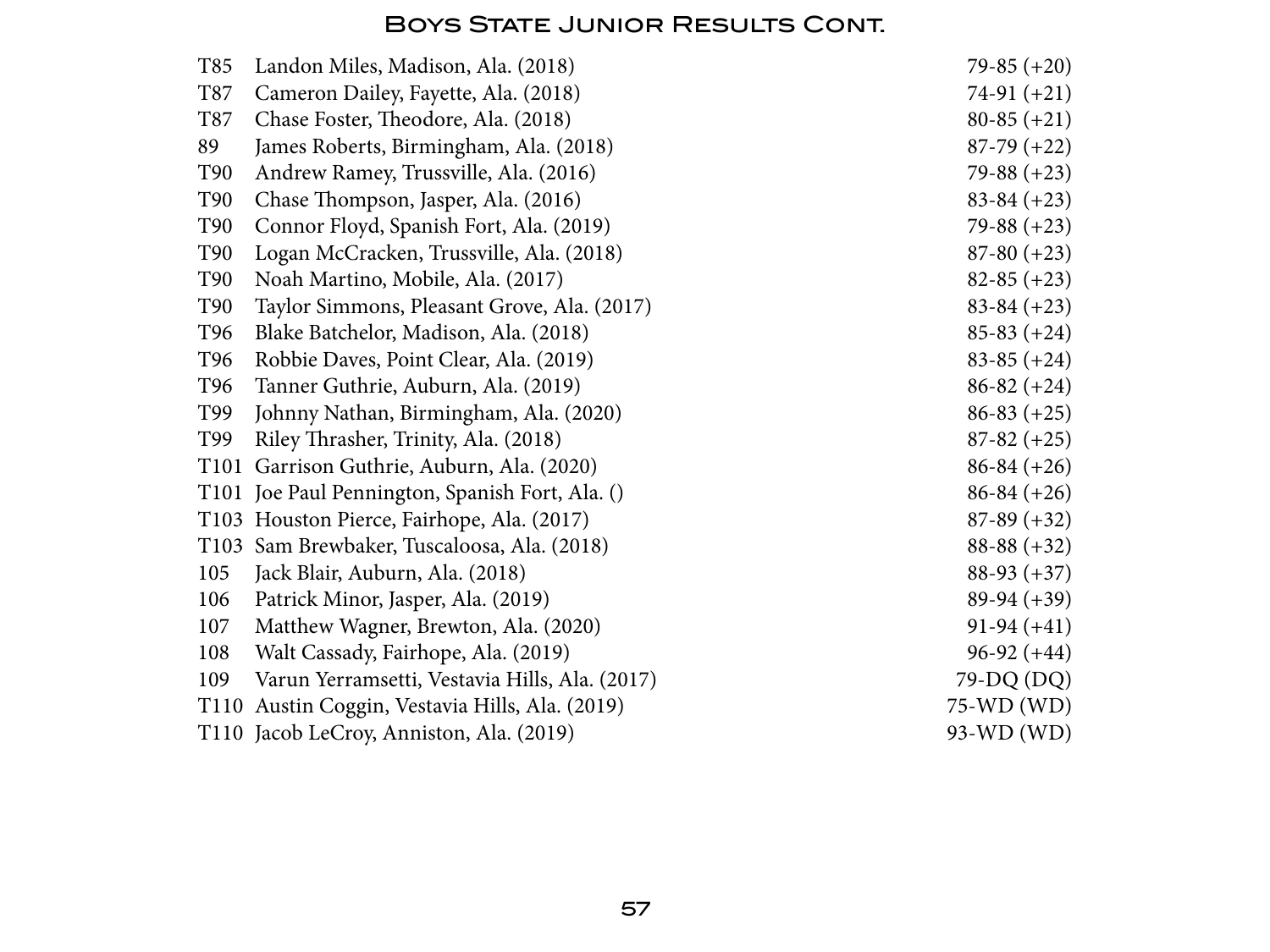# **BOYS STATE JUNIOR** Age Division Results

#### 16-18 Age Division

| $\mathbf{1}$    | John Racciatti Jr, Fairhope, Ala. (2017)  | $70-70-65--205(-11)$      |
|-----------------|-------------------------------------------|---------------------------|
| $\overline{2}$  | Will McFadden, Mobile, Ala. (2018)        | $74-65-69-208(-8)$        |
| $\mathfrak{Z}$  | Blake Schambeau, Hoover, Ala. (2016)      | $69 - 71 - 71 - 211(-5)$  |
| $\overline{4}$  | John Catanzaro, Gadsden, Ala. (2017)      | $72 - 67 - 73 - 212$ (-4) |
| 5               | Connor Doyal, Homewood, Ala. (2017)       | $72-66-75-213(-3)$        |
| 6               | Matt Lorenz, Gulf Shores, Ala. (2016)     | $75 - 70 - 69 - 214$ (-2) |
| 7               | Ethan Hagood, Hoover, Ala. (2018)         | $73 - 74 - 68 - -215(-1)$ |
| 8               | John Snoddy, Birmingham, Ala. (2017)      | 73-69-74--216 (Even)      |
| T <sub>9</sub>  | Ike Alexander, Florence, Ala. (2017)      | $73 - 72 - 72 - 217 (+1)$ |
| T <sub>9</sub>  | Sam Murphy, Decatur, Ala. (2017)          | $73 - 73 - 71 - 217 (+1)$ |
| T11             | Connor Newton, Auburn, Ala. (2018)        | $67 - 73 - 79 - 219 (+3)$ |
| <b>T11</b>      | Jack Goldasich, Birmingham, Ala. (2018)   | $74 - 72 - 73 - 219 + 3$  |
| <b>T11</b>      | Tee Brown, Gadsden, Ala. (2017)           | $69 - 78 - 72 - 219 + 3$  |
| T <sub>14</sub> | Chandler Pulliam, Birmingham, Ala. (2017) | $74 - 75 - 71 - 220$ (+4) |
| T14             | Connor Reid, Opelika, Ala. (2018)         | $74 - 77 - 69 - 220 (+4)$ |
| T14             | Dawson Atkinson, Trussville, Ala. (2018)  | $76 - 73 - 71 - 220$ (+4) |
| T14             | Jonathan Eyster, Birmingham, Ala. (2016)  | $73 - 75 - 72 - 220$ (+4) |
| T18             | Charles Wood, Spanish Fort, Ala. (2016)   | $72 - 77 - 72 - 221$ (+5) |
| T18             | Conner Sells, Mobile, Ala. (2017)         | $75 - 75 - 71 - 221$ (+5) |
| T <sub>18</sub> | Drew Mathers, Mobile, Ala. (2016)         | $73 - 76 - 72 - 221 (+5)$ |
| T18             | Jack Poole, Birmingham, Ala. (2017)       | $75 - 73 - 73 - 221 (+5)$ |
| T <sub>18</sub> | Jake DeZoort, Tuscaloosa, Ala. (2015)     | $74 - 72 - 75 - 221$ (+5) |
| T18             | Luke Shaw, Tuscaloosa, Ala. (2017)        | $69 - 75 - 77 - 221 (+5)$ |
| T <sub>18</sub> | Thomas Speigner, Headland, Ala. (2017)    | $74 - 74 - 73 - 221$ (+5) |
| T <sub>25</sub> | Caleb O'Toole, Pinson, Ala. (2017)        | $75 - 72 - 75 - 222$ (+6) |
| T25             | Eli Hodges, Tuscumbia, Ala. (2016)        | $74 - 75 - 73 - 222$ (+6) |
| T <sub>25</sub> | Ford Clegg, Birmingham, Ala. (2018)       | $70-76-76-222 (+6)$       |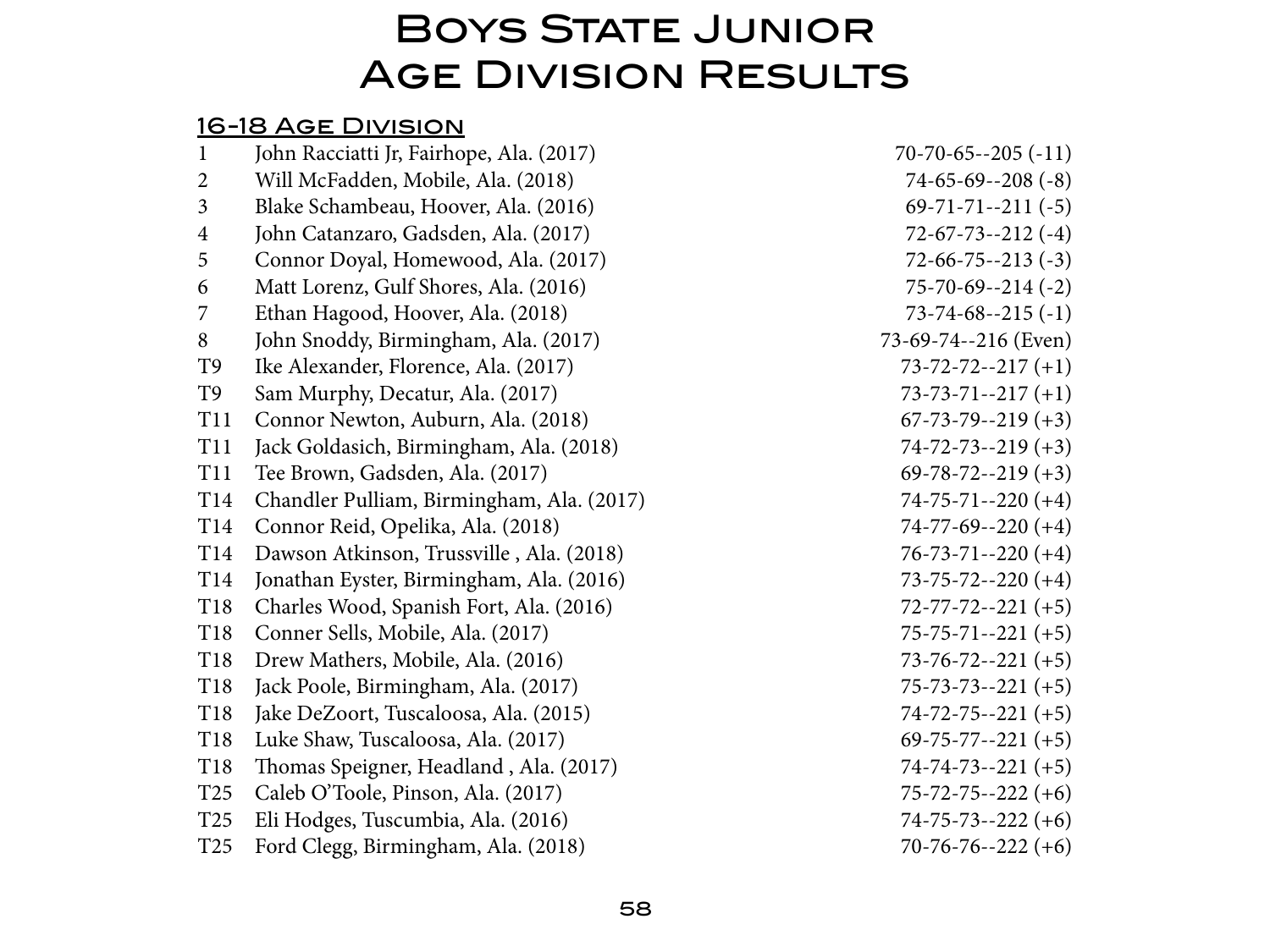| T <sub>25</sub> | William Wann, Birmingham, Ala. (2019)      | $73 - 76 - 73 - 222$ (+6)  |
|-----------------|--------------------------------------------|----------------------------|
| T <sub>29</sub> | Harrison Martin, Gadsden, Ala. (2016)      | $77 - 70 - 76 - 223 (+7)$  |
| T <sub>29</sub> | Landon Carner, Birmingham, Ala. (2018)     | $74 - 78 - 71 - 223$ (+7)  |
| T <sub>29</sub> | Mac Murphy, Decatur, Ala. (2017)           | $73 - 74 - 76 - 223 + 7$   |
| T32             | Andrew Graves, Mobile, Ala. (2018)         | $76 - 75 - 73 - 224 (+8)$  |
| T32             | Carden McCay, Trussville, Ala. (2016)      | $73 - 76 - 75 - 224 (+8)$  |
| T32             | Rob Richards, Haleyville, Ala. (2018)      | $77 - 77 - 70 - 224 (+8)$  |
| T32             | Spencer Arnold, Mobile, Ala. (2016)        | $81-69-74-224(+8)$         |
| T32             | Willis Hagan, Birmingham, Ala. (2017)      | $75 - 74 - 75 - 224 (+8)$  |
| T37             | Cody Maddox, Guin, Ala. (2017)             | $77 - 74 - 74 - 225 (+9)$  |
| <b>T37</b>      | Felix Ronderos, Mobile, Ala. (2018)        | $76 - 74 - 75 - 225 (+9)$  |
| T37             | Jordan Plunkett, Sterrett, Ala. (2018)     | $71 - 78 - 76 - 225 (+9)$  |
| T40             | Brendan Winters, Spanish Fort, Ala. (2019) | $74 - 78 - 74 - 226 + 10$  |
| <b>T40</b>      | Noah Whittington, Frisco City, Ala. (2016) | $77 - 75 - 74 - 226 (+10)$ |
| T42             | Nick Robillard, Birmingham, Ala. (2017)    | $76 - 74 - 77 - 227 (+11)$ |
| T42             | Reed Love, Trussville, Ala. (2017)         | $75 - 79 - 73 - 227 (+11)$ |
| T44             | Brendan Keller, Huntsville, Ala. (2017)    | $75 - 75 - 78 - 228 + 12$  |
| T44             | Nicholas Welden, Birmingham, Ala. (2016)   | $75 - 73 - 80 - 228 + 12$  |
| 46              | Addison Nix, Auburn, Ala. (2017)           | $76 - 76 - 80 - 232 + 16$  |
| T47             | Justin Vincent, Athens, Ala. (2018)        | $79 - 75 - 79 - 233 + 17$  |
| T47             | Owen Burt, Millbrook, Ala. (2017)          | $79 - 75 - 79 - 233 + 17$  |
| 49              | Ross Napier, Hartselle, Ala. (2018)        | $79 - 75 - 80 - 234 + 18$  |
|                 |                                            |                            |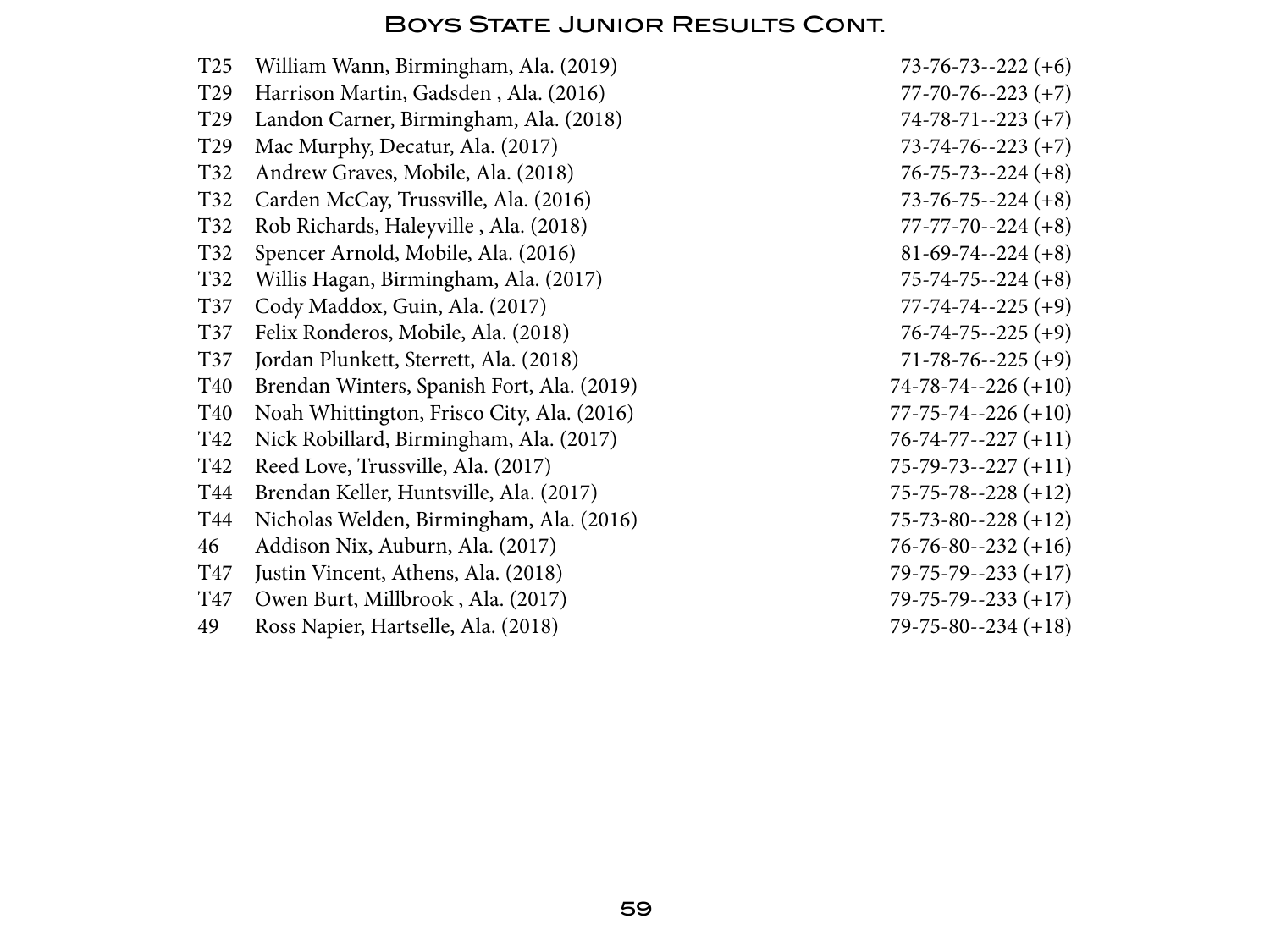### Failed to Qualify for Final Round

| <b>T50</b>      | Bay Simpson, Florence, Ala. (2017)             | $77 - 78 (+11)$ |
|-----------------|------------------------------------------------|-----------------|
| <b>T50</b>      | Harrison Howell, Tuscaloosa, Ala. (2018)       | $78-77(+11)$    |
| <b>T50</b>      | Matthew Smith, Athens, Ala. (2019)             | $75-80 (+11)$   |
| 53              | Trey Rose, Tuscaloosa, Ala. (2016)             | $80-76(+12)$    |
| T54             | Carter Henley, Auburn, Ala. (2016)             | $80-78(+14)$    |
| T <sub>54</sub> | Reed Hereford, Hoover, Ala. (2018)             | $75-83 (+14)$   |
| T <sub>54</sub> | Tanner Foster, Mobile, Ala. (2016)             | $79-79(+14)$    |
| 57              | Austin Chandler, Madison, Ala. (2017)          | $83-76 (+15)$   |
| T <sub>58</sub> | Jack Henson, Fairhope, Ala. (2017)             | $80-80 (+16)$   |
| T <sub>58</sub> | Rily McRoy, Huntsville, Ala. (2017)            | $79-81 (+16)$   |
| T60             | Benjamin Harris, Homewood, Ala. (2017)         | $78-83 (+17)$   |
| <b>T60</b>      | Cole Pearson, Cullman, Ala. (2017)             | $83-78(+17)$    |
| T60             | J. Michael Riley, Mobile, Ala. (2016)          | $85-76(+17)$    |
| T60             | Tyler Simmons, Pleasant Grove, Ala. (2017)     | $83-78(+17)$    |
| 64              | Jordan Hartsell, Hartselle, Ala. (2017)        | $81-81 (+18)$   |
| 65              | Will Richardson, Fairhope, Ala. (2018)         | $86-77(+19)$    |
| T66             | Brant Bishop, Muscle Shoals, Ala. (2017)       | $81-83 (+20)$   |
| T66             | Landon Miles, Madison, Ala. (2018)             | $79-85 (+20)$   |
| T68             | Cameron Dailey, Fayette, Ala. (2018)           | $74-91 (+21)$   |
| T68             | Chase Foster, Theodore, Ala. (2018)            | $80-85 (+21)$   |
| 70              | James Roberts, Birmingham, Ala. (2018)         | $87-79 (+22)$   |
| T71             | Andrew Ramey, Trussville, Ala. (2016)          | $79 - 88 (+23)$ |
| T71             | Chase Thompson, Jasper, Ala. (2016)            | $83 - 84 (+23)$ |
| T71             | Logan McCracken, Trussville, Ala. (2018)       | $87-80 (+23)$   |
| T71             | Noah Martino, Mobile, Ala. (2017)              | $82 - 85 (+23)$ |
| T71             | Taylor Simmons, Pleasant Grove, Ala. (2017)    | $83 - 84 (+23)$ |
| 76              | Blake Batchelor, Madison, Ala. (2018)          | $85-83(+24)$    |
| 77              | Riley Thrasher, Trinity, Ala. (2018)           | $87-82 (+25)$   |
| 78              | Houston Pierce, Fairhope, Ala. (2017)          | $87-89 (+32)$   |
| 79              | Jack Blair, Auburn, Ala. (2018)                | $88-93 (+37)$   |
| 80              | Varun Yerramsetti, Vestavia Hills, Ala. (2017) | 79-DQ (DQ)      |
| 81              | Jacob LeCroy, Anniston, Ala. (2019)            | 93-WD (WD)      |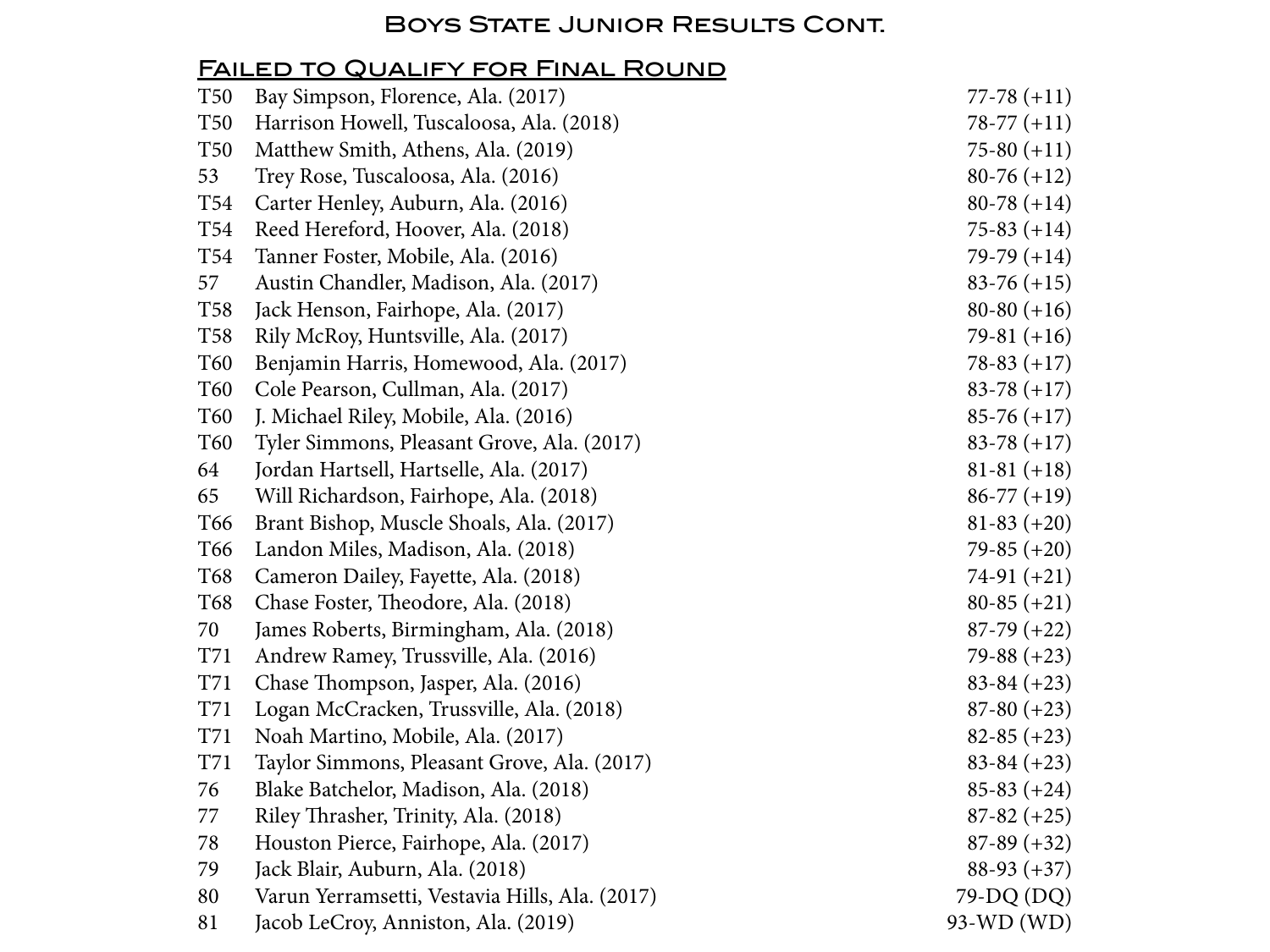### 14-15 Age Division

| $\mathbf{1}$    | Hunter Battles, Tuscumbia, Ala. (2019)     | $72 - 69 - 72 - 213$ (-3)  |
|-----------------|--------------------------------------------|----------------------------|
| $\overline{2}$  | Reynolds Lambert, Birmingham, Ala. (2019)  | $71 - 77 - 72 - 220 (+4)$  |
| $\mathfrak{Z}$  | William Wethington, Gadsden, Ala. (2019)   | $72 - 77 - 72 - 221 (+5)$  |
| T <sub>4</sub>  | Dawson Garrett, Fort Payne, Ala. (2020)    | $75 - 71 - 77 - 223 + 7)$  |
| T <sub>4</sub>  | J. P. Cave, Mobile, Ala. (2020)            | $70 - 78 - 75 - 223 + 7$   |
| T <sub>6</sub>  | Brock McNeely, Glencoe, Ala. (2019)        | $73 - 74 - 79 - 226 (+10)$ |
| T <sub>6</sub>  | Tripp Law, Mountain Brook, Ala. (2020)     | $72 - 76 - 78 - 226 (+10)$ |
| 8               | William Goldasich, Birmingham, Ala. (2019) | $75 - 74 - 78 - 227 (+11)$ |
| 9               | Ryan Eshleman, Vestavia Hills, Ala. (2020) | $79 - 73 - 77 - 229 + 13$  |
| 10              | Hal Dove, Dothan, Ala. (2019)              | $73 - 78 - 79 - 230 + 14$  |
| T <sub>11</sub> | Mac Scott, Birmingham, Ala. (2020)         | $78-75-79-232 (+16)$       |
| <b>T11</b>      | Price Brown, Mobile, Ala. (2020)           | $78 - 73 - 81 - 232 + 16$  |
| T <sub>13</sub> | Matt Stuart, Birmingham, Ala. (2019)       | $81 - 78 - 77 - 236 (+20)$ |
| T <sub>13</sub> | Will Patrick, Oneonta, Ala. (2020)         | $76 - 83 - 77 - 236 (+20)$ |
| 15              | Dawson Farni, Saraland, Ala. (2020)        | $81-79-77-237(+21)$        |
| 16              | Eric Boutwell, Russellville, Ala. (2021)   | $75 - 80 - 83 - 238 + 22$  |
| 17              | Brice Warden, Fairhope, Ala. (2020)        | $78 - 82 - 81 - 241 (+25)$ |
| 18              | Winston Smith, Birmigham, Ala. (2019)      | $78 - 79 - 86 - 243 + 27$  |
|                 | <u>FAILED TO QUALIFY FOR FINAL ROUND</u>   |                            |
| 19              | Cameron Spehar, Hartselle, Ala. (2019)     | $78-84 (+18)$              |
| 20              | Connor Floyd, Spanish Fort, Ala. (2019)    | $79-88 (+23)$              |
| T <sub>21</sub> | Robbie Daves, Point Clear, Ala. (2019)     | $83-85 (+24)$              |
| T <sub>21</sub> | Tanner Guthrie, Auburn, Ala. (2019)        | $86 - 82 (+24)$            |
| 23              | Johnny Nathan, Birmingham, Ala. (2020)     | $86 - 83 (+25)$            |
| T <sub>24</sub> | Garrison Guthrie, Auburn, Ala. (2020)      | $86-84 (+26)$              |
| T <sub>24</sub> | Joe Paul Pennington, Spanish Fort, Ala. () | $86-84 (+26)$              |
| 26              | Sam Brewbaker, Tuscaloosa, Ala. (2018)     | $88-88 (+32)$              |
| 27              | Patrick Minor, Jasper, Ala. (2019)         | $89-94 (+39)$              |
| 28              | Matthew Wagner, Brewton, Ala. (2020)       | $91-94 (+41)$              |
| 29              | Walt Cassady, Fairhope, Ala. (2019)        | $96-92 (+44)$              |
| 30              | Austin Coggin, Vestavia Hills, Ala. (2019) | 75-WD (WD)                 |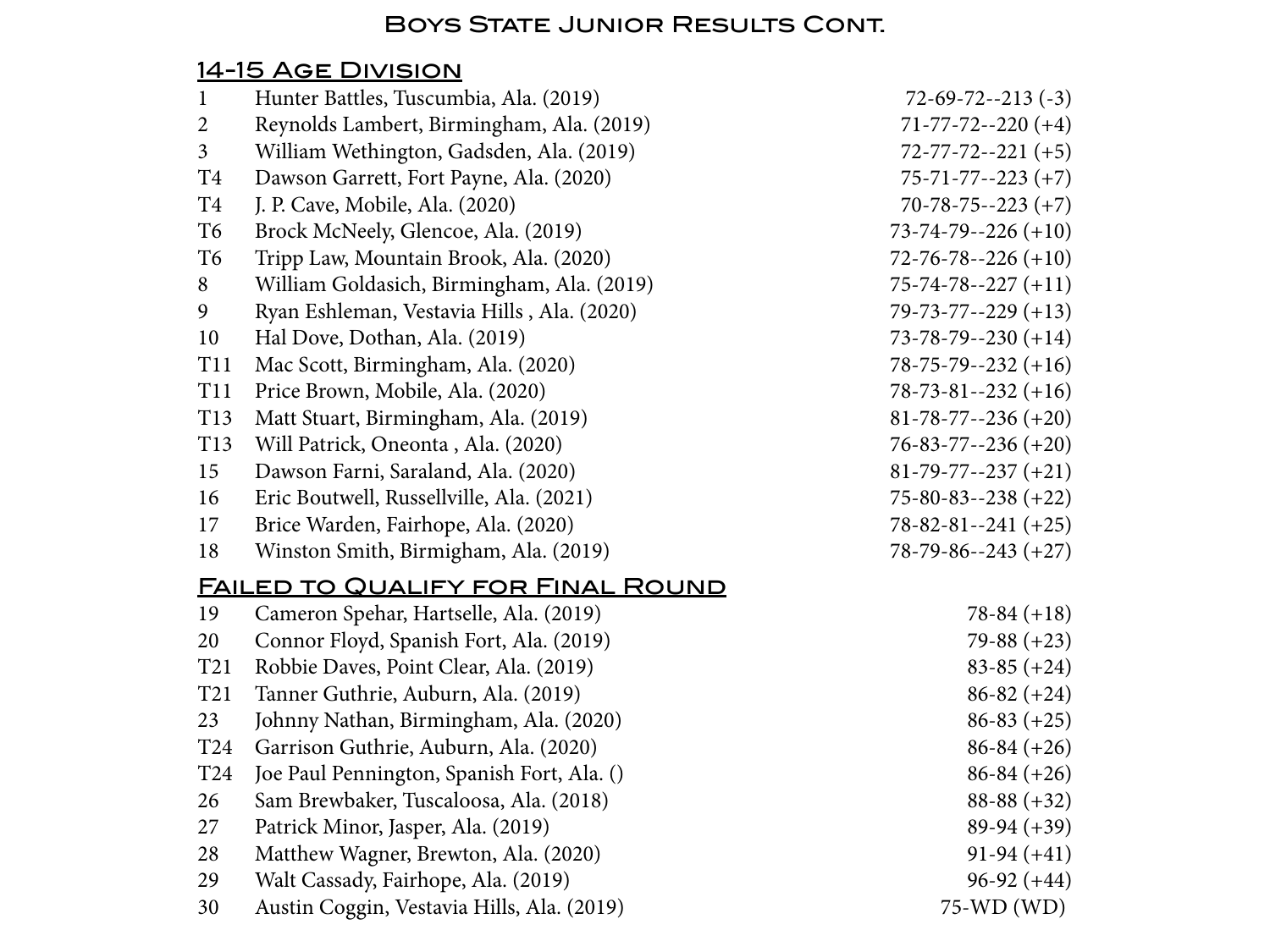### 12-13 Age Division

| $\mathbf{1}$   | Evans Gross, Birmingham, Ala. (2021)          | $76 - 72 - 73 - 221$ (+5)  |
|----------------|-----------------------------------------------|----------------------------|
| 2              | Jackson Bowman, Gadsden, Ala. (2021)          | $87 - 79 - 81 - 247 + 31$  |
| $\overline{3}$ | Coe Murdock, Birmingham, Ala. (2021)          | $84 - 82 - 84 - 250 + 34$  |
| $\overline{4}$ | Vinay Yerramsetti, Vestavia, Ala. (2023)      | $81 - 85 - 86 - 252 + 36$  |
| 5              | Dive Rowe, Birmingham, Ala. (2020)            | $95 - 94 - 88 - 277 (+61)$ |
| 6              | William Bishop, Muscle Shoals, Ala. (2022)    | $104-92-103-299 (+83)$     |
|                |                                               |                            |
|                | 9-11 AGE DIVISION                             |                            |
| 1              | Alex Roberts, Birmingham, Ala. (2023)         | $41-41-41-123(+15)$        |
| 2              | Phillip Cook IV, Mountain Brook, Ala. (2024)  | $47-38-43-128 (+20)$       |
| $\overline{3}$ | Christopher Yeilding, Birmingham, Ala. (2024) | $43 - 41 - 48 - 132 + 24$  |
| $\overline{4}$ | Ken Brown Jr, Mobile, Ala. (2024)             | $48 - 42 - 46 - 136 (+28)$ |
| 5              | Thomas Lambert, Birmingham, Ala. (2024)       | $51 - 48 - 48 - 147 + 39$  |
| 6              | Billy Huffman, Birmingham, Ala. (2024)        | $55 - 51 - 50 - 156 (+48)$ |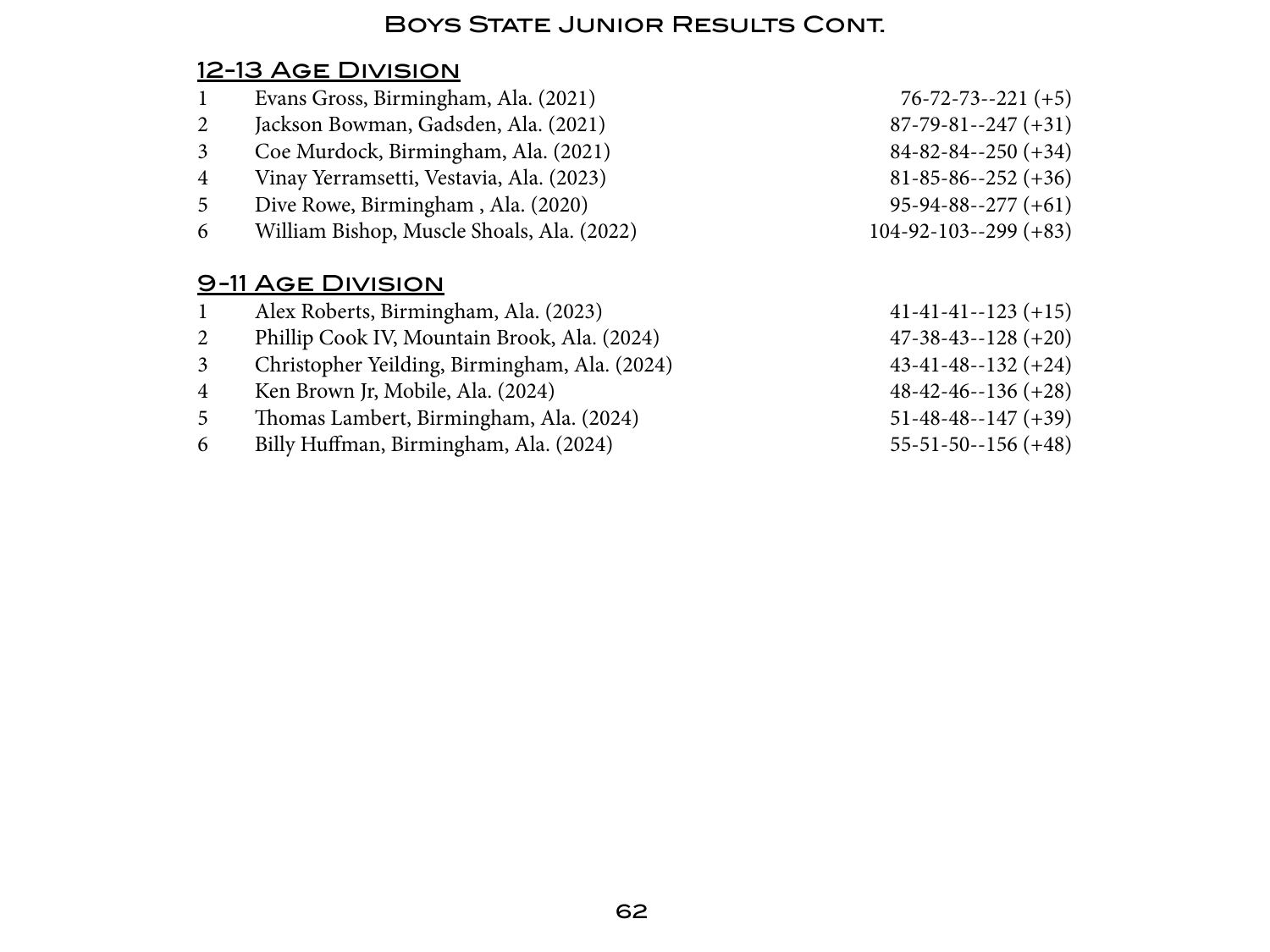#### Past Boys State Junior Champions

#### STATE JUNIOR (2011-present)

| <b>YEAR</b> | <b>WINNER</b>                                  | <b>SCORE</b> | <b>SITE</b> |
|-------------|------------------------------------------------|--------------|-------------|
| 2016        | John Racciatti Jr.                             | 205          | Lakewo      |
| 2015        | William Buhl                                   | 208          | Azalea      |
| 2014        | Alex Green                                     | 201          | Gadsde      |
| 2013        | Connor Slane                                   | 202          | Heron       |
| 2012        | Forrest Gamble                                 | $65*$        | Mount       |
| 2011        | Stewart Jolly                                  | 212          | Valley      |
|             | *Reduced to one round due to inclement weather |              |             |
|             |                                                |              |             |

205 Lakewood Golf Club 208 Azalea City Golf Course 201 Gadsden Country Club 202 Heron Lakes Country Club 2012 Forrest Gamble 65\* Mountain Brook Club 212 Valley Hill Country Club

#### STATE JUNIOR (1984-2010) Year Winner Site 2010 Bobby Wyatt Bobby Wyatt Country Club of Mobile 2009 Bobby Wyatt Lakewood Golf Club 2008 Bobby Wyatt Bobby Wyatt Saugahatchee Country Club 2007 Bobby Wyatt Turtle Point Yacht & Country Club 2006 Jacob Randall Ol' Colony Golf Complex 2005 Glenn Northcutt Saugahatchee Country Club 2004 Patton Kizzire Indian Hills Country Club 2003 Patton Kizzire Gadsden Country Club 2002 Andrew Medley Andrew Medley Andrew Medley Andrew Wynlakes Golf & Country Club 2001 Andrew Medley **Andrew Medley** Selma Country Club 2000 Lee Williams Country Club of Birmingham 1999 Justin Elliott Justin Elliott Musgrove Country Club 1998 Neil Self Country Club of Mobile 1997 **Forrest Crabtree Forrest Crabtree** Saugahatchee Country Club 1996 **Zach Davis Zach Davis Zach Davis Hoover Country Club** 1995 Scott Weatherly Scott Weatherly Valley Hill Country Club 1994 Cullen Thompson Vestavia Country Club 1993 Scott Weatherly Scott Weatherly Scott Weatherly Noodward Country Club 1992 Chip Deason Chip Deason Indian Hills Country Club 1991 Chip Deason Chip Club Chip Deason Selma Country Club 1990 Stewart Cink Florence Country Club 1989 Ryan Gump Ryan Gump Anniston Country Club 1988 **Brian Gay** Brian Gay Gulf Shores 1987 Jimmy Green Jr. Country Club of Mobile 1986 Jim Strong Jim Strong Country Club of Tuscaloosa 1985 Jimmy Green Jr. Country Club of Andalusia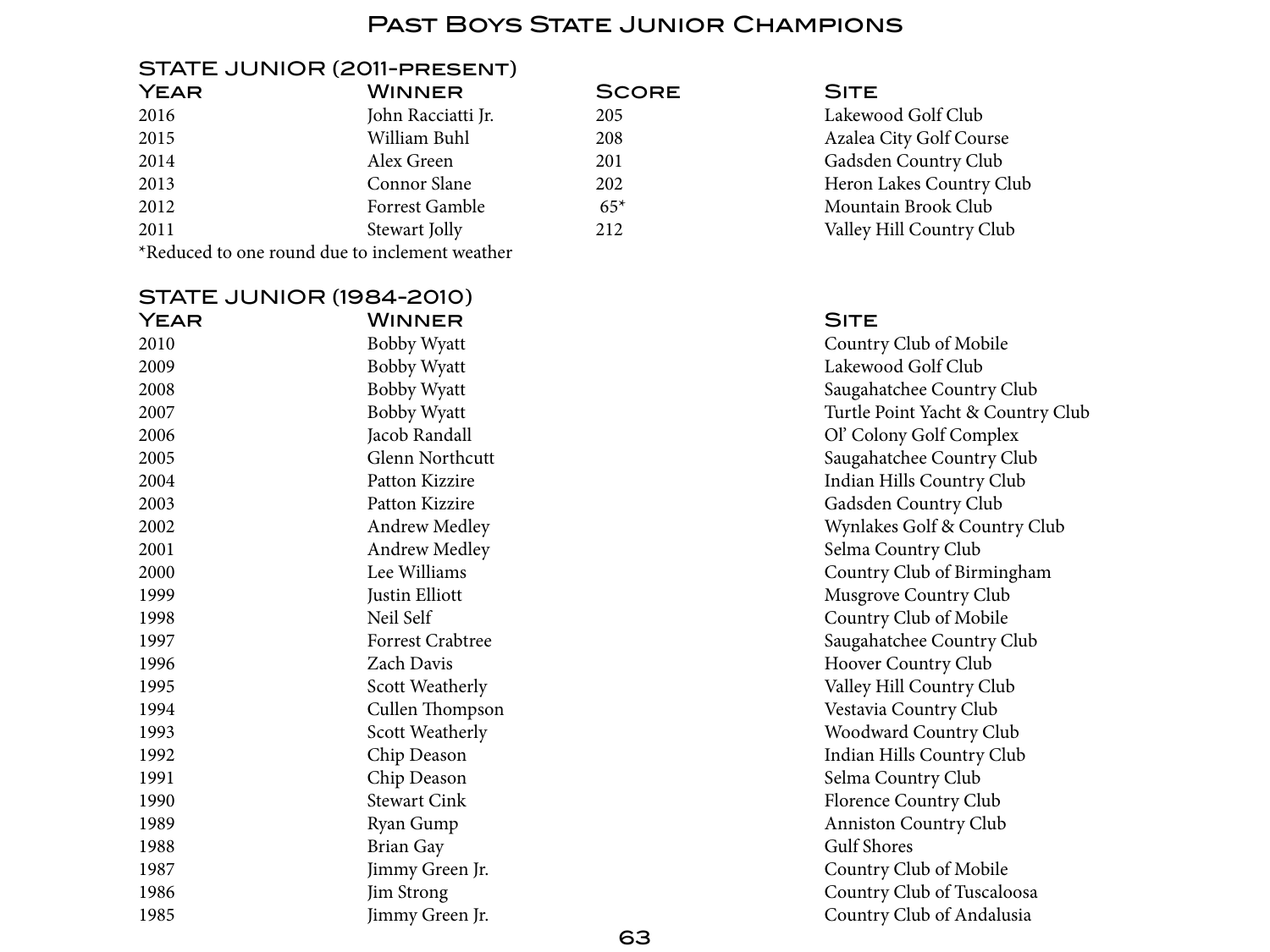#### PAST BOYS STATE JUNIOR CHAMPIONS CONT.

| 1984                            | Jack Coker Jr.          |
|---------------------------------|-------------------------|
| <b>STATE JUNIOR (1947-1983)</b> |                         |
| YEAR                            | WINNER                  |
| 1983                            | Chris Gustin            |
| 1982                            | Chris Gustin            |
| 1981                            | Greg Jones              |
| 1980                            | Steve Strickland        |
| 1979                            | Joey Dzwonkowski        |
| 1978                            | Robert Nelson           |
| 1977                            | <b>Steve Lowery</b>     |
| 1976                            | <b>Steve Cantrell</b>   |
| 1975                            | Allen Ritchie           |
| 1974                            | Ralph Mathews           |
| 1973                            | <b>Steve Brabner</b>    |
| 1972                            | <b>Bud Smith</b>        |
| 1971                            | Pete Cobb               |
| 1983                            | Chris Gustin            |
| 1982                            | Chris Gustin            |
| 1981                            | Greg Jones              |
| 1980                            | <b>Steve Strickland</b> |
| 1979                            | Joey Dzwonkowski        |
| 1978                            | Robert Nelson           |
| 1977                            | <b>Steve Lowery</b>     |
| 1976                            | <b>Steve Cantrell</b>   |
| 1975                            | Allen Ritchie           |
| 1974                            | Ralph Mathews           |
| 1973                            | <b>Steve Brabner</b>    |
| 1972                            | <b>Bud Smith</b>        |
| 1971                            | Pete Cobb               |
| 1970                            | Phillip Hancock         |
| 1969                            | Jimmy Ryan Jr.          |
| 1968                            | Mike Smith              |
| 1967                            | Mike Smith              |
| 1966                            | Ralph Smallman          |
| 1965                            | Lee Harper              |
| 1964                            | Lee Harper              |

28 Coker Jr. Bonnie Crest Country Club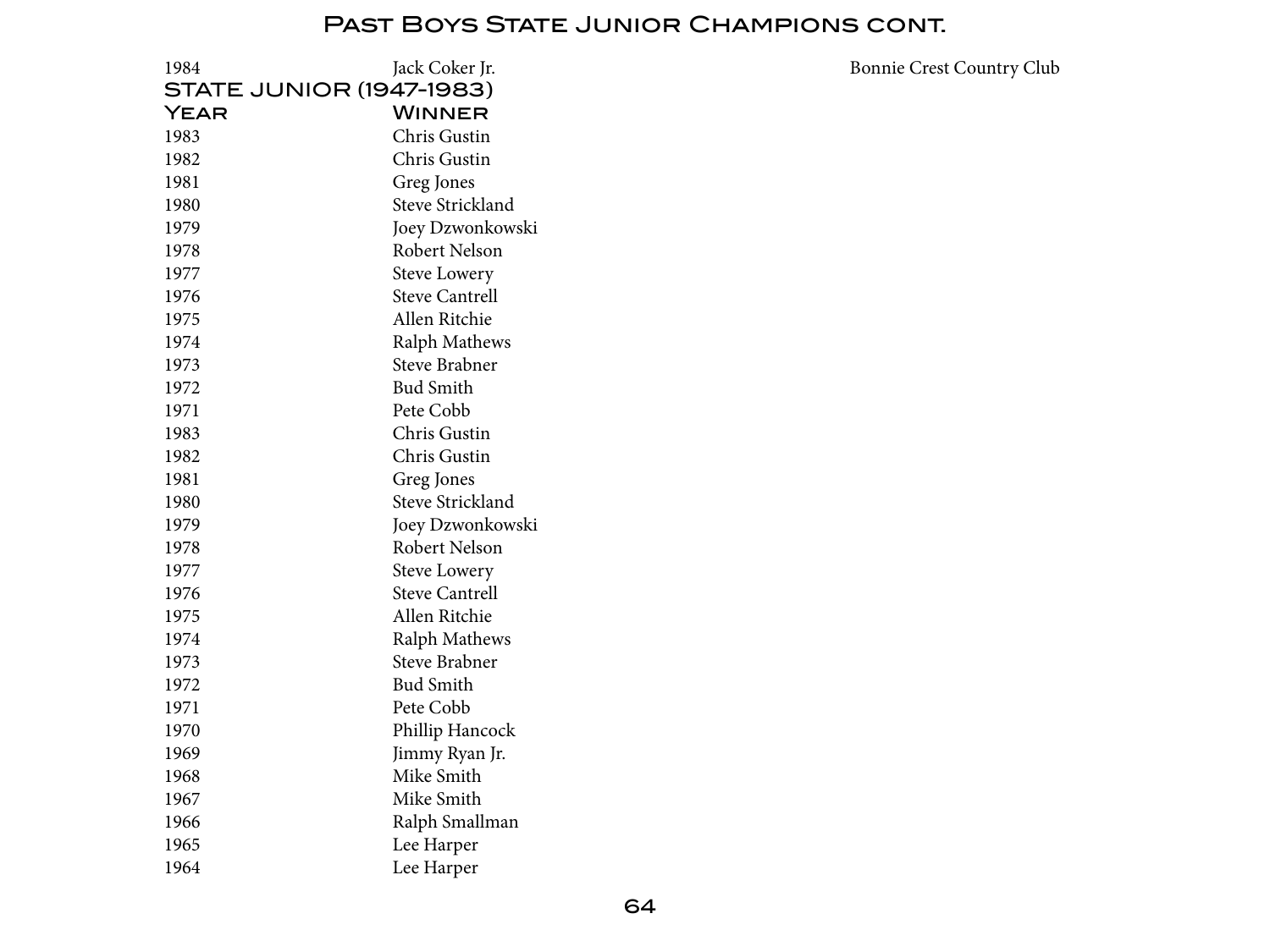### PAST BOYS STATE JUNIOR CHAMPIONS CONT.

| 1963 | Richard Anthony      |
|------|----------------------|
| 1962 | B. R. McLendon       |
| 1961 | B. R. McLendon       |
| 1960 | David Outland        |
| 1959 | Hamp Greene          |
| 1958 | Larry Campbell       |
| 1957 | <b>Frost Walker</b>  |
| 1956 | Robert Maness        |
| 1955 | Robert Maness        |
| 1954 | Roger Suttle         |
| 1953 | Jackie Maness        |
| 1952 | Jackie Maness        |
| 1951 | Milton Wigley        |
| 1950 | Milton Wigley        |
| 1949 | <b>Bobby McNeely</b> |
| 1948 | <b>Bobby McNeely</b> |
| 1947 | Gilbert Wesley       |
| 1946 | Walter Wood          |
|      |                      |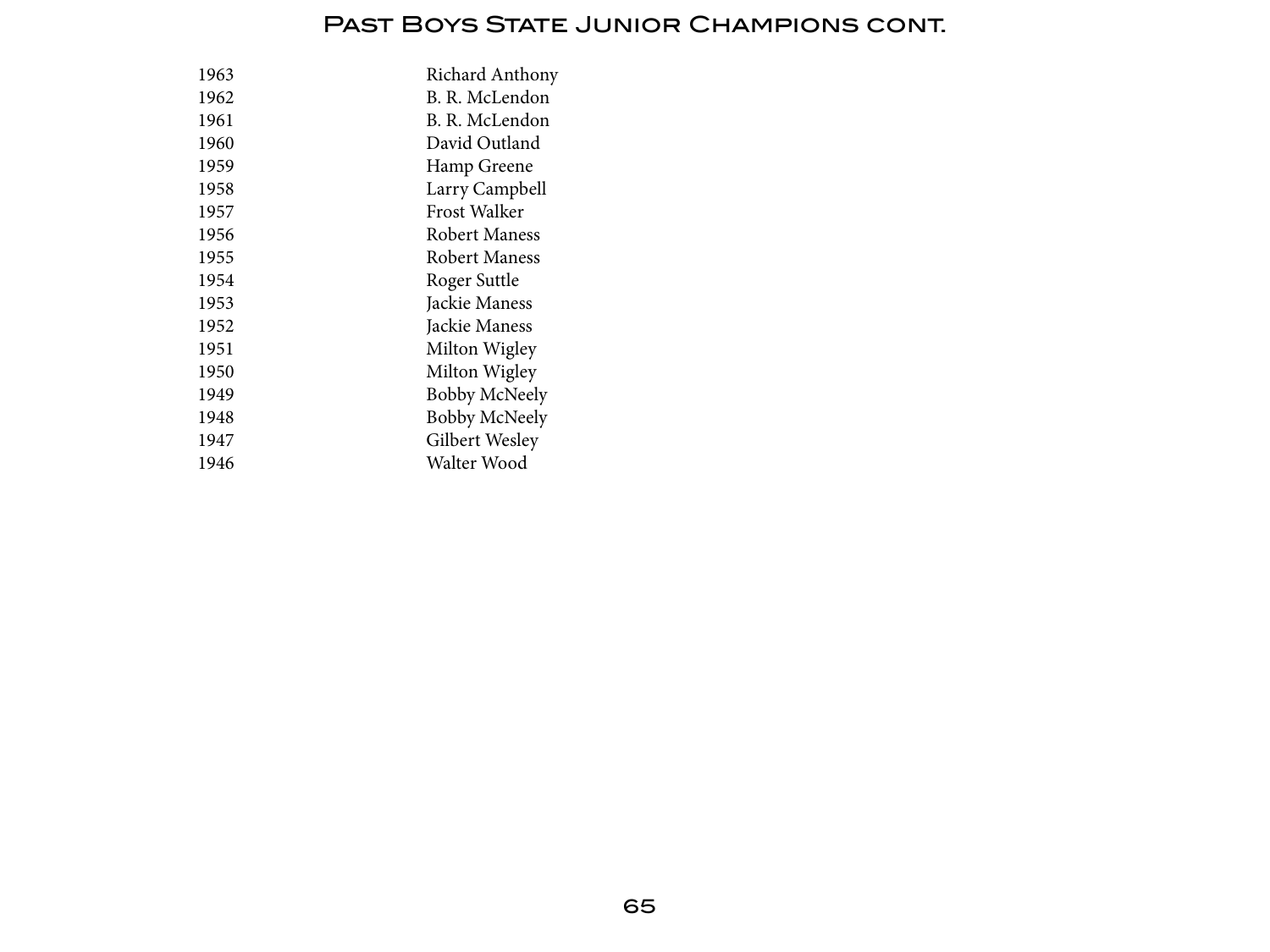



# **2016 STATE MATCH PLAY CHAMPION** Bo Hayes Brewton Country Club, Brewton, AL

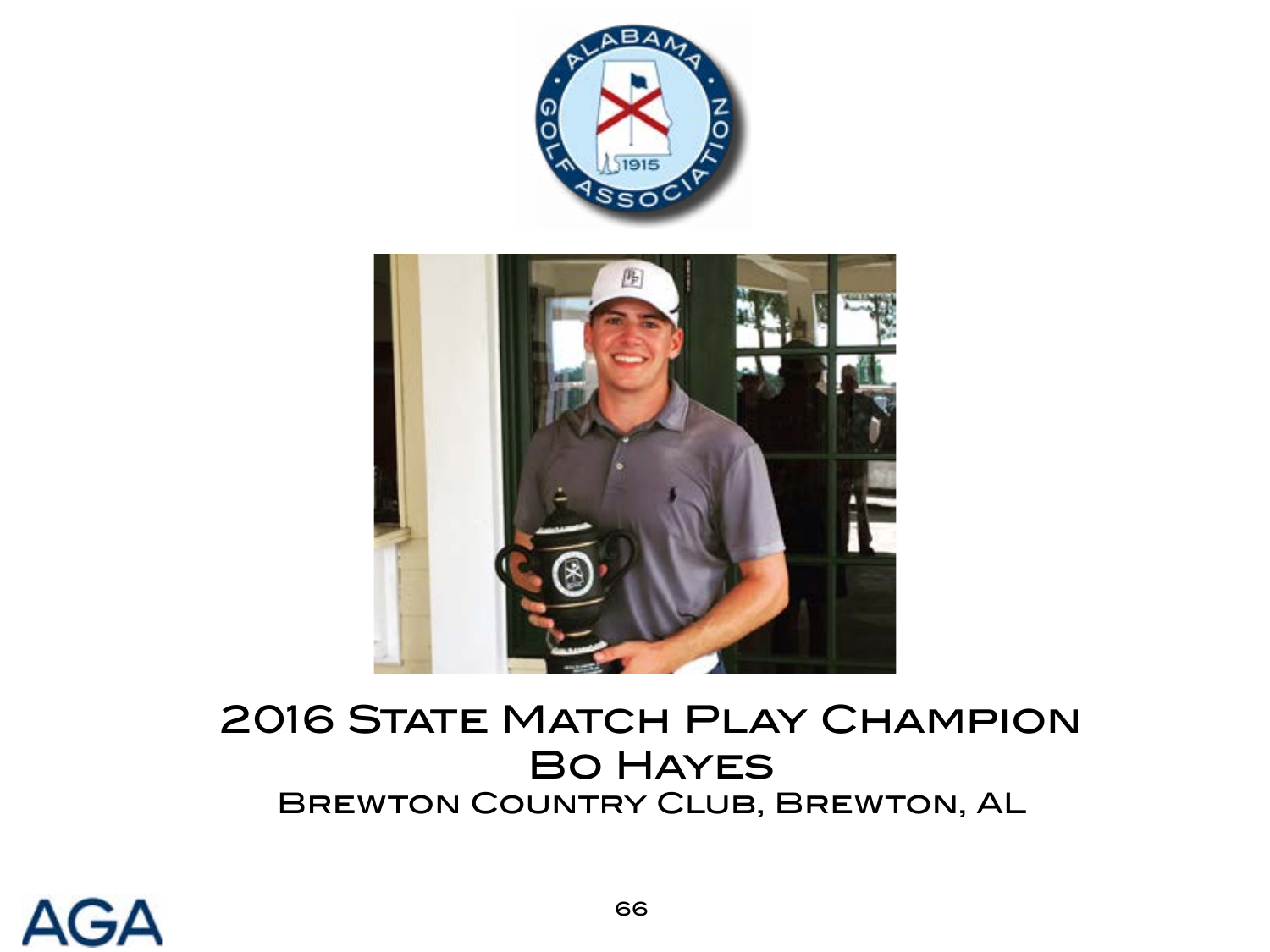### **2016 STATE MATCH PLAY RESULTS**

### ROUND OF 64

| (1) Matt Johnson, Dothan, Ala.                                            | def. (64) Dave Jennings, Alexander City, Ala.                                     | 7 and 5        |
|---------------------------------------------------------------------------|-----------------------------------------------------------------------------------|----------------|
| (32) Jordy Hayden, Fairhope, Ala.                                         | def. (33) Joseph Turner, Brewton, Ala.                                            | 4 and 2        |
| (49) Kevin Terrell, Brewton, Ala.                                         | def. (16) Brooks Rabren, Dozier, Ala.                                             | $2$ and $1$    |
| (17) John Hayden, Birmingham, Ala.                                        | def. (48) Brian Dasinger, Fairhope, Ala.                                          | 5 and 4        |
| (8) Vic Kyatt III, Birmingham, Ala.                                       | def. (57) Frazier Hull, Tuscaloosa, Ala.                                          | 6 and 5        |
| (25) Anthony Lumpkin, Horton, Ala.                                        | def. (40) Reynolds Carl, Alexander City, Ala.                                     | 19 holes       |
| (9) Michael Johnson, Mobile, Ala.                                         | def. (56) Stephen Chiepalich, Mobile, Ala.                                        | 5 and 4        |
| (24) Cypress Hathorn, Pell City, Ala.                                     | def. (41) Hamp Andrews, Mobile, Ala.                                              | 19 holes       |
| (4) Jake DeZoort, Tuscaloosa, Ala.                                        | def. (61) Benson Ross, Thomasville, Ala.                                          | $3$ and $1$    |
| (29) Conner Elder, Mobile, Ala.                                           | def. (36) Conley Miller, Hoover, Ala.                                             | $1 \text{ up}$ |
| (13) Cody O'Toole, Oneonta, Ala.                                          | def. (52) Alex Short, Andalusia, Ala.                                             | 6 and 5        |
|                                                                           | (20) Steven Setterstrom Jr., Mobile, Ala. def. (45) Cole Skaggs, Fort Payne, Ala. | 7 and 6        |
| (5) Bo Hayes, Southside, Ala.                                             | def. (60) Sam Prater, Birmingham, Ala.                                            | 5 and 4        |
| (28) Ivan Truss, Clanton, Ala.                                            | def. (37) Payton Marsh, Montgomery, Ala.                                          | $1 \text{ up}$ |
| (12) Wesley Hunter, Mobile, Ala.                                          | def. (53) Brinson Holder, Point Clear, Ala.                                       | 6 and 4        |
| (44) Thomas Iturbe, Mobile, Ala.                                          | def. (21) Alex Green, Point Clear, Ala.                                           | 20 holes       |
| (2) Steve Hudson, Birmingham, Ala.                                        | def. (63) Josh Wild, Foley, Ala.                                                  | 8 and 7        |
| (31) McGowin Miller, Brewton, Ala.                                        | def. (34) First Round                                                             | Bye, Bye       |
| (15) Taylor Jones, Birmingham, Ala.                                       | def. (50) Noah Martino, Mobile, Ala.                                              | $2$ and $1$    |
| (18) Ashton Nix, Auburn, Ala.                                             | def. (47) David Cordell, Northport, Ala.                                          | 6 and 5        |
| (58) Brett Batchelor, Madison, Ala.                                       | def. (7) Haymes Snedeker, Point Clear, Ala.                                       | Concession     |
| (26) Ryan Benton, Dothan, Ala.                                            | def. (39) Hunter Davidson, New Market, Ala.                                       | 9 and 8        |
| (10) Cam Norman, Greenville, Ala.                                         | def. (55) Paul McGee, Birmingham, Ala.                                            | Concession     |
| (42) Garrett Moores, Huntsville, Ala.                                     | def. (23) Lance Evans, Oxford, Ala.                                               | Concession     |
| (3) Matthew Gourgeot, Decatur, Ala.                                       | def. (62) Ty Thompson, Point Clear, Ala.                                          | 7 and 5        |
| (35) Tripp Owens, Brewton, Ala.                                           | def. (30) Robbie Cotten, Brewton, Ala.                                            | 6 and 5        |
| (51) J. Michael Riley, Mobile, Ala.                                       | def. (14) Taylor Hereford, Hoover, Ala.                                           | $1 \text{ up}$ |
| (19) Matt Ritchie, Mobile, Ala.                                           | def. (46) Patrick Doggett, Spanish Fort, Ala.                                     | $1 \text{ up}$ |
|                                                                           | (6) Steven Groover, Birmingham, Ala. def. (59) Rucker Brown, Brewton, Ala.        | 3 and 2        |
|                                                                           | (38) Sheldon Statkewicz, Mobile, Ala. def. (27) Taylor McCullum, Hoover, Ala.     | 6 and 5        |
| (54) Jordan Donald, Birmingham, Ala. def. (11) Trip Smalley, Mobile, Ala. |                                                                                   | 26 Holes       |
|                                                                           | (22) Jordan Maynor, Andalusia, Ala. def. (43) Brandon Griffin, Birmingham, Ala.   | 1 up           |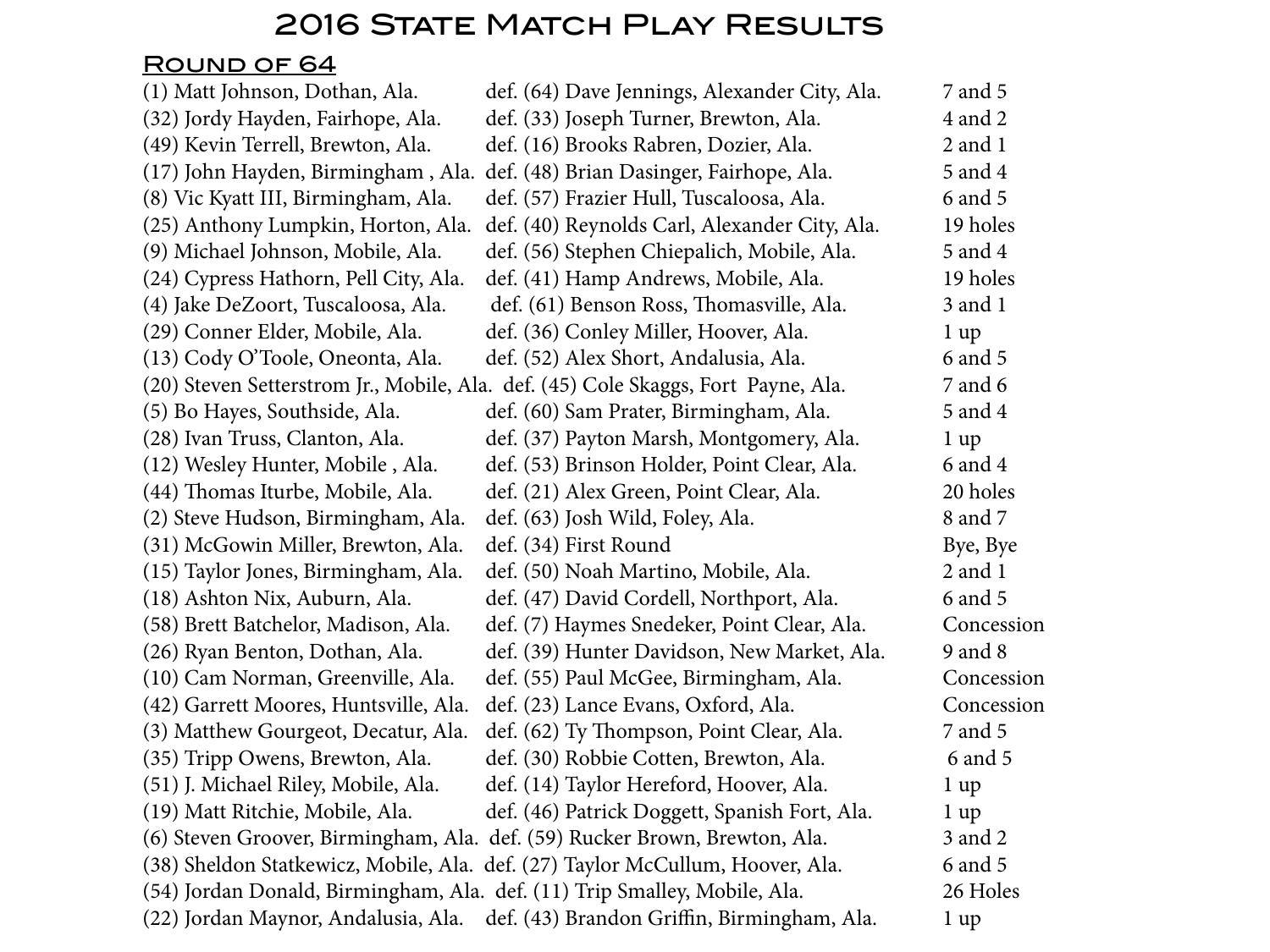### **2016 STATE MATCH PLAY RESULTS CONT.**

### ROUND OF 32

| (1) Matt Johnson, Dothan, Ala.      | def. (32) Jordy Hayden, Fairhope, Ala.                                          | 3 and 2        |
|-------------------------------------|---------------------------------------------------------------------------------|----------------|
| (17) John Hayden, Birmingham, Ala.  | def. (49) Kevin Terrell, Brewton, Ala.                                          | $2$ and $1$    |
| (8) Vic Kyatt III, Birmingham, Ala. | def. (25) Anthony Lumpkin, Horton, Ala.                                         | $2 \text{ up}$ |
| (9) Michael Johnson, Mobile, Ala.   | def. (24) Cypress Hathorn, Pell City, Ala.                                      | 5 and 4        |
| (29) Conner Elder, Mobile, Ala.     | def. (4) Jake DeZoort, Tuscaloosa, Ala.                                         | $2$ and $1$    |
| (13) Cody O'Toole, Oneonta, Ala.    | def. (20) Steven Setterstrom Jr., Mobile, Ala. 1 up                             |                |
| (5) Bo Hayes, Southside, Ala.       | def. (28) Ivan Truss, Clanton, Ala.                                             | 4 and 3        |
| (12) Wesley Hunter, Mobile, Ala.    | def. (44) Thomas Iturbe, Mobile, Ala.                                           | 3 and 2        |
| (2) Steve Hudson, Birmingham, Ala.  | def. (31) McGowin Miller, Brewton, Ala.                                         | $1 \text{ up}$ |
| (15) Taylor Jones, Birmingham, Ala. | def. (18) Ashton Nix, Auburn, Ala.                                              | 6 and 5        |
| (26) Ryan Benton, Dothan, Ala.      | def. (58) Brett Batchelor, Madison, Ala.                                        | 5 and 4        |
| (10) Cam Norman, Greenville, Ala.   | def. (42) Garrett Moores, Huntsville, Ala.                                      | 4 and 3        |
| (35) Tripp Owens, Brewton, Ala.     | def. (3) Matthew Gourgeot, Decatur, Ala.                                        | 3 and 2        |
| (19) Matt Ritchie, Mobile, Ala.     | def. (51) J. Michael Riley, Mobile, Ala.                                        | 4 and 2        |
|                                     | (6) Steven Groover, Birmingham, Ala. def. (38) Sheldon Statkewicz, Mobile, Ala. | $2$ and $1$    |
| (22) Jordan Maynor, Andalusia, Ala. | def. (54) Jordan Donald, Birmingham, Ala.                                       | 5 and 3        |

### ROUND OF 16

| (1) Matt Johnson, Dothan, Ala.      | def. (17) John Hayden, Birmingham, Ala.                                       | 5 and 4     |
|-------------------------------------|-------------------------------------------------------------------------------|-------------|
| (8) Vic Kyatt III, Birmingham, Ala. | def. (9) Michael Johnson, Mobile, Ala.                                        | $3$ and $1$ |
| (29) Conner Elder, Mobile, Ala.     | def. (13) Cody O'Toole, Oneonta, Ala.                                         | Withdrew    |
| (5) Bo Hayes, Southside, Ala.       | def. (12) Wesley Hunter, Mobile, Ala.                                         | $3$ and $2$ |
| (15) Taylor Jones, Birmingham, Ala. | def. (2) Steve Hudson, Birmingham, Ala.                                       | $3$ and $2$ |
| (10) Cam Norman, Greenville, Ala.   | def. (26) Ryan Benton, Dothan, Ala.                                           | $2$ and $1$ |
| (35) Tripp Owens, Brewton, Ala.     | def. (19) Matt Ritchie, Mobile, Ala.                                          | 2 up        |
|                                     | (6) Steven Groover, Birmingham, Ala. def. (22) Jordan Maynor, Andalusia, Ala. | 4 and 3     |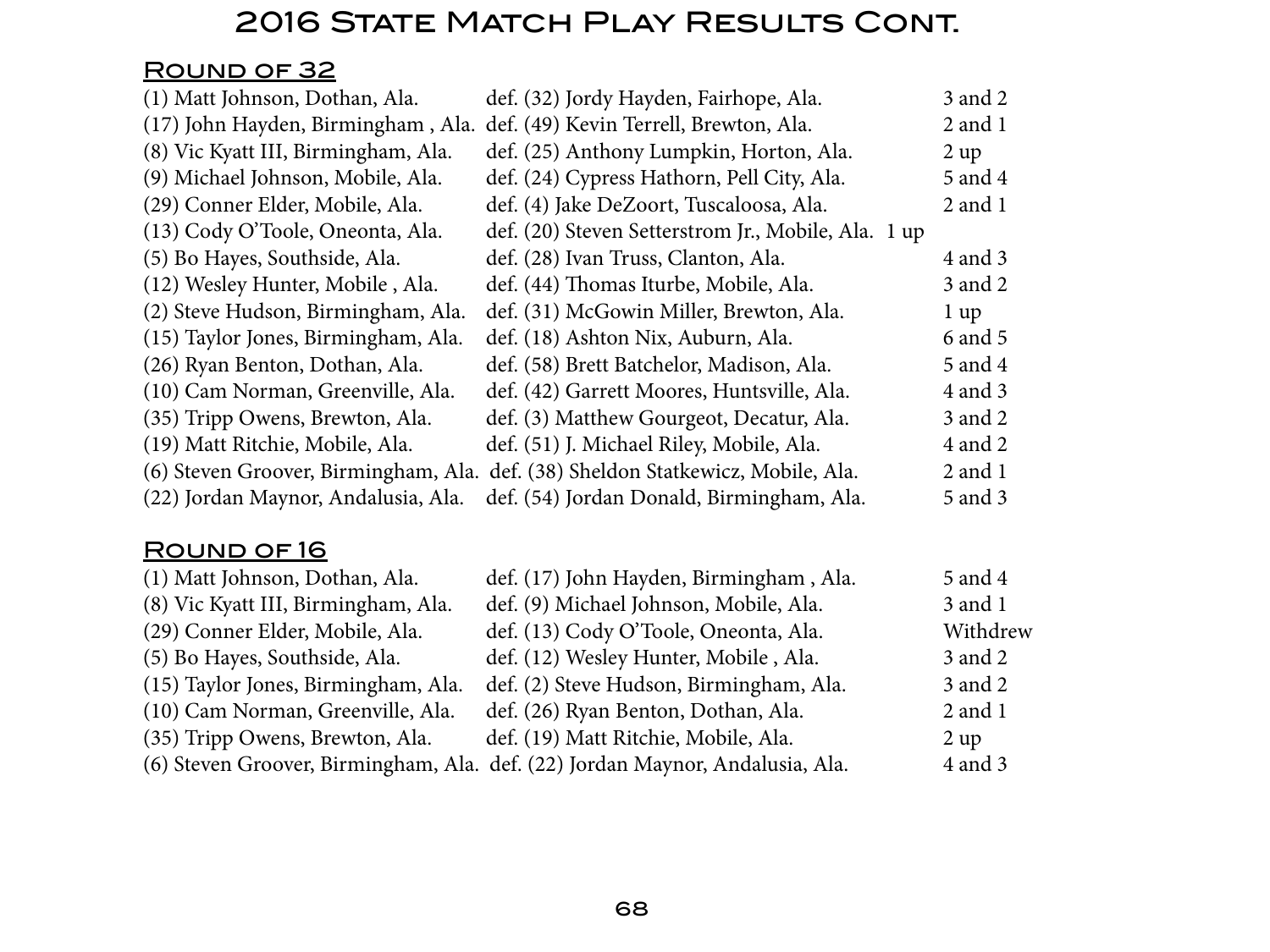## **2016 STATE MATCH PLAY RESULTS CONT.**

### **QUARTERFINAL**

| (1) Matt Johnson, Dothan, Ala.      | def. (8) Vic Kyatt III, Birmingham, Ala.                                  | 3 and 1     |
|-------------------------------------|---------------------------------------------------------------------------|-------------|
| (5) Bo Hayes, Southside, Ala.       | def. (29) Conner Elder, Mobile, Ala.                                      | 2 and 1     |
| (15) Taylor Jones, Birmingham, Ala. | def. (10) Cam Norman, Greenville, Ala.                                    | l up        |
|                                     | (6) Steven Groover, Birmingham, Ala. def. (35) Tripp Owens, Brewton, Ala. | 2 up        |
| <b>SEMIFINAL</b>                    |                                                                           |             |
| (5) Bo Hayes, Southside, Ala.       | def. (1) Matt Johnson, Dothan, Ala.                                       | $2$ and $1$ |

| (5) Bo Hayes, Southside, Ala. | def. (1) Matt Johnson, Dothan, Ala.                                           | 2 and          |
|-------------------------------|-------------------------------------------------------------------------------|----------------|
|                               | (15) Taylor Jones, Birmingham, Ala. def. (6) Steven Groover, Birmingham, Ala. | $1 \text{ up}$ |
|                               |                                                                               |                |

### **FINAL**

| (5) Bo Hayes, Southside, Ala. | def. (15) Taylor Jones, Birmingham, Ala. | 2 up |
|-------------------------------|------------------------------------------|------|
|-------------------------------|------------------------------------------|------|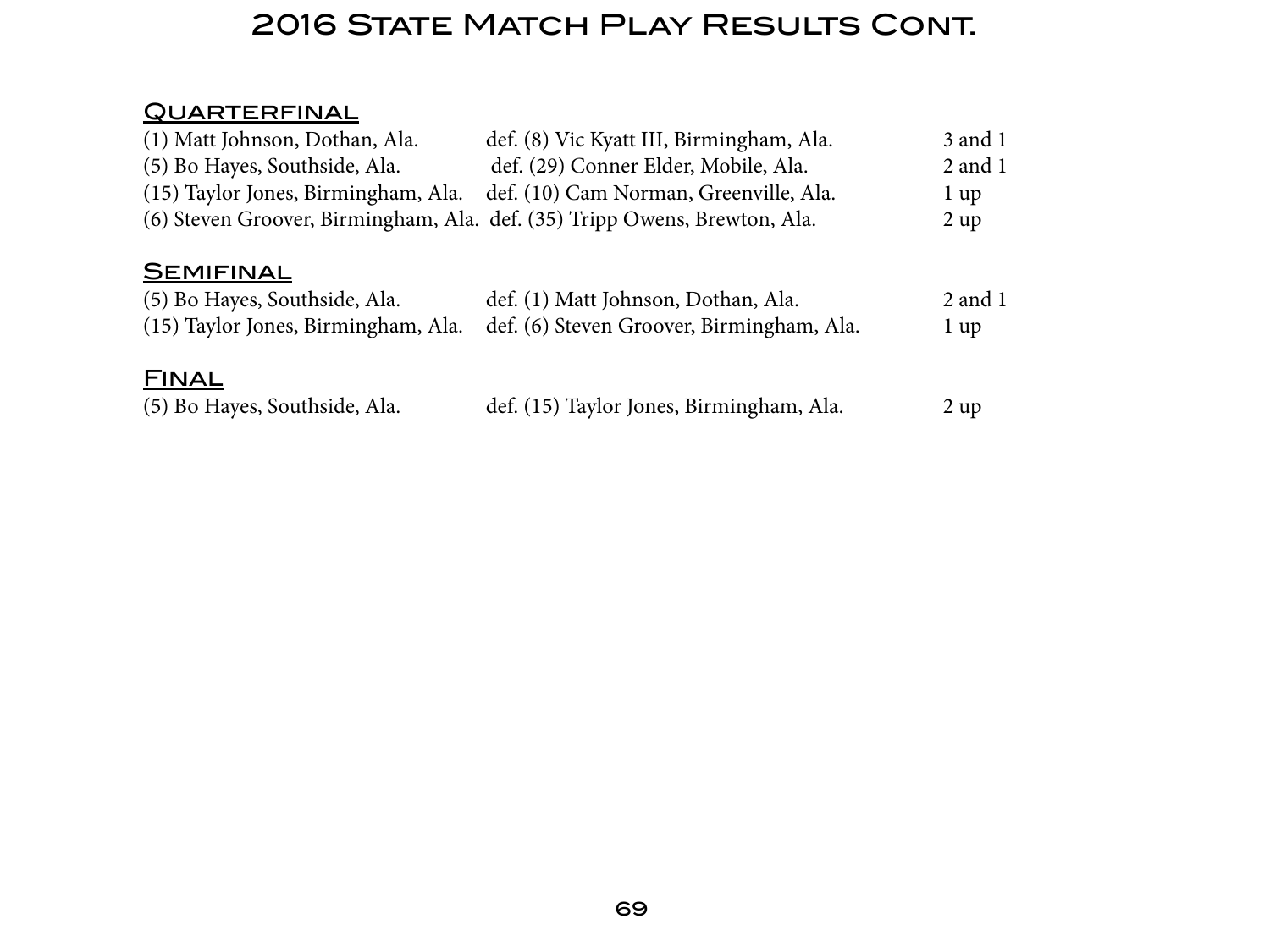### PAST STATE MATCH-PLAY CHAMPIONS

### STATE MATCH PLAY (2011-present)

| <b>YEAR</b> | <b>WINNER/RUNNERUP</b>                    | <b>SCORE</b>   | <b>SITE</b>                 |
|-------------|-------------------------------------------|----------------|-----------------------------|
| 2016        | Bo Hayes<br>def. Taylor Jones             | 2 up           | <b>Brewton Country Club</b> |
| 2015        | Patrick Martin<br>def. Lee Hodges         | $2 \text{ up}$ | Montgomery Country Club     |
| 2014        | Tyler Hitchner<br>def. Sheldon Statkewicz | 19 holes       | Cherokee Ridge Country Club |
| 2013        | <b>Thomas Sutton</b><br>def. Sam Love     | 4 and 3        | Moore's Mill Club           |
| 2012        | Casey O'Toole<br>def. Thomas Sutton       | 19 holes       | Lakewood Golf Club          |
| 2011        | McLain Leberte<br>def. Casey O'Toole      | $2$ and $1$    | Limestone Springs Golf Club |

### STATE MATCH PLAY (2001-2010)

| <b>YEAR</b> | <b>WINNER</b>          | <b>SITE</b>                      |
|-------------|------------------------|----------------------------------|
| 2010        | Michael Johnson        | Saugahatchee Country Club        |
| 2009        | Scott Strohmeyer       | Dothan Country Club              |
| 2008        | <b>Glenn Northcutt</b> | Ol' Colony Golf Complex          |
| 2007        | Joseph Sykora          | FarmLinks                        |
| 2006        | Patton Kizzire         | Kiva Dunes                       |
| 2005        | Joseph Sykora          | Steelwood Country Club           |
| 2004        | Garrett Osborn         | Saugahatchee Country Club        |
| 2003        | Patton Kizzire         | Hoover Country Club              |
| 2002        | Lee Williams           | Willow Point Golf & Country Club |
|             |                        |                                  |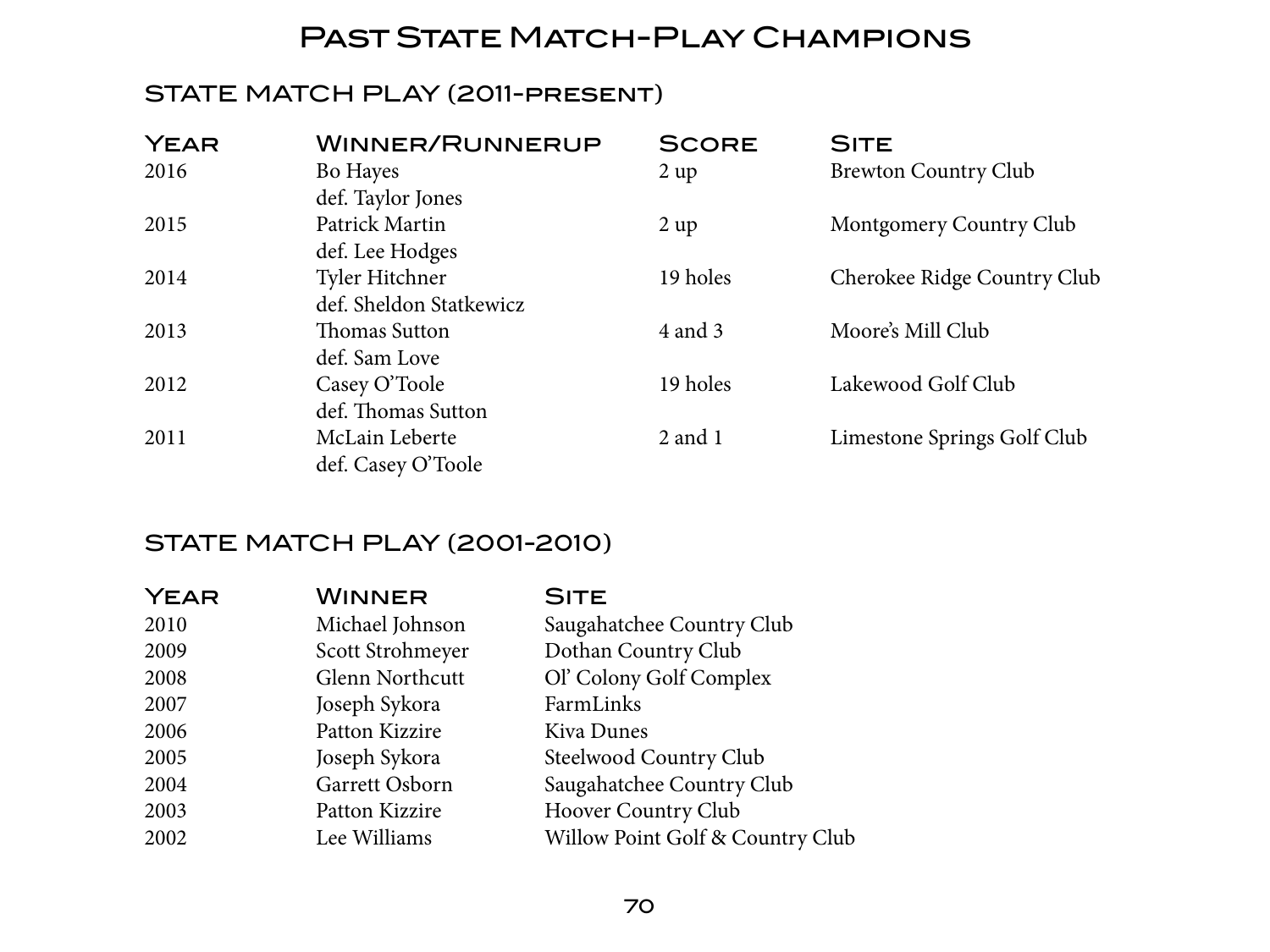



# 2016 STATE WOMEN'S FOUR-BALL CHAMPIONS Jordan Susce & Ally Williams Burningtree Country Club, Decatur, AL

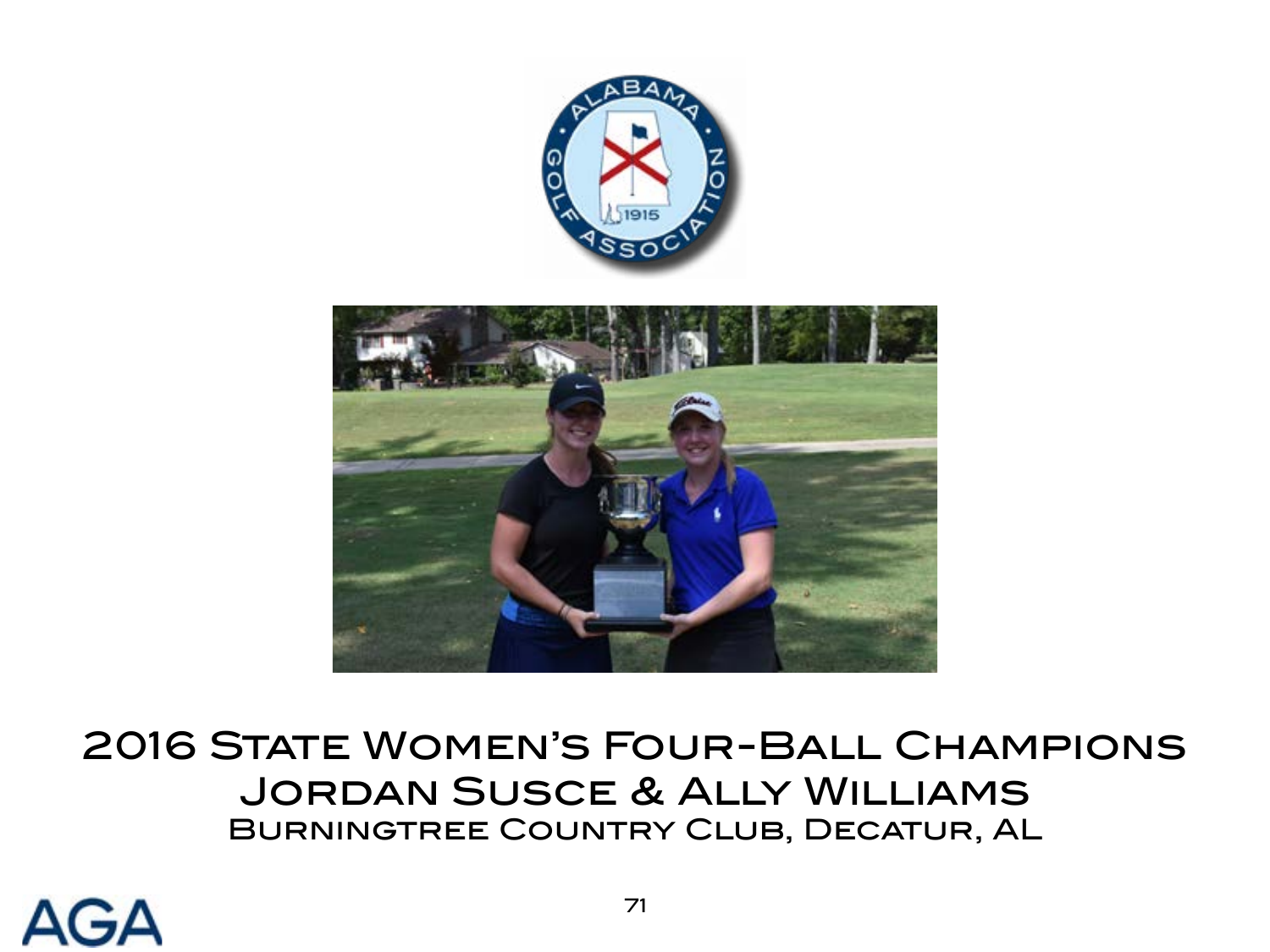### 2016 WOMEN'S FOUR-BALL CHAMPIONSHIP RESULTS

| LUIU WUMLIN JI UUR DALL UHAMFIUNJI IIF I \LJULI J                |                                                                        |                       |
|------------------------------------------------------------------|------------------------------------------------------------------------|-----------------------|
| <u>PLACE</u> TEAM<br><u>SCORE</u><br><u>OVERALL CHAMPIONSHIP</u> |                                                                        |                       |
| $\mathbf{1}$                                                     | Ally Williams, Athens, Ala. - Jordan Susce, Birmingham, Ala.           | $67 - 71 - 138$ (-6)  |
| T2                                                               | Michaela Morard, Huntsville, Ala. - Mychael O'Berry, Hoover, Ala.      | $69 - 70 - 139(-5)$   |
| T <sub>2</sub>                                                   | Martha Lang, Birmingham, Ala. - Pam Holcombe, Florence, Ala.           | $70-69-139(-5)$       |
| $\overline{4}$                                                   | Lucie King, Tuscaloosa, Ala. - Lea Green, McCalla, Ala.                | $69 - 73 - 142$ (-2)  |
| T <sub>5</sub>                                                   | Barbee Bryant, Birmingham, Ala. - Pia Todora, Birmingham, Ala.         | $71 - 75 - 146 (+2)$  |
| T <sub>5</sub>                                                   | Theresa Stratton, Opelika, Ala. - Nancy Schlich, Auburn, Ala.          | $72 - 74 - 146 (+2)$  |
| $7\overline{ }$                                                  | Melanie Smith, Hoover, Ala. - Laura Beth Yates, Lake View, Ala.        | $74 - 80 - 154 (+10)$ |
| 8                                                                | Keri Rutledge, Birmingham, Ala. - Theresa Mahlik, Madison, Ala.        | $83 - 72 - 155 (+11)$ |
| 9                                                                | Elizabeth Vickery, Decatur, Ala. - Jan Webb, Decatur, Ala.             | $76 - 80 - 156 (+12)$ |
| 10                                                               | Sandy Parks, Madison, Ala. - Linda Dejong, Toney, Ala.                 | $79 - 78 - 157 (+13)$ |
| 11                                                               | Peggy Pfaff, Decatur, Ala. - Cheryl Solvik, Decatur, Ala.              | $80 - 78 - 158 (+14)$ |
| 12                                                               | Ande Jones, Florence, Ala. - Kathy Henson, Killen, Ala.                | $79 - 80 - 159 (+15)$ |
| T13                                                              | Kyung-Hwa Theodoss, Hampton Cove, Ala. - Jan Berry, Madison, Ala.      | $80 - 82 - 162 (+18)$ |
| T <sub>13</sub>                                                  | Lisa Jones, Guntersville, Ala. - Amanda Miller, Albertville, Ala.      | $81 - 81 - 162 (+18)$ |
| 15                                                               | Patricia Taylor, Birmingham, Ala. - Terri Henderson, Bessemer, Ala.    | $84-81-165 (+21)$     |
| 16                                                               | Candy Mitchell, Springville, Ala. - Lynn Glover, Birmingham, Ala.      | $84 - 84 - 168 (+24)$ |
| 17                                                               | Linda Burns, Decatur, Ala. - Belinda Villarreal, Decatur, Ala.         | $92 - 80 - 172 (+28)$ |
| 18                                                               | Bonnie Smith, Florence, Ala. - Carol Davis, Florence, Ala.             | $87-86-173 (+29)$     |
| 19                                                               | Vicki Oda, Montgomery, Ala. - Sandi Parrish, Prattville, Ala.          | $87 - 87 - 174 (+30)$ |
| 20                                                               | Avonne Shelton, Decatur, Ala. - Joy Mills, Decatur, Ala.               | $84-91-175 (+31)$     |
| 21                                                               | Mary Blankenship, Alabaster, Ala. - Rhonda Henderson, Birmingham, Ala. | $91 - 85 - 176 (+32)$ |
| T <sub>22</sub>                                                  | Terry Pierson, Monroeville, Ala. - Alice Mullen, Troy, Ala.            | $92 - 85 - 177 (+33)$ |
| T <sub>22</sub>                                                  | Sharon Mills, Deatsville, Ala. - Sharon Alexander, Millbrook, Ala.     | $87-90-177(+33)$      |
| 24                                                               | Sheryl Sheppard, Birmingham, Ala. - Marta Wald, Vestavia Hills, Ala.   | $86-92-178 (+34)$     |
| 25                                                               | Susan McDaniel, Hoover, Ala. - Missy Bibb, Birmingham, Ala.            | $93 - 86 - 179 (+35)$ |

- Anne Yuengert, Homewood, Ala. Jennifer Whitaker, Birmingham, Ala. 91-89--180 (+36)
- 27 Chris Marr, Mobile, Ala. Mary Dean Gray, Birmingham, Ala. 90-94--184 (+40) Phyllis Hopson, Madison, Ala. - Marty Carter, Madison, Ala. 94-93--187 (+43) Sarah Hazen, Chatom, Ala. - Stephanie Johnson, Bay Minette, Ala. 105-92--197 (+53)
- Carol Lell, Birmingham, Ala. Warren Cain, Birmingham, Ala. 98-104--202 (+58)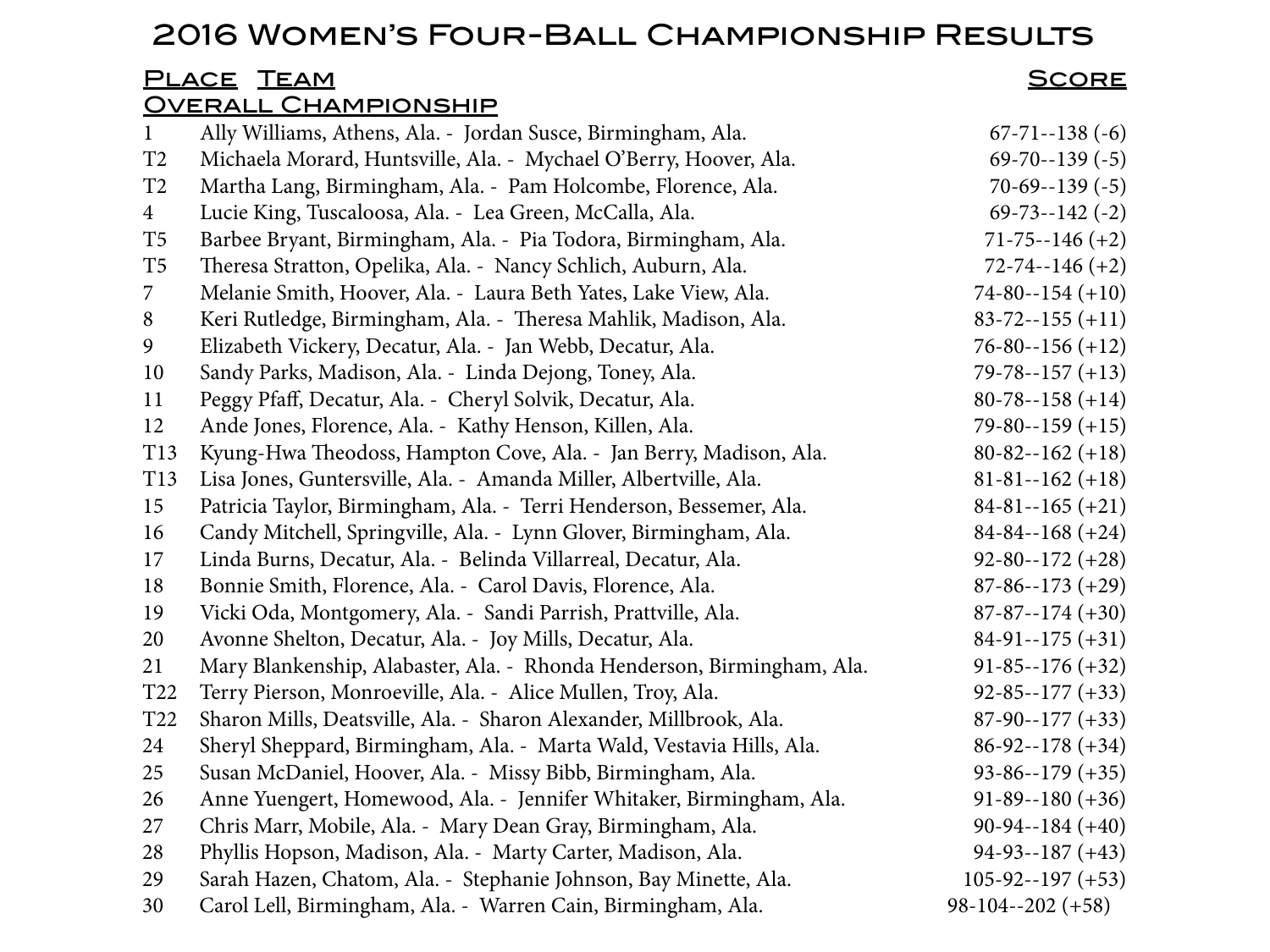### 2016 Women's Four-Ball Championship Results Cont.

#### CHAMPIONSHIP FLIGHT

| $\mathbf{1}$   | Ally Williams, Athens, Ala. - Jordan Susce, Birmingham, Ala.         | $67 - 71 - 138$ (-6)  |
|----------------|----------------------------------------------------------------------|-----------------------|
| T2             | Michaela Morard, Huntsville, Ala. - Mychael O'Berry, Hoover, Ala.    | $69 - 70 - 139(-5)$   |
| T2             | Martha Lang, Birmingham, Ala. - Pam Holcombe, Florence, Ala.         | $70-69-139(-5)$       |
| $\overline{4}$ | Lucie King, Tuscaloosa, Ala. - Lea Green, McCalla, Ala.              | $69 - 73 - 142$ (-2)  |
| T <sub>5</sub> | Barbee Bryant, Birmingham, Ala. - Pia Todora, Birmingham, Ala.       | $71 - 75 - 146 (+2)$  |
| T <sub>5</sub> | Theresa Stratton, Opelika, Ala. - Nancy Schlich, Auburn, Ala.        | $72 - 74 - 146 (+2)$  |
|                | <b>FIRST FLIGHT</b>                                                  |                       |
| $\mathbf{1}$   | Melanie Smith, Hoover, Ala. - Laura Beth Yates, Lake View, Ala.      | $74 - 80 - 154 (+10)$ |
| $\overline{2}$ | Elizabeth Vickery, Decatur, Ala. - Jan Webb, Decatur, Ala.           | $76 - 80 - 156 (+12)$ |
| $\mathfrak{Z}$ | Sandy Parks, Madison, Ala. - Linda Dejong, Toney, Ala.               | $79 - 78 - 157 (+13)$ |
| $\overline{4}$ | Peggy Pfaff, Decatur, Ala. - Cheryl Solvik, Decatur, Ala.            | $80 - 78 - 158 (+14)$ |
| 5              | Ande Jones, Florence, Ala. - Kathy Henson, Killen, Ala.              | $79 - 80 - 159 (+15)$ |
| T <sub>6</sub> | Kyung-Hwa Theodoss, Hampton Cove, Ala. - Jan Berry, Madison, Ala.    | $80 - 82 - 162 (+18)$ |
| T <sub>6</sub> | Lisa Jones, Guntersville, Ala. - Amanda Miller, Albertville, Ala.    | $81 - 81 - 162 + 18$  |
|                | <b>SECOND FLIGHT</b>                                                 |                       |
| $\mathbf{1}$   | Keri Rutledge, Birmingham, Ala. - Theresa Mahlik, Madison, Ala.      | $83 - 72 - 155 (+11)$ |
| $\overline{2}$ | Patricia Taylor, Birmingham, Ala. - Terri Henderson, Bessemer, Ala.  | $84-81-165 (+21)$     |
| $\mathfrak{Z}$ | Candy Mitchell, Springville, Ala. - Lynn Glover, Birmingham, Ala.    | $84 - 84 - 168 (+24)$ |
| $\overline{4}$ | Bonnie Smith, Florence, Ala. - Carol Davis, Florence, Ala.           | $87-86-173 (+29)$     |
| 5              | Vicki Oda, Montgomery, Ala. - Sandi Parrish, Prattville, Ala.        | $87 - 87 - 174 (+30)$ |
| 6              | Avonne Shelton, Decatur, Ala. - Joy Mills, Decatur, Ala.             | $84-91-175(+31)$      |
| 7              | Sharon Mills, Deatsville, Ala. - Sharon Alexander, Millbrook, Ala.   | $87-90-177(+33)$      |
| 8              | Sheryl Sheppard, Birmingham, Ala. - Marta Wald, Vestavia Hills, Ala. | $86-92-178(+34)$      |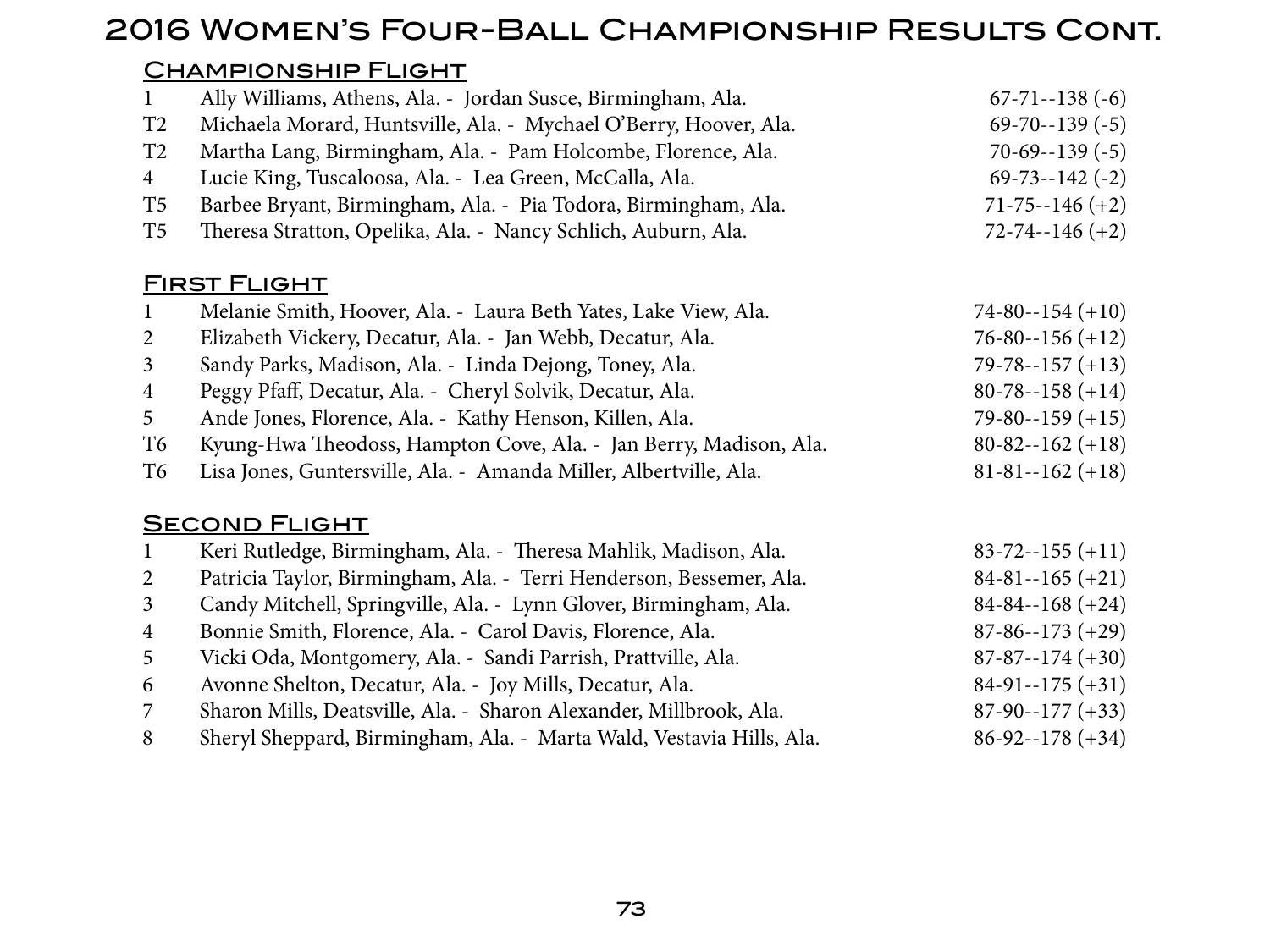### 2016 Women's Four-Ball Championship Results Cont.

#### **THIRD FLIGHT**

| -1             | Linda Burns, Decatur, Ala. - Belinda Villarreal, Decatur, Ala.         | $92 - 80 - 172 (+28)$  |
|----------------|------------------------------------------------------------------------|------------------------|
| 2              | Mary Blankenship, Alabaster, Ala. - Rhonda Henderson, Birmingham, Ala. | $91 - 85 - 176 (+32)$  |
| $\mathbf{3}$   | Terry Pierson, Monroeville, Ala. - Alice Mullen, Troy, Ala.            | $92 - 85 - 177 (+33)$  |
| $\overline{4}$ | Susan McDaniel, Hoover, Ala. - Missy Bibb, Birmingham, Ala.            | $93 - 86 - 179 (+35)$  |
| 5              | Anne Yuengert, Homewood, Ala. - Jennifer Whitaker, Birmingham, Ala.    | $91-89-180 (+36)$      |
| 6              | Chris Marr, Mobile, Ala. - Mary Dean Gray, Birmingham, Ala.            | $90-94-184(+40)$       |
| 7              | Phyllis Hopson, Madison, Ala. - Marty Carter, Madison, Ala.            | $94-93-187(+43)$       |
| 8              | Sarah Hazen, Chatom, Ala. - Stephanie Johnson, Bay Minette, Ala.       | $105 - 92 - 197 (+53)$ |
| 9              | Carol Lell, Birmingham, Ala. - Warren Cain, Birmingham, Ala.           | $98-104-202 (+58)$     |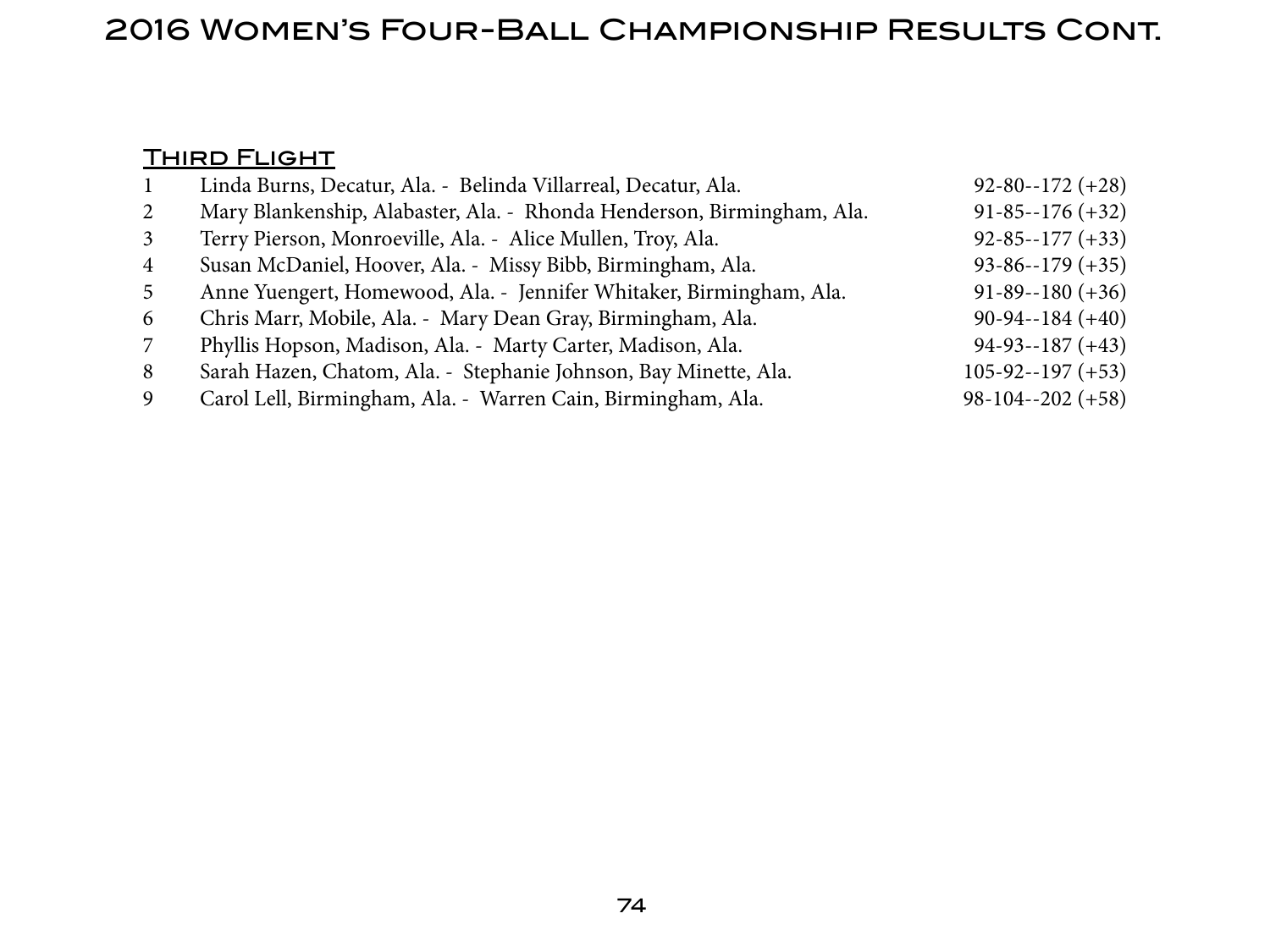### Past Women's State Four-Ball Champions

### WOMEN'S STATE FOUR-BALL (2011-present)

| <b>YEAR</b> | <b>WINNER</b>                       | <b>SCORE</b> | <b>SITE</b>                       |
|-------------|-------------------------------------|--------------|-----------------------------------|
| 2016        | Jordan Susce & Ally Williams        | 138          | Burningtree Country Club          |
| 2015        | Michaela Morard & Michaela Williams | 123          | Lakewood Golf Club                |
| 2014        | Kathy Hartwiger & Lea Green         | 136          | Moore's Mill Club                 |
| 2013        | Kathy Hartwiger & Lucie King        | 139          | <b>Gulf Shores Country Club</b>   |
| 2012        | Suzanne Stanely & Heather Nail      | 197          | Turtle Point Yacht & Country Club |
| 2011        | Lea Green & Linda Jeffery           | 210          | Troy Country Club                 |

54 holes stroke play 2011-2012; 36 holes stroke play 2013-2015

### WOMEN'S STATE FOUR-BALL (2008-2010)

#### YEAR WINNER SITE

- 2010 Kathy Hartwiger & Lea Green Cypress Bend
- 2009 Kathy Hartwiger & Lea Green Mountain Brook Club
- 2008 Kathy Hartwiger & Missy Gooden Old Overton Club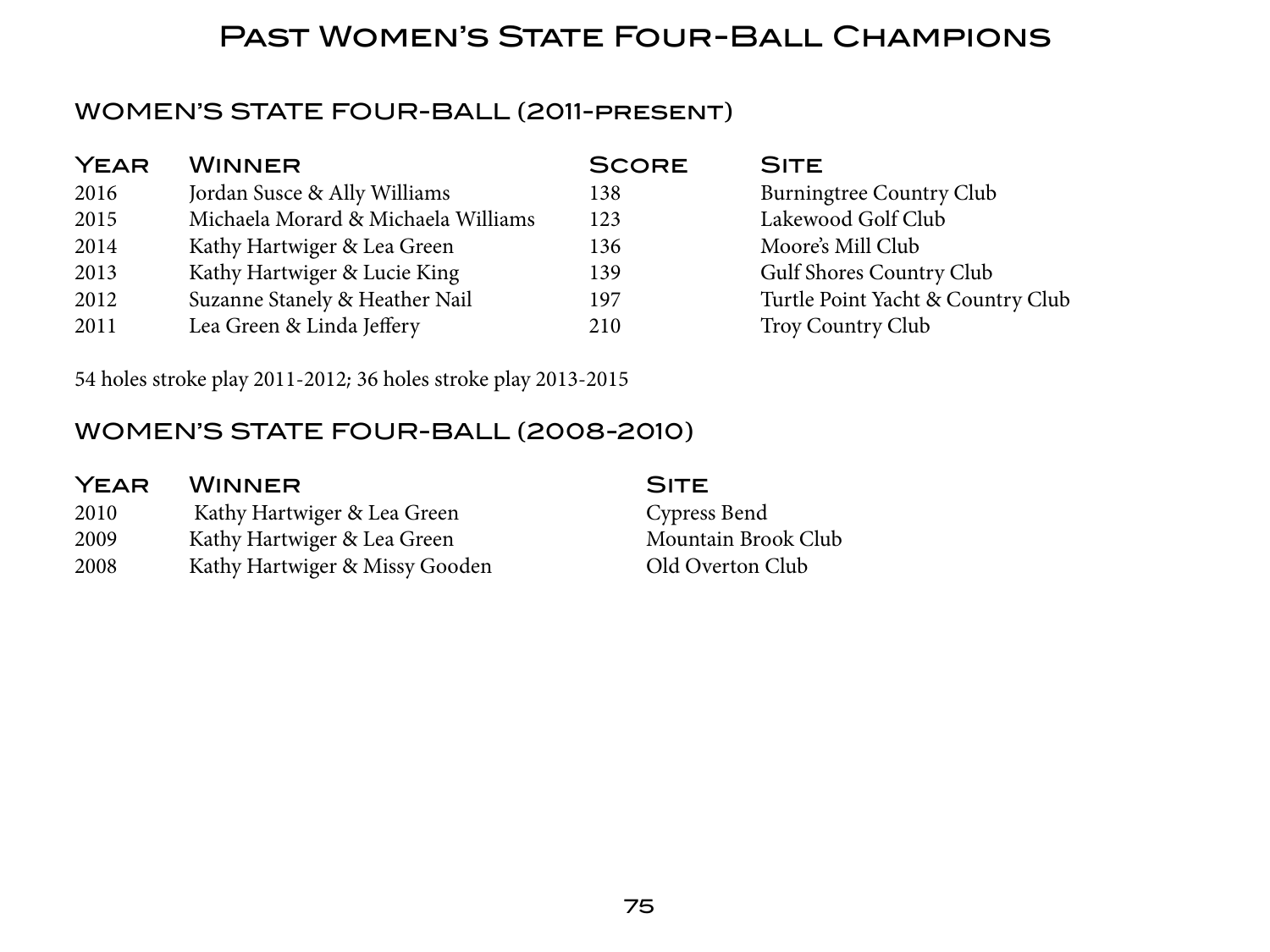



# **2016 STATE MID-AMATEUR CHAMPION CLAY GUERIN** Mobile Country Club, Mobile, AL

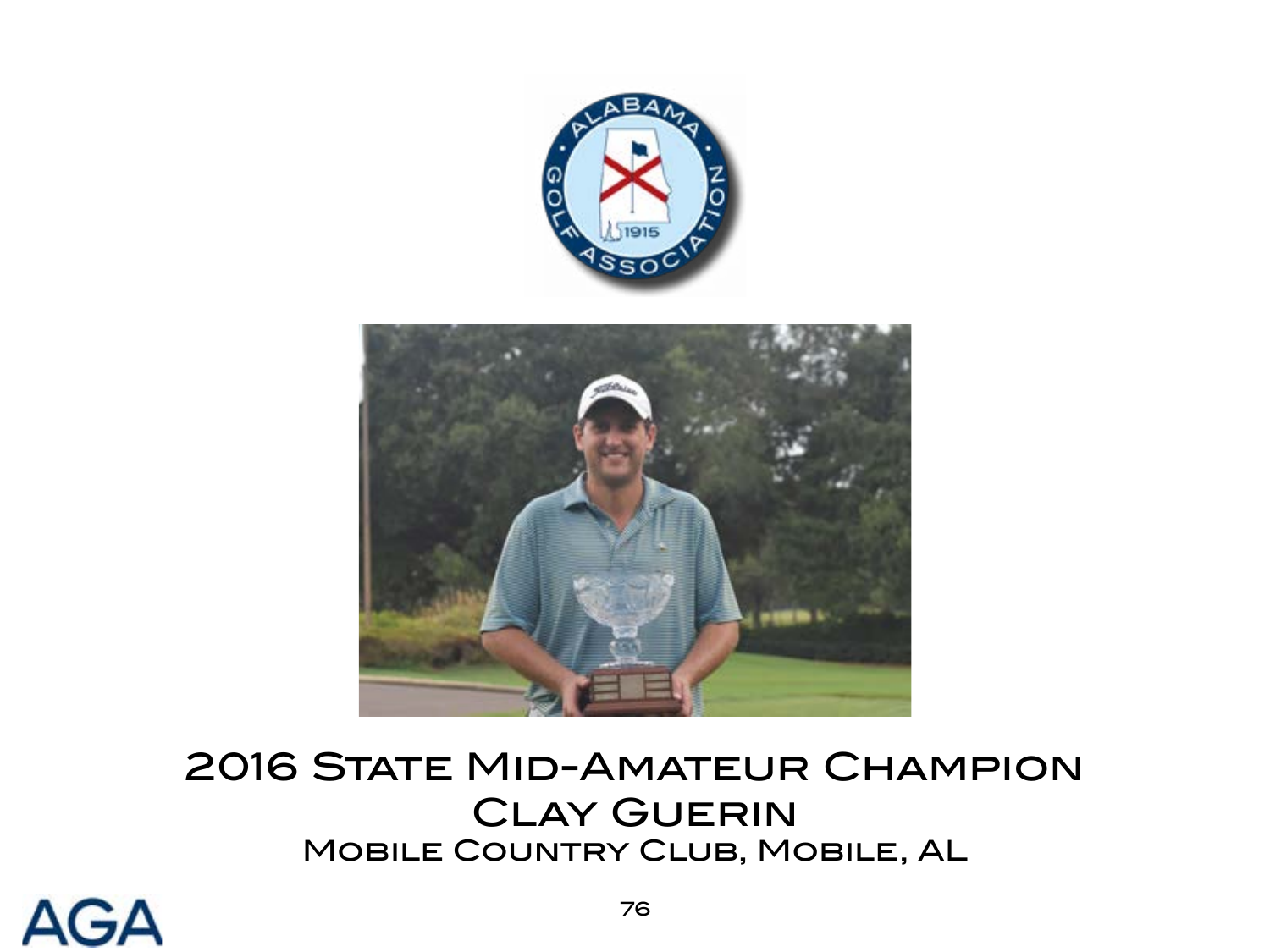## 2016 STATE MID-AMATEUR RESULTS

|                 | <u>PLACE COMPETITOR</u>                 | <b>SCORE</b>               |
|-----------------|-----------------------------------------|----------------------------|
| $\mathbf 1$     | Clay Guerin, Hoover, Ala.               | $68-67-70-205$ (-8)        |
| $\overline{2}$  | Robert Nelson, Fairhope, Ala.           | $72-69-69-210$ $(-3)$      |
| T <sub>3</sub>  | Matthew Gourgeot, Decatur, Ala.         | 71-72-70--213 (Even)       |
| T <sub>3</sub>  | Michael Johnson, Mobile, Ala.           | 70-72-71--213 (Even)       |
| T <sub>3</sub>  | Vic Kyatt III, Birmingham, Ala.         | 69-70-74--213 (Even)       |
| T <sub>6</sub>  | Steve Hudson, Birmingham, Ala.          | $76 - 72 - 67 - 215 (+2)$  |
| T <sub>6</sub>  | Tommy Bell, Satsuma, Ala.               | $72 - 72 - 71 - -215$ (+2) |
| T <sub>8</sub>  | Claud Cooper, Birmingham, Ala.          | $68-75-73-216 (+3)$        |
| T <sub>8</sub>  | Matt Johnson, Dothan, Ala.              | $73-67-76-216 (+3)$        |
| T <sub>8</sub>  | Taylor Jones, Birmingham, Ala.          | $73 - 72 - 71 - 216$ (+3)  |
| <b>T11</b>      | Bradley Hamner, Owens Cross Roads, Ala. | $72 - 73 - 72 - 217$ (+4)  |
| <b>T11</b>      | Chase Kennedy, Morris, Ala.             | $72 - 70 - 75 - 217$ (+4)  |
| <b>T11</b>      | Haymes Snedeker, Point Clear, Ala.      | $71-73-73-217 (+4)$        |
| <b>T11</b>      | Jason Tate, Owens Cross Roads, Ala.     | $70-77-70-217 (+4)$        |
| 15              | Lee Dzwonkowski, Mobile, Ala.           | $71-75-72-218 (+5)$        |
| T16             | Austin Hynson, Mobile, Ala.             | $78-72-69-219$ (+6)        |
| T16             | Jordy Hayden, Fairhope, Ala.            | $72 - 75 - 72 - 219$ (+6)  |
| T18             | Richard Jeffers, Mobile, Ala.           | $72 - 71 - 77 - 220$ (+7)  |
| T18             | Matt Ritchie, Mobile, Ala.              | $69 - 75 - 76 - 220$ (+7)  |
| T <sub>18</sub> | Harman Watkins, Hoover, Ala.            | $75-69-76--220 (+7)$       |
| 21              | Brinson Holder, Point Clear, Ala.       | $78-71-72-221 (+8)$        |
| T <sub>22</sub> | Forrest Crabtree, Mobile, Ala.          | $77 - 74 - 71 - 222$ (+9)  |
| T <sub>22</sub> | Will Swift, Vestavia, Ala.              | $75 - 73 - 74 - 222$ (+9)  |
| 24              | Trip Smalley, Mobile, Ala.              | $74-74-75-223 (+10)$       |
| T25             | Walker Grant, Montgomery, Ala.          | $79 - 70 - 75 - 224$ (+11) |
| T25             | David Baker, Harvest, Ala.              | $75-76-73-224 (+11)$       |
| T25             | McGowin Miller, Brewton, Ala.           | $74-71-79-224 (+11)$       |
| T25             | Torrie Coghlin, Irondale, Ala.          | $74-76-74-224 (+11)$       |
| 29              | Braxton Gillespie, Irvington, Ala.      | $79 - 73 - 73 - 225 (+12)$ |
| 30              | Hamp Andrews, Mobile, Ala.              | $79-71-76-226 (+13)$       |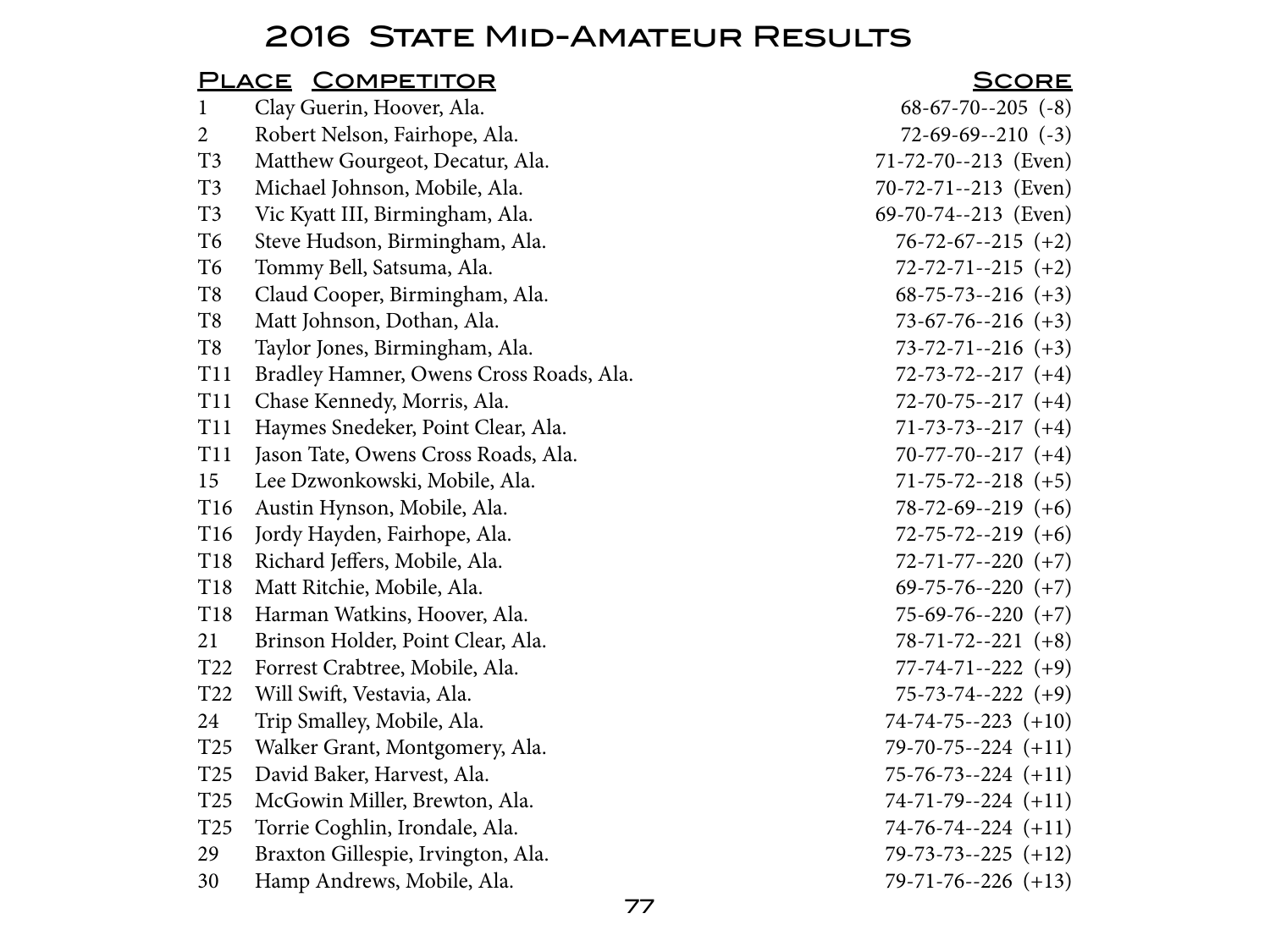### 2016 State Mid-Amateur Results Cont.

| T31             | Alexander Balog, Millbrook, Ala.  | $73-76-78-227 (+14)$         |
|-----------------|-----------------------------------|------------------------------|
| T31             | George Walker, Mobile, Ala.       | $76 - 76 - 75 - 227 (+14)$   |
| T31             | Michael Hicks, Birmingham, Ala.   | $75 - 77 - 75 - 227$ $(+14)$ |
| 34              | Jordan Maynor, Andalusia, Ala.    | $80 - 75 - 73 - 228 + 15$    |
| T35             | Keith Rains, Birmingham, Ala.     | $75 - 76 - 78 - 229$ (+16)   |
| T <sub>35</sub> | Elliott Jones, Tuscaloosa, Ala.   | $82 - 75 - 72 - 229$ (+16)   |
| 37              | Scott Weaver, Madison, Ala.       | $72 - 78 - 80 - 230 + 17$    |
| 38              | David Cordell, Northport, Ala.    | $77 - 74 - 80 - -231$ (+18)  |
| 39              | Chris Cook, Calera, Ala.          | $80-74-78-232 (+19)$         |
| T40             | Dennis McLaughlin, Mobile, Ala.   | $76-80-80-236 (+23)$         |
| T40             | Drew Bass, Greenville, Ala.       | $79-76-81-236 (+23)$         |
| T40             | Russell Etherton, Mobile, Ala.    | $78-77-81-236 (+23)$         |
| T43             | Alan Allgood, Fairhope, Ala.      | $76-80-81--237(+24)$         |
| T43             | James Griffith, Huntsville, Ala.  | $80-77-80-237 (+24)$         |
| T43             | Rucker Brown, Brewton, Ala.       | $77 - 78 - 82 - 237$ (+24)   |
| T43             | Stephen Snead Jr., Mobile, Ala.   | $79-77-81-237 (+24)$         |
| T47             | Matt Rogers, Anniston, Ala.       | $77 - 80 - 81 - 238$ (+25)   |
| T47             | Scott Griffin, Dothan, Ala.       | $75 - 80 - 83 - 238$ (+25)   |
| T49             | Anoop Sattineni, Auburn, Ala.     | $76 - 79 - 84 - 239 + 26$    |
| T49             | Edward Hubbard, Tuscaloosa, Ala.  | $77 - 84 - 78 - 239 \ (+26)$ |
| T49             | Brandon Griffin, Birmingham, Ala. | $76-79-84-239 (+26)$         |
| T49             | Erich Egui, Hoover, Ala.          | $75-83-81-239 (+26)$         |
| T49             | Josh Wild, Foley, Ala.            | $77 - 83 - 79 - 239 \ (+26)$ |
| T54             | Kevin Terrell, Brewton, Ala.      | $79-80-81-240 (+27)$         |
| T54             | Wayne Watkins, Hoover, Ala.       | $83 - 78 - 79 - 240 (+27)$   |
| T <sub>56</sub> | Harris Richie, Gardendale, Ala.   | $77 - 82 - 84 - 243 (+30)$   |
| T <sub>56</sub> | David Kyatt, Hoover, Ala.         | $77 - 83 - 83 - 243$ (+30)   |
| 58              | Cameron Smith, Mobile, Ala.       | $78-82-84-244 (+31)$         |
| 59              | Lide Denny, Montgomery, Ala.      | $77 - 83 - 86 - 246 (+33)$   |
| T60             | Clark Alexander, Prattville, Ala. | 83-77-WD--WD (WD)            |
| T60             | Jeffrey Dunn, Montgomery, Ala.    | 80-81-WD--WD (WD)            |
| T60             | Jonathan Spann, Florence, Ala.    | 74-80-WD--WD (WD)            |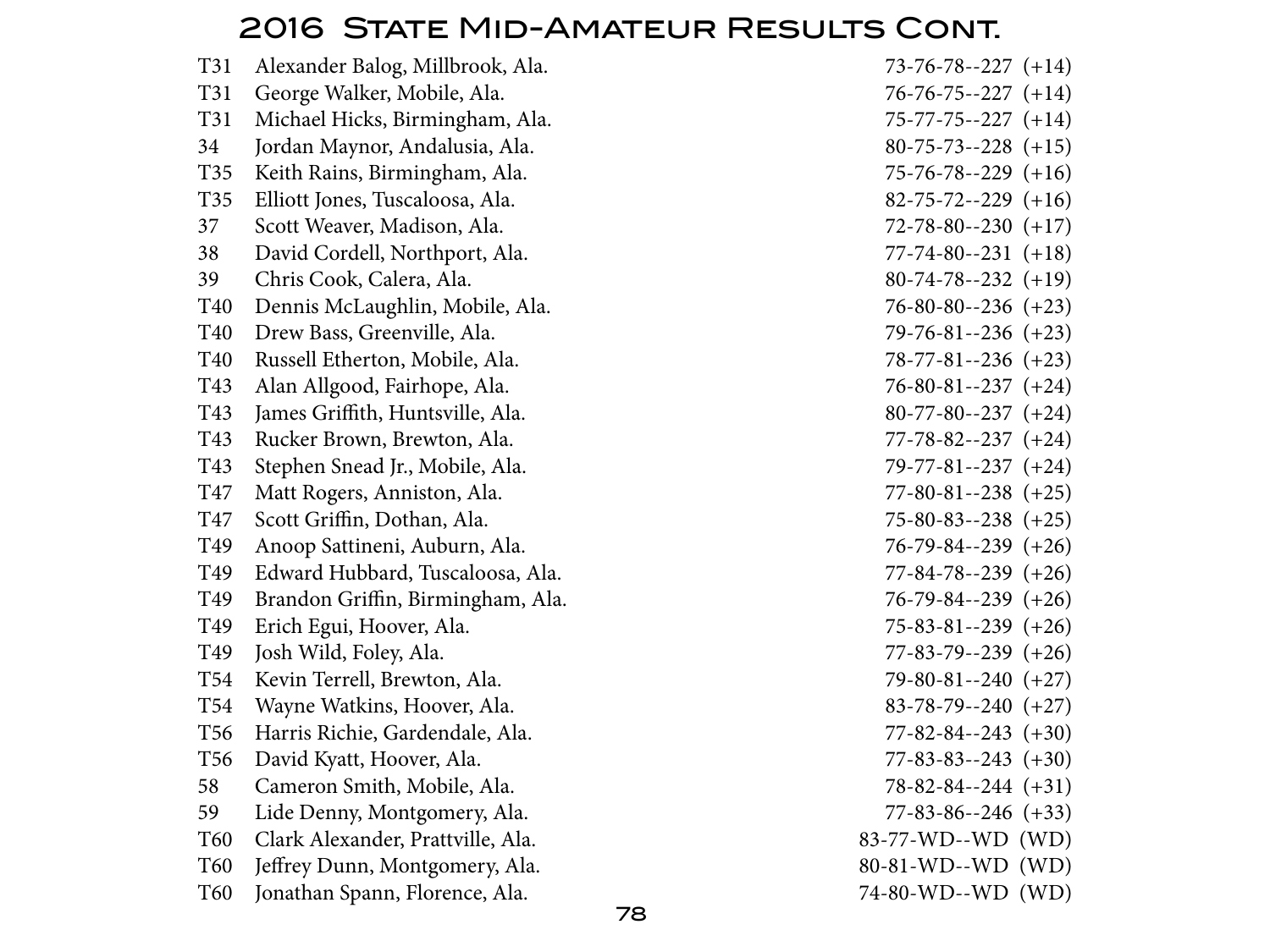## 2016 STATE MID-AMATEUR RESULTS CONT.

| T60             | Tony Parrish, Prattville, Ala.           | 80-81-WD--WD (WD)     |
|-----------------|------------------------------------------|-----------------------|
|                 | <u>FAILED TO QUALIFY FOR FINAL ROUND</u> |                       |
| 64              | Danny Trawick V, Birmingham, Ala.        | $80-82-162 (+20)$     |
| T65             | Wes Coody, Fairhope, Ala.                | $78-85-163 (+21)$     |
| T65             | Patrick Taylor, Birmingham, Ala.         | $78-85-163 (+21)$     |
| T65             | Jimmy Musso, Birmingham, Ala.            | $80-83-163 (+21)$     |
| 68              | Ruwaldt Viljoen, Helena, Ala.            | $87-77-164 (+22)$     |
| T <sub>69</sub> | Eric Shore, Auburn, Ala.                 | $82 - 83 - 165 (+23)$ |
| T <sub>69</sub> | Michael Hanson, Huntsville, Ala.         | $86-79-165 (+23)$     |
| <b>T71</b>      | Jim Kent, Decatur, Ala.                  | $84-83-167$ (+25)     |
| <b>T71</b>      | Steve Nelson, Adger, Ala.                | $84-83-167(+25)$      |
| 73              | Wendell Underwood, Auburn, Ala.          | $83-85-168 (+26)$     |
| 74              | Tyler Schnell, Birmingham, Ala.          | $87-84-171 (+29)$     |
| <b>T75</b>      | Kenny Capouya, Montgomery, Ala.          | $83-89-172 (+30)$     |
| T75             | Shane Weldon, Mobile, Ala.               | $86-86-172 (+30)$     |
| 77              | Cody Watson, Birmingham, Ala.            | $88-85-173 (+31)$     |
| <b>T78</b>      | Garrett Rice, Mobile, Ala.               | $87-90-177 (+35)$     |
| <b>T78</b>      | Ron Jordan, Mobile, Ala.                 | $89-88-177 (+35)$     |
| 80              | James Erwin, Huntsville, Ala.            | $84-94-178 (+36)$     |
| 81              | Ron Rainey, Madison, Ala.                | $89-91-180 (+38)$     |
| 82              | Mark Klein, Orange Beach, Ala.           | $91-101-192$ (+50)    |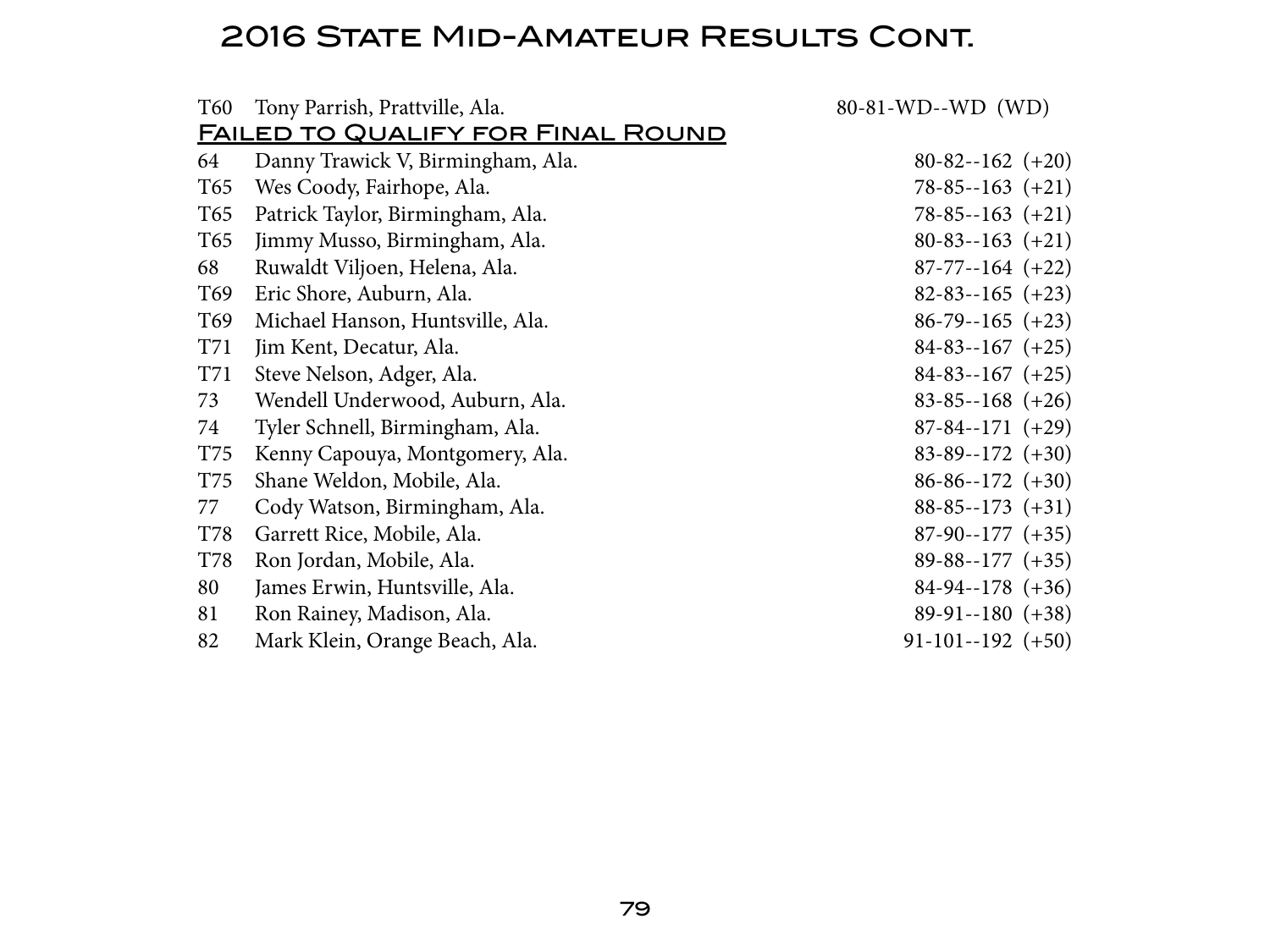### PAST STATE MID-AMATEUR CHAMPIONS

#### STATE MID-AMATEUR (2011-present)

| <b>YEAR</b> | <b>WINNER</b>  | <b>SCORE</b> | <b>SITE</b> |
|-------------|----------------|--------------|-------------|
| 2016        | Clay Guerin    | 205          | Mobile      |
| 2015        | Jeff Taylor    | 211          | Wynlal      |
| 2014        | Vic Kyatt, III | 206          | Montgo      |
| 2013        | Torrie Coghlin | 205          | Canebi      |
| 2012        | Steve Hudson   | 208          | Willow      |
| 2011        | Matt Johnson   | 205          | Gadsde      |

#### STATE MID-AMATEUR (1989-2010)

| YEAR | WINNER                |    | <b>SITE</b>        |
|------|-----------------------|----|--------------------|
| 2010 | <b>Steve Hudson</b>   |    | Wynlakes (         |
| 2009 | Robert Nelson         |    | FarmLinks          |
| 2008 | <b>Woodie Eubanks</b> |    | The Ledges         |
| 2007 | Will Swift            |    | Mountain           |
| 2006 | Will Swift            |    | Country C          |
| 2005 | Robbie Cotton         |    | Country C          |
| 2004 | Richard Jeffers       |    | Country C          |
| 2003 | <b>Scott Weaver</b>   |    | Wynlakes (         |
| 2002 | <b>Scott Weaver</b>   |    | Gadsden C          |
| 2001 | <b>Scott Weaver</b>   |    | Riverchase         |
| 2000 | Eric Hamilton         |    | Anniston (         |
| 1999 | Robbie Cotton         |    | Hoover Co          |
| 1998 | Mike Gree             |    | Musgrove           |
| 1997 | Stan Sherlin          |    | <b>Terri Pines</b> |
| 1996 | Stan Sherlin          |    | <b>Willow Poi</b>  |
| 1995 | Patrick Levio         |    | Woodward           |
| 1994 | Eric Hamilton         |    | Musgrove           |
| 1993 | Mike Greer            |    | Inverness (        |
| 1992 | Mike Greer            |    | Selma Cou          |
| 1991 | Allen Yeilding        |    | Indian Hill        |
| 1990 | Tab Hudson            | 80 | Green Vall         |

Mobile Country Club Wynlakes Golf & Country Club Montgomery Country Club Canebreak Country Club Willow Point Golf & Country Club Gadsden Country Club

Wynlakes Golf & Country Club The Ledges Mountain Brook Club Country Club of Mobile Country Club of Brewton Country Club of Birmingham Wynlakes Golf & Country Club Gadsden Country Club Riverchase Country Club Anniston Country Club Hoover Country Club Musgrove Country Club Terri Pines Country Club Willow Point Golf & Country Club Woodward Country Club Musgrove Country Club Inverness Country Club Selma Country Club Indian Hills Country Club 1990 Tab Hudson Green Valley Country Club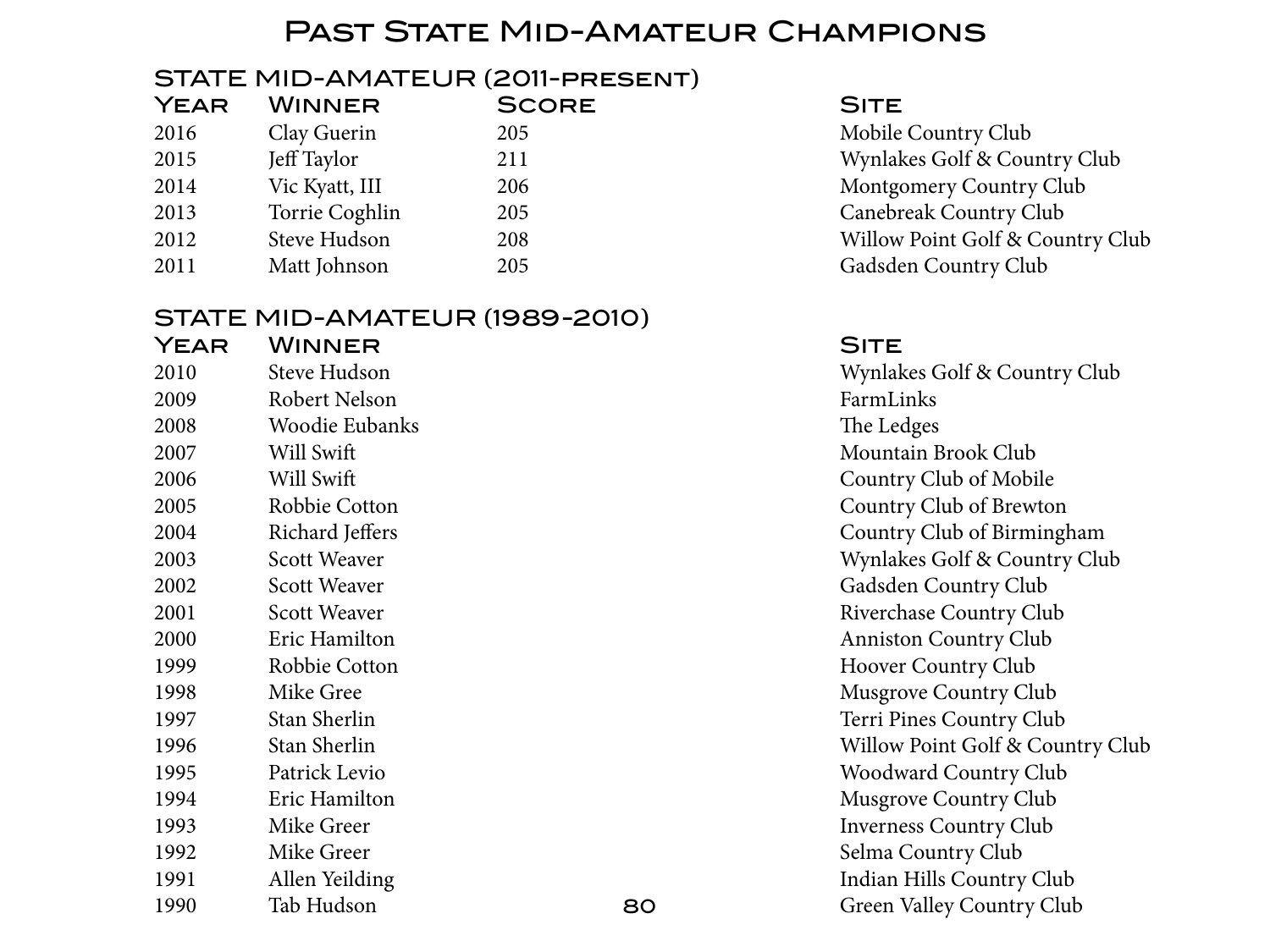



# 2016 State Senior Four-Ball Champions Mike Greer & Tom Jungkind Ol' Colony Golf Complex, Tuscaloosa, AL

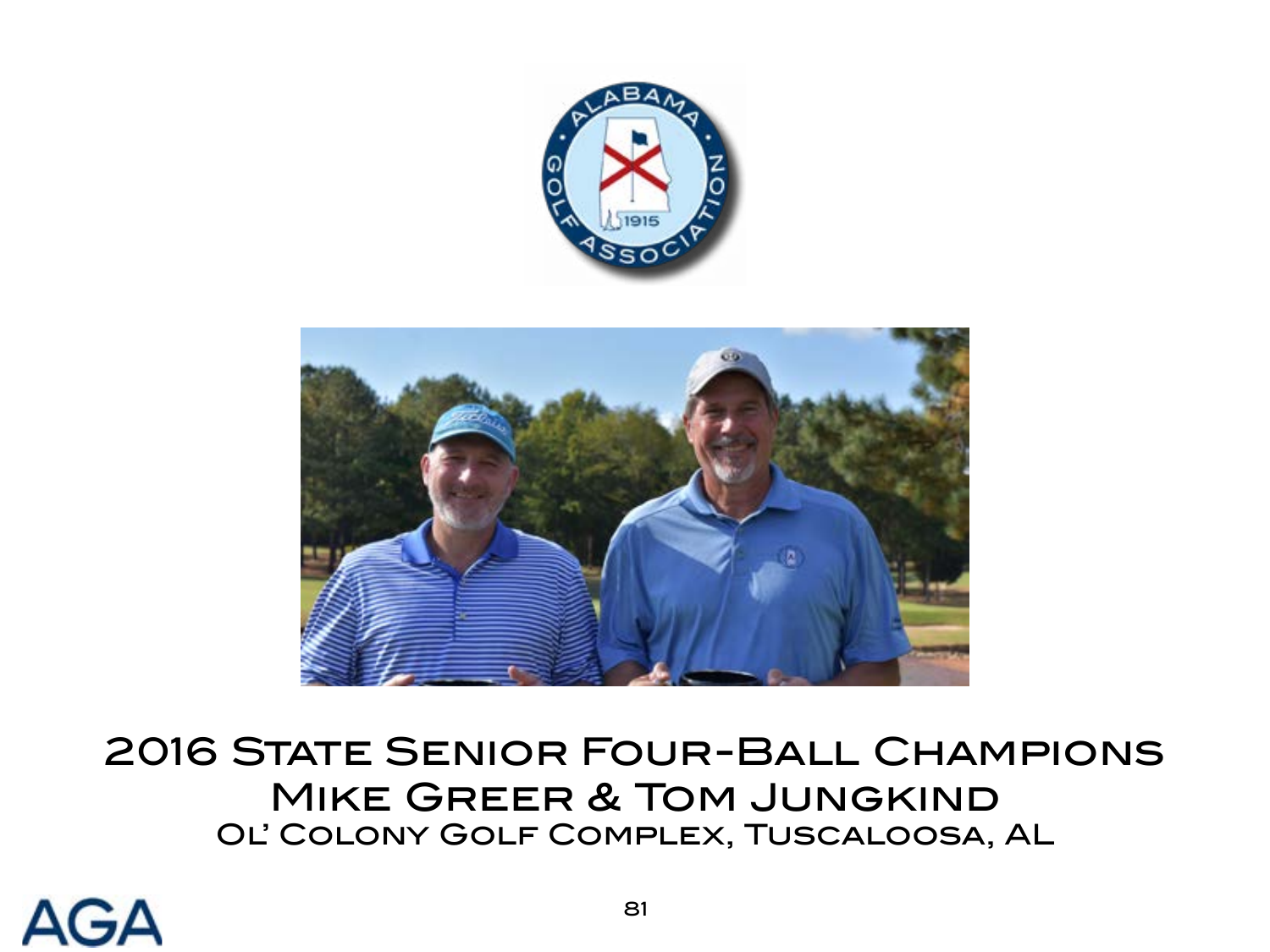# 2016 State Senior Four-Ball Results

#### PLACE TEAM SCORE SERVICE SERVICE SERVICE SERVICE SERVICE SERVICE SERVICE SERVICE SERVICE SERVICE SERVICE SERVICE 1 Tom Jungkind, Hoover, Ala. - Mike Greer, Birmingham, Ala. 65-64-68--197 (-19) 2 David Zauchin, Tuscaloosa, Ala. - Talbert Griffin III, Birmingham, Ala. 68-65-66--199 (-17) 3 Kevin Newton, Birmingham, Ala. - Charles Noto, Birmingham, Ala. 64-71-65--200 (-16) 4 Walker Grant, Montgomery, Ala. - Robert Nelson, Fairhope, Ala. 64-68-69--201 (-15) 5 Bryan Askew, Decatur, Ala. - Chris Lemley, Decatur, Ala. 68-67-68--203 (-13) T6 Collin McCrary, Troy, Ala. - David Hancock, Greenville, Ala. 68-69-67--204 (-12) T6 Dusty Ellison, Wilsonville, Ala. - Jeff Champion, Pell City, Ala. 66-67-71--204 (-12) T6 Claud Cooper, Birmingham, Ala. - Ted Sartin, Alexander City, Ala. 69-69-66--204 (-12) T6 Tony Olive, Florence, Ala. - Rick Bostick, Haleyville, Ala. 66-70-68--204 (-12) T10 Joey Holley, Troy, Ala. - Stan Sherlin, Montgomery, Ala. 67-70-69--206 (-10) T10 Chip Woddail, Daphne, Ala. - Hamp Andrews, Mobile, Ala. 70-66-70--206 (-10) T12 Casey Jones, Hoover, Ala. - Allen Martindale, Hoover, Ala. 66-72-69--207 (-9) T12 Del Wood III, Vestavia Hills, Ala. - Doug Davis, Birmingham, Ala. 66-72-69--207 (-9) 14 Clint Compton, Albertville, Ala. - Mike Lewis, Guntersville, Ala. 72-68-69--209 (-7) 15 Anthony Jones, Scottsboro, Ala. - Harry Lioce, Huntsville, Ala. 71-70-69--210 (-6) T16 Clark Alexander, Prattville, Ala. - Tony Parrish, Prattville, Ala. 72-72-67--211 (-5) T16 Clarke Kelly, Hoover, Ala. - Steve Bailey, Jacksonville, Ala. 68-72-71--211 (-5) T18 Sam Gannaway, Birmingham, Ala. - Robert Pewitt, Birmingham, Ala. 71-69-72--212 (-4) T18 Bill Scrip, Huntsville, Ala. - Mark Moe, Madison, Ala. 72-69-71--212 (-4) 20 Lee McDaniel, Birmingham, Ala. - Ernie Benson, Vestavia Hills, Ala. 72-69-72--213 (-3) 21 Flip Bradley, Huntsville, Ala. - Bill Moquin, Huntsville, Ala. 70-72-72--214 (-2) 22 Ron Aldy, Tuscaloosa, Ala. - Sam Calloway, Tuscaloosa, Ala. 74-70-72--216 (Even)

T23 Bill Griffin, Birmingham, Ala. - Mike Elliott, Nauvoo, Ala. 76-73-68--217 (+1) T23 Drew Bass, Greenville, Ala. - Steve Norman, Greenville, Ala. 76-73-68--217 (+1)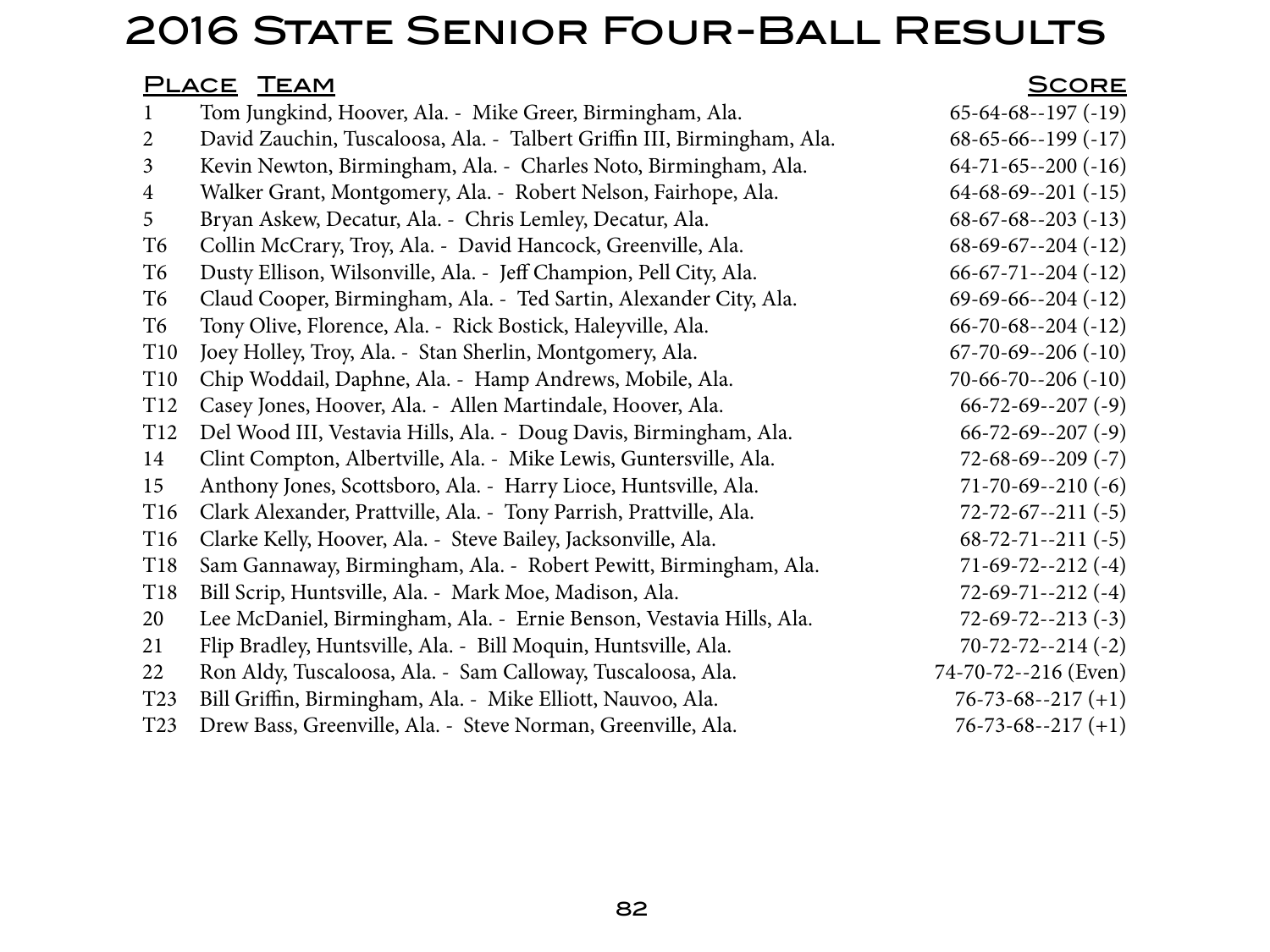### **STATE SENIOR FOUR-BALL RESULTS CONT.**

| 25              | Tim Ryberg, Madison, Ala. - Jeff Hall, Madison, Ala.                    | $71 - 73 - 74 - 218 + 2$   |
|-----------------|-------------------------------------------------------------------------|----------------------------|
| T <sub>26</sub> | Donald McCurdy, Remlap, Ala. - N. H. Holt, Birmingham, Ala.             | $75 - 71 - 73 - 219 + 3$   |
| T <sub>26</sub> | Clayton Calkins, Jacksonville, Ala. - Michael Lett, Oxford, Ala.        | $79 - 71 - 69 - -219 + 3$  |
| T <sub>28</sub> | William Berkmeier, Birmingham, Ala. - Roger Lucas, Vestavia Hills, Ala. | $72 - 71 - 77 - 220$ (+4)  |
| <b>T28</b>      | Lester Mitchell, Demopolis, Ala. - Moses Ngirailab, Prattville, Ala.    | $76 - 73 - 71 - 220 + 4$   |
| 30              | Michael Donnelly, Tuscaloosa, Ala. - Richard Burch, Tuscaloosa, Ala.    | $70-80-73-223(+7)$         |
| 31              | David Carden, Meridianville, Ala. - Donnie Cooper, Huntsville, Ala.     | $79 - 74 - 72 - 225 (+9)$  |
| 32              | David Hitt, Tuscaloosa, Ala. - Todd Peebles, Cottondale, Ala.           | $71 - 78 - 78 - 227 (+11)$ |
| 33              | Dondi Burcham, Decatur, Ala. - Mike Haghighi, Decatur, Ala.             | $75 - 76 - 78 - 229 + 13$  |
| T34             | Rick McLeroy, Huntsville, Ala. - Roscoe Johnson, Hampton Cove, Ala.     | $75 - 80 - 79 - 234 (+18)$ |
| T34             | Lonnie Turney, Valhermoso Springs, Ala. - Ken Kirby, Decatur, Ala.      | $80 - 76 - 78 - 234 + 18$  |
| 36              | Mike Tatum, Demopolis, Ala. - Robin Tutt, Forkland, Ala.                | $82 - 80 - 75 - 237 (+21)$ |
| 37              | Ramon Sharritt, Gardendale, Ala. - Mike Cornelius, Mount Olive, Ala.    | $83 - 82 - 78 - 243 + 27$  |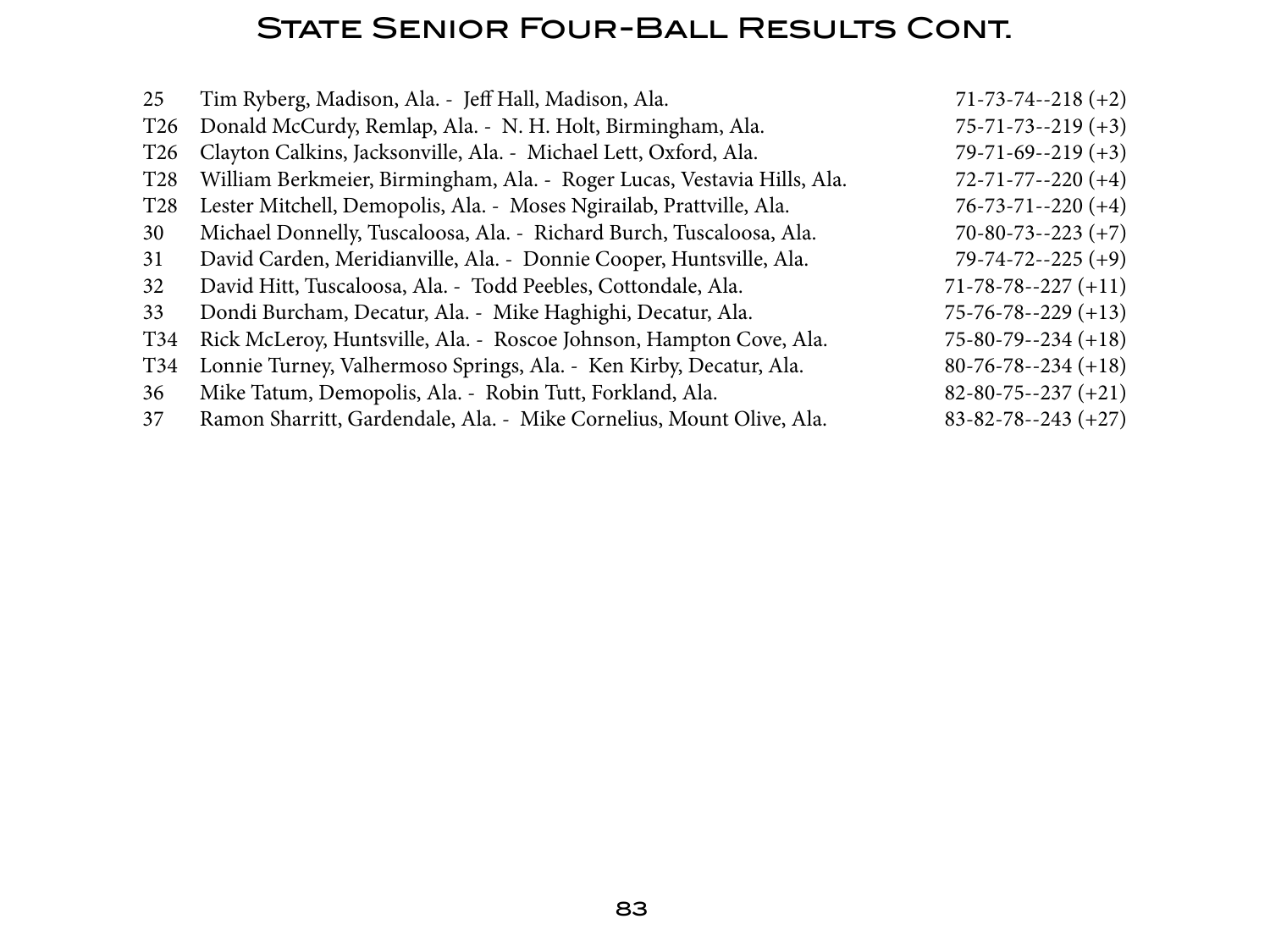### PAST STATE SENIOR FOUR-BALL CHAMPIONS

#### STATE SENIOR FOUR-BALL (2011-present)

| <b>WINNER</b>                | <b>SCORE SITE</b> |                                   |
|------------------------------|-------------------|-----------------------------------|
| Mike Greer & Tom Jungkind    | 197               | Ol' Colony Golf Complex           |
| Del Wood, III & Doug Davis   | 195               | The Ledges of Huntsville Mountain |
| Robert Nelson & Walker Grant | 193               | Willow Point Golf & Country Club  |
| Mike Greer & Tom Jungkind    | 199               | Turtle Point Yacht & Country Club |
| Joey Holley & Stan Sherlin   | 192               | Vestavia Country Club             |
| Mike Greer & Tom Jungkind    | 196               | Willow Point Golf & Country Club  |
|                              |                   |                                   |

### STATE SENIOR FOUR-BALL (1995-2010)

| YEAR | <b>WINNER</b>                 | <b>SITE</b>                      |
|------|-------------------------------|----------------------------------|
| 2010 | Mike Greer & Tom Jungkind     | Gadsden Country Club             |
| 2009 | Ralph Mathews & David Hancock | Huntsville Country Club          |
| 2008 | Richard Jeffers & Mark Miller | Musgrove Country Club            |
| 2007 | Earle Bidez & Jon Golden      | Heron Lakes Country Club         |
| 2006 | Don Blanton & Sam Farlow      | Riverchase Country Club          |
| 2005 | John Stewart & Robert Straub  | Montgomery Country Club          |
| 2004 | C. D. Bale & Ron Gaiser       | Selma Country Club               |
| 2003 | David Fry & John Pitcher      | Montgomery Country Club          |
| 2002 | C.D. Bale & Ron Gaiser        | NorthRiver Yacht Club            |
| 2001 | David Stanfield & Dave Pruett | Kiva Dunes                       |
| 2000 | Don Blanton & Sam Farlow      | <b>Musgrove Country Club</b>     |
| 1999 | Don Blanton & Sam Farlow      | Mountain Brook Club              |
| 1998 | Art Gleason & Don Blanton     | Montgomery Country Club          |
| 1997 | Sam Farlow & Mailon Kent      | Willow Point Golf & Country Club |
| 1996 | Jackie Cummings & Art Gleason | Kiva Dunes                       |
| 1995 | Tom O'Melia & John Pryor      | <b>Cotton Creek Club</b>         |
|      |                               |                                  |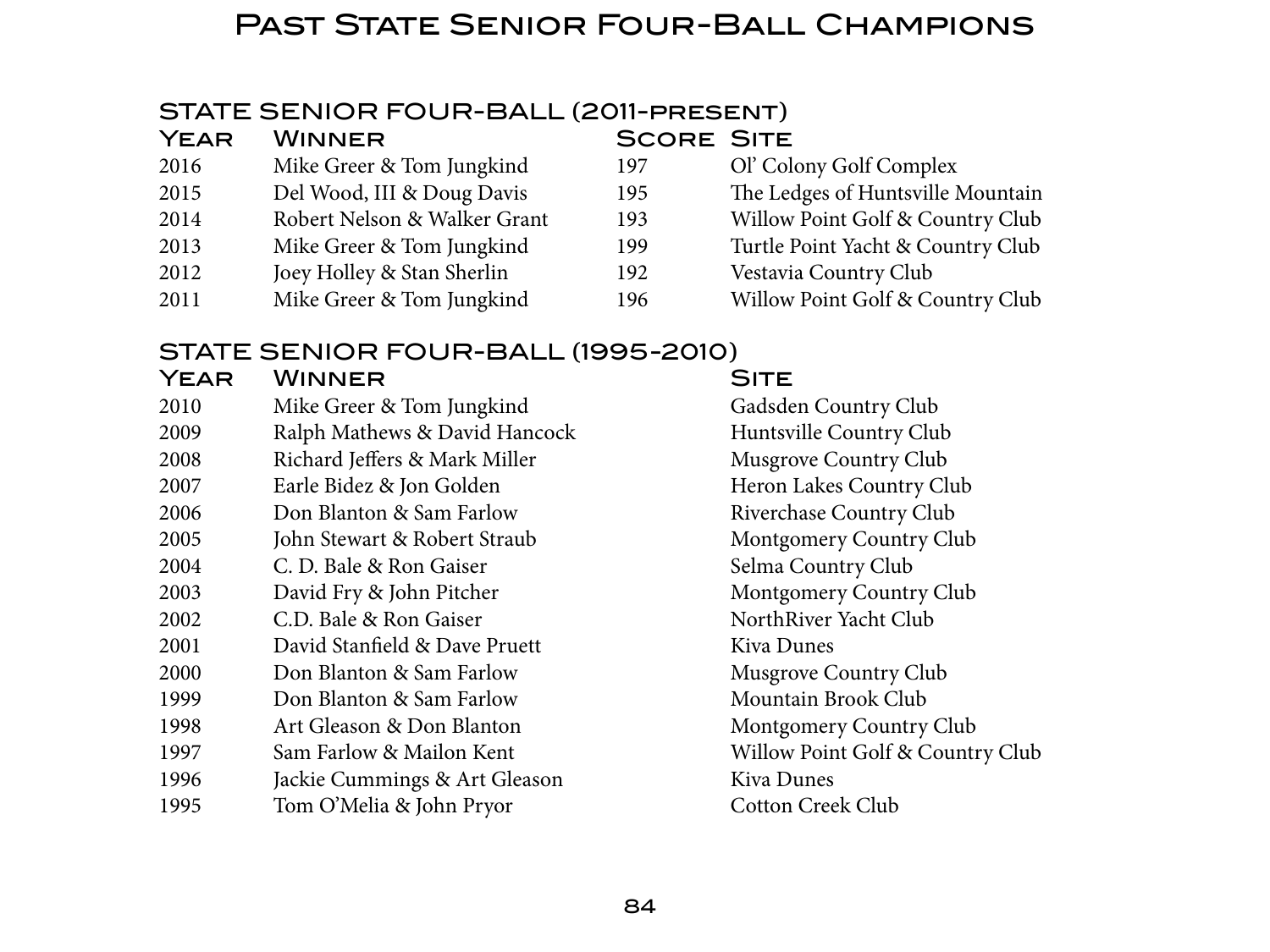

# 2016 Southern Junior Cup Champions **ALABAMA** Little Rock Country Club, Little Rock, AR

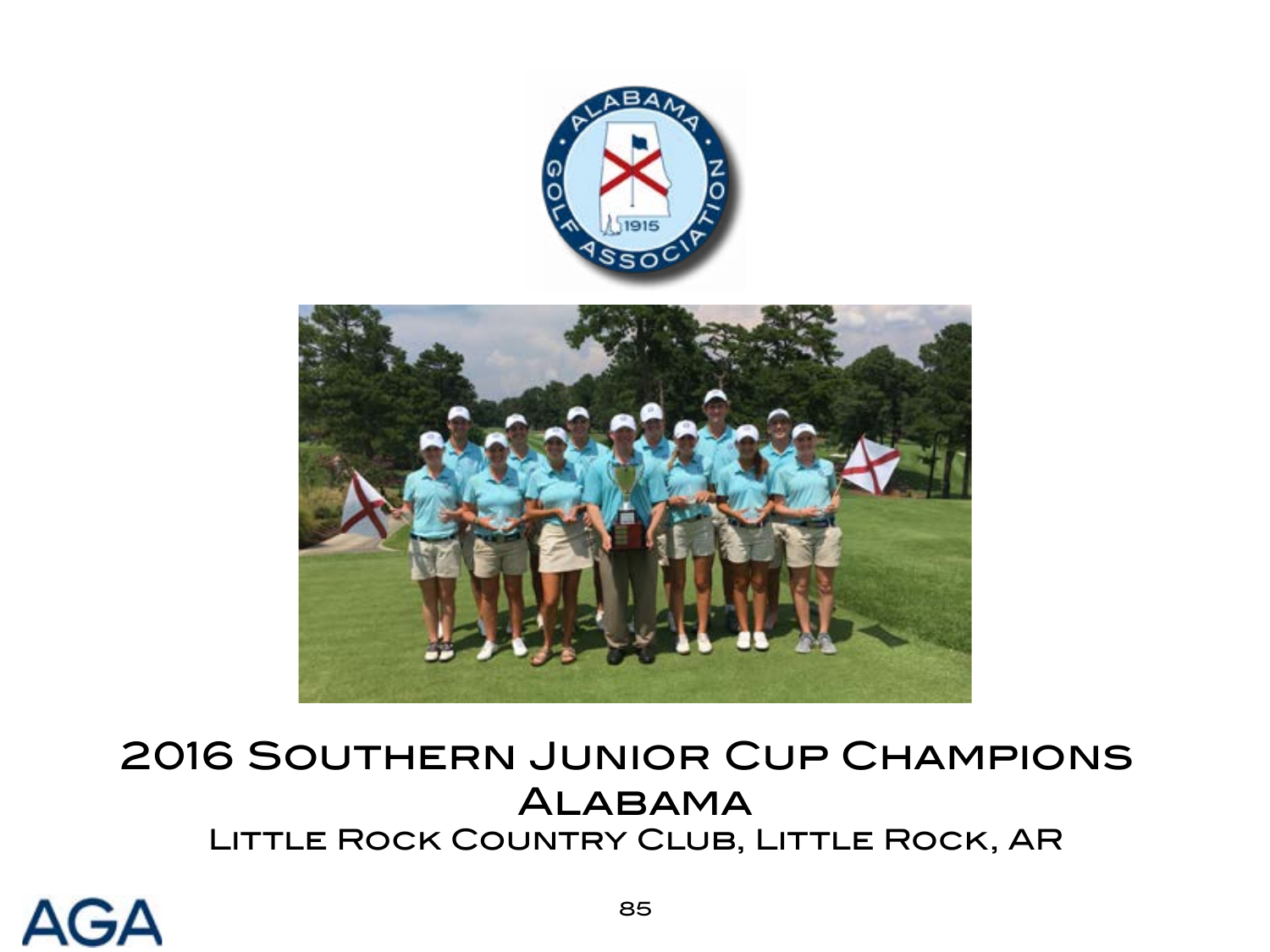## 2016 Southern Junior Cup Results

|                                                |                                                                           | AL                                                      | AR              | <b>MO</b>    | MS             |
|------------------------------------------------|---------------------------------------------------------------------------|---------------------------------------------------------|-----------------|--------------|----------------|
| (AR) Ryan Spurlock/Hannah Bakalekos            | 1 UP                                                                      |                                                         |                 |              |                |
| (AL) Ben Fuller/Michaela Morard<br>VS.         | 7&6                                                                       | 1                                                       |                 |              |                |
| (AR) Pete Carroll/Stephanie Leake<br>VS.       | 6&5                                                                       | $\mathbf{1}$                                            |                 |              |                |
| (MS) Benjamin Nelson/Riley Mayhew              | 1 UP                                                                      |                                                         |                 |              | 1              |
| (AL) J.P. Cave/Mychael O'Berry<br>VS.          | 2&1                                                                       | 1                                                       |                 |              |                |
| (MO) Austin Hoerstkamp/Emma Solovis            | 5&4                                                                       |                                                         | $\mathbf{1}$    |              |                |
| (MO) Gabe Trowbridge/Lauren Plunkett           | 1 UP                                                                      |                                                         |                 | $\mathbf{1}$ |                |
| (MS) Jackson Wedgeworth/Avery Pool<br>VS.      | 7&6                                                                       |                                                         |                 | $\mathbf{1}$ |                |
| (AR) Connor Gaunt/Olivia Parker<br>VS.         | 1 UP                                                                      |                                                         |                 |              | 1              |
| (AR) Luke Long/Sydney Staton                   | 4&3                                                                       |                                                         | $\mathbf{1}$    |              |                |
| VS.                                            | 2&1                                                                       |                                                         |                 | $\mathbf{1}$ |                |
| (MS) Cameron Clarke/Cole Baggett<br>VS.        | 5&4                                                                       | 1                                                       |                 |              |                |
| Thursday AM - Four-Ball Total Points:          |                                                                           | 4                                                       | 3               | 3            | $\overline{2}$ |
|                                                |                                                                           |                                                         |                 |              |                |
| <u> THURSDAY PM - FOURSOMES</u>                | <b>RESULT</b>                                                             | AL                                                      | AR              | MO           |                |
| (AL) J.P. Cave/Mychael O'Berry                 | 2&1                                                                       | 1                                                       |                 |              |                |
| (AL) Ben Fuller/Michaela Morard                | 3&2                                                                       | $\mathbf{1}$                                            |                 |              |                |
| (MO) Chris Ober/Samantha Cornelius             | 3&1                                                                       |                                                         |                 | $\mathbf{1}$ |                |
| (MS) Benjamin Nelson/Avery Pool<br>VS.         | 5&3                                                                       |                                                         |                 | $\mathbf{1}$ |                |
| (AR) Connor Gaunt/Sydney Staton<br>VS.         | 1 UP                                                                      |                                                         | $\mathbf{1}$    |              |                |
| (AL) John Racciatti Jr./Virginia Green         | 3&2                                                                       | 1                                                       |                 |              |                |
| (AR) Jackson Marseilles/Allie Weiner           | 1 Up                                                                      |                                                         |                 | $\mathbf{1}$ |                |
| (MS) Cole Baggett/Presley Baggett              | 1 UP                                                                      |                                                         |                 |              | 1              |
| (AR) Luke Long/Hannah Bakalekos                | 3&1                                                                       | 1                                                       |                 |              |                |
| (MO) Jack Litzelfelner/Mikala Jungmeyer<br>VS. | 6&4                                                                       | 1                                                       |                 |              |                |
| (MS) Will Marble/Anne Carrie Swoope            | 8&7                                                                       |                                                         | $\mathbf{1}$    |              |                |
| (MO) Austin Hoerstkamp/Lauren Plunkett<br>VS.  | 4&3                                                                       |                                                         |                 |              | 1              |
| <b>Thursday PM - Foursomes Total Points:</b>   |                                                                           | 5                                                       | $\overline{2}$  | 3            | $\overline{2}$ |
|                                                |                                                                           | <u>AL</u>                                               | $\overline{AR}$ | MO           | MS             |
|                                                | <u> THURSDAY AM - FOUR-BALL</u><br>(MO) Walker Kesterson/Mikala Jungmeyer | <b>RESULT</b><br>(AR) Jackson Marseilles/Josie Roberson |                 |              | <b>POINTS</b>  |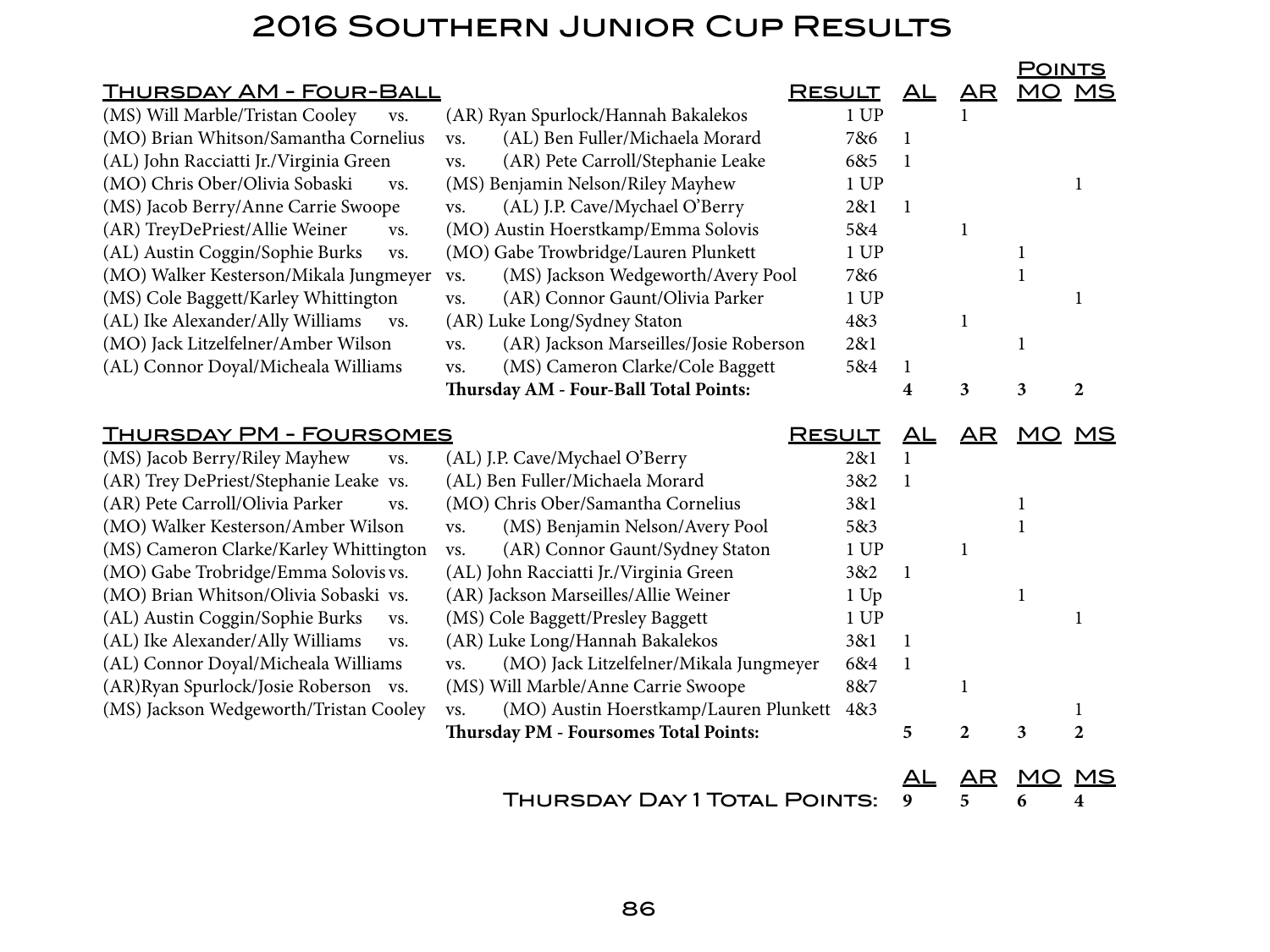## 2016 Southern Junior Cup Results Cont.

| <b>FRIDAY AM - GIRLS SINGLES</b><br><b>RESULT</b> |                               |               | AL           | AR           | MO MS        |              |
|---------------------------------------------------|-------------------------------|---------------|--------------|--------------|--------------|--------------|
| (MS) Presley Baggett vs.                          | (AL) Mychael O'Berry          | <b>HALVED</b> | 1/2          |              | 1/2          |              |
| (AR) Stephanie Leake vs.                          | (AL) Michaela Morard          | 7&6           | $\mathbf{1}$ |              |              |              |
| (MO) Olivia Sobaski vs.                           | (MS) Anne Carrie Swoope       | 5&3           |              |              | $\mathbf{1}$ |              |
| (AR) Allie Weiner<br>VS.                          | (MO) Samantha Cornelius       | 4&2           |              | $\mathbf{1}$ |              |              |
| (AR) Sydney Staton<br>VS.                         | (MO) Lauren Plunkett          | 5&4           |              | $\mathbf{1}$ |              |              |
| (MS) Avery Pool<br>VS.                            | (AL) Sophie Burks             | 4&3           | $\mathbf{1}$ |              |              |              |
| (AR) Josie Roberson vs.                           | (AL) Ally Williams            | 6&5           | $\mathbf{1}$ |              |              |              |
| (MS) Riley Mayhew<br>VS.                          | (AR) Hannah Bakalekos         | 5&3           |              |              |              | $\mathbf{1}$ |
| (AL) Virginia Green vs.                           | (MO) Emma Solovis             | 5&4           | $\mathbf{1}$ |              |              |              |
| (MS) Tristan Cooley vs.                           | (MO) Amber Wilson             | 3&2           |              |              | $\mathbf{1}$ |              |
| (MO) Mikala Jungmeyer                             | (AL) Micheala Williams<br>VS. | 10&8          | $\mathbf{1}$ |              |              |              |
| (MS) Karley Whittington                           | (AR) Olivia Parker<br>VS.     | 3&2           |              |              |              | $\mathbf{1}$ |
|                                                   |                               |               |              |              |              |              |
| <u> FRIDAY AM - BOYS SINGLES</u>                  |                               | <b>RESULT</b> | AL           | <u>AR</u>    | <u>MO</u>    | <u>MS</u>    |
| (MS) Jackson Wedgeworth                           | (AL) Ike Alexander<br>VS.     | 3&1           | $\mathbf{1}$ |              |              |              |
| (AR) Pete Carroll                                 | (AL) J.P. Cave<br>VS.         | 1 UP          | $\mathbf{1}$ |              |              |              |
| (MO) Gabe Trowbridge                              | (MS) Will Marble<br>VS.       | 5&3           |              |              | $\mathbf{1}$ |              |
| (AR) Jackson Marseilles                           | (MO) Brian Whitson<br>VS.     | <b>HALVED</b> |              | 1/2          | 1/2          |              |
| (AR) Luke Long<br>VS.                             | (MO) Jack Litzelfelner        | 2&1           |              | $\mathbf{1}$ |              |              |
| (MS) Jacob Berry<br>VS.                           | (AL) Connor Doyal             | 3&1           | $\mathbf{1}$ |              |              |              |
| (AR) Connor Gaunt vs.                             | (AL) Austin Coggin            | 4&2           | $\mathbf{1}$ |              |              |              |
| (MS) Cameron Clarkevs.                            | (AR) Trey DePriest            | <b>HALVED</b> |              | 1/2          |              | 1/2          |
| (AL) Ben Fuller<br>VS.                            | (MO) Walker Kesterson         | 2&1           |              |              | $\mathbf 1$  |              |
| (MS) Cole Baggett<br>VS.                          | (MO) Austin Hoerstkamp        | 4&2           |              |              | $\mathbf 1$  |              |
| (MO) Chris Ober<br>VS.                            | (AL) John Racciatti Jr.       | 2 UP          | $\mathbf{1}$ |              |              |              |
| (MS) Benjamin Nelson                              | (AR) Ryan Spurlock<br>VS.     | 2&1           |              | $\mathbf{1}$ |              |              |
|                                                   |                               |               |              |              |              |              |
|                                                   |                               |               | AL           |              | AR MO MS     |              |
| <b>FRIDAY AM - SINGLES TOTAL POINTS:</b>          |                               |               |              |              | 5.5          | 3            |
| THURSDAY DAY 1 TOTAL POINTS:                      |                               |               |              | 5<br>5       | 6            | 4            |
|                                                   |                               |               | 9            |              |              |              |
| <b>FINAL TOTAL:</b>                               |                               |               |              |              | 11.5         | 7            |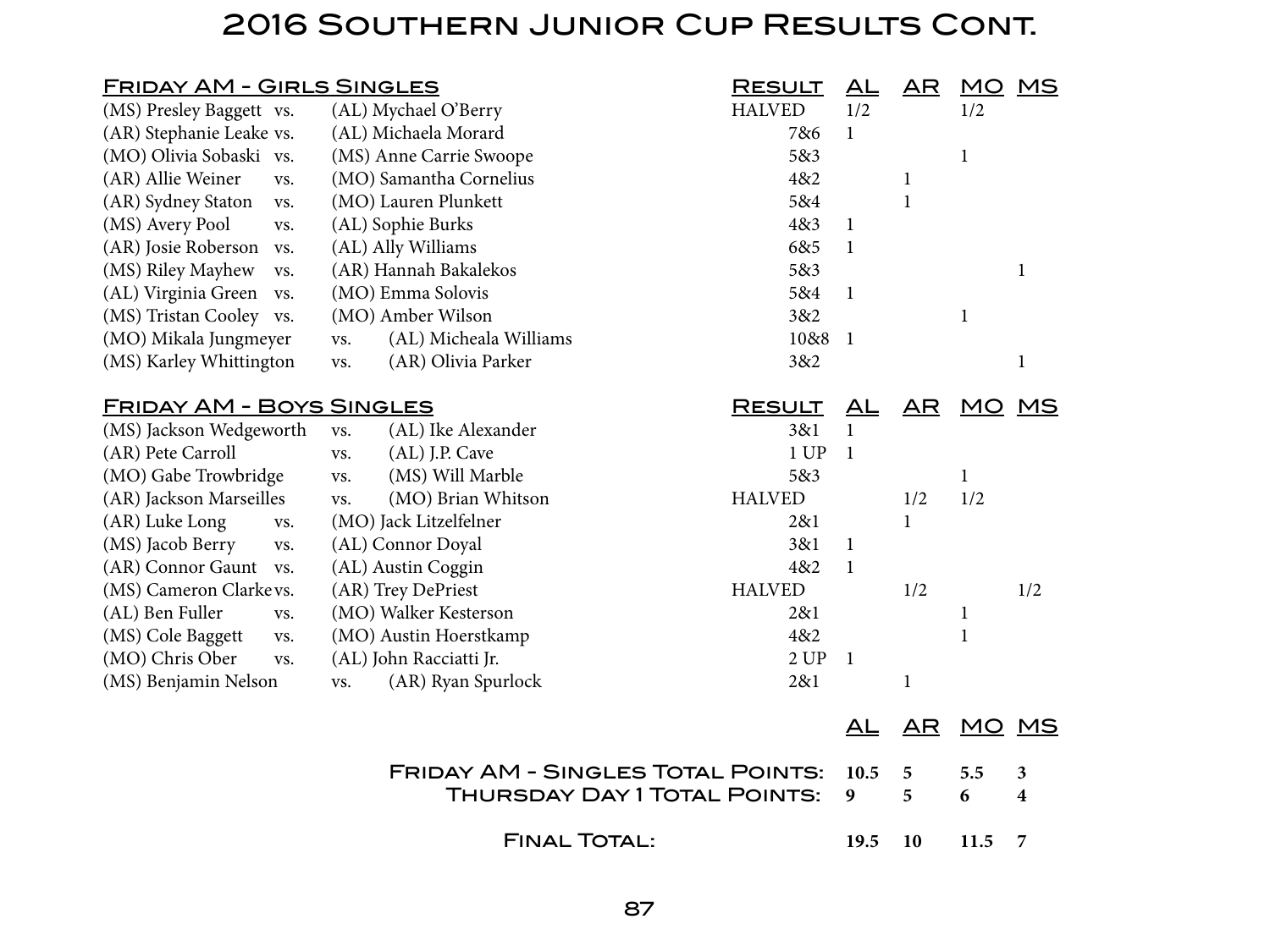

2016 Women's Southeastern Challenge Lakewood Golf Club, Point Clear, AL

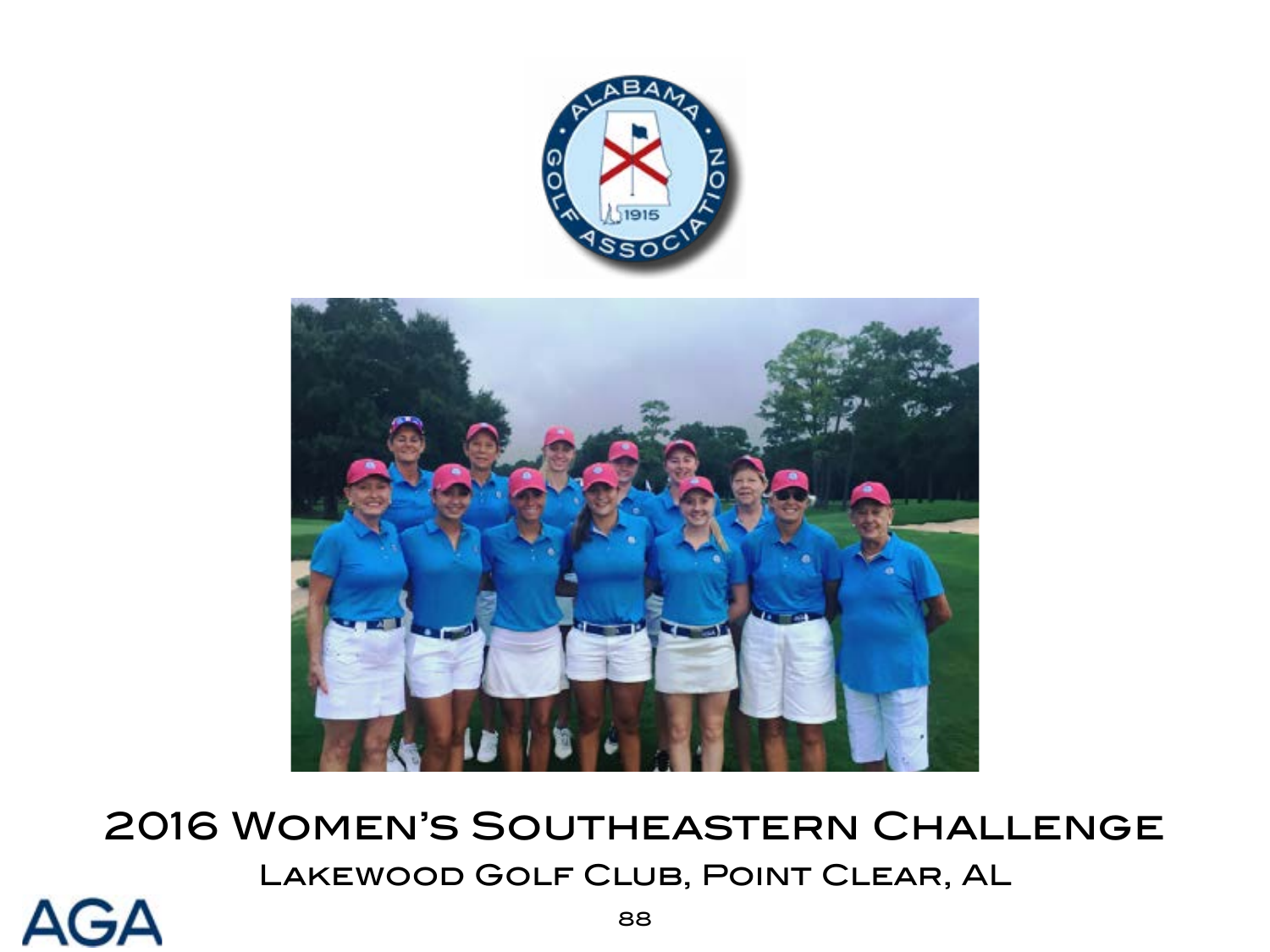### 2016 Southeastern Challenge Results

#### Foursomes Results

|                                         |     |                                             |               | <b>POINTS</b> |           |           |
|-----------------------------------------|-----|---------------------------------------------|---------------|---------------|-----------|-----------|
| <b>THURSDAY AM - FOURSOMES</b>          |     |                                             | <u>RESULT</u> |               |           |           |
|                                         |     |                                             | <u>AL</u>     |               | <u>FL</u> | <u>GA</u> |
| (AL) Susan West/Lucie King vs.          |     | (FL) Tama Caldabaugh/Taffy Brower           | AL: 2&1       | 1.0           |           |           |
| (AL) Susan West/Lucie King vs.          |     | (GA) Leslie Elkins/Deb Jackson              | AL: 3&2       | 1.0           |           |           |
| (FL) Tama Caldabaugh/Taffy Brower vs.   |     | (GA) Leslie Elkins/Deb Jackson              | FL: 4&3       |               | 1.0       |           |
| (AL) Micheala Williams/Michaela Morard  |     | (FL) Therese Quinn/Lisa Schlesinger<br>VS.  | AL: 6&5       | 1.0           |           |           |
| (AL) Micheala Williams/Michaela Morard  |     | (GA) Anna Buchanan/Danielle Davis<br>VS.    | AL: 3&2       | 1.0           |           |           |
| (FL) Therese Quinn/Lisa Schlesinger vs. |     | (GA) Anna Buchanan/Danielle Davis           | GA: 1 up      |               |           | 1.0       |
| (AL) Gabi Oubre/Arin Eddy vs.           |     | (FL) Kaeli Jones/Katie Holt                 | FL: 4&2       |               | 1.0       |           |
| (AL) Gabi Oubre/Arin Eddy vs.           |     | (GA) Emile Meason/Margaret Shirley-Starosto | GA: 1 up      |               |           | 1.0       |
| (FL) Kaeli Jones/Katie Holt vs.         |     | (GA) Emile Meason/Margaret Shirley-Starosto | FL: 3&1       |               | 1.0       |           |
| (AL) Nancy Gavin/Nancy Schlich          | VS. | (FL) Gigi Higgins/Lin Culver                | Halved 0.5    | 0.5           |           |           |
| (AL) Nancy Gavin/Nancy Schlich          | VS. | (GA) Susan Rheney/Laura Coble               | GA: 6&5       |               |           | 1.0       |
| (FL) Gigi Higgins/Lin Culver vs.        |     | (GA) Susan Rheney/Laura Coble               | GA: 3&1       |               |           | 1.0       |
| (AL) Elaine Wood/Cammie Gray            | VS. | (FL) Anastasia Carter/Charlotte Daughan     | FL: 1 up      |               | 1.0       |           |
| (AL) Elaine Wood/Cammie Gray            | VS. | (GA) Elisa Yang/Louise Yu                   | AL: 3&2       | 1.0           |           |           |
| (FL) Anastasia Carter/Charlotte Daughan |     | (GA) Elisa Yang/Louise Yu<br>VS.            | Halved        | 0.5           | 0.5       |           |
| (AL) Jesse Lawley/Ally Williams         | VS. | (FL) Hannah Berman/Mary Janiga              | Halved 0.5    | 0.5           |           |           |
| (AL) Jesse Lawley/Ally Williams         | VS. | (GA) Lauren Lightfritz/Janet Mao            | GA: 2&1       |               |           | 1.0       |
| (FL) Hannah Berman/Mary Janiga          | VS. | (GA) Lauren Lightfritz/Janet Mao            | GA: 4&2       |               |           | 1.0       |

AL FL GA

Thursday AM - Foursomes Total Points: **6.0 5.5 6.5**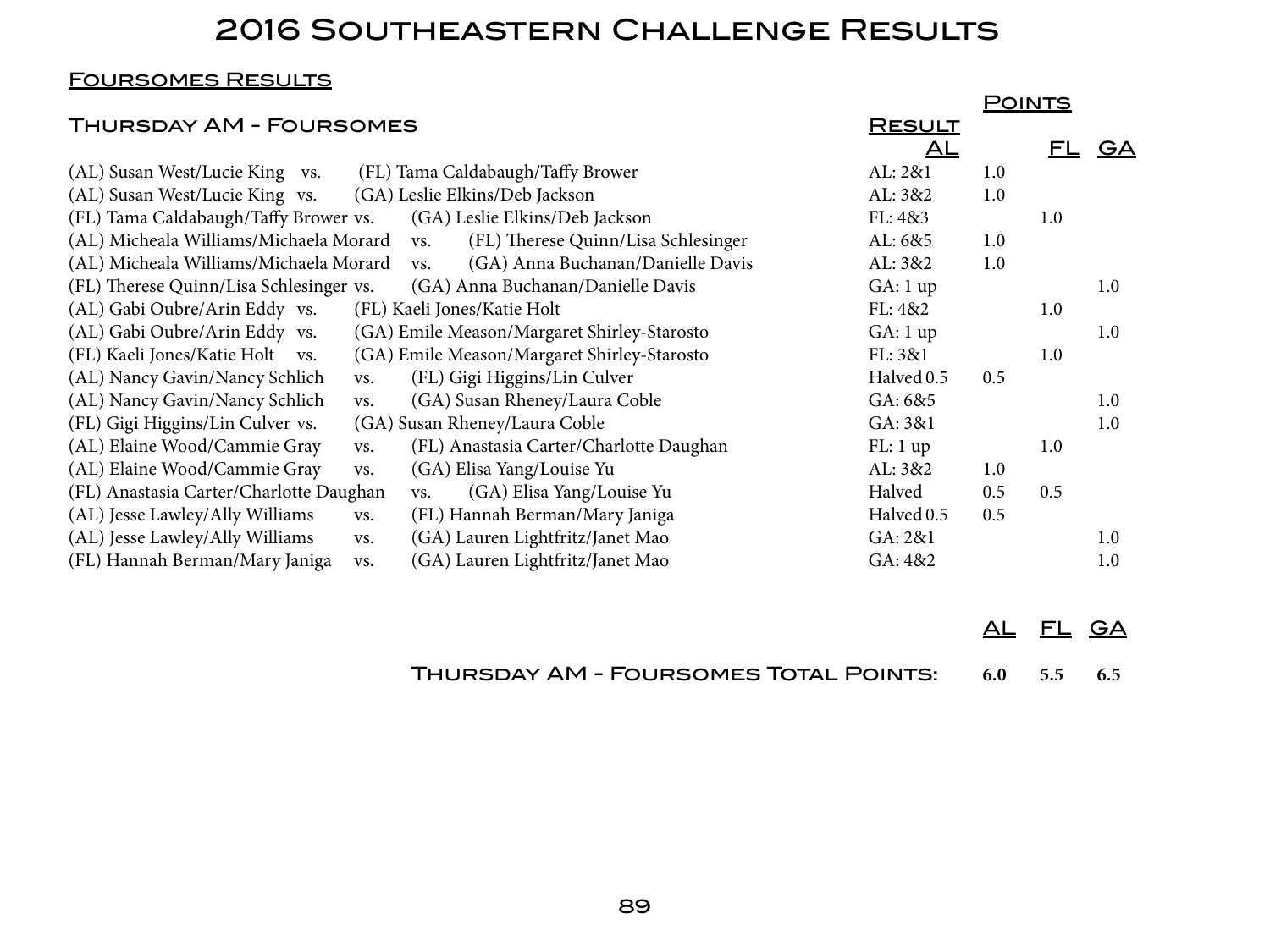### 2016 Southeastern Challenge Results Cont.

#### Four-Ball Results

| Thursday PM - Four-Ball                 |     |                                                | <b>RESULT</b> | AL  | FL      | GA  |
|-----------------------------------------|-----|------------------------------------------------|---------------|-----|---------|-----|
| (AL) Susan West/Lucie King vs.          |     | (FL) Gigi Higgins/Lin Culver                   | FL: 2&1       |     | $1.0\,$ |     |
| (AL) Nancy Gavin/Nancy Schlich          | VS. | (GA) Leslie Elkins/Deb Jackson                 | Halved        | 0.5 |         | 0.5 |
| (FL) Therese Quinn/Lisa Schlesinger vs. |     | (GA) Elisa Yang/Louise Yu                      | Halved        |     | 0.5     | 0.5 |
| (AL) Gabi Oubre/Arin Eddy vs.           |     | (FL) Hannah Berman/Mary Janiga                 | AL:1 up       | 1.0 |         |     |
| (AL) Jesse Lawley/Ally Williams         | VS. | (GA) Emile Meason/Margaret Shirley-Starosto    | GA: 1 up      |     |         | 1.0 |
| (FL) Tama Caldabaugh/Taffy Brower vs.   |     | (GA) Susan Rheney/Laura Coble                  | GA: 1 up      |     |         | 1.0 |
| (AL) Micheala Williams/Michaela Morard  |     | (FL) Anastasia Carter/Charlotte Daughan<br>VS. | FL: 2&1       |     | 1.0     |     |
| (AL) Elaine Wood/Cammie Gray            | VS. | (GA) Anna Buchanan/Danielle Davis              | AL: 4&2       | 1.0 |         |     |
| (FL) Kaeli Jones/Katie Holt vs.         |     | (GA) Lauren Lightfritz/Janet Mao               | GA: 3&1       |     |         | 1.0 |
|                                         |     |                                                |               |     |         |     |
|                                         |     | THURSDAY PM - FOUR-BALL TOTAL POINTS:          |               | 2.5 | 2.5     | 4.0 |
|                                         |     |                                                |               |     |         |     |

AL FL GA

Final Total: **8.5 8.0 10.5**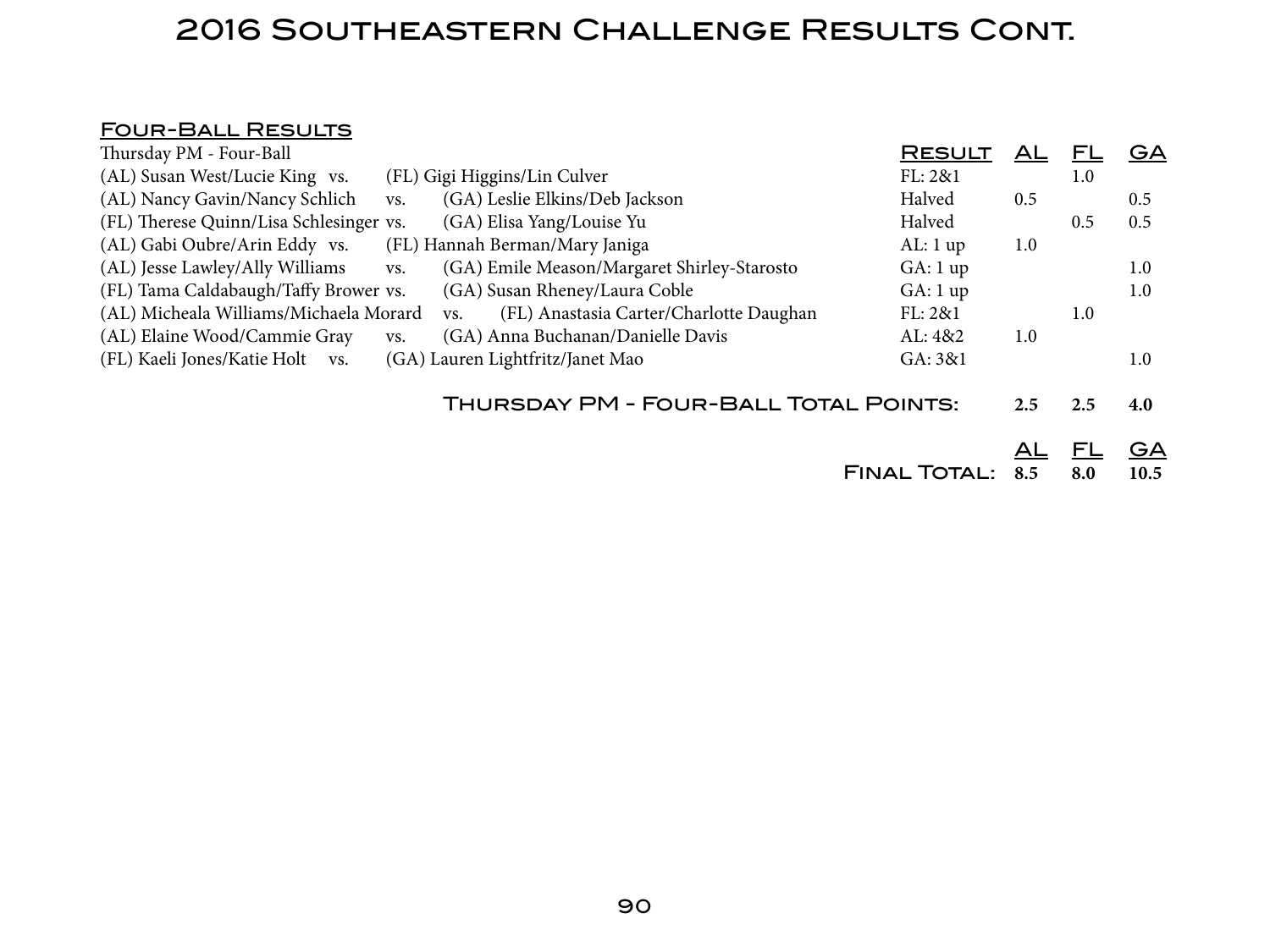# AGA Presidents

|      | 1915 George Stuart, Montgomery/Norborne | 1951                                        |
|------|-----------------------------------------|---------------------------------------------|
|      | R. Clarke, Mobile                       | 1952                                        |
| 1916 | Henry Seibels, Birmingham               | 1953                                        |
| 1917 |                                         | 1954                                        |
| 1918 |                                         | 1955                                        |
| 1919 |                                         | 1956                                        |
| 1920 |                                         | 1957                                        |
| 1921 | A.B. (Buck) Harris, M.D., Birmingham    | 1958                                        |
| 1922 |                                         | 1959                                        |
| 1923 |                                         | 1960                                        |
| 1924 |                                         | 1961                                        |
| 1925 | F. Taylor Peck, Mobile                  | 1962                                        |
| 1926 | Martin Sullivan                         | 1963                                        |
| 1927 |                                         | 1964                                        |
| 1928 |                                         | 1965                                        |
| 1929 |                                         | 1966<br>Philip (Buddy) Moss, M.D., Selma    |
| 1930 |                                         | Tommy Nicol, Tuscaloosa<br>1967             |
| 1931 |                                         | Wilson Foote, Florence<br>1968              |
| 1932 |                                         | Joe H. King, Anniston<br>1969               |
| 1933 |                                         | Robert S. McNeely, Mobile<br>1970           |
| 1934 |                                         | James H. Brennan Jr., Dothan<br>1971        |
| 1935 |                                         | Harold Wesley, Greenville<br>1972           |
| 1936 |                                         | William F. O'Connor, Tuscaloosa<br>1973     |
| 1937 | Sam Perry, Birmingham                   | Walker Reynolds Jr., M.D., Anniston<br>1974 |
| 1938 | Sam Perry, Birmingham                   | O. B. Evans, M. D., Decatur<br>1975         |
| 1939 |                                         | B. R. Roberson, Florence<br>1976            |
| 1940 |                                         | Homer "Jug" Wright, Auburn<br>1977          |
| 1941 |                                         | Tom O'Melia Jr., Grove Hill<br>1978         |
| 1942 |                                         | 1979 & 1980<br>Jim Spader, Birmingham       |
| 1943 | Harry Pritchett, Tuscaloosa             | 1981 & 1982 Davis Haughton, M.D., Dothan    |
|      | 1944 Harry Pritchett, Tuscaloosa        | 1983 & 1984 Albert Elmore, Montgomery       |
|      | 1945 William McWane, Birmingham         | Richard Anthony, Birmingham<br>1985 & 1986  |
| 1946 |                                         | Bryan Bergeron, Huntsville<br>1987 & 1988   |
| 1947 |                                         | Hamp Greene, Montgomery<br>1989 & 1990      |
| 1948 |                                         | Art Gleason Jr., Selma<br>1991 & 1992       |
| 1949 | John Donovan, Birmingham                | Ben Dowdey, M.D., Birmingham<br>1993 & 1994 |
| 1950 | Bob Gregory, Birmingham                 | 1995 & 1996<br>Tim Turnham, Auburn          |

| 1997 & 1998               | Barney Lanier, Birmingham                  |
|---------------------------|--------------------------------------------|
| 1999 & 2000               | Barry Mullins, Tuscaloosa                  |
| 2001 & 2002               | Jerry Hynson, Mobile                       |
| 2003 & 2004               | Derrel Curry, Birmingham                   |
| 2005 & 2006               | Billy Wood, Birmingham                     |
| 2007 & 2008               | Tab Hudson, Jasper                         |
| 2009 & 2010               | David Pearce, Selma                        |
| 2011 & 2012               | George Walker, Mobile                      |
|                           | 2013 & 2014 John Miller, Birmingham        |
|                           | 2015 & 2016 Cody Wesley, Greenville        |
|                           |                                            |
|                           | Served as President, but year(s) unknown:  |
|                           | C.T. Fairbairn, Birmingham                 |
| S.L. Yerkes, Birmingham   |                                            |
|                           | Preston Watson, Montgomery                 |
| Neal Collins, Montgomery  |                                            |
|                           | Robert Lowry Jr., Huntsville (Two terms)   |
|                           | Newton Allen, M.D., Selma (Two terms)      |
| Donald Smith, Mobile      |                                            |
| Henry Perkerson, Anniston |                                            |
|                           | Elbert Jemison Jr., Birmingham (Two terms) |
|                           | Johnny Thames, Montgomery                  |
|                           | Horace Horner, Montgomery                  |
|                           | Crawford Rainwater, Pensacola              |
|                           | Robert Graves, M.D., Gadsden               |
|                           | R.R. (Red) Coats, Montgomery               |
|                           | Allen Thames, Montgomery                   |
|                           | Abner Powell III, Andalusia                |
|                           | Gordon Smith Jr., Mobile (Three terms)     |
|                           |                                            |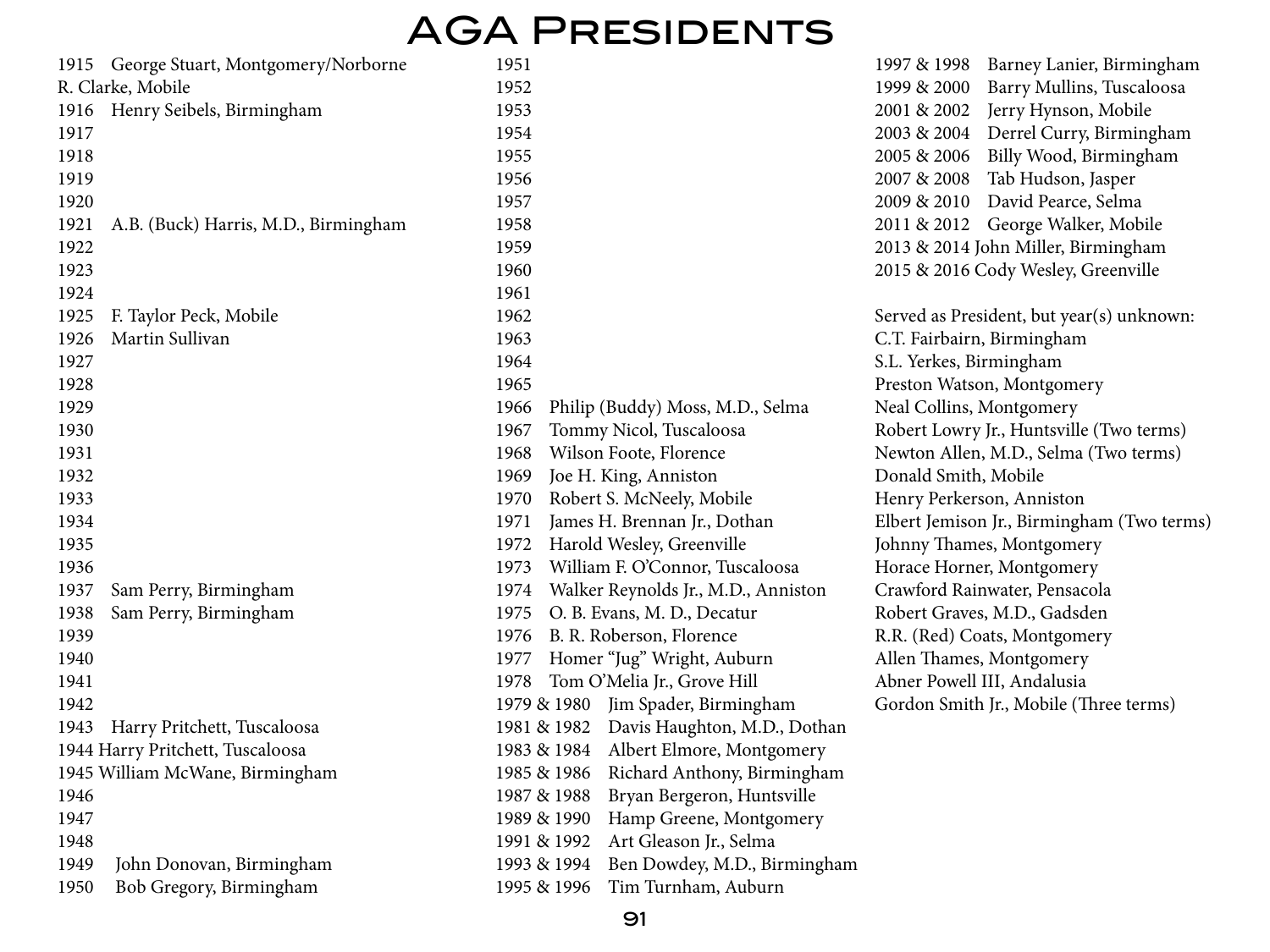# WAGA Presidents

| 1929-1951 | Mrs. David Roberts Jr. (Sadie), Birmingham     |
|-----------|------------------------------------------------|
| 1952      | Mrs. Julius Hagerty (Ione), Anniston           |
| 1953      | Mrs. Louie Reese (Nell), Birmingham            |
| 1954-56   | Mrs. Harry Webb (Marty), Huntsville            |
| 1957      | Mrs. W.K. Mayson (Lillian), Mobile             |
| 1958-59   | Mrs. Martin Anderson (Helen), Birmingham       |
| 1960      | Mrs. Sam Upchurch (Ann), Birmingham            |
| 1961      | Mrs. H.O. Wolfe (Bess), Mobile                 |
| 1962      | Mrs. C.H. Chichester Jr. (Betty), Birmingham   |
| 1963-64   | Mrs. L.L. Shertzer Jr. (Sally), Montgomery     |
| 1965      | Mrs. S.T. Till (Alice), Montgomery             |
| 1966      | Mrs. Walker Mattison (Thelma), Birmingham      |
| 1967-68   | Mrs. Robert M. Whiting (Sue), Mobile           |
| 1969-70   | Mrs. B.G. Gilmer (Jean), Mobile                |
| 1971-72   | Mrs. Russell B. Sell (Jeannette), Birmingham   |
| 1973-74   | Mrs. James L. Edmondson (Faye), Huntsville     |
| 1975-76   | Mrs. James Horton (Betty), Guntersville        |
| 1977-78   | Mrs. Ruth Bridges, Huntsville                  |
| 1979-80   | Mrs. Edwin L. Scott (Sherry), Mobile           |
| 1981-82   | Mrs. Roy B. Smalley (Helen), Birmingham        |
| 1983-84   | Mrs. Malcolm Smith Jr. (Baker), Birmingham     |
| 1985-86   | Mrs. Frederick Haidt Jr. (Joanne), Mobile      |
| 1987-88   | Mrs. John Beavers (Virginia), Huntsville       |
| 1989-90   | Mrs. D. Lawrence Faulkner (Patty), Birmingham  |
| 1991-92   | Mrs. Jesse E. Miller (Jean), Birmingham        |
| 1993-94   | Mrs. James Taylor (Judy), Huntsville           |
| 1995-96   | Mrs. James C. Gray Jr. (Mary Dean), Birmingham |
| 1997-98   | Mrs. John Solomon (Janie), Dothan              |
| 1999-2000 | Mrs. Kenneth Mardick (Janet), Birmingham       |
| 2001-02   | Mrs. Claude Songy (Audrey), Huntsville         |

| 2003-04 | Mrs. Randall Haines (Janet), Birmingham |
|---------|-----------------------------------------|
|---------|-----------------------------------------|

- 2005-06 Mrs. J. Richard Walker (Helen), Birmingham
- 2007-10 Mrs. William A. Lell (Carol), Birmingham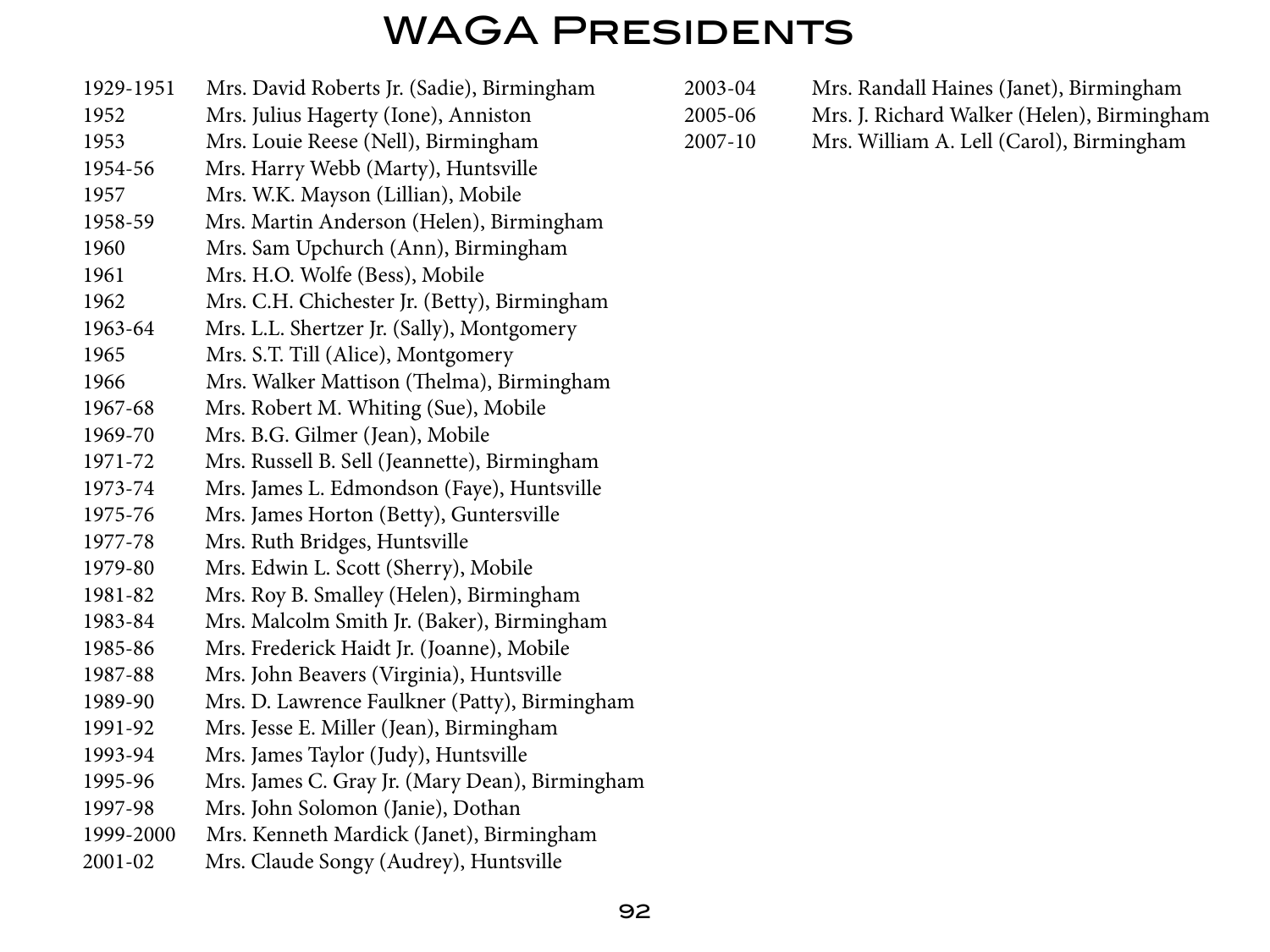**Executive Committee Members President:** Cody Wesley, Greenville **Vice-President:** Grantland Rice III, Birmingham **Secretary/Treasurer**: Carol Lell, Birmingham

ADAMS, BILL Dothan 1989 Director

ALLEN, NEWTON, D.D.S. Montgomery President (Date Unknown) Director Emeritus (Date Unknown)

**ALLGOOD, ALAN** Fairhope

2013-2016 Director

**ANTHONY, RICHARD E.** Birmingham ????-1982 Director 1983-1984 Vice-President 1985-1986 President 1987-1996 Director 1997, 2016 Director Emeritus

ASHWANDER, WALTON Decatur 1992-1993 Director

BARNES, ROCKY Montgomery 1995-2001 Director

BELSER, W. WARREN Birmingham 1995-1999 Director

**BERGERON, BRYAN F., JR.** Huntsville 1981-1984 Director 1985-1986 Vice-President 1987-1988 President 1989-2004 Director 2005, 2016 Director Emeritus

**BERRY, JAN** Madison 2012-2016 Director

**BRADLEY, FLIP** Huntsville 1998-2016 Director

BRENNAN, JAMES H,, JR. Dothan ????-1970 Director 1971 President 1971-1983 Director 1984 Director Emeritus Deceased

CLARKE, NORTORNE R. Mobile (Dates Unknown) Director COATES, R. R. (Red) Montgomery ????-1979 Director President (Date Unknown) 1980 Director Emeritus

COLLINS, NEAL Montgomery President (Date Unknown)

**CURRY, DERREL G.** Birmingham 1993-1998 Director 1999-2000 Secretary/Treasurer 2001-2002 Vice-President 2003-2004 President 2003-2016 Director

**DAVIS, AUSTIN** Birmingham 2008-2016 Director

DONOVAN, JOHN Birmingham 1949 President

DOVE, EARL Dothan 1983-1985 Director

#### **DOWDEY, BENJAMIN C., M.D.** 2011-2016 Director

Birmingham 1984-1990 Director 1991-1992 Vice-President 1993-1994 President 1995-2000 Director 2001, 2016 Director Emeritus **DRUMMOND, PATRICK** Birmingham

2010-2016 Director

**DZWONKOWSKI, JOEY**

Mobile 2008-2016 Director

**ELMORE, ALBERT**

Montgomery ????-1980 Director 1981-1982 Vice-President 1983-1984 President 1985-1990 Director 1991, 2016 Director Emeritus

EVANS, O. B., M.D. Gulf Shores ????-1974 Director 1975 President 1976-1986 Director 1987 Director Emeritus Deceased

FAIRBURN, C. T. Birmingham President (Date Unknown)

**FITE, FREEMAN** Anniston

FOOTE, WILSON Florence ????-1967 Director 1968 President 1969-1978 Director 1979 Director Emeritus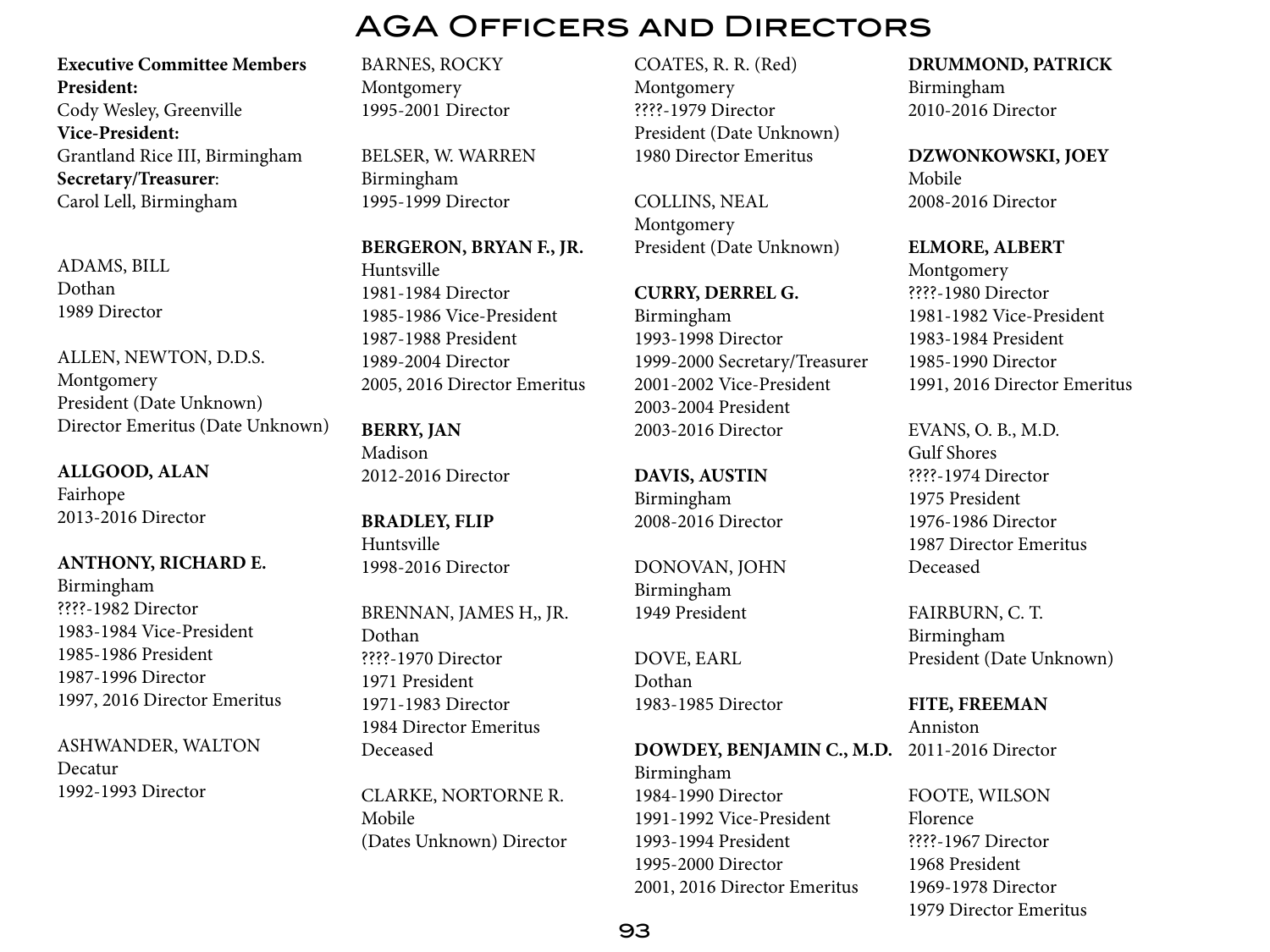**GAVIN, NANCY** Jacksons Gap 2016 Director

GLEASON, ART, JR. Selma 1983-1988 Director 1989-1990 Vice-President 1991-1992 President 1993-2006 Director Deceased

**GRANT, WALKER** Montgomery 2008-2016 Director

GRAVES, ROBERT, M.D. Gadsden ????-1986 Director President (Date Unknown) 1987 Director Emeritus Deceased

**GREENE, HAMP, M.D.** Montgomery 1982-1986 Director 1987-1988 Vice-President 1989-1990 President 1991-2009 Director 2010, 2016 Director Emeritus

GREGORY, BOB Birmingham 1950 President

GRIGGS, THOMAS M., M.D. Huntsville 1992-1995 Director

HAMILTON, ERIC Birmingham 1995-2011 Director

HARRIS, A. B. (Buck) Birmingham 1921 President

HARRIS, W. MARK Montgomery 1995-2005 Director

**HARTWIGER, KATHY** Birmingham 2010-2016 Director

HAUGHTON, DAVIS, M.D. Dothan ????-1978 Director 1979-1980 Vice-President 1981-1982 President 1983-1986 Director 1987 Director Emeritus

HODGSON, ROBERT H. Montgomery 1986-1988 Director

**HOLDER, BRINSON** Point Clear 2015-2016 Director

HORNER, HORACE Montgomery President (Date Unknown)

**HOWELL, HOYT W. (Chip)** Anniston 1984-2016 Director

**HUDSON, STEVE M.** Birmingham 1995-2016 Director

**HUDSON, TRAVIS, II**

Jasper 1992-2002 Director 2003-2004 Secretary/Treasurer 2005-2006 Vice-President 2007-2008 President 2009-2016 Director

HYNSON, GERALD R., D.M.D. Mobile 1986-1998 Director 1999-2000 Secretary/Treasurer 2001-2002 Vice-President 2003-2004 President 2005-2009 Director 2010 Director Emeritus Deceased

JAMISON, CARL T. Tuscaloosa 1992-2010 Director

JEMISON, ELBERT Birmingham ????-1993 Director President (Two Terms Dates Unknown) 1994 Director Emeritus Deceased

JONES, AL Decatur ????-1983 Director

JONES, THOMAS A., JR. Ft. Payne 1986-1996 Director

**KELLUM, SHARON**

Leeds 2015-2016 Director

KING, JOE H. Birmingham ????-1968 Director 1969 President ????-1985 Executive Director 1986-1993 Director 1994 Director Emeritus Deceased

**KING, LUCIE, M..D.** Tuscaloosa 2010-2016

**KNISELEY, LARRY** Daphne 2009-2016 Director

**LANIER, L. B. (Barney)** Birmingham 1988-1992 Director 1993-1994 Secretary/Treasurer 1995-1996 Vice-President 1997-1998 President 1999-2015 Director 2016 Director Emeritus

**LELL, CAROL** Birmingham 2010-2014 Director 2015-2016 Secretary/Treasurer

94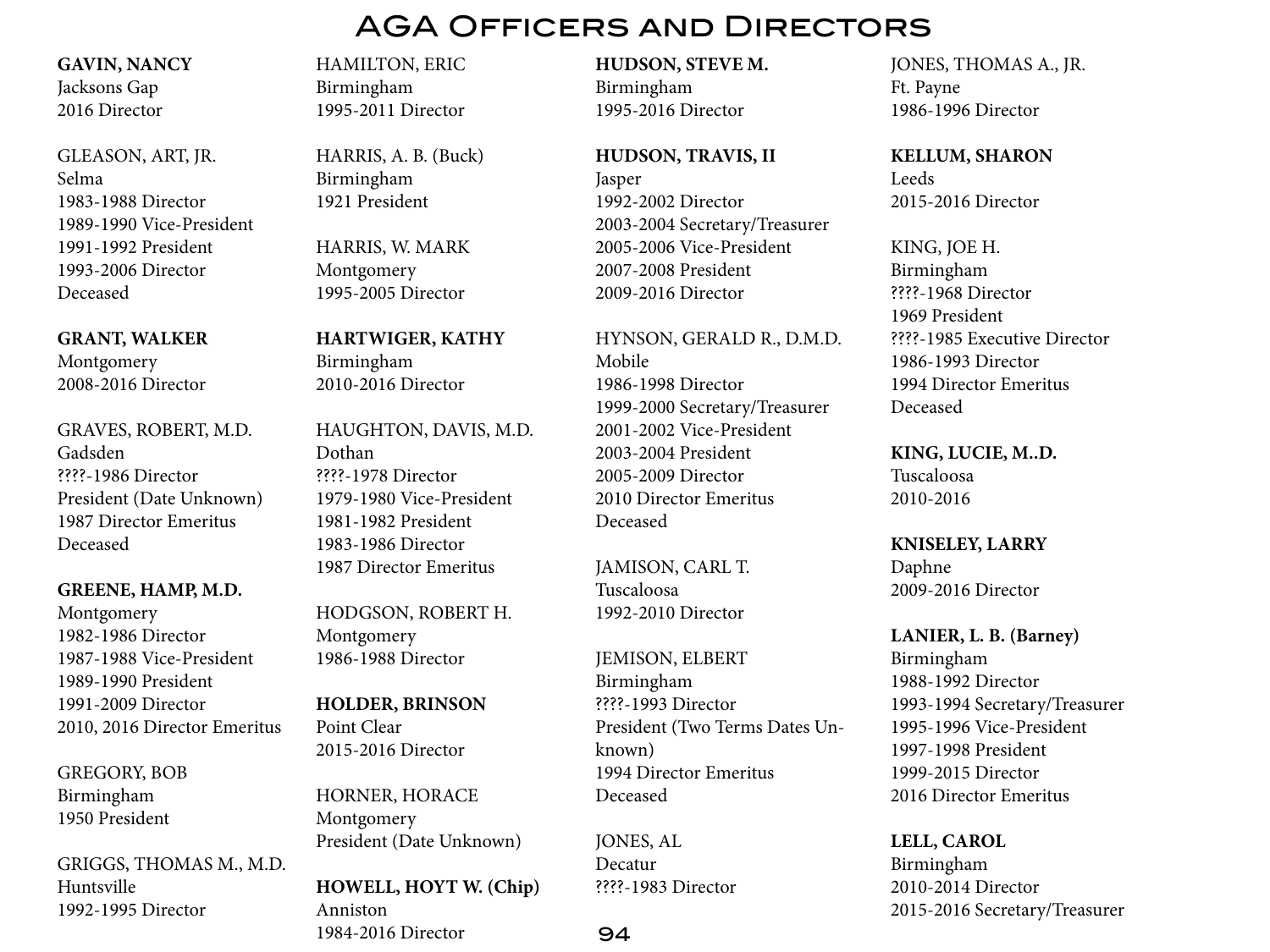#### **LEWIS, WILLIAM (Bill)** Greenville 1998-2016 Director

#### **LOWE, MARVIN LYNN**

Gadsden 1991-2016 Director

LOWRY, ROBERT (Bob), JR. Huntsville ????-1977 Director 1978 President 1979-1988 Director 1989 Director Emeritus Deceased

**MARR, CHRIS** Mobile 2010-2016 Director

#### **MCCARTY, BUFORD**

Birmingham 1984-1985 Director 1986-2015 Executive Director 2016 Director Emeritus

**MCGOWIN, WILLIAM (Bill) C.**

Montgomery 2012-2016 Director

#### **MCNEELY, ROBERT S. (Bobby)**

Mobile ????-1969 Director 1970 President 1971-1989 Director 1990, 2016 Director Emeritus MCWANE, WILLIAM Birmingham 1945 President

#### **MILLER, JOHN**

Birmingham 2005-2008 Director 2009-2010, 2011-2012 Vice-President 2013-2014 President 2015, 2016 Director

MOSS, PHILLIP B. (Buddy), M.D. Selma ????-1965 Director 1966 President 1967-1986 Director 1987 Director Emeritus Deceased

MULLINS, BARRY L. Tuscaloosa 1988-1994 Director 1995-1996 Secretary/Treasurer PECK, F. TAYLOR 1997-1998 Vice-President 1999-2000 President 1999-2009 Director 2010 Director Emeritus Deceased

NICHOL, THOMAS H. Alexander City ????-1966 Director 1967 President 1968-1978 Director 1979 Director Emeritus

O'CONNOR, WILLIAM F. Tuscaloosa ????-1972 Director 1973 President 1974-1988 Director 1989 Director Emeritus Deceased

AGA Officers and Directors

**O'MELIA, TOM, JR.** Grove Hill ????-1976 Director 1977 Vice-President 1978 President 1979-2008 Director 2008, 2016 Director Emeritus

#### **PEARCE, DAVID Y.** Selma 1991-2004 Director 2005-2006 Secretary/Treasurer 2007-2008 Vice-President 2009-2010 President 2011-2016 Director

Mobile 1925 President

PERKERSON, HENRY Anniston President (Date Unknown)

PERRY, SAM Birmingham 1937-1938 President POWELL, ABNER Andalusia President (Date Unknown)

POWELL, RILEY Andalusia 1998-2000 Director

PRITCHETT, HARRY Tuscaloosa 1943-1944 President 1979 Director Emeritus

RAINES, SUE Florence 2015 Director

RAINWATER, CRAWFORD Pensacola President (Date Unknown)

REYNOLDS, WALKER, JR., M,D. Anniston ????-1973 Director 1974 President 1975-1986 Director 1987 Director Emeritus Deceased

#### **RICE, GRANTLAND, III**

2000-2012 Director 2013-2014 Secretary/Treasurer 2015-2016 Vice-President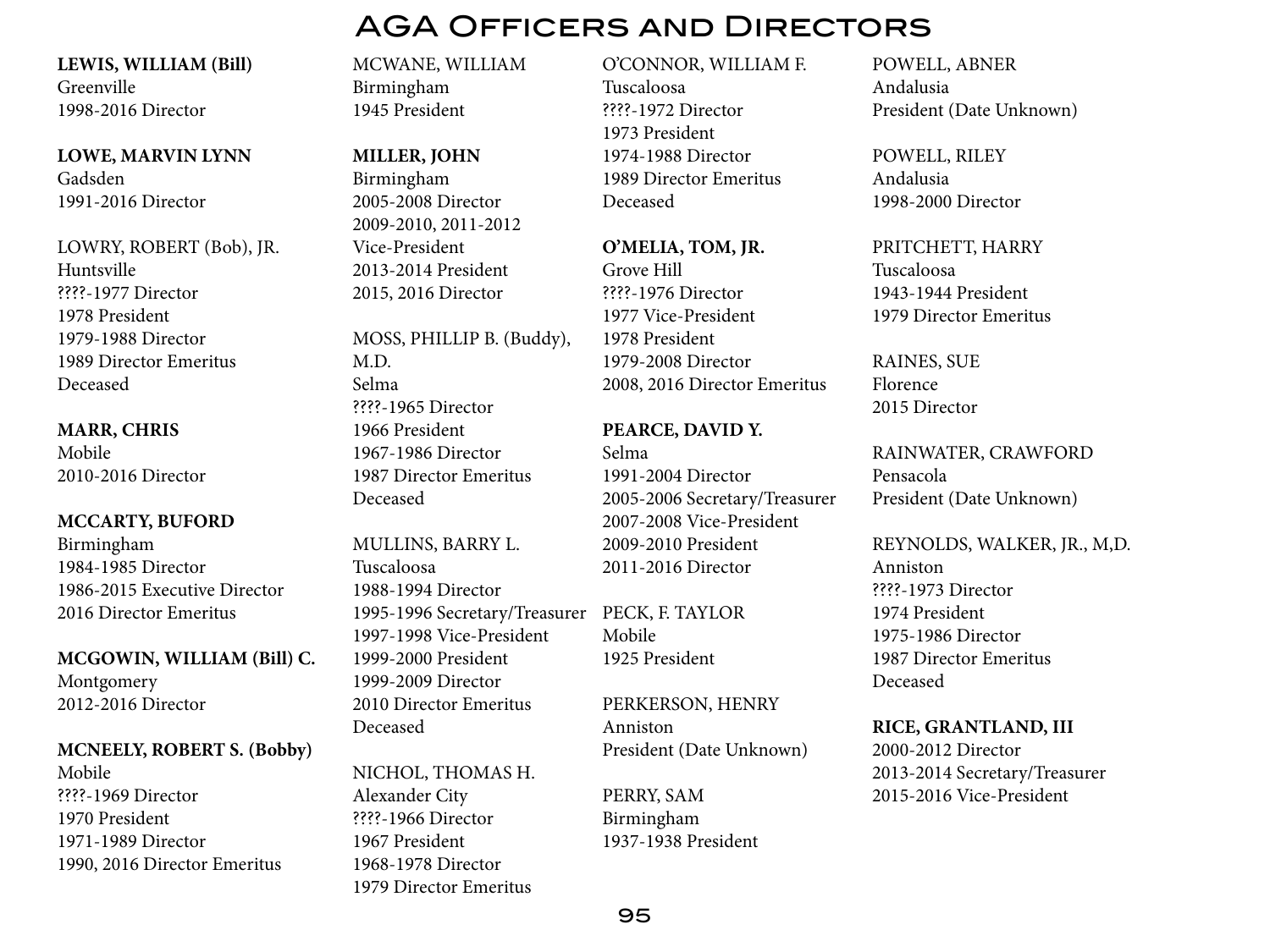ROBERSON, B. R. Florence ????-1975 Director 1976 President 1977-1991 Director 1992 Director Emeritus

ROBERTS, B. T. Mobile 1993-1998 Director

**SANTA ROSSA, SANDY** Gulf Shores 2010-2016 Director

SEIBELS, HENRY Birmingham 1916 President

**SHERLIN, STAN** Montgomery 2008-2016 Director

SMITH, DONALD Mobile President (Date Unknown)

SMITH, GORDON Mobile President (Date Unknown) 1979 Director Emeritus

SPADER, JAMES K., JR. Birmingham ????-1977 Director 1978 Vice-President 1979-1980 President 1981-1991 Director 1992 Director Emeritus Deceased

**STEPHENS, FRED A.** Birmingham 1989-1998 Director 1999-2009 AGA Staff 2010, 2016 Director Emeritus

STUART, GEORGE Montgomery 1915 President

SULLIVAN, MARTIN (City Unknown) 1926 President

**SWIFT, WILL** Birmingham 2010-2016 Director

**TEEL, JIM** Auburn 2010-2016 Director

THAMES, ALLYN M. Montgomery ????-1988 Director President (Date Unknown) 1979 Director Emeritus

THAMES, JOHNNY Montgomery President (Date Unknown)

**TURNHAM, TIMOTHY N.**

Auburn 1988-1992 Director 1993-1994 Vice-President 1995-1996 President 1997-2007 Director 2008, 2016 Director Emeritus

**VANN, SAM** Dothan 2014-2016 Director

VINES, FRANK W., JR. Birmingham 1988-1996 Director

WALKER, A. M. (Buddy) Tuscaloosa 1984-1991 1992 Director Emeritus Deceased

**WALKER, GEORGE** Mobile 1996-2006 Director 2007-2008 Secretary/Treasurer 2009-2010 Vice-President 2011-2012 President 2013-2016 Director

WATSON, PRESTON Montgomery President (Date Unknown) **WEAVER, PHILLIP**

Tuscaloosa 2016 Director

**WESLEY, CODY**

Greenville 1995-2010 Director 2011-2012 Secretary/Treasurer 2013-2014 Vice-President 2015-2016 President

WESLEY, HAROLD Greenville ????-1971 Director 1972 President 1973-1990 Director 1991 Director Emeritus Deceased

WESSON, JIM Florence 1993-2012 Director

**WEST, SUSAN** Tuscaloosa 2015-2016 Director

**WOOD, WILLIAM T.** Birmingham 1988-2000 Director 2001-2002 Secretary/Treasurer 2003-2004 Vice-President 2005-2006 President 2007-2013 Director 2014, 2016 Director Emeritus

WRIGHT, HOMER (Jug) Auburn ????-1976 Director 1977 President 1978-1986 Director 1987 Director Emeritus Deceased

WRIGHT, JOHN D. Gulf Shores 1989-2009 Director

YERKES, S. L. Birmingham President (Date Unknown)

ZARRA, MICKEY Birmingham 2008-2011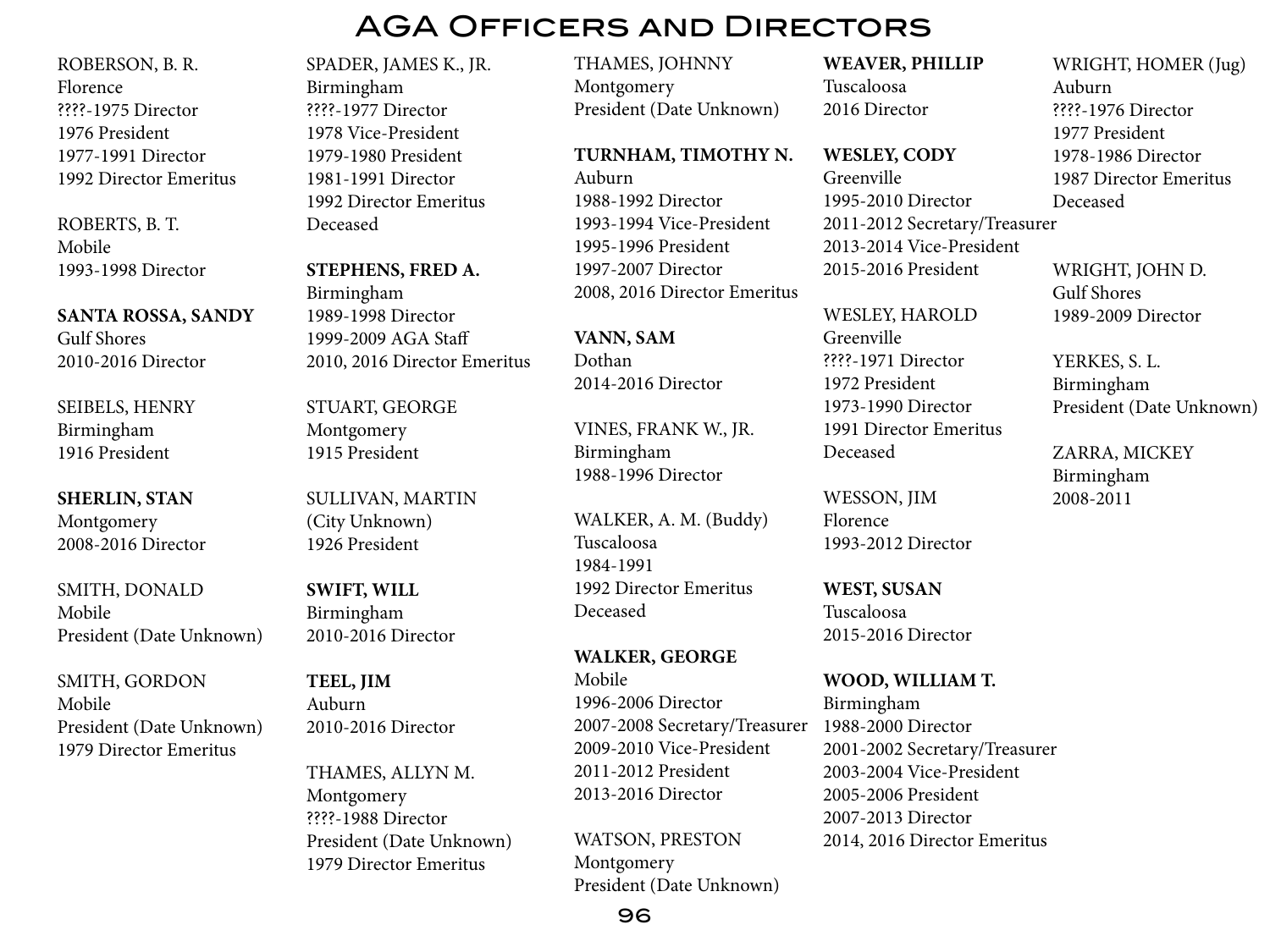

# Alabama Golf Association **STAFF**

Executive Director: Andy Priest Director of Rules & Competitions/Course Rating: Brian Scheufler Director of Office Facilities & GHIN: Donna Stephens Director of Women's Golf/Sustaining Member's Club: Adam Powell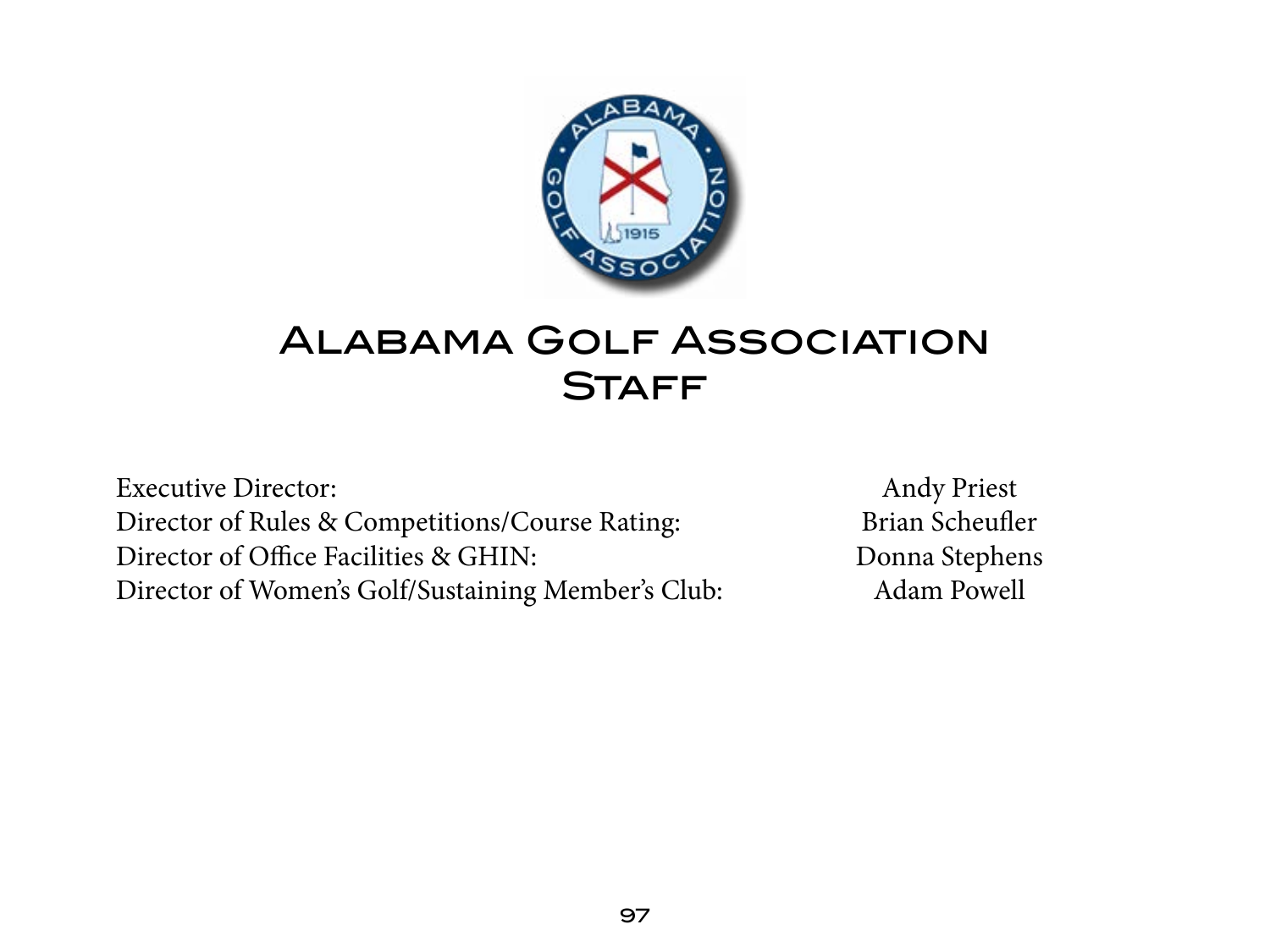Mrs. Mary Jane Abercromie Gulf Shores 1989-1992 Ratings Director

Mrs. Charles Adcox (Betty) Jasper 1973 Vice President

Mrs. Robert Agee Decatur 1977-1978 Area 1 Director

Mrs. R.E. Allison (Cynthia) Selma 1984-1985 Area 3 Director

Mrs. Bryan Alloway (Becky) Dothan 2001 Host Director

 Mrs. Martin Anderson (Helen) Birmingham 1958-1959 President 1952-1953 Secretary/Treasurer Deceased

Mrs. Charles Arendall Mobile Director circa1950's

Miss Minnie Lee Ashley Gadsden 1954-1955 Director

Mrs. Bill Atchley (Debbie) Birmingham 2005-2007 Area 2 Director Mrs. Arthur Bagby (Bushie) Birmingham 1958-1959 Director

Mrs. Bruno Baggio (Kathy) Birmingham 2000-2002 Area 2 Director

Mrs. J.C. Bailey (Avis) Centreville 1990-1991 Area 3 Director

Mrs. Gary Baker (Rita) Decatur 1993-1995 Area 1 Director 2002-2003 Senior Director 2005-2007 Area 1 Director

Mrs. M. A. Bane Tuscaloosa 1970-1972 Handicap Director (South)

Mrs. William Barnes (Coquette) Birmingham 1993-1994 Area 3 Director

Mrs. Sherrrill Hare Barnett Birmingham 2003-2004 Area 2 Director

Mrs. Ethel F. Barrineau Demopolis 1972-1973 Junior Director Mrs. John Beavers (Virginia) Huntsville 1981-1982 Area 1 Director 1986 Host Director 1987-1988 President

1989 Past President 1990 Director

Mrs. George Beckman Mobile 1954 Director

Mrs. Rick Bendinger (Suzanne) Headland 2004-2006 Area 6 Director

Ms. Jan Berry Madison 2008-2009 Stroke Play Director 2009 Ratings and Handicap Director

Mrs. Dale Bishop (Joann) Mobile 1985 Secretary

Mrs. Stanly Bobbitt Anniston Director circa 1930's

Mrs. E. A. Bornfleth Mobile 1982 Host Director

Mrs. Robert Brackin (Bee) Andalusia 1976 Host Director

Mrs. Max Bradshaw Decatur 1975 Host Director

Mrs. Robert Brackin (Bee) Andalusia Director Unknown

Mrs. W.A. Branham (Peggy) Birmingham 1984-1985 Treasurer

Mrs. Jack K. Bridges (Ruth) Huntsville 1975-1976 Secretary 1977-1978 President 1979-1980 Director Deceased

Mrs. Sam Byrd (Rae) Birmingham 1966 Vice President

Mrs. Edwin S. Bryan (Bonnie) Florence 1973-1974 Rules Director 1983-1984 Area 1 Director

Mrs. Grover Burchfield, Jr. Tuscaloosa 1982-1983 Area 2 Director 1983 Senior Director

Mrs. James Burkett (Mary Anne) Dothan 2001-2003 Area 6 Director

Mrs. W.E. Burton Tuscaloosa 1953 Director

98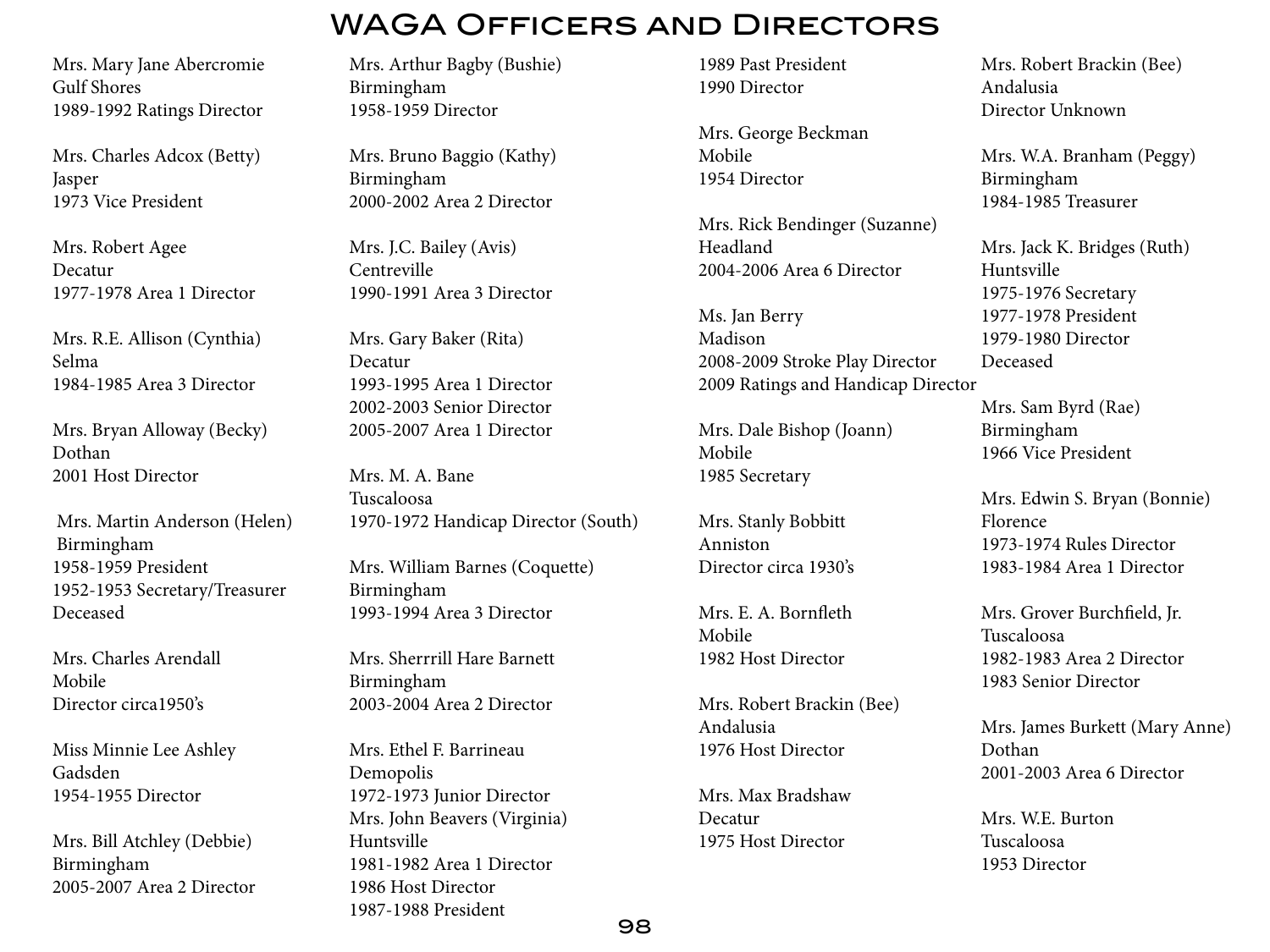Mrs. Gilbert Burton Mobile Director Unknown

Mrs. Gillette Burton Mobile 1953 Director

Mrs. Gerry Cabaniss (Hilary) Mobile 1992 Host Director

Mrs.A Catlin Cade, III (Martha) (Mrs. Don Hays) Tuscaloosa 1973 Host Director 1974-1975 Vice President

Mrs. Edward L. Cain (Warren) Birmingham 2004-2006 Area 3 Director 2008-2009 Junior Director 2007 Vice President 2007 Host Director

Miss Imogene V. Carroll, MD Tuscaloosa 1973 Handicap Director (North) Mrs. James E. Chappell (Carolyn) Birmingham 1986 Ratings Director Deceased

Mrs. Mary Chappell Unknown

Mrs. Hop Chichester, Jr. (Betty) Birmingham 1962 President 1963 Director Deceased

Mrs. William Clancy (Kathy) Birmingham 2003 Host Director

Mrs. George R. Clark Birmingham 1963 Director 1966 SecretaryTreasurer 1968-1972 Treasurer

Mrs. Thornton Clark Montgomery 1929-1930 Director

Mrs. Larry Clayton (Cathy) Helena 2008 Host Director

Mrs. Marc Ray Clement Tuscaloosa 1964 Director

Mrs. B. Cockrell Gadsden Director circa1930's

Mrs. Joseph L. Cobb (Betty) Birmingham 1982-1983 Vice-President Deceased

Mrs. Willam E. Cooper, Jr. Mobile 1973-1974 Handicap Director (South)

Mrs. Bill Cope (Ann) Birmingham 1986- 1987 Area 2 Director Deceased

Mrs. E.A. Copppenjans (Vee) Mobile 1990 Host Director

Mrs. Charles Cornell Birmingham Director circa 1930's

Mrs. R.L. Cosby (Shirley) Birmingham 1997- 1998 Ratings/Handicap Director Director circa 1950's Deceased Anniston

Mrs. James Couey (Shirley) Montrose 1993-1996 Rules Director

Mrs. Zollie S. Cowart, Jr. Calera 1976-1977 Area 2 Director 1978-1979 Junior Director Miss Jane Cullpepper Mobile 1985-1986 Area 4 Director

Mrs. Wayne Culpepper (Sandra) Dothan 1989-1990 Area 4 Director 1993 Classic Director

Mrs. Ouida T. Cunningham Birmingham 1981-1983 Rating Director Deceased 2015

Mrs. Larry Curry Sr. Birmingham 1992-1994 Area 4 Director

Mrs. Anne Daniels Birmingham 2007 Area 3 Director

Mrs. J.R. DeOvies Mobile 1969-1970 Secretary

Mrs. Robert Dethlefs

Mrs. William Deyo Anniston Director Unknown

Mrs. A.F. DeVan (Mattie) Mobile 1958 Director 1962 Vice President Mrs. J.M. Donald Birmingham Director Unknown

Mrs. Mari Dunbrack Gulf Shores 1988-1991 Treasurer 1992-1993 Senior Director 1996-1997 Treasurer

99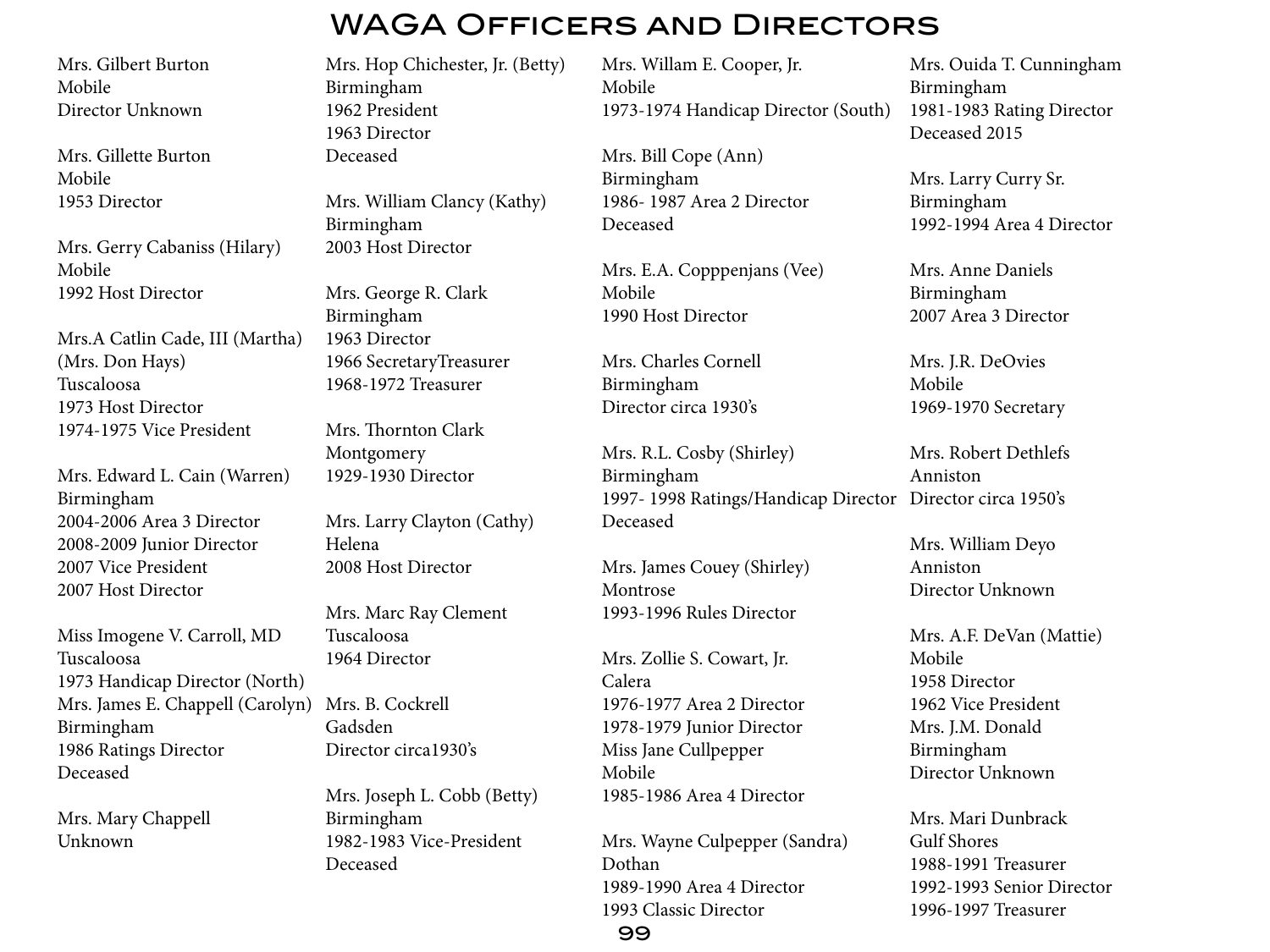Mrs. James Early (Mary) Dauphine Island 1988-1989 Senior Director

Mrs. Edward T. Ebert Birmingham 1962 Secretary/Treasurer

Miss Dollye Edmondson Anniston 1981 Host Director

Mrs. James L. Edmondson (Faye) Huntsville 1971 Handicap Director (North) 1973-1974 President 1975-1976 Director Deceased 2009

Mrs. Conway Ellers (Gloria) Enterprise 1977-1978 Area 4 Director Deceased 2016

Mrs. James W. Ellis (Sid) Huntsville 1997-1998 Area 1 Director 2001 Area 1 Director 2002-2003 Treasurer

Mrs. D. Lawrence Faulkner (Patty) Birmingham 1976-1977 Junior Director 1989-1990 President 1991 Past President

Mrs. Charles Ferguson (Liz) Wetumpka 1994-1996 Area 4 Director

Mrs. A.F. Flowers, Jr. (Marie) Dothan Vice-President 1954 Miss Eleanor Frazier Mobile 1981-1982 Area 4 Director

Mrs. Sam Friedman Tuscaloosa 1929-1930 Director

Mrs. Lester.G. Fischer Montgomery 1957 Director 1962 Director 1963-1964 Junior Director

Ruth Garrison Tuscaloosa 1967-1968 Junior Director

Mrs. Roy Gavin (Nancy) Jackson's Gap 2006-2008 Area 4 Director

Mrs. Arthur B. Gerber Anniston 1929-1930 Vice President Mrs. B.G. Gilmer (Jean) Mobile 1967 Vice President 1968 President Elect 1969-1970 President 1971 Director 1975 Senior Director Deceased 2008

Mrs. Edwin Goodhue Gadsden Director Unknown

Mrs. James C. Gray, Jr. (Mary Dean) Birmingham 1989 Host Director 1990-1991 Senior Director 1992-1993 Vice-President 1994 President Elect 1995-1996 President 1997 Past President

Mrs. Frank Grigg Scottsboro 1957 & 1960 Director

Mrs. Ben Grimes (Virginia) Montgomery 1996-1997 Junior Director

Mrs. Julius Hagerty (Ione) Anniston 1952 President 1953 Director 1958 Director Deceased 1973

Mrs. Frederick Haidt, Jr. (Joanne) Mobile 1980 Junior Director 1981-1982 Rules Director 1985-1986 President 1987-1988 Director

Mrs. Randall Haines (Janet) Birmingham 1991-1992 Secretary 1994-1995 Senior Director 1999-2002 Rules Director 2002 President Elect 2003- 2004 President 2005 Past President 20007-2008 Rules Director

Mrs. Ellis C. Hallmark (Helen) Birmingham 1983 Host Director 1984-1985 Area 2 Director 1987-1988 Rules Director

Mrs. Howard Hallmark (Bobbie) Birmingham 1980-1981 Area 2 Director 1985 Host Director Mrs. Howard Ham (Betty) Andalusia 2000-01 Senior Director Deceased 2001

Mrs. Fred Hammers Huntsville 1977 Host Director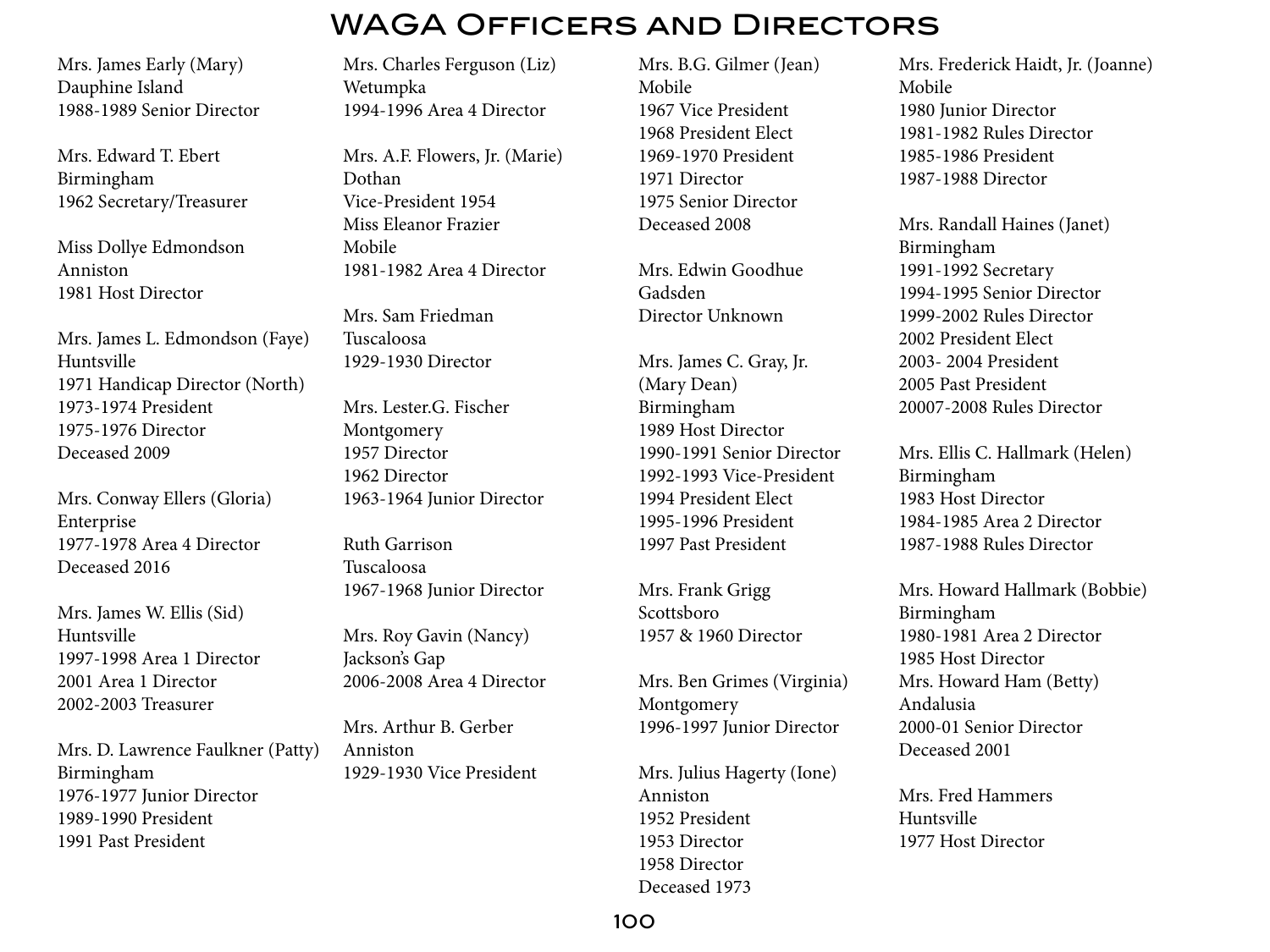Mrs. Eddie Hammons (Shirley) Somerville 1991-1992 Area 1 Director

Mrs. James Harris (Sue) Mobile 1990 Area 4 Director

Mrs. Chris Hartwiger (Kathy) Birmingham 1998-2000 Area 3 Director 2008-2009 Four-Ball Director

Mrs. John Hauth Huntsville 1972 Host Director

Mrs. Ken Hawkins (Marilyn) Wetumpka 2003-2005 Area 4 Director 2006-2007 Junior Director

Mrs. Ted Hazen (Sarah) Chatom 2002-2004 Area 5 Director 2005-2006 Rules Director 2007-2009 WAGA Tales Editor 2009 Rules Director

BG (Ret.) Millie Hedberg Montgomery 1992-1993 Treasurer

Mrs. John Herring (Barbara) Montgomery 1991 Area 4 Director

Mrs. Carl Hess (Netti) Birmingham 1929-1930 Director 1958 Director

Mrs. Jerry Higdon (Becky) Birmingham 1999 Host Director

Miss Stone Hodo Marion 1976-1979 Treasurer Deceased 2005

Mrs. Jack Holland (Gloria) Dothan 1971 Host Director

Mrs. A.F. Holley Brewton 1955 Director

Mrs. Heide Holmes Huntsville 1987-1988 Secretary

Mrs. John Hope Montgomery 1987 Host Director

Mrs. Max Hooper (Jane) Birmingham 1997-2006 WAGA TALES Editor

Mrs. James Horton, Jr. (Betty) Guntersville 1973 -1974 Secretary 1975-1976 President 1977-1978 Director Deceased 1985

Mrs. George Houston (Linda) Gulf Shores 2004-2007 Stroke Play Director 2008-2009 Senior Director

Miss Lillian Howard Dadeville 1986-1987 Senior Director

Mrs. Homer Howell Montgomery Director Unknown

Mrs. David James (Cynnie) Opelika 1997-1998 Host Director 2000-2001 Stroke Play Director

 Mrs. Crawford Johnson, Jr. Birmingham 1935-1936 Vice President

Mrs. Crawford Johnson, lll (Din) Birmingham 1960 Secretary/Treasurer

Mrs. Harold Johnson Gadsden 1960 Vice-President 1964 Director

Mrs. Cary Jordan Gadsden 1931-1932 Vice President

Mrs. Frank Kane (Joyce) Huntsville 1977-1978 Secretary

Mrs. Hugh Karl Birmingham Director Unknown

Mrs. Vic Kellum (Sharon) Leeds 2006 - 2007 Senior Director 2008-2009 Area 3 Director

Mrs. J. W. Kelly (Monica) Birmingham 1993-1996 Secretary

Mrs. Wendall W. Kennard Birmingham 1970-1971 Secretary

Mrs. Richard Kennedy,Jr. Birmingham 1966 Junior Director

Mrs. Oscar Kilby Anniston Director Unknown Dr. Lucie King Tuscaloosa 2009 Area 2 Director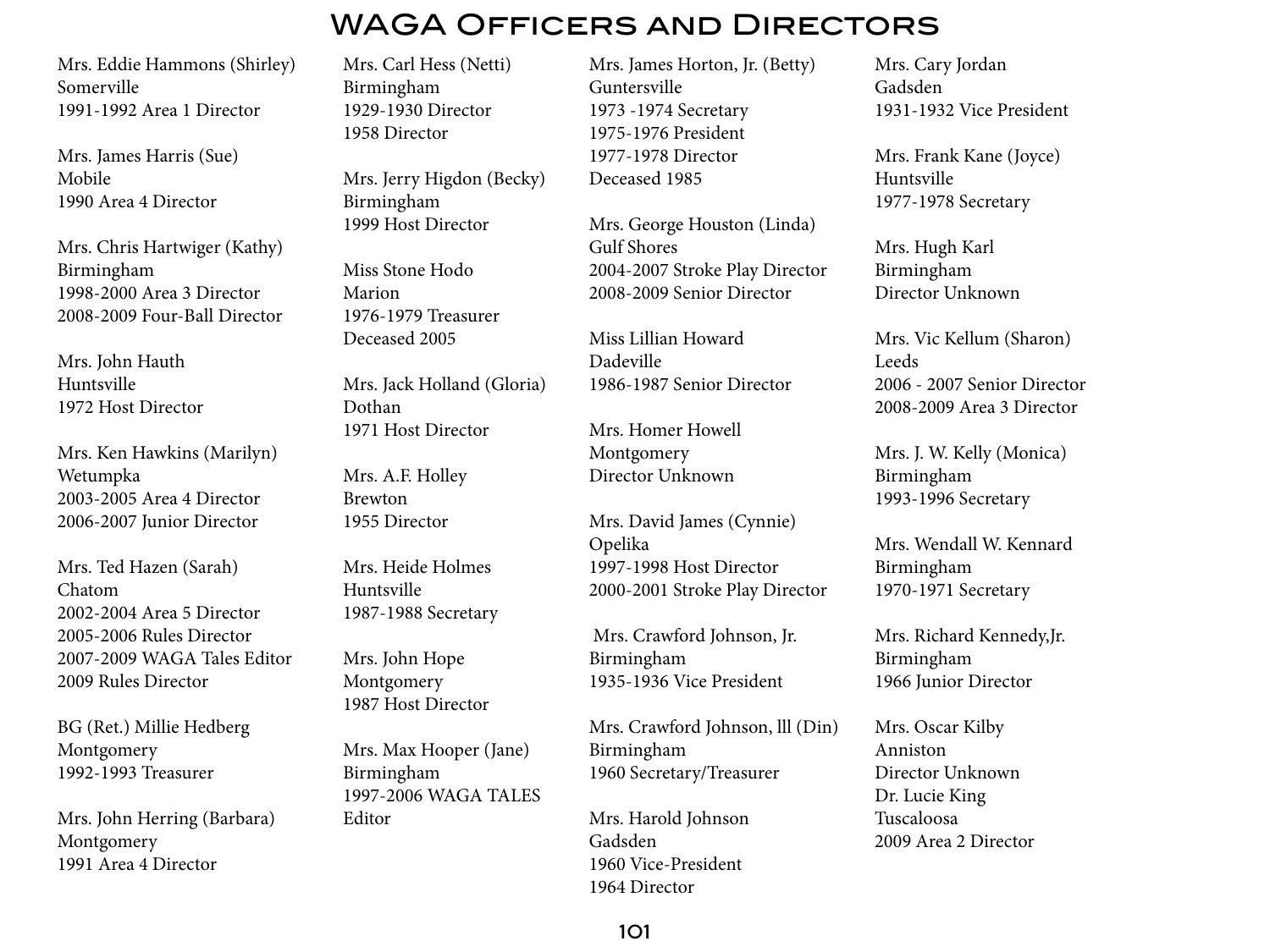#### Mrs. Julie Kirk Daphne 2009 Secretary

Mrs. Loren Knepp (Katie) Dadeville 1983-1984 Secretary 1997-1999 Area 4 Director

Mrs. Alan Knox Mobile Director circa 1930's

Mrs. E. A. Kremer Tuscaloosa 1980 Host Director

Mrs. A. James Kurtts (Gloria) Birmingham 1985-1986 Rules Director 1989-1990 Secretary Deceased

Mrs. Herman Lance (Beverly) Birmingham 2001-2002 Secretary

Mrs. W.R. Lathrop Birmingham 1929-1930 Secretary/Treasurer

Mrs. John Lefler Gadsden 1995 Area 3 Director Mrs. William A. Lell (Carol) Birmingham 2001-2003 Area 3 Director 2004-2005 Junior Director

2006 President Elect 2007-2010 President

Ms. Earline Locke Mobile 2009 Area 5 Director

Mrs. Joseph Locke Mobile Director circa 1960's

Mrs. Ken Lowe (Nancy) Mobile 2004 Host Director 2005 - 2008 Secretary

Mrs. John Lyford, III Montgomery 1970-1971 Junior Director

Mrs. Frank Lynch Gadsden Director circa1930's

Mrs. Fred Makismowski (Marie) Huntsville 2004-2005 Senior Director

Mrs. George P. Mann (Lucretia) Opelika 1998-1999 Stroke Play Director 2000-01 Vice President

Mrs. Kenneth Mardick (Janet) 1994-1995 Stroke Play Director 1996-1997 Senior Director 1998- President Elect 1999-2000-President 2001-Past President 2003-2004 Rules Director

Mrs. Lee Marbury Birmingham 1959 Secretary/Treasurer

Mrs. Thomas M. Marr (Chris) Mobile 1993 Founding WAGA Scholarship Trustee 1993-1995 Area 5 Director 1996- 1997 Vice President

Mrs. F. Ivan Matthews Birmingham 1963 Vice-President

Mrs. J. A. Mathews (Betty) Birmingham 1996-1997 Area 3 Director

Mrs. Walker Mattison (Thelma) Birmingham 1962 Director 1966 President 1967-1968 Director 1975-1976 & 1985 Ratings Director Deceased 2012

Mrs. Edmund May Tuscaloosa Director Unknown

Mrs. T.D. Maybank Anniston Director Unknown

Mrs. W.K. Mayson (Lillian) Mobile 1955 Vice President 1957 President Deceased

Mrs. Hal McCall (Neva) Tuscaloosa 1966-1967 Rules Director

Miss Joy McCann (Mrs. Hugh Culverhouse) Montgomery Director circa 1940's

Mrs. Henry McCrary Birmingham 1936-37 Secretary/Treasurer

Miss Eunice McCreary (Mrs. H.Manning Phillips) Mobile Director Unknown

Mrs. Jim McCrory (Betty) Birmingham 2002 Host Director 2006 Vice President

#### Birmingham

WAGA Officers and Directors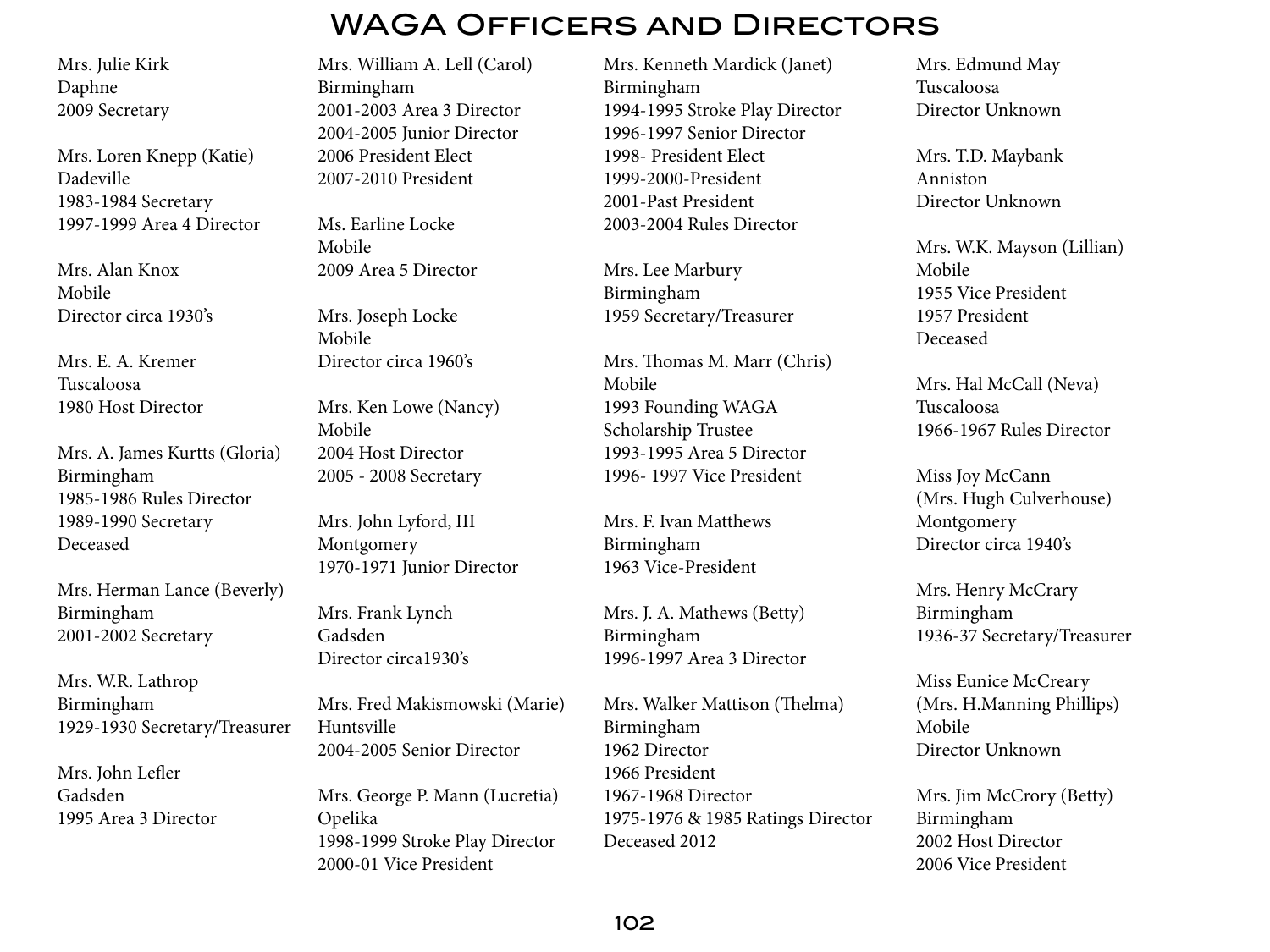Miss Mary McCutcheon Jasper 1958-1959 Director

Mrs. William McDaniel (Joan) Birmingham 1991 Host Director Deceased

Miss Bee McWane (Reid) Birmingham 1953-1954 Director

Mrs. William McWane (Louise) Birmingham Director circa 1950's Deceased

Ann Medley Dothan 2009 Area 6 Director Deceased

Mrs. M.G. Merklin Mobile 1976-1977 Rules Director

Mrs. Malan Merritt (Jeanette) Dothan 1978 Host Director 1980-1981 Senior Director

Mrs. Bing Miller (Jo Ann) Mobile 1998-2001 Area 5 Director 2002-2003 Stroke Play Director Mrs. Gordon Miller Tuscaloosa 1953 Vice President 1955 Director 1958-1960 Director

Mrs. Horace Miller Anniston 1929-1930 Director

Mrs. Jesse E. Miller (Jean) Birmingham 1976 Host Director 1978-1979 Vice- President 1989-1990 Rules Director 1991-1992 President 1993 Past President 1993 Founding WAGA Scholarship Trustee Deceased 2015

Mrs. Raymond Miller Birmingham 1978-1979 Area 2 Director

Mrs. Aubrey L. Mills Andalusia 1975-1976 Handicap Director (South) 1976 Area 4 Director 1980-1981 Vice President 1984 Ratings Director

Mrs. Dianne Mills Muscle Shoals 2005 Host Director Alyson Mitchell (Stuart) **Troy** 2008 WAGA Intern 2009 WAGA Executive Director

Mrs. Pete Mixon (Betty) Dothan 1968 -1970 Rules Director

Mrs. Sam Mogilner Birmingham 1958 Secretary/Treasurer

Ms. Melissa Motley Auburn 2004-2005 Treasurer

Mrs. M. E. Moor Birmingham Director Unknown

Mrs. A.G. Morton Birmingham Director Unknown

Mrs. Gordon R. Mullen (Carolyn) Bayou La Batre Ozark 1993-1994 Area 6 Director 1997-1998 Rules Director 1979-1980

Mrs. Michael Mullen (Alice) Troy 1993-1996 Ratings/Handicap Director 2002-2003 Junior Director 2004-2005 Vice President 2007-2008 Area 6 Director

Mrs.Chris Nail (Jaycylyn) Birmingham 1990-1991 Area 2 Director

Mrs. Ralph Nichols (Lucile) Dothan 1957 Director

Mrs. Curtis Nordan Montgomery Director circa 1950's

Mrs. Francis Oelerich (Anita) Eufaula 1998-2000 Area 6 Director

Mrs. J.N. Ogden Mobile 1957 Secretary/Treasuer

Mrs. James L. O'Neill Mobile 1974 Host Director

Mrs. John Outlaw 1983-1984 Rules Director

> Mrs. John W. Overton, Jr. Montgomery 1963 Secretary/Treasurer

Mrs. Dave Ozment (Phyllis) Vinemont 1996 Area 1 Director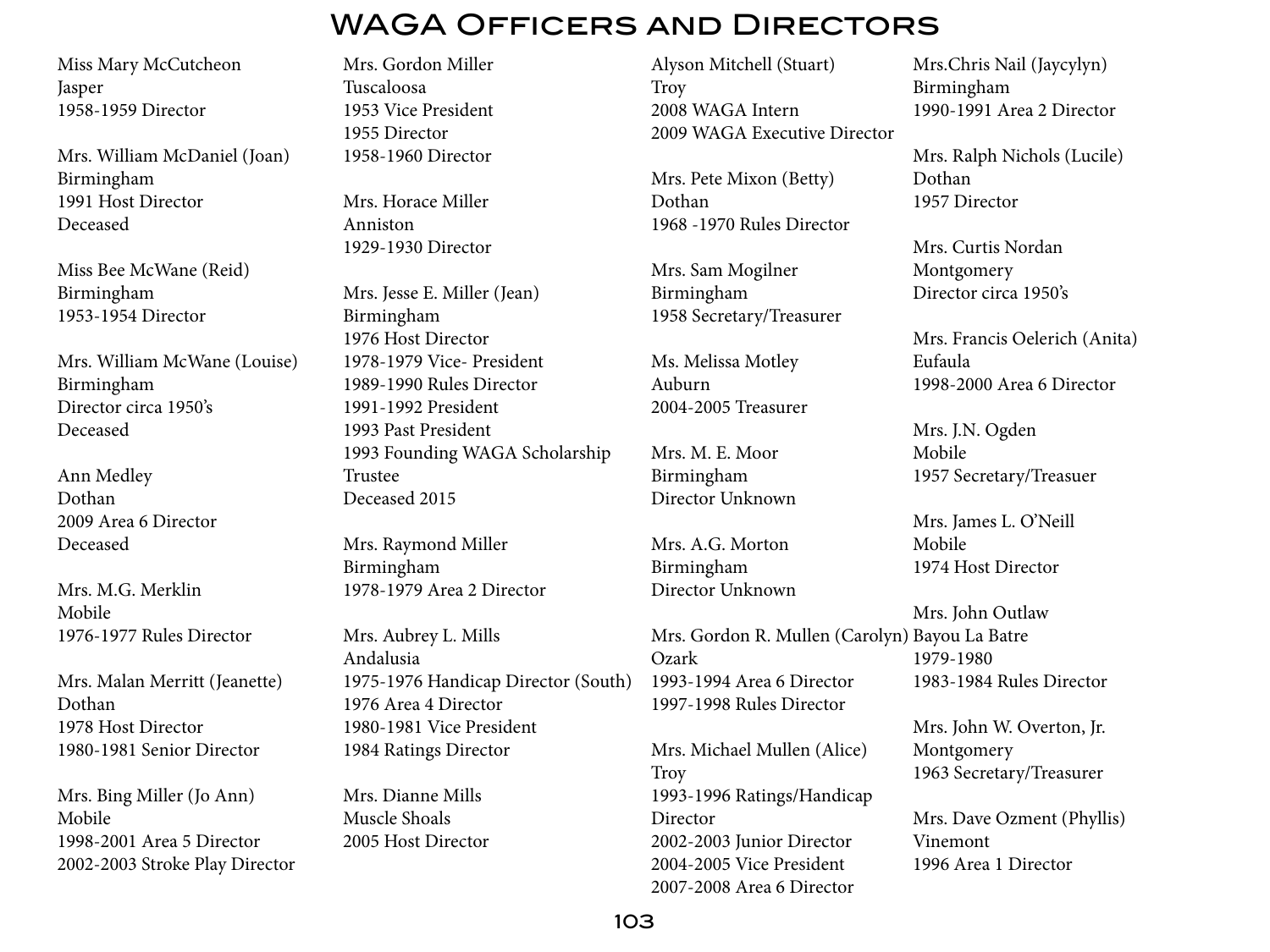Mrs. Taylor Peck Mobile Director circa 1940's

Mrs. A.E. Petri Gadsden Director circa 1960's

Mrs. J.O. Pierson (Terry) Monroeville 1996-1997 Area 5 Director 1998-2001 Treasurer

Mrs. Robert Powell Huntsville 1962 Director

Mrs. Lance Price Florence 1970 Host Director

Mrs. William Raines (Sue) Florence 2008-2009 Area 1 Director

Mrs. William A. Rawls (Betty) Gulf Shores 1984 Host Director

Mrs. Harold Raynor (Barbara) Gulf Shores 1994-1995 Treasurer

Mrs. Josiah F. Reed, Jr. Montgomery 1978-1979 Area 3 Director Mrs. Louie Reese, Jr. (Nell) Birmingham 1953 President Deceased 1993

Mrs. R.J. Reynolds (Louise) Birmingham 1999-2002 Ratings/Handicap Director 1976-1977 Senior Director

Mrs. Sam Reynolds Anniston Director Unknown

Mrs. O.P. Richardson Montgomery 1980-1983 Treasurer

Mrs. Daniel Roberts, Jr. Birmingham 1957 Director

Mrs. David Roberts, Jr. (Sadie G.) Birmingham 1929-1951 President and Founder 1952-1988 Honorary Life Time Director

Deceased 1988

Mrs. Harry Roberts (Lois) Dadeville 1984-1985 Senior Director 1986-1987 Vice- President

Mrs. Frank Roos (Mrs. Robert Cooper) Mobile Director circa1950's

Mrs. Allan Rowe (Alvis) Birmingham 1959 Vice- President Deceased

Mrs. Ann Rucks Lanett Deceased

Mrs. Donnie Russell, Jr. (Cherry) Selma 1986-1987 Area 3 Director 1988-1989 Junior Director

Mrs. Leon Sanders (Bobbe) Birmingham 1988-1989 Area 2 Director

Mrs. Bruno Santa Rossa (Sandy) Orange Beach 2003-2004 Secretary 2005-2007 Area 5 Director 2008-2009 Vice-President

Mrs. Russell B. Sell (Jeannette) Birmingham 1971-1972 President 1973 Founded Senior Championship Mrs. Roy B. Smalley, Jr. (Helen) 1974 Director

Mrs. Edwin L. Scott (Sherry) Mobile 1973 - 1975 Treasurer 1976-1977 Vice President 1978 Rules Director 1979-1980 President 1981-1982 Director 104

Mrs. Calvin Seales (Brenda) Anniston 1993 Host Director

Mrs. J. Roscoe Shamblin Tuscaloosa Director circa 1960's

Mrs. L.L. Shertzer, Jr. (Sally) Montgomery 1954 Director 1957 Director 1963-1964 President 1977-1978 Ratings Director Deceased

Mrs. Teresa Shook Birmingham Director Unknown

Mrs. Schuster Siegel Selma 1974-1975 Handicap Director (North)

Mrs. Page Sloss Birmingham Director unknown

Birmingham 1968-1969 Host Director 1970-1971 Vice President 1981-1982 President 1983-1985 Director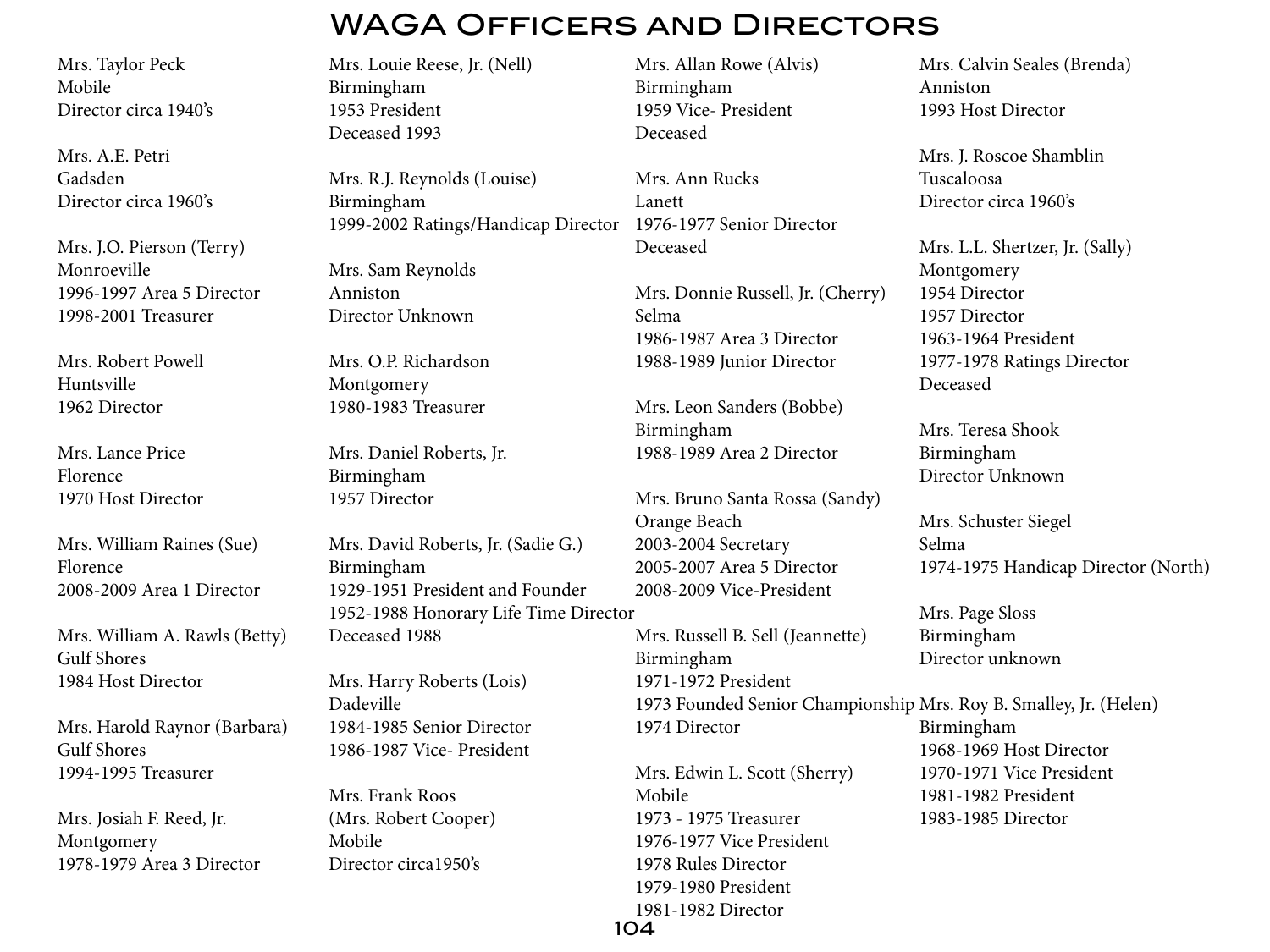Miss Caroline Smith Mobile 1967 Ratings Director

Mrs. Curtis Smith Mobile 1971-1972 Rules Director

Mrs. John J. Smith (Sandra) Birmingham 1992-1993 Area 2 Director 1998-2001 Junior Director

Mrs. Malcolm Smith, Jr. (Baker) Birmingham 1974 Junior Director 1975 Rules Director 1983-1984 President 1985-1986 Director 1987-1988 Rating Director Deceased 2013

Miss Margaret Smith (Donaldson) Ms. Debbe Steele Mobile 1963 Director

Mrs. Terrell Smith Tuscaloosa Director Unknown

Mrs. John Solomon (Janie) Dothan 1979-1980 Area 4 Director 1984-1986 Junior Director 1994-95 Vice President 1996 President Elect 1997-1998 President 1999 Past President

Mrs. Claude Songy, lll (Audrey) Huntsville 1995-1996 Host Director Mrs. James Taylor (Judy) Huntsville WAGA Officers and Directors

1998 Vice President 2000 President Elect 2001-2002 President 2003 Past President

Mrs. Harold P. Sparks (Lena) Montgomery 1979 Host Director 1980-1981 Area 3 Director

Mrs. Dick Spencer (Jean) Huntsville 1954-1955 Secretary/Treasurer

Mrs. Paul Stabler Greenville 1982-1983 Area 3 Director 1983 Junior Director

Huntsville 1999- 2000 Area 1 Director

Mrs. Frances Sullivan (Fran) Huntsville 2002-2004 Area 1 Director

Mrs. Jude M. Swint Guntersville 1979-1980 Area 1 Director

Mrs. Cindy Tanner Florence 2006 Host Director

1991-1992 Rules Director 1992 President Elect 1993-1994 President 1995 Past President 2003- 2008 Ratings/Handicap Director

Mrs. Ted Taylor (Leah) Birmingham 1988-1989 Area 3 Director 1990-1991 Junior Director

Mrs. Phil Terrier Mobile 1967-1968 Secretary/Treasurer 1969 Secretary

Mrs. WM K. Thompson, Jr. Mobile 1979-1980 Secretary

Mrs. S.T. Till (Alice) Montgomery 1972-1974 Ratings Director 1965 President 1966 Past President Deceased

Mrs. Steve Tincher (Anne) Huntsville 1999 Host Director

Mrs. Lawrence Tipton Selma 1968 Handicap Director Mrs. Roderick Trilck Birmingham Director Unknown

Mrs. O.M. Tucker Decatur 1968 Host Director 1969-1970 Handicap Director (North)

Mrs. Richard F. Turner Mobile 1966 Ratings Director

Mrs. Roger Underwood (Pat) Birmingham 1997-1999 Area 2 Director

Mrs. Sam Upchurch (Ann) Birmingham 1960 President 1967 Junior Director 1967-1968 Vice-President 1979-1980 Ratings Director Deceased 1996

Mrs. Peter Vredenburgh Montgomery Director Unknown

Miss Annie Lee Walden Florence Director Unknown

105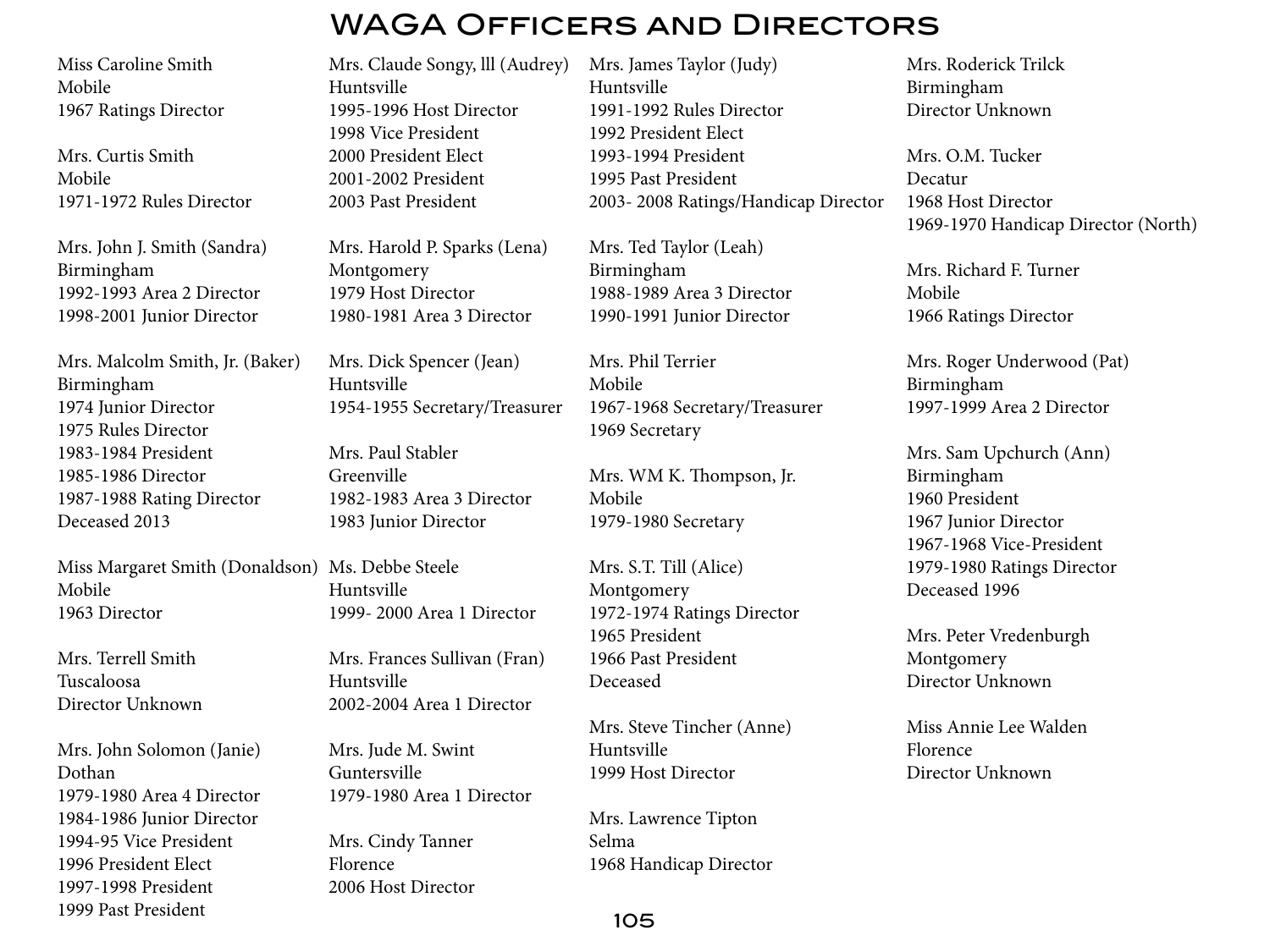Mrs. J. Richard Walker (Helen) Birmingham 1994-1995 Host Director 1997-2000 Secretary 2002-2003 Vice-President 2004 President Elect 2005-2006 President 2007 Past President

Mrs. Travis Walker (Louise) Huntsville 1985-1986 Area 1 Director 1990-1991 Vice-President

Mrs. Walter Walker (Taffy) Huntsville 1989-1990 Area 1 Director

Mrs. John F. Watkins Jr. (Ruth) Prattville 1976-1977 Area 3 Director 1978-1979 Senior Director 1984-1985 Vice- President 1988-1989 Vice-President

Mrs. H.E. Watlington (Ann) Montgomery 1993 Founding WAGA Scholarship Trustee 1992-1995 Junior Director 2000-2002 Area 4 Director Deceased 2014

Ms. Gwen Watson Montgomery 2009 Area 4 Director Mrs. Harry Webb (Marty) Huntsville 1953 Director 1954-1956 President Deceased 1977

Mrs. Roberta Webster Mobile 1987-1988 Area 4 Director

Mrs. Charles S. Weeks (Jeanette) 1958-1959 Director Ashford 1993-1994 Host Director 1998-1999 Senior Director

Ms. Erica Wein Birmingham 2008 Executive Director

Mrs. Charles Welden (Mary) 1996-1997 Host Director

Mrs. Daniel Wendling Birmingham 1957 Vice President

Mrs. Gene Wesley Unknown 1983-1984 Area 4 Director

Mrs. Robert M. Whiting (Sue) Mobile 1962-1963 Director 1967-1968 President 1970-1971 Director Deceased

Mrs. Dan Wiley (Charlene) Mobile 1996-1997 Classic Director

Miss Beverly Wilson Mobile Director Unknown

Mrs. H.O. Wolfe (Bess) Mobile 1961 President 1962 Director

Mrs. Charles Woodham (Martha) Dothan 1977 Host Director 1995-1997 Area 6 Director

Mrs. R.T. Woodham Huntsville 1977 Tournament Director

Mrs. Jack Worley (June) Florence 1975 Junior Director 1976 Area 1 Director 1981 Junior Director 1986-1987 Treasurer

Mrs. Louis Worrell Mobile 1960 Director

Mrs. William Wynne (Donna) Birmingham 1994-1996 Area 2 Director

Mrs. Okey B. Yost (Elaine) Dothan 2006 - 2010 Treasurer

Mrs. W. Roy Young Montgomery 1966-1967 Handicap Director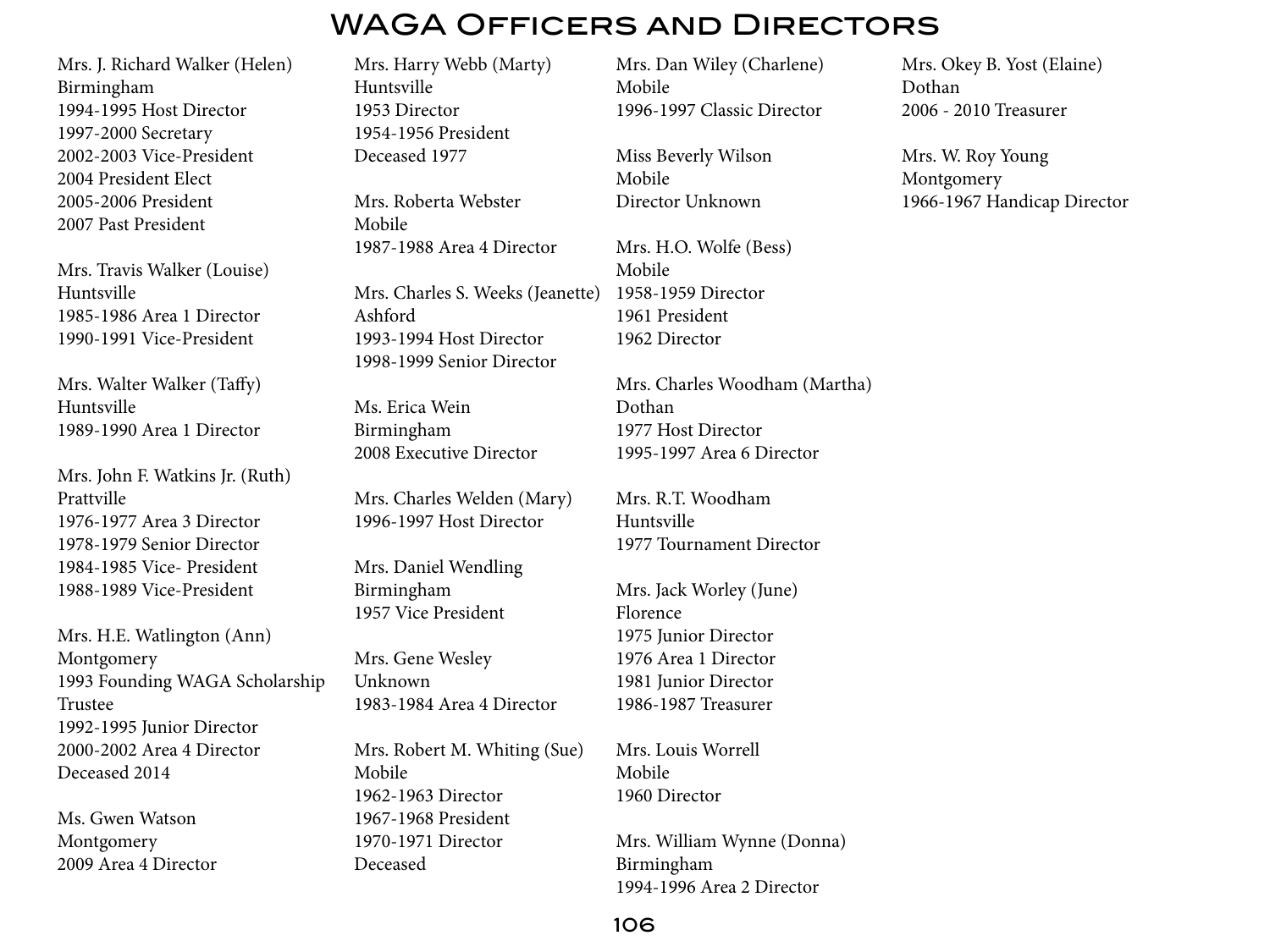# AGA By-Laws

#### BY-LAWS of

ALABAMA GOLF ASSOCIATION **ARTICLE I**

#### MEMBERSHIP Section 1. Membership in the Association shall be open to any "golf club" composed of bona fide residents of the State of Alabama, whether or not incorporated. A "golf club" shall be an organization of at least 10 individual members which operates under by-laws with committees appointed to supervise golf activities and to maintain the integrity of the USGA Handicap System. Its members must have a reasonable and regular opportunity to play golf with each other and be able personally to return scores or scorecards for posting. An organization of amateur golfers at a public golf course is considered a golf club, provided that it satisfies the conditions stated in this paragraph. Section 2. The Association shall be composed of the following classes of members:

(a) Member Clubs. A Member Club shall be any golf club as defined in Section 1 above which provides to its individual members the handicap service offered by the Association.

(b) Individual Members. Individual Members shall consist of all members of Member Clubs who are active on the roster of the handicap service referenced in Paragraph (a) above. Member Clubs and Individual Members shall be

entitled to all privileges and services offered by the Association. Section 3. Applications for membership shall be made in writing to the Secretary of the Association on such form as required, accompanied by such information as that Officer deems necessary for the Directors to have before passing on the application. No Member Club shall be admitted to membership in the Association without

being first approved by a majority vote of the Directors constituting a quorum at a regular or special meeting of the Board of Directors or of a committee thereof authorized by the Board.

Section 4. The acceptance of membership in the Association shall bind each member to abide by the Articles of Incorporation, the By-laws and the rules and regulations of the Association and to accept and enforce all decisions which the Board of Directors is authorized to make relating to the affairs of the Association.

Section 5. Any Member Club of the Association may be suspended or expelled upon a majority vote of the Directors for non-payment of dues and fees or for any other reason satisfactory to a majority of said Board of Directors. No Member Club shall be suspended or

expelled without due notice, with formal charges, and an opportunity to be heard in its own defense.

Section 6. On ceasing to be a member of the

Association, any member shall no longer be interested in, or have any interest of any kind whatsoever in any of the property of the Association. Section 7. The amount of annual dues and initiation fee and other fees for any of the members shall be as established from time to time by the Board of Directors. Annual Dues for all classes of membership shall be payable immediately upon receipt of any invoices for same. Section 8. Membership shall be automatically continuous unless interrupted by written resignation or expulsion. Members shall be liable for all dues and fees accruing to the date of such resignation or resignation

#### **ARTICLE II**

#### MEETINGS OF THE MEMBERSHIP

Section 1. The annual meeting of the membership of the Association, as well as any special meeting thereof, shall be held at such times and places as are fixed by the Directors of the Association. In addition, special meetings of the membership may be held by petition of at least seven Member Clubs of the association. Ten days' notice shall be given of any meeting of the membership and shall be given by regular mail, postage prepaid, or via electronic mail (e-mail) to all Member Clubs. Section 2. Each Member Club shall have, at any annual or special meeting, the right to be represented (in person only) by one voting delegate or alternate duly

or expulsion.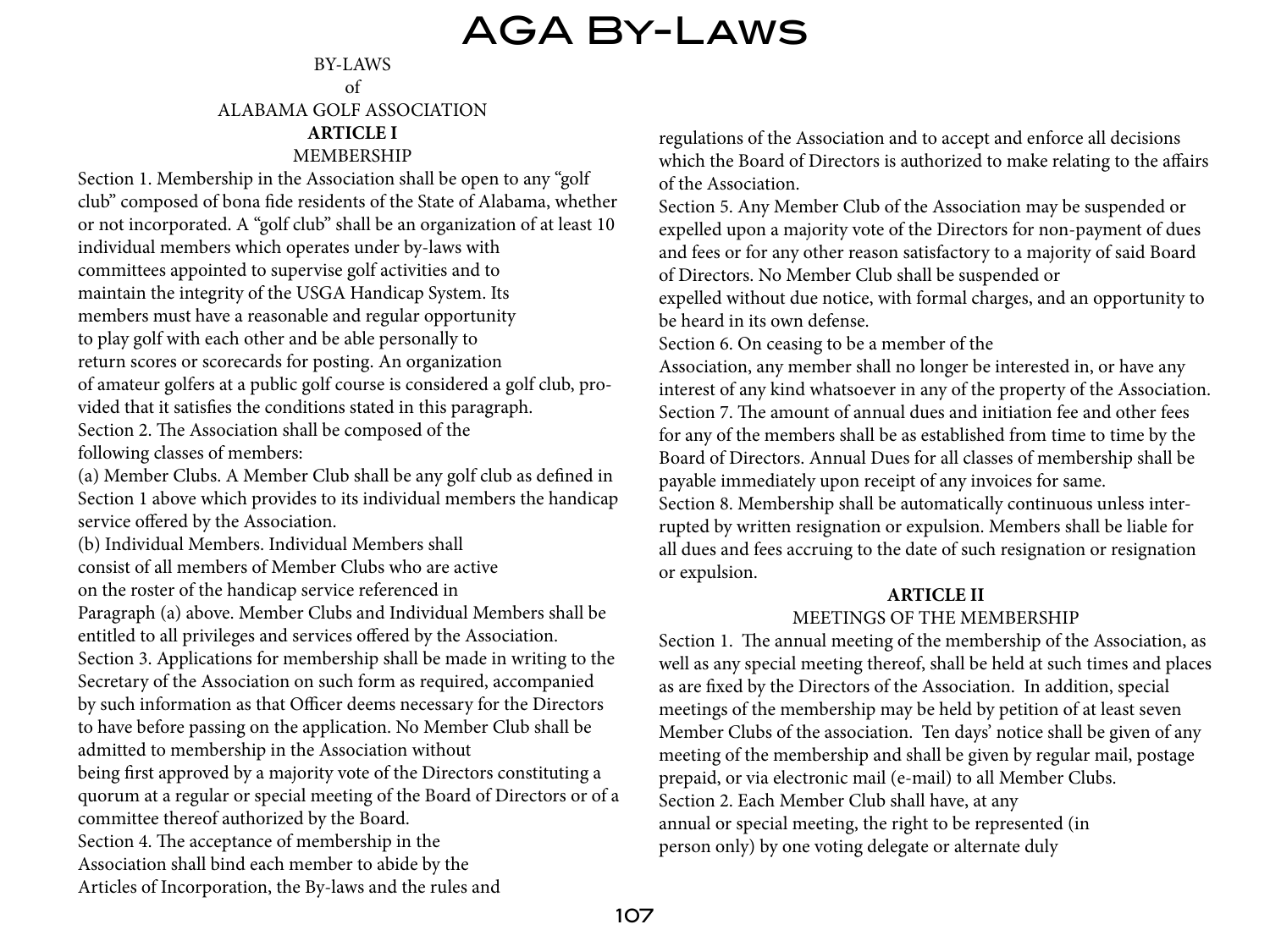elected by such Member Club. A quorum shall exist at any such meeting when representatives of at least seven Member Clubs are present.

Section 3. At the annual meeting the delegates there shall elect from the membership of the clubs holding membership in the Association, a President, Vice-President, Secretary and Treasurer (or they may elect one person to fill both positions of Secretary and Treasurer) and a Board of Directors, whose number shall not be less than five nor more than thirty-five. Those so elected shall hold office until the election of the Directors at the next annual meeting. The President, Vice-President, Secretary and Treasurer must not serve more than two (2) consecutive one-year terms and may not succeed themselves in office. Should the President resign or for any reason be unable to fulfill the duties of his office, the Vice President shall succeed to the Presidency immediately. Should the Vice President, the Secretary or the Treasurer resign or for any reason be unable to fulfill the duties of office, the Board of Directors shall elect from its membership a successor to serve until the next Annual Meeting. Section 4. The President and Vice-President, Secretary and Treasurer shall be ex-officio members of the Board of Directors.

Section 5. The election of the Officers and Directors shall be made in such a manner as the majority of the delegates may determine at the annual meeting. Section 6. A majority of the Directors may grant the designation of "Director Emeritus" upon any retired Director, who shall be allowed to attend meetings of the Directors as an non-voting participant. Eligibility for designation as Director Emeritus shall include one or more of the following:

(a) Past president of the Alabama Golf Association.

(b) Distinguished service to the Alabama Golf Association by virtue of length constitute a quorum for the transaction of business.of service and/or degree of involvement during his term.

(c) Other eligibility requirements as may be established by the Directors.

#### **ARTICLE III**

#### DIRECTORS

Section 1. The management of the Association shall be vested in the Board of Directors. They shall fix the bonds and salaries of said officers, if any, prescribe their duties, and otherwise have entire control over the officers. Section 2. The Directors shall fix the time, place, and date of the annual or any special meetings of the Association. They shall have power to fix the program

for such meetings and tournaments, or delegate such power to one or more special committees.

Section 3. The Directors may appoint such standing committees as they consider for the best interest of the Association. The President shall be ex-officio a member of all standing or special committees.

Section 4. The Association shall be governed, during times when the full board is not meeting, by an executive committee consisting of the following but not exceeding eight (8) members:

1. President.

2. Vice-President.

3. Secretary.

4. Treasurer.

5. Not less than two (2), nor more than five (5), additional members of the Board to be selected by the Board of Directors. The executive committee shall act by a simple majority vote.

Section 5. Meetings of the Board of Directors may be held at any time on call of the President or by written request signed by at least five directors. Meetings of the Board of Directors may be conducted in person, or telephonically, or electronically via email.

Section 6. Ten days notice shall be given of any meetings of the Board of Directors.

Section 7. At meetings of the Board of Directors, votes of absent members of the Board may be received by mail and recorded on any issue to come before such meetings or as provided in Article VI.

Section 8. A majority of the Directors shall